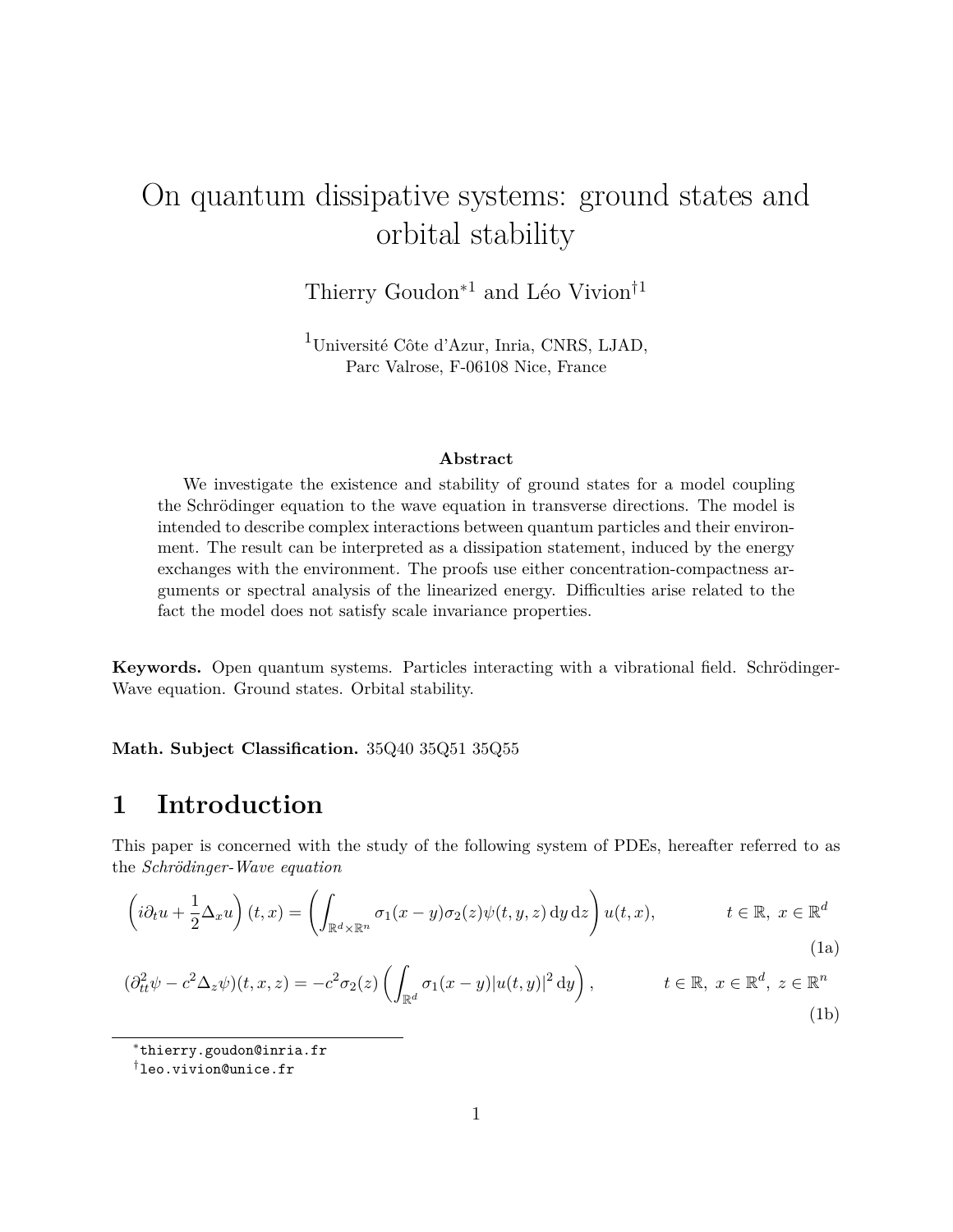endowed with the initial data

<span id="page-1-2"></span>
$$
u(0,x) = u_0(x), \qquad (\psi(0,x,z), \partial_t \psi(0,x,z)) = (\psi_0(x,z), \psi_1(x,z)). \tag{2}
$$

Here *u* represents the wave function of a quantum particle, which interacts with the vibrational field  $\psi$ , and  $c > 0$  is a fixed parameter. A key feature of the model is the fact that the particle motion holds in the space  $\mathbb{R}^d$ , but the vibrations hold in a *transverse direction*  $\mathbb{R}^n$ . We are mainly interested in finding particular *solitary wave* solutions of the system, with the specific form

<span id="page-1-3"></span>
$$
u(t,x) = e^{i\omega t} Q(x), \qquad \psi(t,x,z) = \Psi(x,z)
$$
\n(3)

where  $\omega \in \mathbb{R}$ , and  $Q, \Psi$  are real valued, and to investigate the stability of such solutions.

#### **1.1 Motivation**

This work is motivated by the modeling of dissipative systems. As suggested by A. Caldeira and A. Legget [\[4\]](#page-55-0) the dissipation arising on a physical system might come from a coupling with a complex environment. In this approach, dissipation is interpreted as the transfer of energy from the single degree of freedom characterising the system to the more complex set of degrees of freedom describing the environment; the energy is then evacuated into the environment and does not come back to the system. There are many possible descriptions of the environment: the case in which the environmental variables are vibrational degrees of freedom is particularly appealing. The system [\(1a\)](#page-0-0)[-\(1b\)](#page-0-1) belongs to this class of models.

This system is nothing but a quantum version of a model introduced by L. Bruneau and S. de Bièvre in [\[3\]](#page-55-1) for describing a classical particle interacting with its environment seen as a bath of oscillators. Roughly speaking in each space position  $x \in \mathbb{R}^d$  there is a membrane oscillating on a transverse direction  $z \in \mathbb{R}^n$ . When the particle hits a membrane, its kinetic energy activates vibrations and the energy is evacuated at infinity in the  $\mathbb{R}^n$  directions. In particular, the coordinates  $(z_1, ..., z_n) \in \mathbb{R}^n$  need not have the specific dimension of a length (but adopting this language might definitely help the intuition). These energy transfer mechanisms eventually act as a sort of friction force on the particle, an intuition rigorously justified in [\[3,](#page-55-1) Theorem 2 and Theorem 4]. The system for the position of the particle  $t \mapsto q(t)$  and the state of the vibrational environment  $(t, z) \mapsto \psi(t, z)$ reads

<span id="page-1-0"></span>
$$
\dot{q}(t) = -\int \nabla \sigma_1(q(t) - y)\sigma_2(z)\psi(t, y, z) dz dy, \qquad t \in \mathbb{R}
$$
 (4a)

<span id="page-1-1"></span>
$$
(\partial_{tt}^2 \psi - c^2 \Delta_z \psi)(t, z) = -\sigma_2(z) \sigma_1(x - q(t)), \qquad t \in \mathbb{R}, \ x \in \mathbb{R}^d, \ z \in \mathbb{R}^n \tag{4b}
$$

completed by the initial data

$$
(q(0), \dot{q}(0)) = (q_0, p_0), \qquad (\psi(0, x, z), \partial_t \psi(0, x, z)) = (\psi_0(x, z), \psi_1(x, z)). \tag{5}
$$

The functions  $\sigma_1 : \mathbb{R}^d \to [0, \infty)$  and  $\sigma_2 : \mathbb{R}^n \to [0, \infty)$  are form functions encoding the interaction domain between the particle and the environment. The model can be extended by considering *P*interacting particles, and the mean-field regime  $P \to \infty$  leads to the following Vlasov-Wave system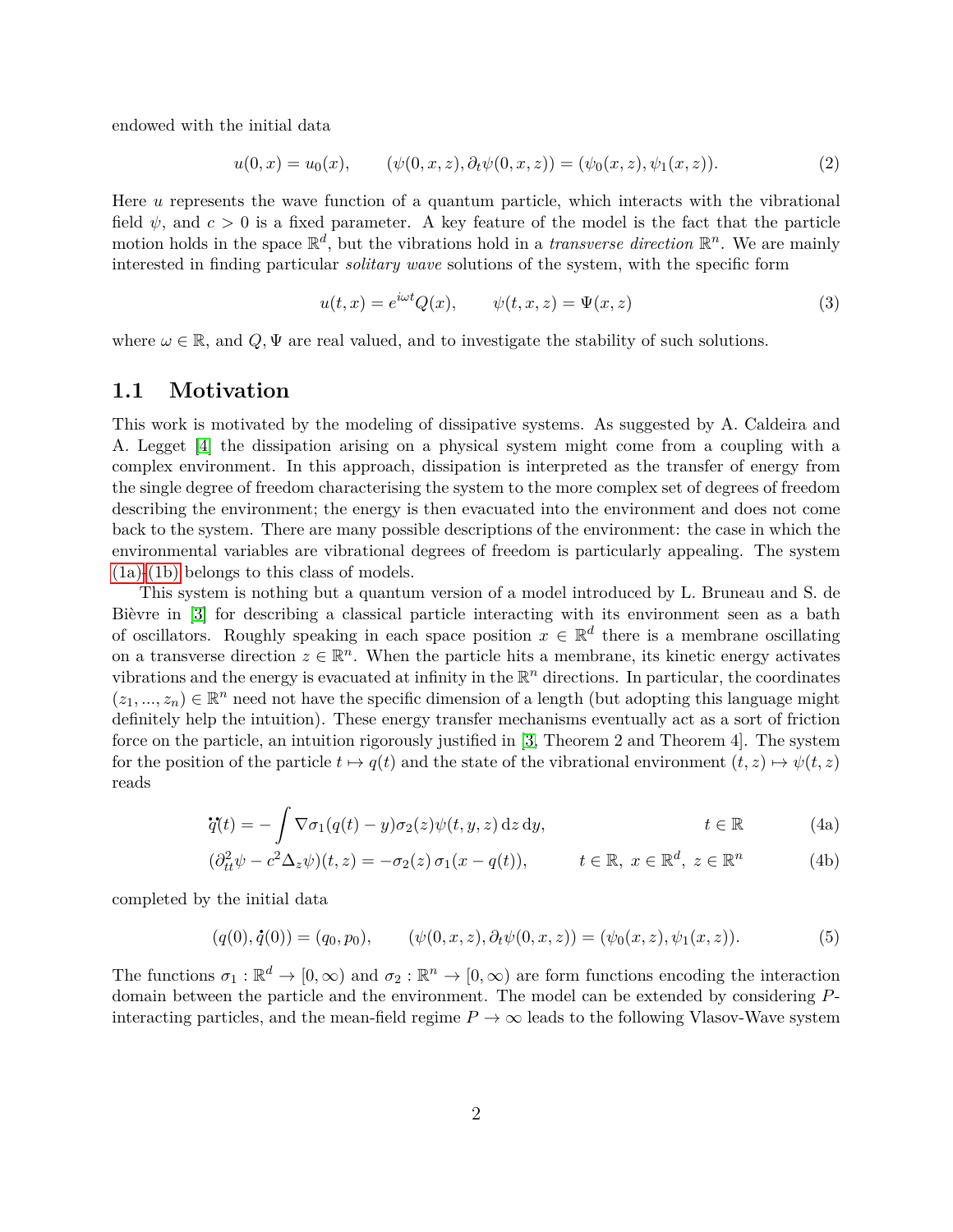[\[12\]](#page-56-0)

$$
\partial_t f + v \cdot \nabla_x f - \nabla_x \left( \sigma_1 \star_x \int \sigma_2 \psi \, dz \right) \cdot \nabla_v f = 0, \qquad t \in \mathbb{R}, \ x \in \mathbb{R}^d, \ v \in \mathbb{R}^d \tag{6a}
$$

$$
\partial_{tt}^2 \psi - c^2 \Delta_z \psi = -\sigma_2(z) \left( \sigma_1 \star_x f \, dv \right), \qquad t \in \mathbb{R}, \ x \in \mathbb{R}^d, \ z \in \mathbb{R}^n \qquad (6b)
$$

$$
f(0, x, v) = f_0(x, v), \qquad (\psi(0, x, z), \partial_t \psi(0, x, z)) = (\psi_0(x, z), \psi_1(x, z)), \qquad (6c)
$$

where f stands for the particle distribution function in phase space. This system is thoroughly investigated in  $[1, 9, 38]$  $[1, 9, 38]$  $[1, 9, 38]$ . In  $[8]$ , it is proposed to rescale the wave equation [\(6b\)](#page-2-0) as follows

<span id="page-2-2"></span><span id="page-2-1"></span><span id="page-2-0"></span>
$$
\partial_{tt}^2 \psi - c^2 \Delta_z \psi = -c^2 \sigma_2 \left( \sigma_1 \star_x \int f \, dv \right). \tag{7}
$$

As *c* goes to  $+\infty$ , the solutions of the rescaled system [\(6a\),](#page-2-1) [\(7\)](#page-2-2) tend to solutions of

$$
\partial_t \tilde{f} + v \cdot \nabla_x \tilde{f} - \nabla_x \left( \sigma_1 \star_x \int \sigma_2 \tilde{\psi} \, dz \right) \cdot \nabla_v \tilde{f} = 0, \qquad t \in \mathbb{R}, \ x \in \mathbb{R}^d, \ v \in \mathbb{R}^d \tag{8a}
$$

$$
-\Delta_z \tilde{\psi} = -\sigma_2 \left( \sigma_1 \star_x \int \tilde{f} \, dv \right), \qquad t \in \mathbb{R}, \ x \in \mathbb{R}^d, \ z \in \mathbb{R}^n \qquad (8b)
$$

(Without the rescaling the regime  $c \to \infty$  would simply lead to the free transport equation for the particle distribution function  $\hat{f}$ .) We can write

<span id="page-2-4"></span><span id="page-2-3"></span>
$$
\tilde{\psi}(t, x, z) = \Gamma(z) \left( \sigma_1 \star \int \tilde{f} \, \mathrm{d}v \right)(x)
$$

where  $\Gamma$  denotes the unique solution of

<span id="page-2-6"></span>
$$
-\Delta_z \Gamma = -\sigma_2, \qquad \Gamma \in H^1(\mathbb{R}^n_z). \tag{9}
$$

This observation allows us to express [\(8a\)-](#page-2-3)[\(8b\)](#page-2-4) as a standard Vlasov equation

$$
\partial_t \tilde{f} + v \cdot \nabla_x \tilde{f} + \kappa \nabla_x \left( \Sigma \star_x \int \tilde{f} \, dv \right) \cdot \nabla_v \tilde{f} = 0, \qquad t \in \mathbb{R}, \ x \in \mathbb{R}^d, \ v \in \mathbb{R}^d, \tag{10}
$$

where the potential is defined by a convolution with the macroscopic density, with

<span id="page-2-5"></span>
$$
\kappa = \|\nabla_z \Gamma\|_{L_z^2}^2, \qquad \Sigma = \sigma_1 \star \sigma_1. \tag{11}
$$

Quite surprisingly – mind the sign  $\kappa > 0$  – this corresponds to an attractive dynamics. This unexpected connection guides the intuition to establish further features of the solutions of the Vlasov-Wave system; it particular, they exhibit Landau damping phenomena [\[13,](#page-56-3) [14\]](#page-56-4). The analysis of these models, either for a single particle or the kinetic description, brings out the critical role of the wave speed  $c > 0$  and the dimension *n* of the space for the wave equation.

The system [\(1a\)-](#page-0-0)[\(1b\)](#page-0-1) then appears as the quantum version of the L. Bruneau and S. de Bièvre model. This intuition can be justified by the semi-classical analysis *à la* P.-L. Lions-T. Paul [\[26\]](#page-57-1), which makes a natural connection between the Vlasov-Wave system and [\(1a\)-](#page-0-0)[\(1b\),](#page-0-1) see Appendix [B](#page-48-0) and [\[39\]](#page-57-2). Note that here we have adopted from the beginning the rescaling where the coupling term in the wave equation [\(1b\)](#page-0-1) is of the order of  $c^2$ . We will motivate this choice below. According to the framework introduced in [\[3\]](#page-55-1), throughout this article we assume: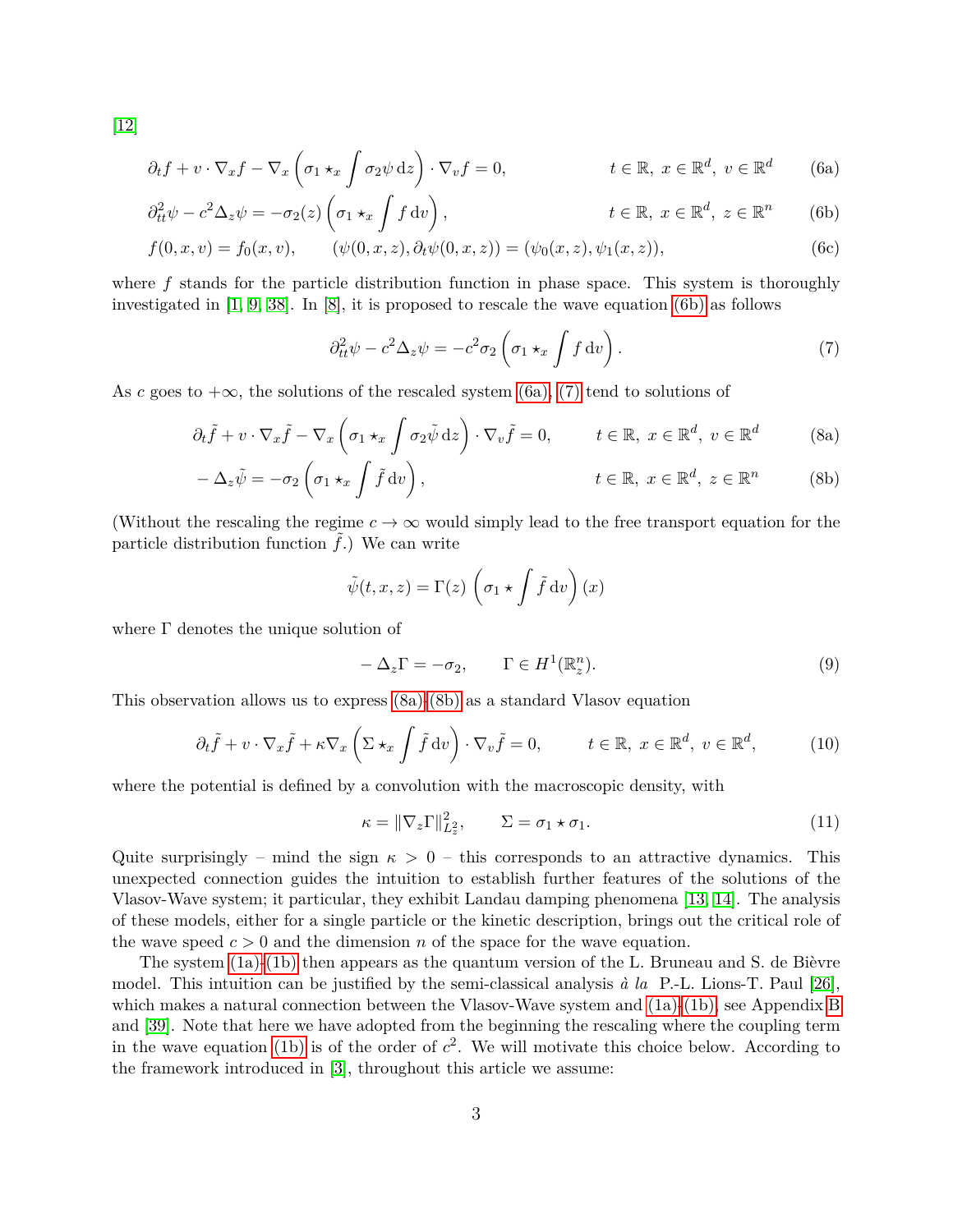- <span id="page-3-0"></span> $(H1)$  *n*  $\geq$  3,
- <span id="page-3-1"></span>**(H2)** The form functions  $\sigma_1$  and  $\sigma_2$  are non-negative, smooth, compactly supported and radially symmetric.

As said above the role of the dimension *n* for the wave equation is critical in these models. Indeed, the evacuation of energy in the environment relies on the dispersion properties of the wave equation, which are strong enough when *n* is sufficiently large [\[13\]](#page-56-3). By the way, notice that the definition of  $\kappa$  in [\(11\)](#page-2-5) makes sense when assuming  $n \geq 3$ . The case  $n = 3$  also plays a specific role in the theory presented in [\[3\]](#page-55-1). The assumptions **[\(H1\)](#page-3-0)** and **[\(H2\)](#page-3-1)** on the form functions are very natural in the modeling framework of [\[3\]](#page-55-1). In what follows, we use the abuse of notation to mix up a radially symmetric function of  $x \in \mathbb{R}^d$  with the underlying function of the scalar quantity  $|x|$ , and we will equally refer to the monotonicity of this function. Following the observations made for classical particles, it is instructive to consider the regime where *c* goes to  $+\infty$  in [\(1a\)](#page-0-0)[–\(1b\).](#page-0-1) We are led to

$$
i\partial_t \tilde{u} + \frac{1}{2} \Delta_x \tilde{u} = \left(\sigma_1 \star_x \int \sigma_2 \tilde{\psi} \,dz\right) \tilde{u}, \qquad t \in \mathbb{R}, \ x \in \mathbb{R}^d, \qquad (12a)
$$

$$
-\Delta_z \tilde{\psi} = -\sigma_2(z) \left(\sigma_1 \star_x |\tilde{u}|^2\right)(x), \qquad t \in \mathbb{R}, \ x \in \mathbb{R}^d, \ z \in \mathbb{R}^n \tag{12b}
$$

which can be cast in the usual form of an Hartree type equation

<span id="page-3-4"></span><span id="page-3-3"></span><span id="page-3-2"></span>
$$
i\partial_t \tilde{u} + \frac{1}{2} \Delta_x \tilde{u} = -\kappa \left( \Sigma \star_x |\tilde{u}|^2 \right) \tilde{u}, \qquad t \in \mathbb{R}, \ x \in \mathbb{R}^d.
$$
 (13)

This remark will be helpful for the analysis.

The conservation of the total energy is a remarkable property of all these models. For the particle equation [\(4a\)](#page-1-0)[-\(4b\),](#page-1-1) we set

$$
\mathcal{E}_{\text{part}}(t) = \frac{\dot{q}(t)}{2} + \frac{1}{2} \int \left( |\partial_t \psi|^2 + c^2 |\nabla_z \psi|^2 \right) (t, x, z) \, dz \, dx + \int \sigma_1(q(t) - y) \sigma_2(z) \psi(t, y, z) \, dy \, dz
$$

and for for the kinetic equation [\(6a\),](#page-2-1) with [\(7\)](#page-2-2) (mind the rescaling for the wave equation), we set

$$
\mathcal{E}_{\text{kin}}(t) = \frac{1}{2} \int v^2 f(t, x, v) dv dx + \frac{1}{2} \int \left( \frac{|\partial_t \psi|^2}{c^2} + |\nabla_z \psi|^2 \right) (t, x, z) dz dx
$$

$$
+ \int \sigma_1(x - y) \sigma_2(z) \psi(t, y, z) f(t, x, v) dv dx dy dz.
$$

Then, we have

$$
\mathcal{E}_{\text{part}}(t) = \mathcal{E}_{\text{part}}(0), \qquad \mathcal{E}_{\text{kin}}(t) = \mathcal{E}_{\text{kin}}(0).
$$

For the quantum model,  $(1a)–(1b)$ , it becomes

<span id="page-3-5"></span>
$$
\mathcal{E}_{\text{Schr}}(t) = \frac{1}{2} \int |\nabla_x u(t,x)|^2 dx + \frac{1}{2} \int \left( \frac{|\partial_t \psi|^2}{c^2} + |\nabla_z \psi|^2 \right) (t, x, z) dz dx + \int \sigma_1 (x - y) \sigma_2(z) \psi(t, y, z) |u(t, x)|^2 dz dy dx = \mathcal{E}_{\text{Schr}}(0).
$$
\n(14)

For the asymptotic Hartree equation [\(13\),](#page-3-2) we get similarly

<span id="page-3-6"></span>
$$
\mathcal{H}(t) = \frac{1}{2} \int |\nabla_x \tilde{u}(t,x)|^2 dx - \frac{\kappa}{2} \int \Sigma(x-y) |\tilde{u}(t,y)|^2 |\tilde{u}(t,x)|^2 dx dy = \mathcal{H}(0).
$$
 (15)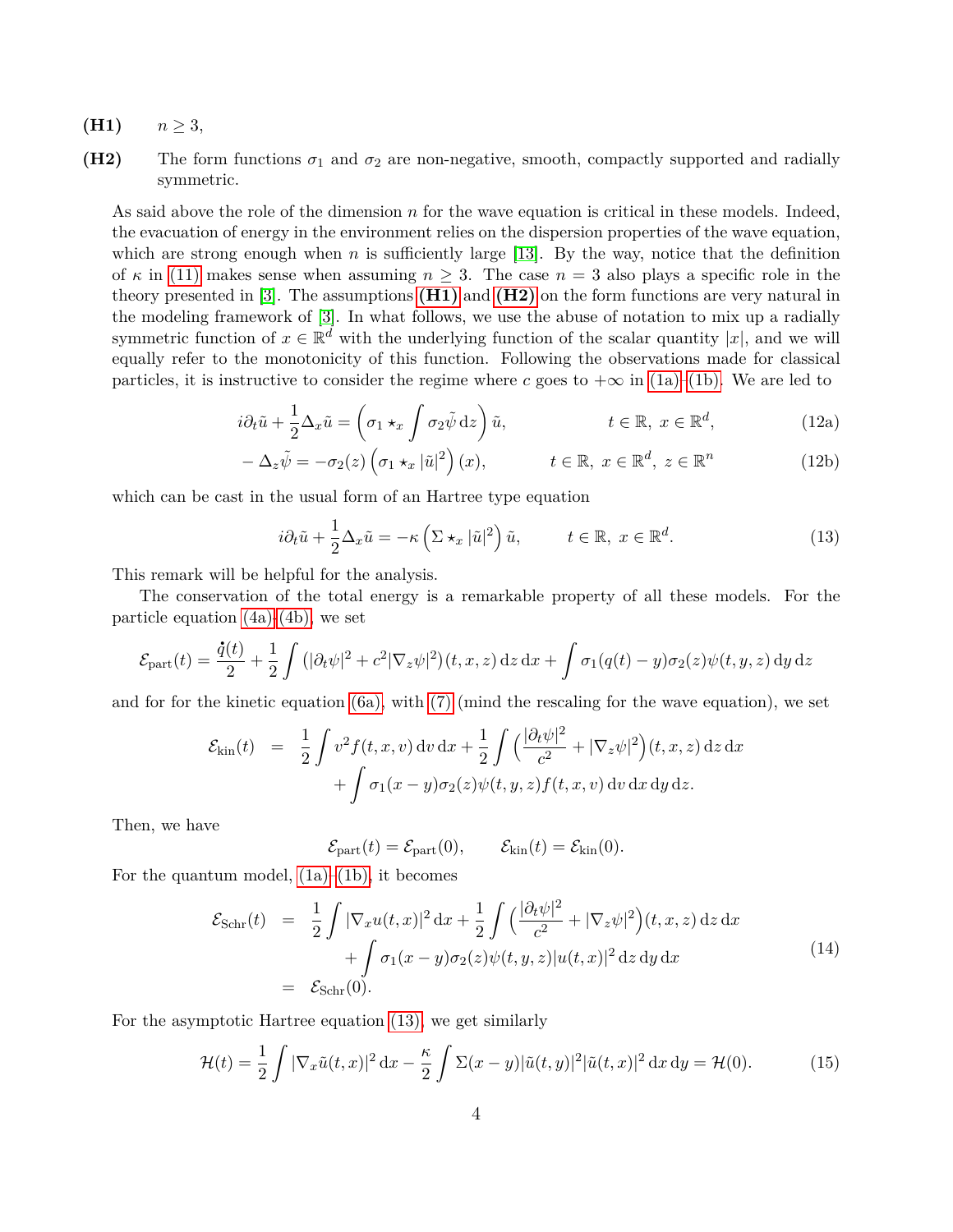Moreover, both quantum equations are invariant by translation and phase and conserve the mass of the wave function:

$$
\mathcal{M}(t) = \int |u(t,x)|^2 dx = \mathcal{M}(0), \qquad \tilde{\mathcal{M}}(t) = \int |\tilde{u}(t,x)|^2 dx = \tilde{\mathcal{M}}(0).
$$
 (16)

However, there are fundamental differences between the two equations. Let

$$
p(t) = \text{Im} \int \nabla_x u(t, x) \bar{u}(t, x) dx, \qquad \tilde{p}(t) = \text{Im} \int \nabla_x \tilde{u}(t, x) \bar{\tilde{u}}(t, x) dx
$$

be the momentum associated to  $(1a)$ – $(1b)$  and  $(13)$ , respectively. We have, for  $(13)$ ,

$$
\frac{\mathrm{d}}{\mathrm{d}t}\tilde{p}=0,
$$

but

$$
\frac{\mathrm{d}}{\mathrm{d}t}p(t) = -\int_{\mathbb{R}^d} \nabla_x \left( \sigma_1 \star \int_{\mathbb{R}^n} \sigma_2(z) \psi(t, x, z) \,\mathrm{d}z \right) |u(t, x)|^2 \,\mathrm{d}x
$$

for  $(1a)$ – $(1b)$ . We also introduce the center of mass

$$
q(t) = \frac{\int_{\mathbb{R}^d} x |u(t,x)|^2 dx}{\int_{\mathbb{R}^d} |u(t,x)|^2 dx} = \frac{1}{\mathcal{M}(0)} \int_{\mathbb{R}^d} x |u(t,x)|^2 dx
$$

associated to  $(1a)–(1b)$  $(1a)–(1b)$  and a similar definition  $\tilde{q}(t)$  for  $(13)$ . We have

$$
\mathcal{M}(0)\frac{\mathrm{d}}{\mathrm{d}t}q(t) = p(t), \qquad \tilde{\mathcal{M}}(0)\frac{\mathrm{d}}{\mathrm{d}t}\tilde{q}(t) = \tilde{p}(t).
$$

Therefore, the momentum conservation for [\(13\)](#page-3-2) implies that the center of mass follows a straight line at constant speed. For  $(1a)$ – $(1b)$ , the analogy with the case of a single classical particle would lead to conjecture that the center of mass will stop exponentially fast. Numerical experiments shed some light on this issue [\[15\]](#page-56-5). Finally, we note that  $(13)$  is also Galilean invariant: if  $\tilde{u}$  is a solution of [\(13\),](#page-3-2) then  $v(t, x) = \tilde{u}(t, x - tp_0)e^{ip_0 \cdot (x - t\frac{p_0}{2})}$  still is a solution of [\(13\).](#page-3-2) This property is not fulfilled by the system [\(1a\)–](#page-0-0)[\(1b\),](#page-0-1) which leads to a specific behavior of the solutions, consistently with the previous remark.

#### <span id="page-4-0"></span>**1.2 Scaling properties**

It is well-known that scaling invariance plays a central role in the analysis of non linear Schrödinger equations. Here, let  $(u, \psi)$  be a solution of [\(1a\)](#page-0-0)[–\(1b\),](#page-0-1) and, for given  $\lambda, \mu > 0$ , let us set

$$
(u_{\lambda,\mu}(t,x),\psi_{\lambda,\mu}(t,x,z)) = (\mu u(\lambda^2 t,\lambda x),\mu \lambda^{n-1} \psi(\lambda^2 t,\lambda x,\lambda^2 z)).
$$

It turns out that  $u_{\lambda,\mu}$  is a solution of [\(1a\)–](#page-0-0)[\(1b\)](#page-0-1) but with the *rescaled* form functions

$$
\sigma_1^{\lambda,\mu}(x) = \mu^{-1} \lambda^{d+1} \sigma_1(\lambda x)
$$
 and  $\sigma_2^{\lambda}(z) = \lambda^{n+2} \sigma_2(\lambda^2 z)$ .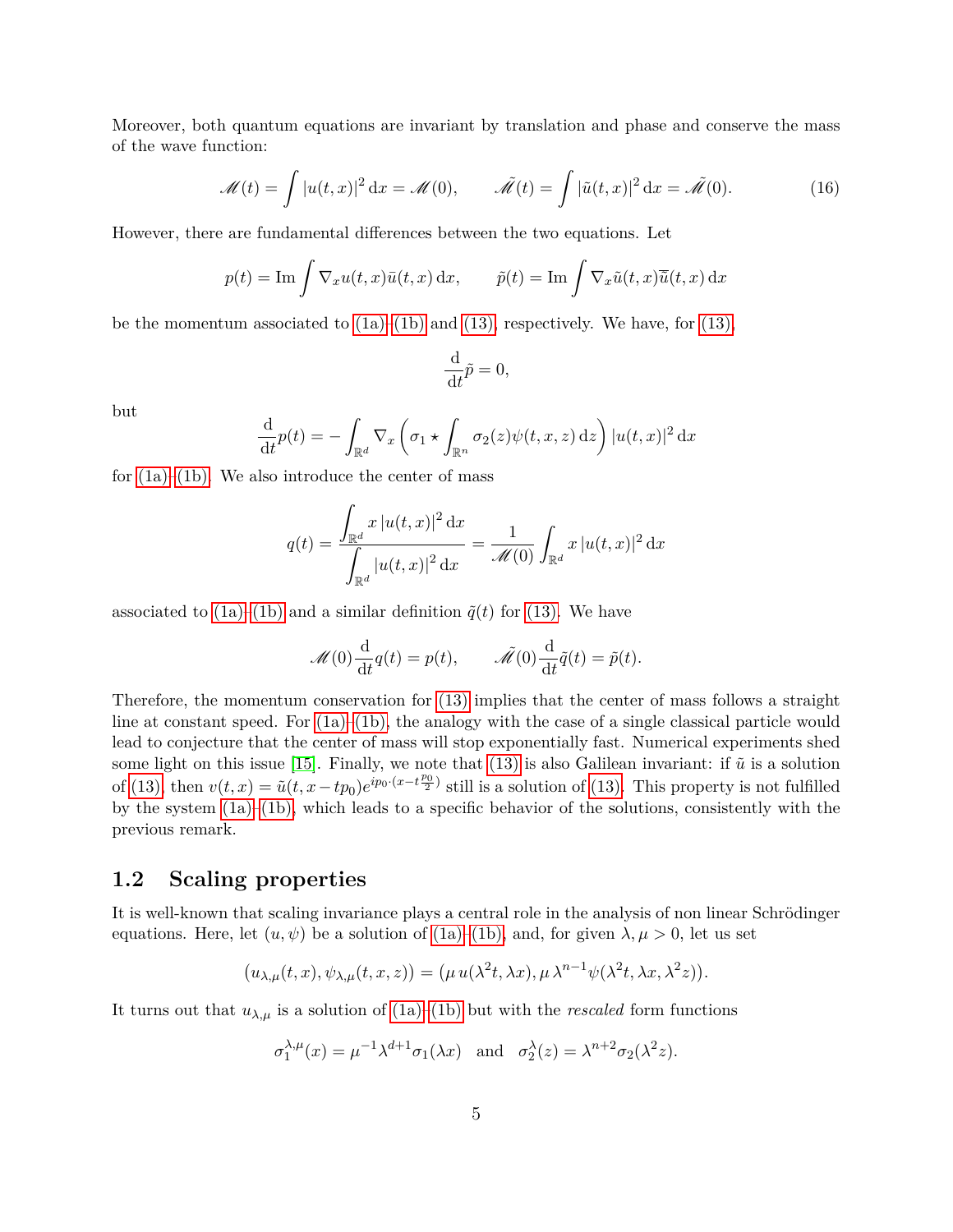Since  $\sigma_1$  and  $\sigma_2$  are not homogeneous functions,  $(u, \psi)$  and  $(u_{\lambda,\mu}, \psi_{\lambda,\mu})$  are solutions of the *same* Schrödinger-Wave system if and only if  $\lambda = 1 = \mu$ . The same conclusion applies to the limiting system: if  $\tilde{u}$  is a solution of [\(13\)](#page-3-2) then  $\tilde{u}_{\lambda,\mu}(t,x) = \mu \tilde{u}(\lambda^2 t, \lambda x)$  is a solution of (13) with the rescaled potential  $\Sigma^{\lambda,\mu}(x) = \sigma_1^{\lambda,\mu}$  $\frac{\lambda}{1}$   $\star$   $\sigma_1^{\lambda,\mu}$  $\int_{1}^{\lambda,\mu}(x) = \mu^{-2}\lambda^{d+2}\Sigma(\lambda x)$ . Therefore, in contrast to the usual non linear Schrödinger or Hartree equations, we cannot find a relation between  $\lambda$  and  $\mu$  such that the  $(u_{\lambda,\mu}, \psi_{\lambda,\mu})$ 's are solutions of the *same* equation than  $(u, \psi)$ ; this lack of scale invariance will have an important role in the sequel of this paper.

Nevertheless, the scaling property implies that any result valid for the Hartree equation with a given potential  $\Sigma$  equally applies to the equations with the modified potentials  $\Sigma^{\lambda,\mu}$ . Considering the case where  $\lambda = \mu = \epsilon^{-1}$  and letting  $\epsilon$  go to 0, up to a suitable renormalization, allows us to consider the regime  $\Sigma \to \delta_0$  which formally leads to the standard cubic non linear Schrödinger equation

<span id="page-5-0"></span>
$$
i\partial_t U + \frac{1}{2}\Delta_x U = -\kappa |U|^2 U.
$$
\n(17)

This equation is  $L^2$ -sub-critical in the case  $d = 1$ , it is  $L^2$ -critical in the case  $d = 2$  and  $L^2$ -supercritical in the case  $d \geq 3$ . Hence, this formal limit suggests different behaviors for the Hartree equation (when a smooth potential is considered), depending on the dimension *d*. Even if the continuity with respect to  $\Sigma$  as  $\Sigma \to \delta_0$  is certainly wrong when  $d \geq 2$  – [\(17\)](#page-5-0) admits solutions which blow up in finite time while solutions of [\(13\)](#page-3-2) are globally defined when  $\Sigma$  is smooth – our analysis shows several differences between the case  $d = 1$  and  $d \geq 2$ , which can be understood from the formal asymptotic to [\(17\).](#page-5-0) It is thus not surprising that our main results, Theorem [2.8](#page-11-0) and Proposition [2.10,](#page-12-0) require some additional assumptions on the form function  $\sigma_1$ . Namely, in the case  $d = 3$ , we shall consider  $\Sigma = \sigma_1 \star \sigma_1$  such that the rescaled potentials  $\Sigma^{\lambda,\mu}$ , with  $\lambda,\mu > 0$ , are *close enough* to  $|\cdot|^{-1}$  (note that when  $d = 3$  and  $\Sigma = |\cdot|^{-1}$ , the Hartree equation is  $L^2$ -sub-critical). When  $d = 1$  we do not require any additional assumption on  $\sigma_1$ : see Proposition [2.15,](#page-14-0) obtained precisely by using the  $L^2$  sub-critical feature of [\(17\)](#page-5-0) when  $d = 1$ .

#### **1.3 Solitary waves**

The system  $(1a)$ – $(1b)$  can be shown to be well-posed, in natural functional spaces associated to the energy conservation.

<span id="page-5-1"></span>**Theorem 1.1** Let  $(H1)-(H2)$  $(H1)-(H2)$  $(H1)-(H2)$  be fulfilled. For all  $u_0 \in H^1(\mathbb{R}^d_x)$ ,  $\psi_0 \in L^2(\mathbb{R}^d_x; \dot{H}^1(\mathbb{R}^n_x))$  and  $\psi_1 \in L^2(\mathbb{R}^d_x; L^2(\mathbb{R}^n_z)),$  the system [\(1a\)](#page-0-0)–[\(1b\)](#page-0-1) and [\(2\)](#page-1-2) admits a unique global solution  $(u, \psi)$  such *that*  $u \in C^0([0, +\infty); H^1(\mathbb{R}^d_x))$  *and* 

$$
\psi \in C^{0}\left([0,+\infty);L^{2}\left(\mathbb{R}_{x}^{d};\dot{H}^{1}(\mathbb{R}_{z}^{n})\right)\right) \;\cap\; C^{1}\left([0,+\infty);L^{2}\left(\mathbb{R}_{x}^{d};L^{2}(\mathbb{R}_{z}^{n})\right)\right).
$$

The proof is detailed in Appendix [A.](#page-42-0) The local well-posedness is based on Strichartz' estimates, which rely on the dispersive properties of the Schrödinger and the wave equations in the coupling. The difficulty comes from the fact that Strichartz' estimates for [\(1a\)](#page-0-0) lead to estimates of *u* in  $L_t^q L_x^r$ norms whereas Strichartz' estimates for [\(1b\)](#page-0-1) lead to estimates on  $\psi$  in  $L_x^r L_t^q L_z^p$  norms. Then, in order to gather these estimates, it is necessary to manage with permutations of Lebesgue-norms in time and space. For this purpose, assumption **[\(H2\)](#page-3-1)** allows us to apply Hölder and Young inequalities in order to always obtain estimates in  $L_t^q L_x^q$ -norms. Eventually, that solutions are globally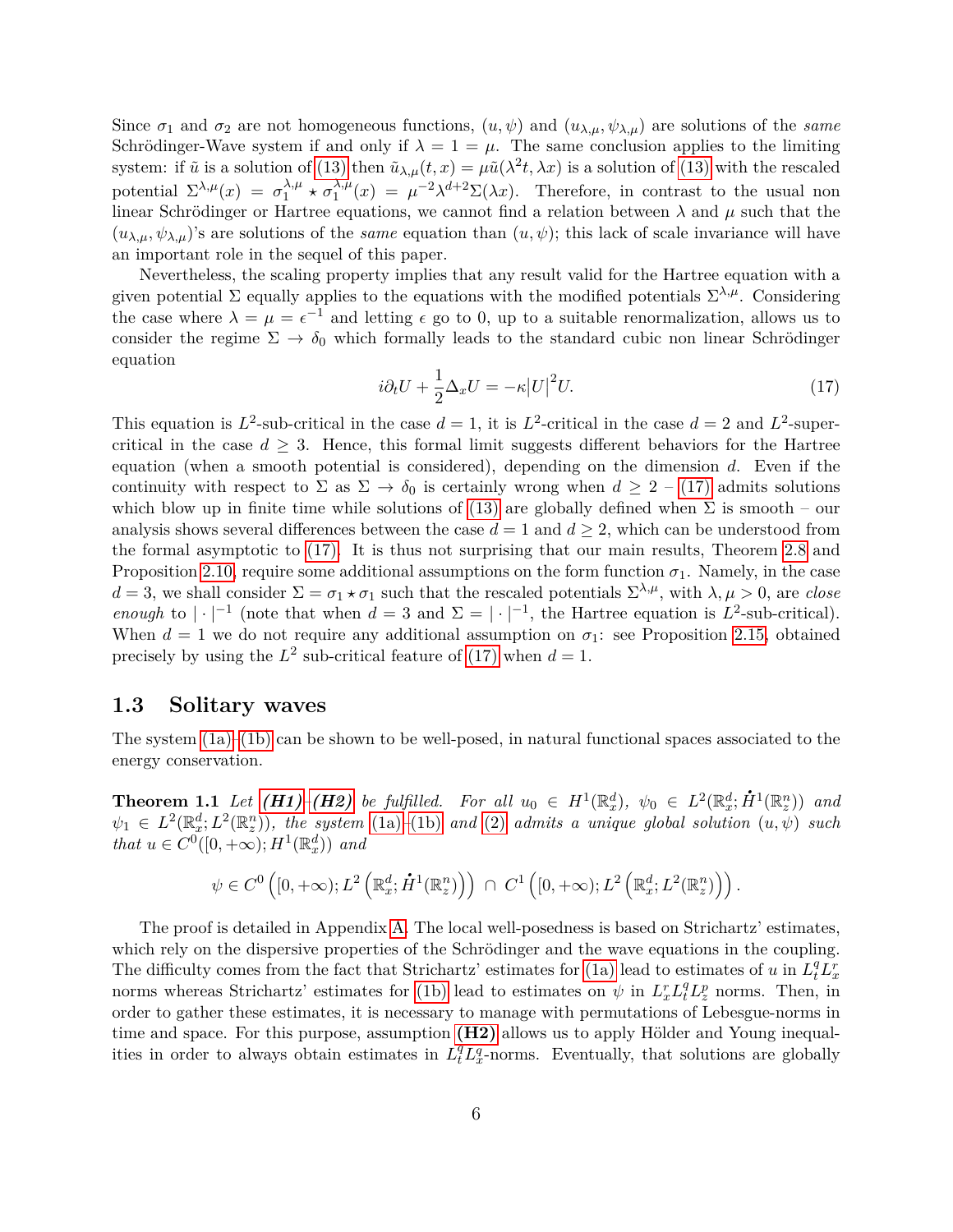defined comes from the Hamiltonian structure of the system.

The main purpose of this article is to show the existence and the orbital stability of solitary waves for the Schrödinger-Wave system. Namely, we are going to study solutions of  $(1a)–(1b)$  $(1a)–(1b)$  with the form [\(3\).](#page-1-3) The existence of such non dispersive solutions is the translation of the presence of some attractive dynamics induced by the model. The rescaling [\(7\)](#page-2-2) is important in the discussion. We start by observing that if  $(u, \psi) = (Q(x)e^{i\omega t}, \Psi(x, z))$  is a solution of  $(1a)$ – $(1b)$ , then  $(Q, \Psi)$  is a solution of

<span id="page-6-0"></span>
$$
-\frac{1}{2}\Delta_x Q + \omega Q + \left(\sigma_1 \star_x \int \sigma_2 \Psi \,dz\right) Q = 0, \qquad x \in \mathbb{R}^d \qquad (18a)
$$

<span id="page-6-1"></span>
$$
-c^2 \Delta_z \Psi = -c^2 \sigma_2(z) \left(\sigma_1 \star_x Q^2\right)(x), \qquad x \in \mathbb{R}^d, \ z \in \mathbb{R}^n, \qquad (18b)
$$

which is in fact independent of the parameter *c*. In turn, the profiles  $(Q, \Psi)$  do not depend on *c*. Moreover these particular solutions  $(Q(x)e^{i\omega t}, \Psi(x, z))$  are also solutions of the asymptotic system  $(12a)$ – $(12b)$ . It is therefore relevant to compare the behavior of the solutions of  $(1a)$ – $(1b)$  and the solutions of [\(12a\)](#page-3-3)[–\(12b\)](#page-3-4) around the state  $(Q(x)e^{i\omega t}, \Psi(x, z))$ : this comparison provides information on the action of the environment on the quantum particle.

According to the previous discussion, the expected behavior for the Schrödinger wave system can be summarized as follows.

**Conjecture 1.2** *Let* (*Q,* Ψ) *be a solution of* [\(18a\)](#page-6-0)*–*[\(18b\)](#page-6-1) *orbitally stable under the dynamic* [\(1a\)](#page-0-0)*–* [\(1b\)](#page-0-1). If  $u_0(x) = Q(x)e^{i\frac{p_0}{2} \cdot x}$  for some sufficiently small  $p_0$  and if  $(\psi_0, \psi_1) = (\Psi, 0)$ , then there exists *two functions*  $x = x(t)$  *and*  $\gamma = \gamma(t)$  *such that* 

- *the unique solution* (*u, ψ*) *of* [\(1a\)](#page-0-0)*–*[\(1b\)](#page-0-1) *associated to these initial conditions remains close (uniformly in time in some norms that have to be precised) to*  $(Q(-x(t))e^{i\gamma(t)}, \Psi(-x(t), \cdot))$ *;*
- $\bullet$   $|\dot{x}(t)|$  ≤  $Ce^{-\lambda \frac{t}{c}}$  *and*  $|x(t) \bar{x}|$  ≤  $Ce^{-\lambda \frac{t}{c}}$ .

Even if the orbital stability of solitary waves of non linear Schrödinger equations is a classical result for many years, see for instance [\[6,](#page-56-6) [40,](#page-58-0) [41\]](#page-58-1), there are several difficulties to justify it in the present context. Firstly, we are dealing with a system and not with a mere scalar equation. Secondly, the nonlinearity is non local. Nevertheless, we can expect that structure properties of the simpler problem [\(13\)](#page-3-2) still apply to the system  $(1a)$ –[\(1b\).](#page-0-1) At first sight, assumption **[\(H2\)](#page-3-1)** can be expected to make the problem easier than the case where  $\Sigma$  is replaced by the kernel of the Poisson equation in dimension  $d = 3$ , that is  $\Sigma^0(x) = \frac{1}{|x|}$ . This specific case [\(13\)](#page-3-2) – the Schrödinger-Newton equation — has been investigated in detail by E. Lenzmann [\[19\]](#page-56-7). However, as reported above, while  $\Sigma = \sigma_1 \star \sigma_1$  has better regularity and support properties, it does not satisfy any scale invariance. It turns out that the analysis of the Schrödinger-Newton equation exploits, in a quite crucial way, either explicit formula or the scale invariance which are very specific to the kernel  $\frac{1}{|x|}$ . For this reason, we shall use a quite indirect approach, that relies on the perturbative arguments developed in [\[19\]](#page-56-7) for establishing spectral properties for the non relativistic Hartree equation. The second part of the conjecture justifies that the environment acts on the quantum particle as a friction force and will be the object of future investigations [\[15,](#page-56-5) [39\]](#page-57-2).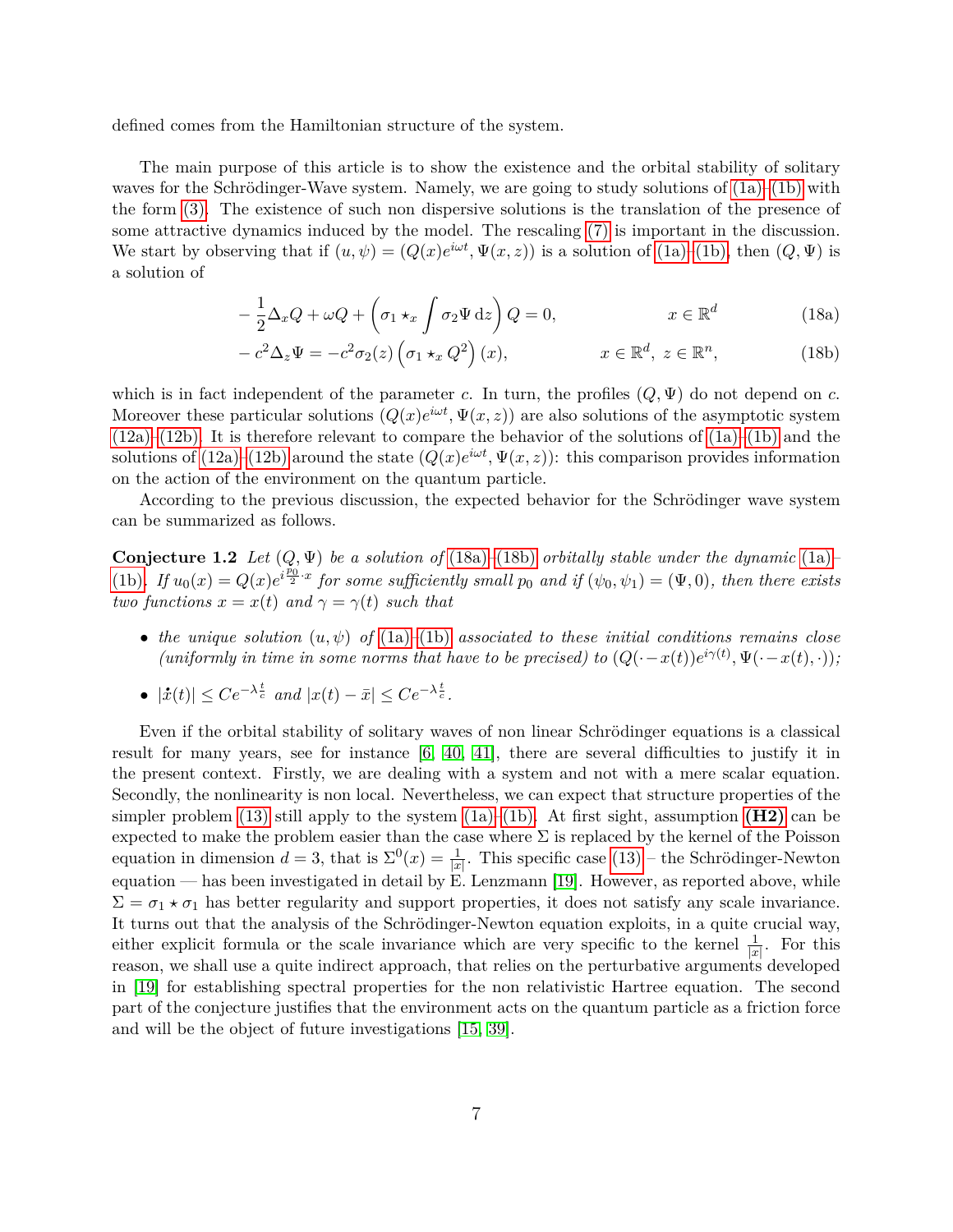## **2 Main results**

As said above, the main objective is to discuss the existence and the stability of non trivial solutions (with finite mass and energy) of  $(1a)$ – $(1b)$  with the form  $(3)$ . In order to establish the existence, we start by observing that  $(Q, \Psi)$  has to be a solution of [\(18a\)](#page-6-0)[–\(18b\).](#page-6-1) Then we can express  $\Psi$  in term of *Q* as follows:

$$
\Psi(x, z) = \Gamma(z) \,\sigma_1 \star Q^2(x),
$$

where Γ stands for the unique solution of [\(9\).](#page-2-6) Coming back to [\(18a\),](#page-6-0) we deduce that *Q* satisfies

<span id="page-7-1"></span>
$$
-\frac{1}{2}\Delta_x Q + \omega Q - \kappa (\Sigma \star Q^2) Q = 0
$$
\n(19)

with the definition [\(11\).](#page-2-5) This equation is known as the *Choquard equation* and it has been intensively studied (see for example [\[27\]](#page-57-3), [\[20\]](#page-56-8) or [\[19\]](#page-56-7) and the references therein). In particular, we already know from [\[27\]](#page-57-3) that there exists infinitely many solitary waves.

### **2.1 Ground states**

Nevertheless, we are only interested in *stable* solitary waves: for this reason, we consider solitary waves that minimize the energy of the system under a mass constraint, a quantity conserved by the evolution equation. Such solitary waves are called *ground states*. The specific case of the Newtonian potential  $\Sigma^{0}(x) = \frac{1}{|x|}$  in dimension  $d = 3$  has been studied in [\[20\]](#page-56-8) which establishes the existence and uniqueness (up a change of phase and translation) of ground states for [\(13\).](#page-3-2) The existence part of [\[20\]](#page-56-8) still applies in the case where  $\Sigma$  is a smooth, compactly supported, radially symmetric, non increasing and non negative function. However, the arguments for proving the uniqueness part of the statement rely strongly on the specific form of the Newtonian potential. Besides, the definition of the energy functional for the system  $(1a)$ – $(1b)$  differs from those of  $(13)$ . Therefore, one has to check that [\(1a\)–](#page-0-0)[\(1b\)](#page-0-1) admits ground states. For that purpose we will need the following additional assumption on the form function  $\sigma_1$ .

#### <span id="page-7-0"></span>**(H3)** The form function  $\sigma_1$  is non increasing.

We interpret the energy functional [\(14\)](#page-3-5) as depending on *u*,  $\psi$  and  $\chi = \partial_t \psi$ . Namely, for  $u: \mathbb{R}^d \to \mathbb{C}, \psi, \chi: \mathbb{R}^d \times \mathbb{R}^n \to \mathbb{R},$  we set

$$
E(u, \psi, \chi) = \frac{1}{2} \int |\nabla_x u(x)|^2 dx + \frac{1}{2} \int \left( \frac{|\chi|^2}{c^2} + |\nabla_z \psi|^2 \right) (x, z) dz dx + \int \sigma_1 (x - y) \sigma_2(z) \psi(y, z) |u(x)|^2 dz dy dx,
$$

so that  $\mathcal{E}_{Sch}(t) = E(u, \psi, \partial_t \psi)(t)$ . Similarly, we set

<span id="page-7-2"></span>
$$
H(u) = \frac{1}{2} \int |\nabla_x u(x)|^2 dx - \frac{\kappa}{2} \int \Sigma(x - y) |u(y)|^2 |u(x)|^2 dx dy,
$$
 (20)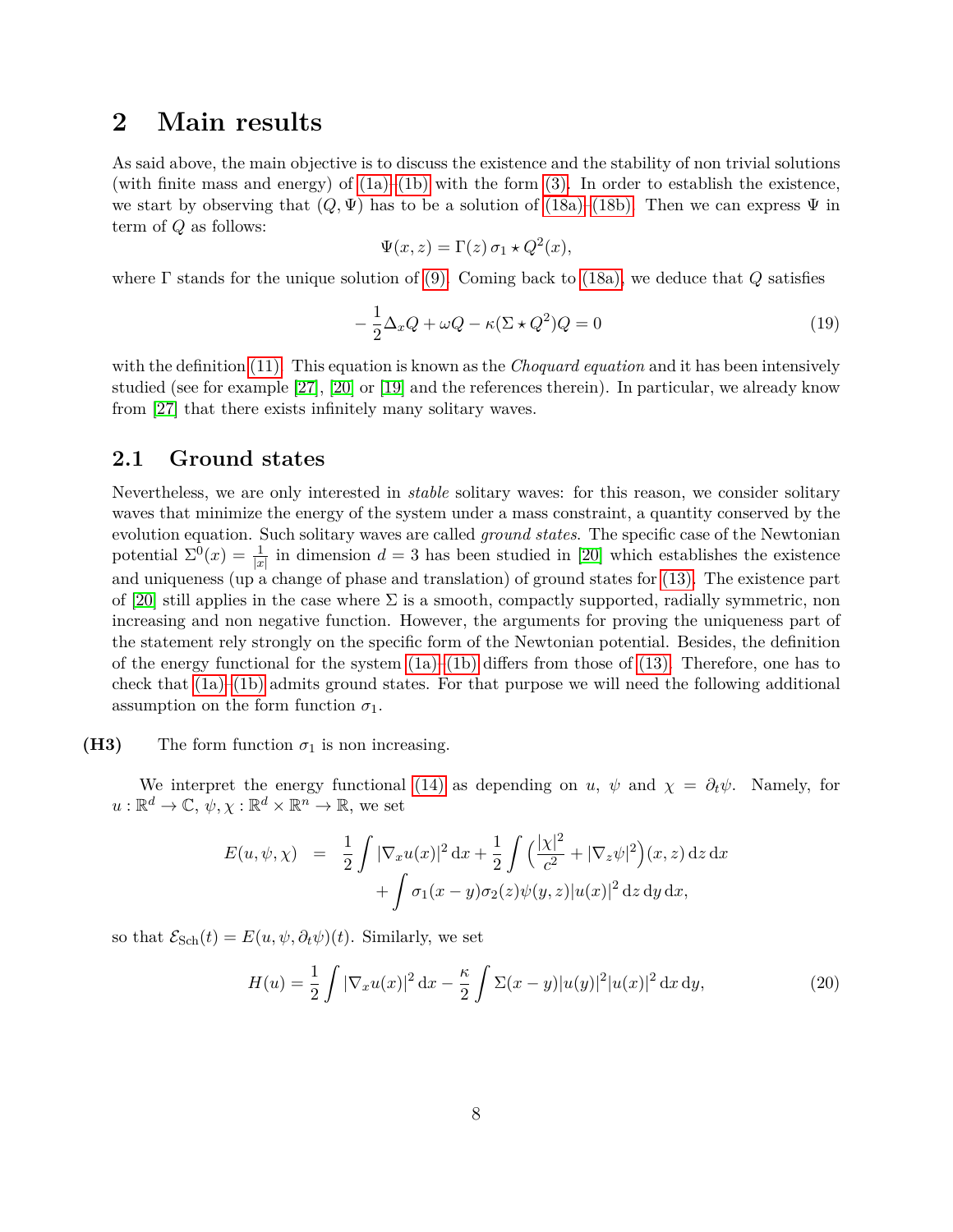see [\(15\).](#page-3-6) In order to establish the existence of ground states we will study the following three minimization problems.

$$
I_M := \inf \left\{ E(u, \psi, \chi) \text{ s.t. } (u, \psi, \chi) \in H_x^1 \times L_x^2 \dot{H}_z^1 \times L_x^2 L_z^2 \text{ and } \|u\|_{L_x^2}^2 \le M \right\},\tag{21a}
$$

<span id="page-8-0"></span>
$$
J_M := \inf \left\{ E(u, \psi, \chi) \text{ s.t. } (u, \psi, \chi) \in H^1_x \times L^2_x \dot{H}^1_z \times L^2_x L^2_z \text{ and } ||u||^2_{L^2_x} = M \right\},\tag{21b}
$$

<span id="page-8-2"></span>
$$
K_M := \inf \left\{ E(u, \Gamma \sigma_1 \star |u|^2, 0) \text{ s.t. } u \in H_x^1 \text{ and } \|u\|_{L_x^2}^2 = M \right\}. \tag{21c}
$$

The interest of [\(21c\)](#page-8-0) comes from the fact that  $E(u, \Gamma \sigma_1 \star |u|^2, 0) = H(u)$  since  $\sigma_1$  is odd and therefore  $\|\sigma_1\star|u|^2\|_{L_x^2}^2 = \iint |u|^2(x)\Sigma(x-y)|u|^2(y) dx dy$ . Then, if  $K_M$  is reached at u, u is a ground state of  $(13)$  too and we will be able to compare ground states of  $(1a)–(1b)$  $(1a)–(1b)$  with ground states of [\(13\).](#page-3-2) Section [3](#page-17-0) is devoted to the proof of the following theorem.

#### **Theorem 2.1** *Let*  $(H1)$ – $(H3)$  *be fulfilled.*

(i) For every  $M \geq 0$ ,  $I_M$  is reached.

(ii) *For every*  $M \geq 0$ ,  $I_M = J_M = K_M$ .

(iii) *There exists a mass threshold*  $M_0 \geq 0$  *such that for every*  $M \in [0, M_0]$ *,*  $J_M = 0$  *and for every*  $M > M_0$ ,  $J_M < 0$  *is reached on*  $(u, \psi, \chi) = (u, \psi, 0)$  *with u non negative, radially symmetric and non increasing. Moreover*  $(u, \psi)$  *is a solution of* [\(18a\)](#page-6-0)–[\(18b\)](#page-6-1) *for a certain*  $\omega > 0$ *. In particular*  $\psi = \Gamma \sigma_1 * |u|^2$  *is non positive, u is an element of the Schwartz class*  $\mathcal{S}(\mathbb{R}^d)$  *and*  $K_M = J_M$  *is reached at u.*

(iv) *If*  $d \geq 2$ *, then*  $M_0 > 0$ *.* 

Note that we do not know whether the minimizer in item (iii) is uniquely defined, up to a possible change of phase and translation. Applying Lieb's method [\[20\]](#page-56-8), we cannot even conclude whether or not the minimizer of  $J_M$  are radially symmetric, a preliminary step to establish uniqueness, and strictly positive. The alternative approach of L. Ma and L. Zhao [\[28,](#page-57-4) Section 5] provides a positive answer to the strict positivity and radial symmetry of the minimizer, though. Note also that the fourth item of this theorem is reminiscent to the fact that  $(1a)$ – $(1b)$  does not have a scale invariance. We will see in the sequel that  $M_0 = 0$  when  $d = 1$ , and this difference with the cases  $d \geq 2$  can be related with the discussion of Section [1.2.](#page-4-0)

### **2.2 Orbital stability**

The variational characterization will be used in Section [4](#page-23-0) to establish the following orbital stability result for these ground states. In this statement, for a given mass  $M > 0$ , we denote by  $S_M$  the space of all possible ground states

$$
S_M = \left\{ (\widetilde{Q}, \widetilde{\Psi}) \in H^1_x \times L^2_x \dot{H}^1_z \text{ such that } \|\widetilde{Q}\|^2_{L^2_x} = M \text{ and } E(\widetilde{Q}, \widetilde{\Psi}, 0) = J_M \right\}.
$$

<span id="page-8-1"></span>**Theorem 2.2** *Let*  $M > M_0$  *and*  $(Q, \Psi)$  *be in*  $S_M$ *. For every*  $\varepsilon > 0$  *there exists*  $\delta_{\varepsilon} > 0$  *such that if*  $u_0 \in H_x^1$ ,  $\psi_0 \in L_x^2 \dot{H}_z^1$  and  $\chi_0 \in L_x^2 L_z^2$  with

$$
||u_0 - Q||_{H_x^1}^2 + ||\psi_0 - \Psi||_{L_x^2 \dot{H}_x^1}^2 + ||\chi_0||_{L_x^2 L_x^2}^2 < \delta_{\varepsilon},
$$

*then the unique solution*  $(u, \psi, \chi = \partial_t \psi)$  *of* [\(1a\)](#page-0-0)–[\(1b\)](#page-0-1) *with initial data*  $(u_0, \psi_0, \chi_0)$  *satisfies* 

$$
\sup_{t\geq 0} \inf_{(\widetilde{Q}, \widetilde{\Psi})\in S_M} \left( \|u(t) - \widetilde{Q}\|_{H_x^1}^2 + \|\psi(t) - \widetilde{\Psi}\|_{L_x^2 \dot{H}_x^1}^2 + \|\chi(t)\|_{L_x^2 L_x^2}^2 \right) < \varepsilon.
$$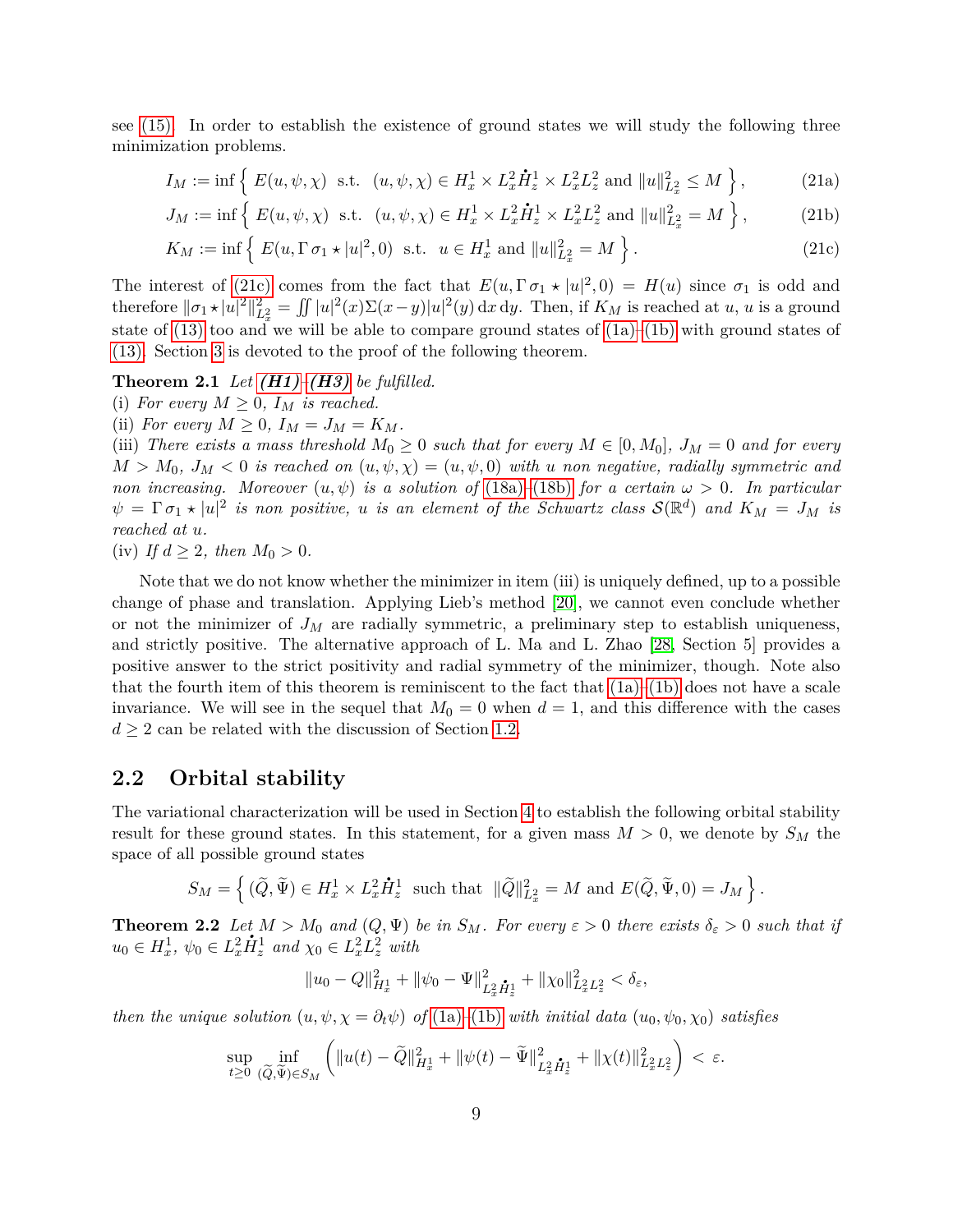The proof is classical and based on the concentration-compactness lemma, see for instance [\[6,](#page-56-6) [23,](#page-57-5) [24\]](#page-57-6) and the references therein. Since we do not know whether the ground states are unique (up to the equation invariants), the statement only tells us that a perturbation of a ground state stay close (uniformly in time) to *the manifold of all the possible ground states*. This is weaker than the expected conclusion which would assert that "a perturbation of a given ground state stay close (uniformly in time) to *the manifold generated by this ground state and the equation invariants (phase and translation)*".

### **2.3 Strengthened orbital stability**

A strengthened result can be obtained by using an alternative approach, based on the study of the linearization of the energy around a ground state (see [\[30,](#page-57-7) [40,](#page-58-0) [41\]](#page-58-1); we also refer the reader to the lecture notes [\[29,](#page-57-8) Section 2.6] and the references therein). To be more specific, we fix  $M > M_0$  and we consider a ground state  $(Q, \Psi)$  of  $J_M$  such that  $Q$  is positive, radially symmetric and decreasing and such that  $||Q||_{L_x^2}^2 = M$ . We introduce

$$
W(u, \psi, \chi) = E(u, \psi, \chi) + \omega ||u||_{L_x^2}^2.
$$

Next, we linearize this quantity around  $(Q, \Psi, 0)$ : for every  $u \in H_x^1$ ,  $\psi \in L_x^2$  $\dot{H}_z^1$  and  $\chi \in L_x^2 L_z^2$ , we have

$$
W(Q+u, \Psi+\psi, \chi) = W(Q, \Psi, 0)
$$

$$
+\frac{1}{2}\int_{\mathbb{R}^d} \nabla_x Q \cdot (\nabla_x u + \nabla_x \bar{u}) dx + \omega \int_{\mathbb{R}^d} Q(u + \bar{u}) dx + \int_{\mathbb{R}^d} \left(\sigma_1 \star \int_{\mathbb{R}^n} \sigma_2 \Psi dz\right) Q(u + \bar{u}) dx
$$
  
+ 
$$
\int_{\mathbb{R}^d} \left(\sigma_1 \star \int_{\mathbb{R}^n} \sigma_2 \psi dz\right) Q^2 dx + \frac{1}{2} \iint_{\mathbb{R}^d \times \mathbb{R}^n} \nabla_x \Psi \cdot \nabla_z \psi dx dz
$$
  
+ 
$$
\frac{1}{2} \int_{\mathbb{R}^d} |\nabla_x u|^2 dx + \omega \int_{\mathbb{R}^d} |u|^2 dx + \int_{\mathbb{R}^d} \left(\sigma_1 \star \int_{\mathbb{R}^n} \sigma_2 \Psi dz\right) |u|^2 dx
$$
  
+ 
$$
\int_{\mathbb{R}^d} \left(\sigma_1 \star \int_{\mathbb{R}^n} \sigma_2 \psi dz\right) Q(u + \bar{u}) dx + \frac{1}{2c^2} \iint_{\mathbb{R}^d \times \mathbb{R}^n} |\chi|^2 dx dz + \frac{1}{2} \iint_{\mathbb{R}^d \times \mathbb{R}^n} |\nabla_z \psi|^2 dx dz
$$
  
+ 
$$
\int_{\mathbb{R}^d} \left(\sigma_1 \star \int_{\mathbb{R}^n} \sigma_2 \psi dz\right) |u|^2 dx.
$$

We write this as  $W(Q+u, \Psi+\psi, \chi) = W(Q, \Psi, 0) + I_1 + ... + I_{12}$ . Thanks to [\(18a\),](#page-6-0)  $I_1 + I_2 + I_3 = 0$ and thanks to [\(18b\),](#page-6-1)  $I_4 + I_5 = 0$ . Let us denote

$$
u = f + ig, \qquad f, g \in \mathbb{R}.
$$

We can rewrite

$$
I_6 + \ldots + I_{11} = \left\langle \mathcal{L}_+ \begin{pmatrix} f \\ \psi \end{pmatrix} \right\rangle, \left. \begin{pmatrix} f \\ \psi \end{pmatrix} \right\rangle_{L_x^2 \times L_x^2 L_z^2} + \left\langle L_{-}g, g \right\rangle_{L_x^2} + \frac{1}{2c^2} ||\chi||_{L_x^2 L_z^2}^2
$$

where

<span id="page-9-0"></span>
$$
\mathcal{L}_{+} = \begin{pmatrix} -\frac{1}{2}\Delta_{x} + \omega + \left(\sigma_{1} \star \int_{\mathbb{R}^{n}} \sigma_{2} \Psi \,dz\right) & M_{1} \\ M_{2} & -\frac{1}{2}\Delta_{z} \end{pmatrix}
$$
(22)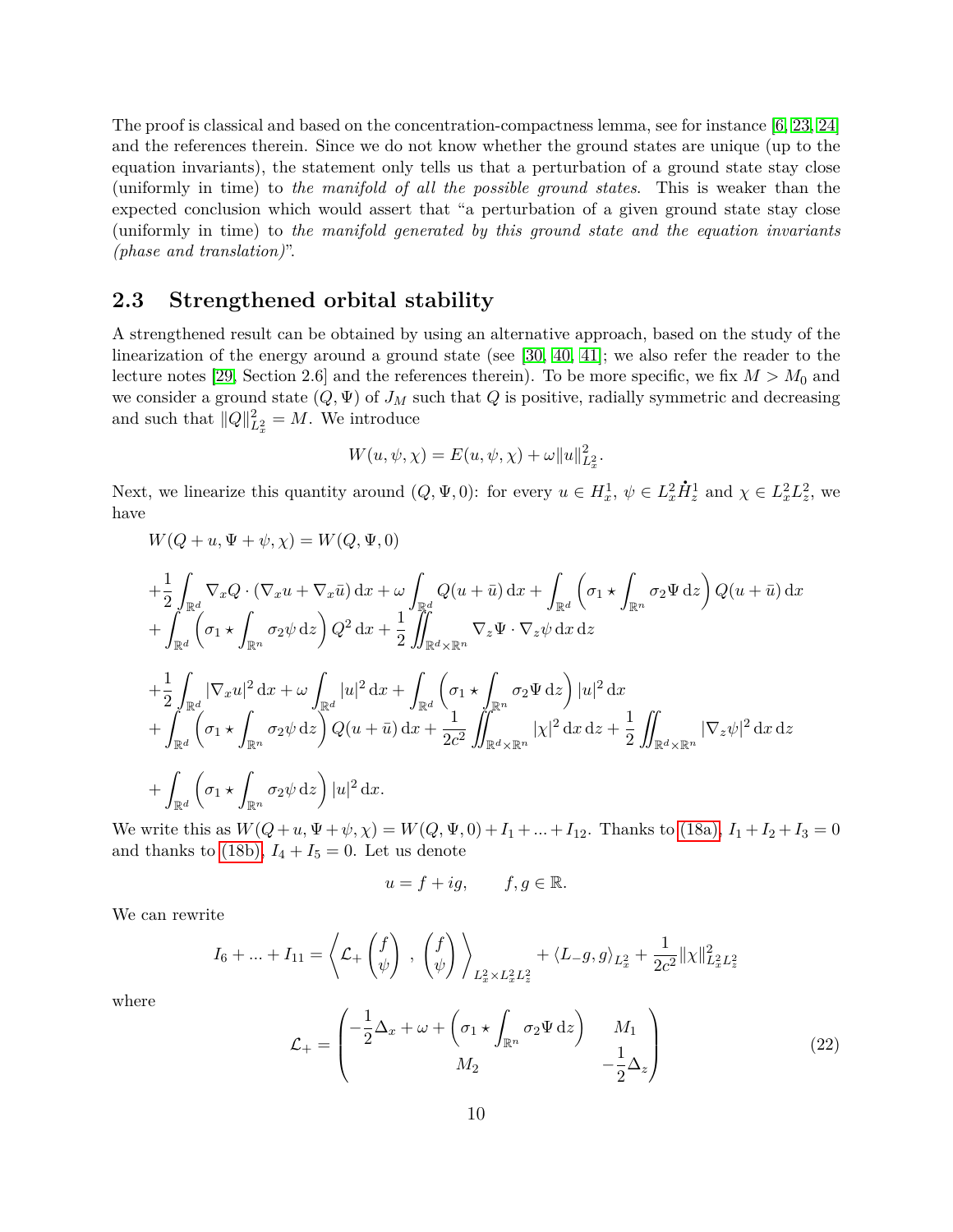with

$$
M_1 \psi = \left(\sigma_1 \star \int_{\mathbb{R}^n} \sigma_2 \psi \,dz\right) Q, \qquad M_2 f = \sigma_2 \left(\sigma_1 \star Qf\right),
$$

and

$$
L_{-} = -\frac{1}{2}\Delta_{x} + \omega + \left(\sigma_{1} \star \int_{\mathbb{R}^{n}} \sigma_{2} \Psi \,dz\right). \tag{23}
$$

Let us also introduce the operator  $L_{+}$  defined by

$$
L_{+}f = -\frac{1}{2}\Delta_{x}f + \omega f - \kappa(\Sigma \star Q^{2})f - 2\kappa(\Sigma \star Qf)Q, \qquad (24)
$$

which will have an important role in the sequel: it is the analog to  $\mathcal{L}_+$  for  $\widetilde{W}(u) = H(u) + \omega ||u||^2_{L^2_x}$ . We eventually obtain the following decomposition

$$
W(Q+u, \Psi+\psi, \chi) = W(Q, \Psi, 0) + \left\langle \mathcal{L}_+ \begin{pmatrix} f \\ \psi \end{pmatrix} \right\rangle_{L_x^2 \times L_x^2 L_z^2} + \left\langle L_{-g, g} \right\rangle_{L_x^2} + \frac{1}{2c^2} ||\chi||_{L_x^2 L_z^2}^2 + \int_{\mathbb{R}^d} \left( \sigma_1 \star \int_{\mathbb{R}^n} \sigma_2 \psi \, dz \right) |u|^2 dx. \tag{25}
$$

**Remark 2.3** *Relation* [\(25\)](#page-10-0) *holds true when replacing, for some*  $\alpha \in \mathbb{R}$ *,*  $M_1$  *and*  $M_2$  *in the definition of*  $\mathcal{L}_+$  *by*  $\alpha M_1$  *and*  $(2 - \alpha)M_2$ *. However,*  $\mathcal{L}_+$  *is self-adjoint only in the particular case*  $\alpha = 1$ *.* 

The key argument to prove an orbital stability result is to characterize the kernel of  $L_-\,$  and  $\mathcal{L}_+$ and to prove that these operators are coercive under some orthogonality conditions. The operator *L*<sub>−</sub> is a local operator, and we already have at hand the following statement, see for example [\[40\]](#page-58-0).

<span id="page-10-4"></span>**Lemma 2.4** *We have*  $\text{Ker}(L_{-}) = \text{Span}\{Q\}$  *and there exists a universal constant*  $\mu > 0$  *such that for every*  $g \in H_x^1$ ,

<span id="page-10-0"></span>
$$
\langle L-g, g \rangle_{L_x^2} \ge \mu \|g\|_{H_x^1}^2 - \frac{1}{\mu} \left| \langle g, Q \rangle_{H_x^1} \right|^2. \tag{26}
$$

The difficult part is to obtain an analogous statement for  $\mathcal{L}_{+}$ . The method consists in working on the operator  $L_{+}$ : the knowledge of the kernel of  $L_{+}$  will allow us to identify the kernel of  $L_{+}$  and a coercivity property for  $L_+$  will provide a coercivity property for  $\mathcal{L}_+$  too. By direct inspection, it can be checked that  $\text{Span}\{\partial_{x_i}Q, j=1,\ldots,d\}\subset \text{Ker}(L_+);$  we shall work further to establish the reverse inclusion and characterize  $\text{Ker}(L_+)$ . Since  $L_+$  is a non-local operator, classical arguments based on Sturm-Liouville theory are not applicable. We shall need to develop alternative approaches and perturbative arguments, inspired form [\[19\]](#page-56-7).

We are going to exploit results known for some limiting cases, depending on the dimension *d*. Namely, in the case  $d = 1$  we will consider the case of the delta function

<span id="page-10-1"></span>
$$
\Sigma^0 = \delta_0,\tag{27}
$$

while in dimension  $d = 3$  we will consider the case of the Newtonian potential

<span id="page-10-3"></span><span id="page-10-2"></span>
$$
\Sigma^0(x) = \frac{1}{|x|}.\tag{28}
$$

Indeed, for these specific situations the following statement holds.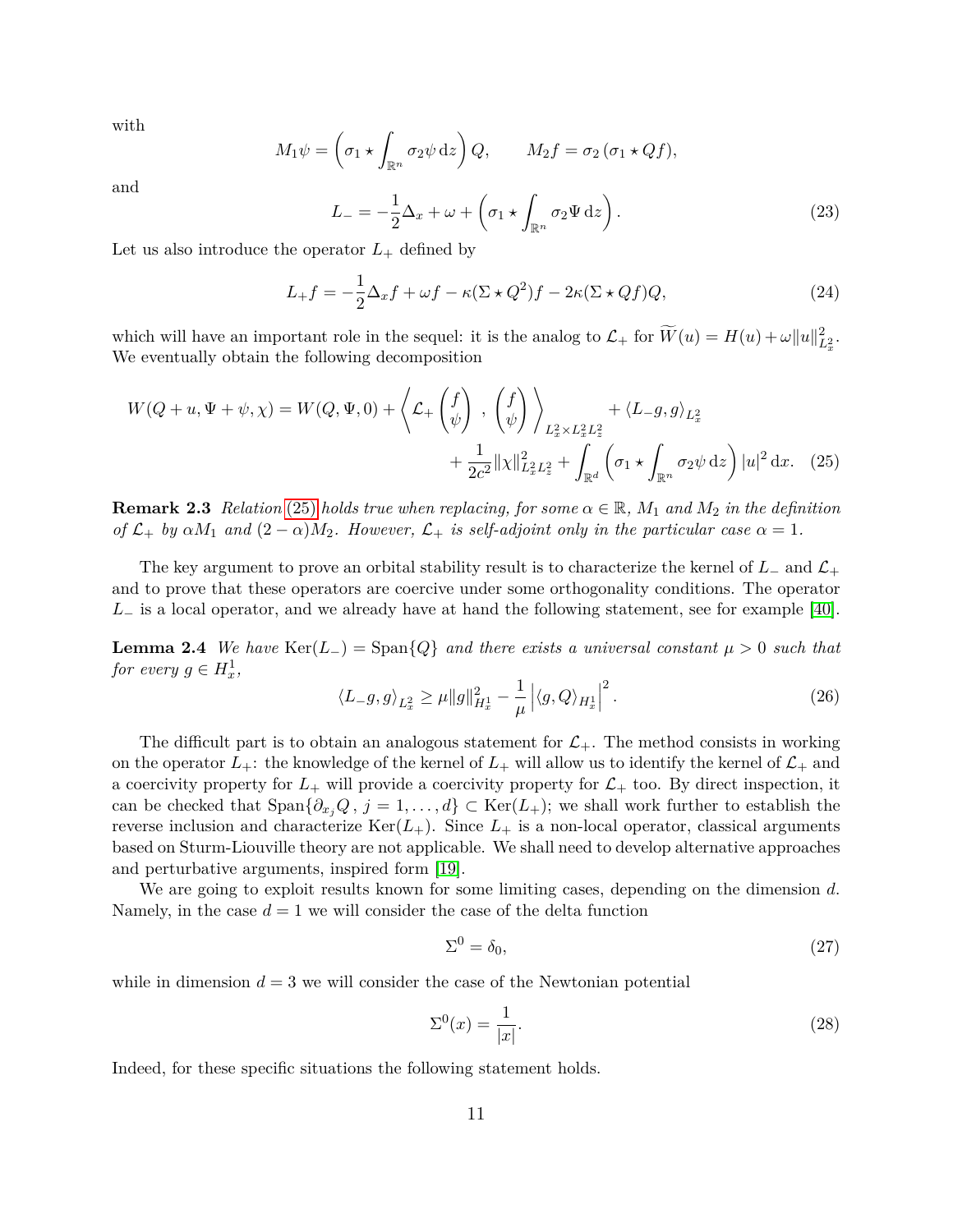**Lemma 2.5** Let  $d = 1$  with the potential [\(27\)](#page-10-1) or  $d = 3$  with the potential [\(28\)](#page-10-2). We have Ker( $L_{+}$ ) = Span $\{\partial_x, Q, j = 1, \ldots, d\}$ *. Moreover, there exists a universal constant*  $\nu > 0$  such that for every  $f \in H_x^1$ ,

<span id="page-11-1"></span>
$$
\langle L_{+}f, f \rangle_{L_{x}^{2}} \geq \nu \|f\|_{H_{x}^{1}}^{2} - \frac{1}{\nu} \left( \left| \langle f, Q \rangle_{L_{x}^{2}} \right|^{2} + \sum_{j=1}^{d} \left| \langle f, \partial_{x_{j}} Q \rangle_{L_{x}^{2}} \right|^{2} \right).
$$
\n(29)

In the case  $d = 1$ , the result is well known since the paper of M. Weinstein [\[40\]](#page-58-0). The analysis of the case  $d = 3$  is quite recent: the characterization of the kernel of  $L_{+}$  has been obtained by E. Lenzmann in [\[19\]](#page-56-7) and then, based on this characterization, P. D'Avenia and M. Squassina [\[7\]](#page-56-9) established the coercivity property [\(29\).](#page-11-1) We need to extend such a property to potentials with the form  $\Sigma = \sigma_1 \star \sigma_1$ : we denote by  $\mathscr{A}_d$  the set of *admissible* form functions  $\sigma_1$  such that Lemma [2.5](#page-10-3) applies in dimension *d* when  $\Sigma = \sigma_1 \star \sigma_1$ . This is made clear by the following Definition.

<span id="page-11-2"></span>**Definition 2.6** *We say that*  $\sigma_1$  *is an admissible form function if it satisfies [\(H2\)](#page-3-1)*–*[\(H3\)](#page-7-0) and if there exists a mass interval*  $I$  *of non empty interior such that for every*  $M \in I$  *and every positive and radially symmetric minimizer Q<sup>M</sup> of KM, Lemma [2.5](#page-10-3) applies.*

That  $\mathscr{A}_d$  is non empty is highly non trivial: in [\[19\]](#page-56-7) the characterization in Lemma [2.5](#page-10-3) relies strongly on the specific form of the Newtonian potential and the scale invariance property of equation [\(19\)](#page-7-1) in this specific case. We let this question open for a while and state the following lemma which links the properties of the operator  $\mathcal{L}_+$  to the properties of the operator  $L_+$ . Note that from now on we denote **.**

$$
\mathcal{H} = \{(u, \psi) \in H_x^1 \times L_x^2 \mathring{H}_z^1\}
$$

which is a Hilbert space when endowed with the norm defined by

$$
\|(u,\psi)\|_{\mathscr{H}}^2 = \|u\|_{H_x^1}^2 + \|\psi\|_{L_x^2 \mathring{H}_x^1}^2.
$$

<span id="page-11-3"></span>**Lemma 2.7** *Assume* (*H1*)–(*H3*)*.* Let  $\sigma_1 \in \mathcal{A}_d$  be an admissible form function and assume that *the mass M of the considered ground state Q is in the interval I of Definition* [2.6.](#page-11-2) *Then* Ker( $\mathcal{L}_+$ ) =  $\text{Span}\{(\partial_{x_j}Q, \partial_{x_j}\Psi)^t, j=1,\ldots,d\}$  and there exists a universal constant  $\tilde{\nu} > 0$  such that for every  $(f, \psi) \in \mathscr{H},$ 

<span id="page-11-4"></span>
$$
\left\langle \mathcal{L}_+\left(f_{\psi}\right), \left(f_{\psi}\right) \right\rangle_{L_x^2 \times L_x^2 L_z^2} \ge \tilde{\nu} \|f, \psi\|_{\mathcal{H}}^2 - \frac{1}{\tilde{\nu}} \left( \left| \langle f, Q \rangle_{L_x^2} \right|^2 + \sum_{j=1}^d \left| \langle f, \partial_{x_j} Q \rangle_{L_x^2} \right|^2 \right). \tag{30}
$$

This lemma is the key ingredient to prove the following orbital stability theorem that strengthens Theorem [2.2.](#page-8-1) The proof is detailed in Section [5.](#page-26-0)

<span id="page-11-0"></span>**Theorem 2.8** *Assume*  $(H1)$ <sup>*–*</sup> $(H3)$ *. Let*  $\sigma_1 \in \mathcal{A}_d$  *be an admissible form function and assume that*  $||Q||_{L_x^2}^2 \in I$ . For every  $(u_0, \psi_0, \chi_0) \in H_x^1 \times L_x^2 H_z^1 \times L_x^2 L_z^2$  let us denote by  $(u, \psi, \chi = \partial_t \psi)$  the unique *solution of* [\(1a\)](#page-0-0) *and* [\(1b\)](#page-0-1) *associated to the initial data*  $(u_0, \psi_0, \chi_0)$ . Let us assume  $||u_0||_{L_x^2} = ||Q||_{L_x^2}$ . *There exists*  $\varepsilon_0 > 0$  *such that for every*  $\varepsilon \in (0, \varepsilon_0)$  *we can find*  $\eta(\varepsilon) > 0$  *and*  $\delta(\varepsilon) > 0$  *such that, if* 

$$
||u_0 - Q, \psi_0 - \Psi||_{\mathcal{H}}^2 + \frac{1}{c^2} ||\chi_0||_{L_x^2 L_z^2}^2 \le \eta(\varepsilon)^2
$$
 and  $W(u_0, \psi_0, \chi_0) - W(Q, \Psi, 0) \le \delta(\varepsilon)$ ,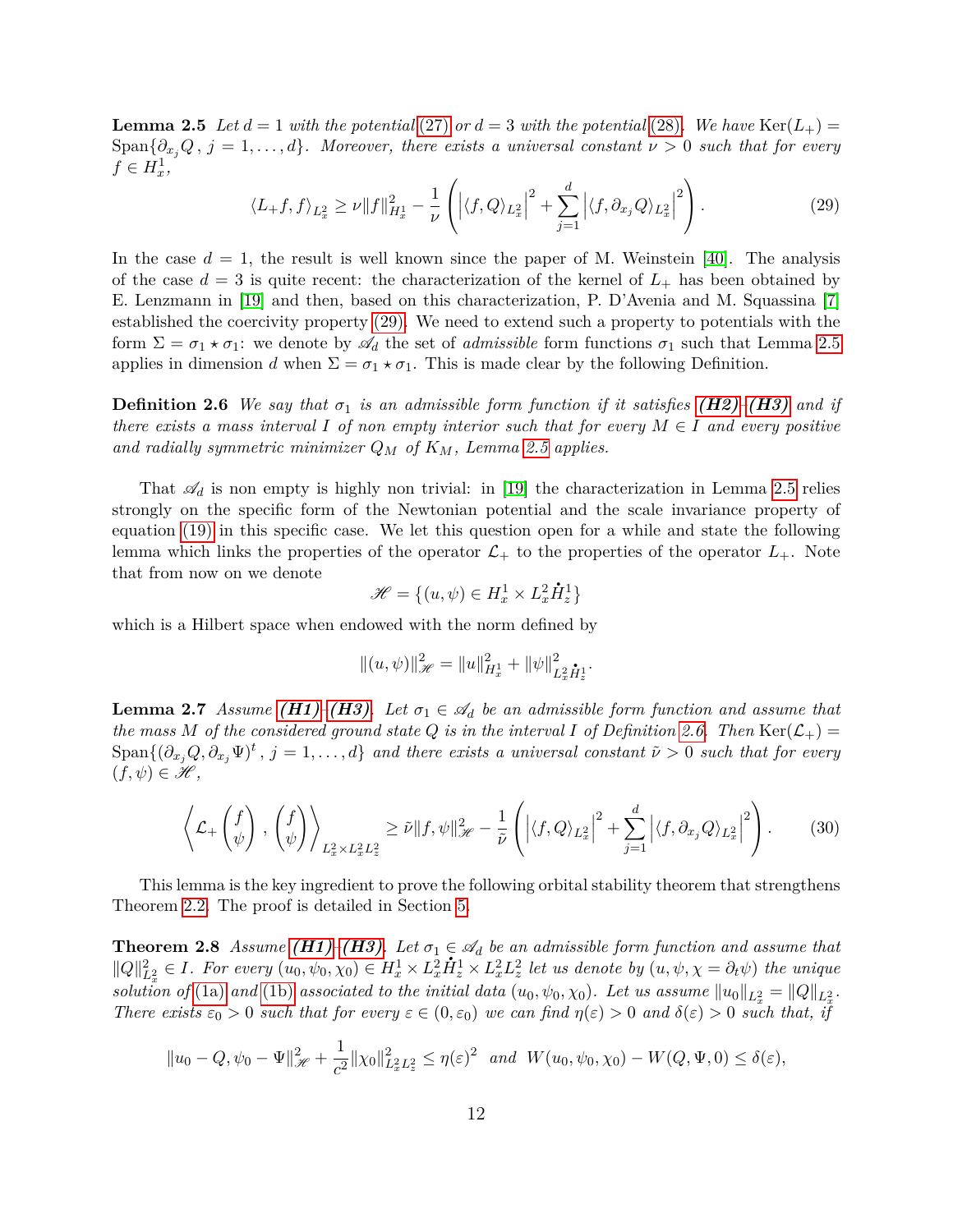*then there exists two functions*  $x(t)$  *and*  $\gamma(t)$ *, continuous in time, such that for every*  $t \geq 0$ *, v* =  $e^{-i\gamma(t)}u(t,\cdot+x(t))$  *satisfies the following orthogonality conditions* 

<span id="page-12-1"></span>
$$
\left\langle \operatorname{Re} v, \partial_{x_j} Q \right\rangle_{L^2_x} = 0, \qquad j = 1, \dots, d,
$$
\n(31a)

<span id="page-12-2"></span>
$$
\langle \operatorname{Im} v, Q \rangle_{H_x^1} = 0 \tag{31b}
$$

*and*

$$
\sup_{t\geq 0} ||u(t) - e^{i\gamma(t)}Q(\cdot - x(t)), \psi(t) - \Psi(\cdot - x(t))||_{\mathcal{H}}^2 + \frac{1}{c^2} ||\chi(t)||_{L_x^2 L_z^2}^2 \leq \varepsilon^2.
$$

**Remark 2.9** *Note that in the regime*  $c \gg 1/\varepsilon^2$ , the theorem still applies if the perturbation  $\chi_0$  *is not close to zero. It is also worth remarking that*  $\eta(\varepsilon)$  *and*  $\delta(\varepsilon)$  *are uniform with respect to c.* 

It is worth commenting the assumption on the mass of *u*<sup>0</sup> which did not appear in Theorem [2.2.](#page-8-1) Usually, assuming  $||u_0||_{L_x^2} = ||Q||_{L_x^2}$  is not a restriction. Indeed, as soon as the definition of the map  $M \mapsto Q_M$  is meaningful (*i.e.* when ground states are unique or at least locally unique) and defines a continuous map, any small perturbation  $u_0$  of a ground state  $Q_M$  is also a small perturbation of the ground state  $Q_{\|u_0\|_{L_x^2}}$ . Here, relaxing this assumption requires to justify, first, that the ground states are (at least locally) unique and, second, their continuity with respect to the mass *M*. We decided not to focus on the uniqueness issues in this work; nevertheless we can provide some hints. Our approach to find admissible form functions  $\sigma_1$  is inspired by the strategy developed by E. Lenzmann [\[19\]](#page-56-7) in order to prove the uniqueness of ground states (for almost every sufficiently small mass  $M$ ) for the non relativistic Hartree equation. Therefore, it is likely that a similar result applies here for almost every  $M \in I$ . Working in this direction may probably allow us to justify that the assumption on the mass of the perturbation  $u_0$  is indeed not a restriction.

Theorem [2.8](#page-11-0) becomes fully meaningful if we are able to characterize the set of admissible form function  $\mathscr{A}_d$ , or at least to justify that  $\mathscr{A}_d$  contains physically relevant form functions  $\sigma_1$ . This is the purpose of the following sections which contain the most original insights of the paper. Our results cover the three-dimensional case  $d = 3$ , which is the most relevant physically, and the onedimensional case  $d = 1$  for which numerical investigations is more affordable [\[15\]](#page-56-5). It is worthwhile to see the role of the space dimension in the analysis, and we also provide some hints on the case  $d=2$ .

#### **2.4** The case  $d=3$

<span id="page-12-0"></span>Section [8](#page-37-0) is devoted to the construction of admissible form functions  $\sigma_1$  in dimension  $d = 3$ . The difficulty in identifying the class of admissible form functions  $\sigma_1$  is a weakness of the method compared to the approach by concentration-compactness. Nevertheless this additionnal restriction allows us to obtain the more precise orbital stability result of Theorem [2.8](#page-11-0) and we shall see in Section [8](#page-37-0) that we can find many form functions  $\sigma_1$  that fit the physical framework introduced in [\[3\]](#page-55-1). We proceed in two steps. The idea is to boil down a perturbative approach for potentials  $\Sigma$ close, in an appropriate sense, to  $|\cdot|^{-1}$ , and then to push this result by suitable rescalings which allow us to identify physically relevant potentials  $\Sigma = \sigma_1 \star \sigma_1$  not necessarily close to  $|\cdot|^{-1}$ . An important issue in this approach is to clarify the role of the mass constraint: Theorem [2.2](#page-8-1) applies to any ground state of mass  $M > M_0$ . Hence, we expect stability results that apply to a continuum of possible masses *M*, as stated in Definition [2.6.](#page-11-2)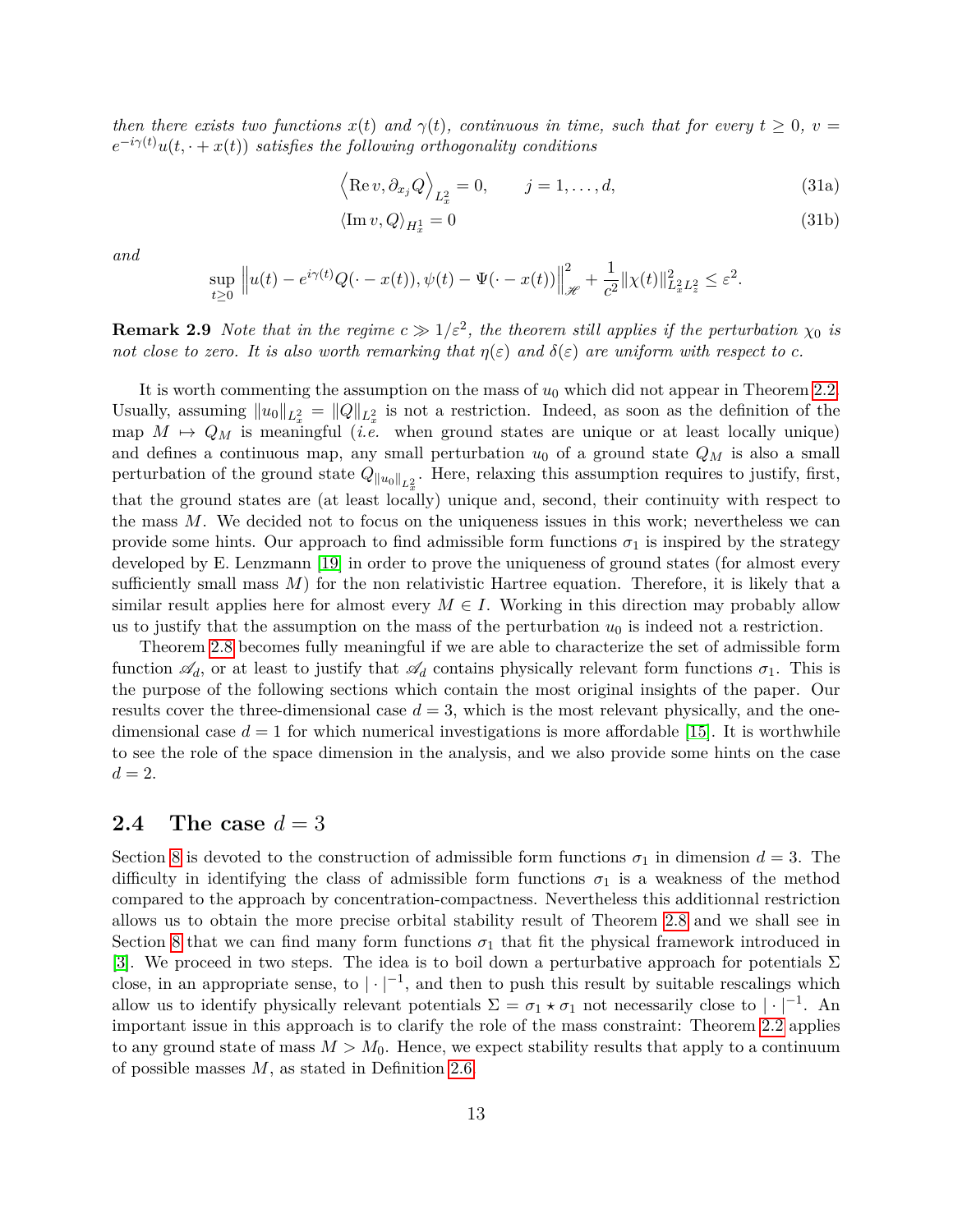**Proposition 2.10** *The set*  $\mathcal{A}_3$  *of admissible form functions is non empty.* 

We will indeed see in Section [8](#page-37-0) that the set  $\mathscr{A}_3$  contains at least every form function  $\sigma_1$  satisfying **[\(H2\)](#page-3-1)-[\(H3\)](#page-7-0)** and such that  $\Sigma^{\lambda,\mu}(x) = \mu \Sigma(\lambda x)$  is *close enough* to  $\Sigma^0 = |\cdot|^{-1}$  for suitable rescaling parameters  $\lambda, \mu > 0$ . As explained above, our strategy to identify admissible form functions and to establish the orbital stability for the Schrödinger-Wave system is based on a perturbative analysis from  $\Sigma^0$ . For this purpose let us introduce the following more precise notations.

<span id="page-13-2"></span>**Definition 2.11** *For a given potential*  $\Sigma$  *we denote*  $H^{\Sigma}$  *and*  $K_M^{\Sigma}$  *the corresponding energy defined by* [\(20\)](#page-7-2)*,* and the minimization problem [\(21c\)](#page-8-0)*,* respectively. Then we denote by  $Q_M^{\Sigma}$  a positive *and radially symmetric minimizer of*  $K_M^{\Sigma}$  *and by*  $\omega(\Sigma, Q_M^{\Sigma})$  *the constant*  $\omega > 0$  *such that*  $Q_M^{\Sigma}$  *is a* solution of [\(19\)](#page-7-1) with  $\Sigma$  and  $\omega = \omega(\Sigma, Q_M^{\Sigma})$ . Note that the notation  $Q_M^{\Sigma}$  could design several *minimizers since* a priori *we do not get the uniqueness of the minimizers of*  $K_M^{\Sigma}$ . Moreover we *make precise how the operator*  $L_+$  *defined by* [\(22\)](#page-9-0) *depends on*  $\Sigma$ ,  $Q$  *and*  $\omega$ *. Since we will only consider cases where*  $\omega = \omega(\Sigma, Q)$  *we will use the notation*  $L_{+} = L_{+}(\Sigma, Q)$ *.* 

<span id="page-13-0"></span>We consider a sequence  $(\Sigma^{\varepsilon})_{\varepsilon>0}$  of smooth potentials satisfying the following assumption:

**(H4)** For every  $\varepsilon$  there exists  $\sigma_1^{\varepsilon}$  satisfying **[\(H2\)](#page-3-1)–<b>[\(H3\)](#page-7-0)** such that  $\Sigma^{\varepsilon} = \sigma_1^{\varepsilon} \star \sigma_1^{\varepsilon}$  and the sequence  $(\Sigma^{\varepsilon})_{\varepsilon>0}$  converges to  $\Sigma^0 = |\cdot|^{-1}$  in the following sense: for every  $R > 0$ ,

<span id="page-13-3"></span>
$$
\|(\Sigma^{\varepsilon} - \Sigma^0)\mathbf{1}_{|x| \le R} \|_{L_x^{3/2}} + \|(\Sigma^{\varepsilon} - \Sigma^0)\mathbf{1}_{|x| > R} \|_{L_x^{\infty}} \underset{\varepsilon \to 0}{\longrightarrow} 0. \tag{32}
$$

For such family we know that for each  $\varepsilon > 0$ , there exists a mass threshold  $M_0^{\varepsilon} > 0$  such that  $K_M^{\Sigma^{\varepsilon}}$ is achieved for every  $M > M_0^{\varepsilon}$ . In order to work with a fixed mass  $M > 0$  we will also assume that  $\sup_{0 \le \varepsilon \le 1} (M_0^{\varepsilon}) < +\infty$  and we will consider a mass M such that  $M > \sup(M_0^{\varepsilon})$ . This assumption is quite reasonable since  $\Sigma^{\varepsilon} \to \Sigma^0$  and there is no mass threshold in the case  $\Sigma = \Sigma^0$ . We refer the reader to Lemma [7.1](#page-32-0) which insures that this assumption is indeed always valid in the previous context.

Then we consider a sequence  $(Q^{\varepsilon})_{\varepsilon>0}$  of smooth, positive, radially symmetric and decreasing functions and a sequence  $(\omega^{\varepsilon})_{\varepsilon>0}$  of positive numbers such that  $Q^{\varepsilon} = Q_M^{\Sigma^{\varepsilon}}$  and  $\omega^{\varepsilon} = \omega(\Sigma^{\varepsilon}, Q_M^{\Sigma^{\varepsilon}})$ . In particular each  $Q^{\varepsilon}$  is a solution of [\(19\)](#page-7-1) with  $\Sigma = \Sigma^{\varepsilon}$  and  $\omega = \omega^{\varepsilon}$ . We also consider  $Q^0$ , the unique positive and radially symmetric minimizer of  $K_M^{\Sigma^0}$ . Note that  $Q^0$  is also decreasing and we can find  $ω<sup>0</sup> > 0$  such that  $Q<sup>0</sup>$  is a solution of [\(19\)](#page-7-1) with  $\Sigma = \Sigma<sup>0</sup>$  and  $ω = ω<sup>0</sup>$ . Hence, the cornerstone of the analysis is given by the following result, established in Section [7.](#page-32-1)

<span id="page-13-1"></span>**Proposition 2.12** *With the previous notations and assuming moreover [\(H4\)](#page-13-0), the following properties hold.*

(i) Convergence. For every  $\delta > 0$  there exists  $\varepsilon_0 > 0$  such that for every  $0 < \varepsilon < \varepsilon_0$ ,

$$
||Q^{\varepsilon}-Q^0||_{H_x^1}+|\omega^{\varepsilon}-\omega^0|<\delta.
$$

(ii) Coercivity. There exists  $\bar{\varepsilon}_0 > 0$  such that for every  $\varepsilon \in (0, \bar{\varepsilon}_0)$ ,  $Q^{\varepsilon} = Q_M^{\Sigma^{\varepsilon}}$  and  $\omega^{\varepsilon} = \omega(\Sigma^{\varepsilon}, Q_M^{\Sigma^{\varepsilon}})$ *there exists*  $\nu(\Sigma^{\varepsilon}, Q^{\varepsilon}, \omega^{\varepsilon}) > 0$  *satisflying, for every*  $f \in H_x^1$ ,

$$
\langle L_{+}(\Sigma^{\varepsilon}, Q^{\varepsilon}, \omega^{\varepsilon})f, f \rangle_{L_{x}^{2}} \geq \nu(\Sigma^{\varepsilon}, Q^{\varepsilon}, \omega^{\varepsilon}) \|f\|_{H_{x}^{1}}^{2} - \frac{1}{\nu^{0}} \left( \left| \langle f, Q^{\varepsilon} \rangle_{L_{x}^{2}} \right|^{2} + \sum_{j=1}^{3} \left| \langle f, \partial_{x_{j}} Q^{\varepsilon} \rangle_{L_{x}^{2}} \right|^{2} \right),
$$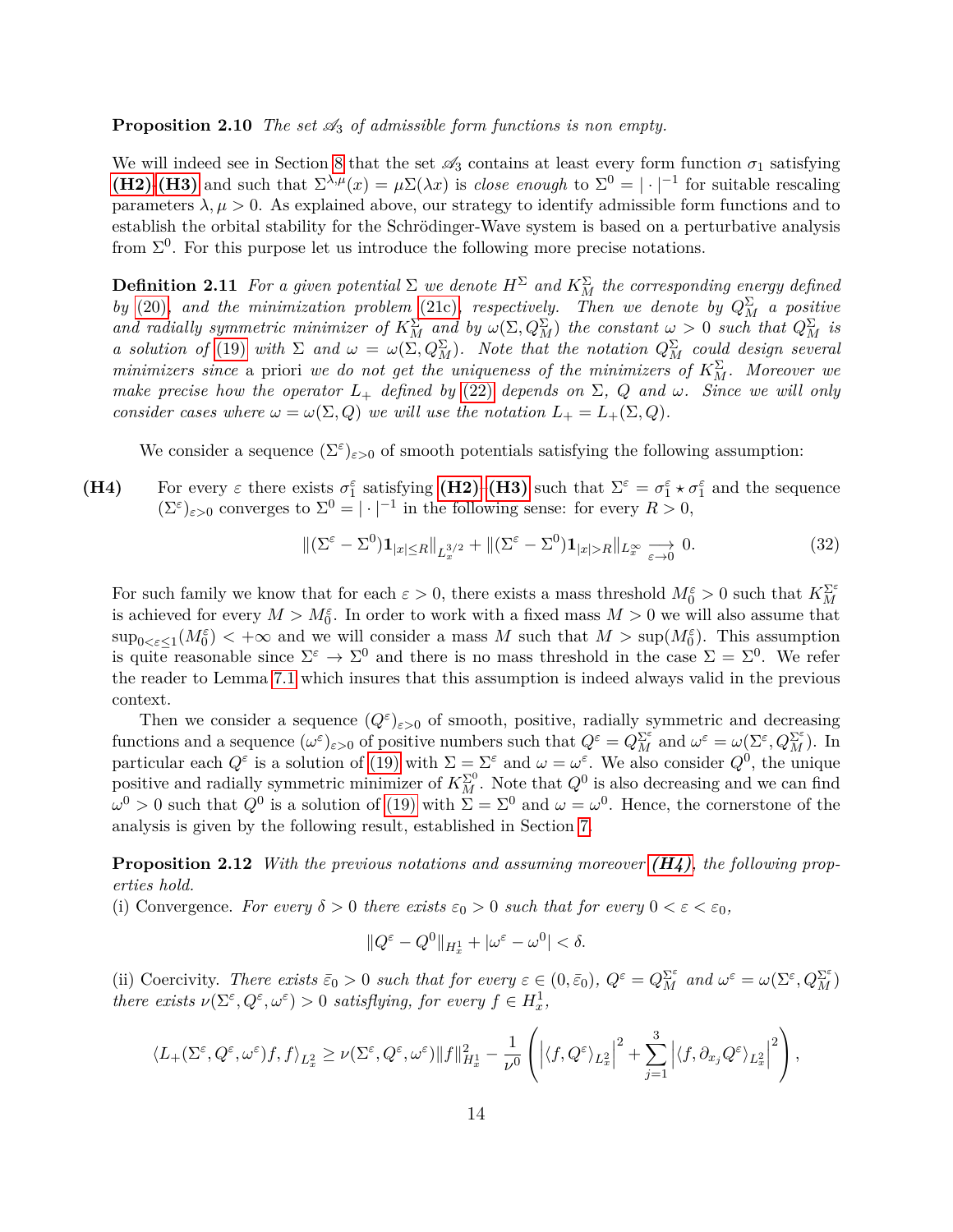*where*  $\nu^0$  *is the best constant possible in Lemma [2.5.](#page-10-3) Moreover,*  $\nu(\Sigma^{\varepsilon}, Q^{\varepsilon}, \omega^{\varepsilon}) \nearrow \nu^0$  *when*  $\varepsilon \to 0$ *. This coercivity inequality insures that the kernel of*  $L_+(\Sigma^{\varepsilon}, Q^{\varepsilon}, \omega^{\varepsilon})$  *is spanned by the*  $\partial_{x_j} Q^{\varepsilon}$  *and Lemma* [2.5](#page-10-3) *applies to the kernel*  $\Sigma^{\varepsilon}$  *as well.* 

**Remark 2.13** *In point* (*i*),  $\varepsilon_0$  *depends on the chosen sequence*  $(Q^{\varepsilon})_{\varepsilon>0}$  *whereas in point* (*ii*),  $\bar{\varepsilon}_0$  *is the same for every sequence*  $(Q^{\varepsilon})_{\varepsilon>0}$ *. However, how the coercivity constant*  $\nu(\Sigma^{\varepsilon}, Q^{\varepsilon}, \omega^{\varepsilon})$  *converges to ν* <sup>0</sup> *depends on the considered sequence.*

In this proposition, how small  $\bar{\varepsilon}_0$  has to be depends on *M*; hence the result cannot be extended to consider, for a fixed potential  $\Sigma^{\varepsilon}$  close to  $\Sigma^{0}$ , a continuum of possible masses M. The statement applies for a given mass M but it is not sufficient to justify that  $\mathscr{A}_3$  is non empty. This issue is addressed in Section [8.](#page-37-0)

**Remark 2.14** *Our approach can be adapted to treat many problems involving a non local definition of the potential, without scale invariance. A relevant example is the case of the Hartree equation with the Yukawa potential*  $\Sigma(x) = \frac{e^{-\mu|x|}}{|x|}$ , which corresponds to a coupling between the Schrödinger *equation and the screened Poisson equation*  $\mu^2 \Phi - \Delta_x \Phi = |u|^2$  for the potential. The stability *analysis for this problem is performed by a variational approach in [\[43\]](#page-58-2) and an improved statement has been obtained in [\[17\]](#page-56-10) by using a perturbative approach next to*  $\mu = 0$ *.* 

#### **2.5** The case  $d=1$

The characterization of  $\mathcal{A}_1$  is much more easier. This is related to the remarks made in Section [1.2.](#page-4-0) Indeed, we can adapt the same strategy than developed for  $d = 3$ , but now considering perturbations around  $\delta_0$ , and using the fact that the cubic non linear Schrödinger equation is  $L^2$ -sub-critical for  $d = 1$ . We obtain the following result.

<span id="page-14-0"></span>**Proposition 2.15** *If*  $\sigma_1$  *satisfies* (*H2*)*-*(*H3*)*,* then  $\sigma_1 \in \mathcal{A}_1$ *. Moreover there exists a mass*  $M^* > 0$ *such that*  $(0, M^*) \subset I$ *. As a consequence, we obtain*  $M_0 = 0$ *.* 

Let  $\sigma_1$  satisfy [\(H2\)](#page-3-1)-[\(H3\)](#page-7-0) and consider the sequence  $(\Sigma^{\varepsilon})_{\varepsilon>0}$  of smooth potentials defined by

$$
\Sigma^{\varepsilon}(x) = \varepsilon^{-1} \Sigma(\varepsilon^{-1} x), \quad \Sigma = \sigma_1 \star \sigma_1.
$$

This sequence converges to  $\delta_0$ . We know that for each  $\varepsilon > 0$ , there exists a mass threshold  $M_0^{\varepsilon} \geq 0$ such that  $K_M^{\Sigma^{\varepsilon}}$  is achieved for every  $M > M_0^{\varepsilon}$ . As in the case  $d = 3$ , we can prove (thanks to an easy adaptation of Lemma [7.1\)](#page-32-0) that  $\sup_{\varepsilon} (M_0^{\varepsilon}) < +\infty$ .

**Remark 2.16** *Thanks to the scaling relations of Section [1.2,](#page-4-0) applied with*  $\mu = \lambda = \varepsilon^{-1}$ , we can *express*  $M_0^{\varepsilon}$  *in terms of*  $\varepsilon$  *and*  $M_0^1$ *:*  $M_0^{\varepsilon} = \varepsilon^{-1} M_0^1$ *. Combining this relation to the boundedness of*  $\sup_{\varepsilon} (M_0^{\varepsilon})$  *implies*  $M_0^1 = 0$  *and then*  $M_0^{\varepsilon} = 0$ *.* 

Hence, for a given mass  $M > 0$  we can consider a sequence of ground states  $Q^{\varepsilon} = Q_M^{\Sigma^{\varepsilon}}$  and Lagrange multipliers  $\omega^{\varepsilon} = \omega(\Sigma^{\varepsilon}, Q_M^{\Sigma^{\varepsilon}})$  and we can justify that the conclusions of Proposition [2.12](#page-13-1) (where  $Q^0$  is now the unique positive and even minimizer of  $K_M^{\delta_0}$  and  $\omega^0$  is the corresponding Lagrange multiplier) also hold in this case. We refer the reader to Example 3 in Section [8](#page-37-0) where we briefly justify how the conclusions of Proposition [2.12](#page-13-1) allow us to obtain Proposition [2.15.](#page-14-0)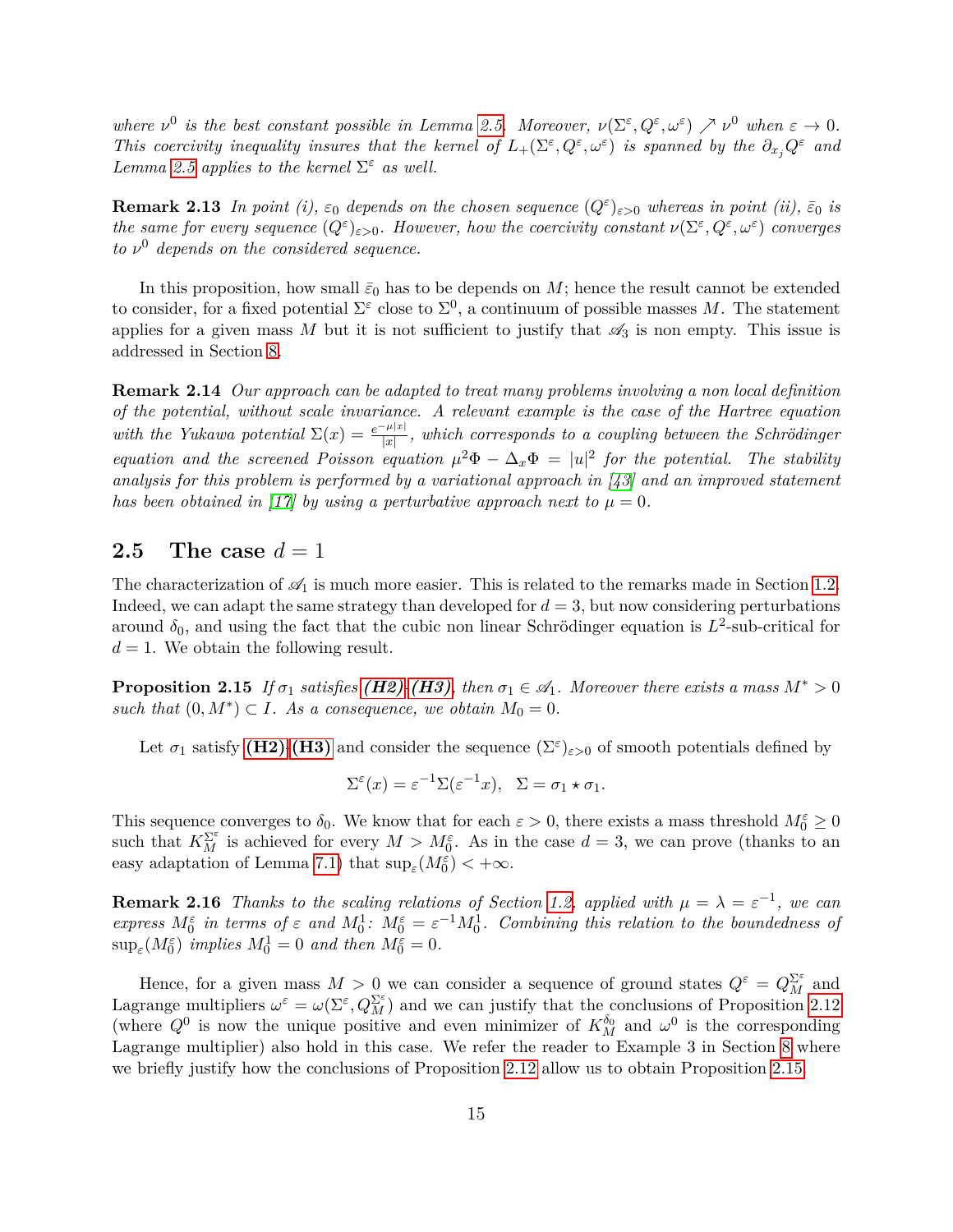**Remark 2.17** *There is no major difficulty in order to adapt the proof of Proposition [2.12](#page-13-1) to the case*  $d = 1$ *. The compact embedding*  $H_{rad}^1(\mathbb{R}^d) \to L^p(\mathbb{R}^d)$ *,*  $p \in (2, p_c)$  holds in dimension  $d \geq 2$ *, but we can exploit the fact that each*  $Q^{\varepsilon}$  *is decreasing in order to recover some compactness result (as in the proof of Theorem [2.1-](#page-8-2)(i)).*

### **2.6** The case  $d=2$

One may naturally wonder what happens in dimension  $d = 2$ . The discussion in Section [1.2](#page-4-0) supports the intuition that the case  $d = 2$  is likely more intricate than  $d = 1$  and studying this situation can shed some light on the restrictions on  $\sigma_1$  adopted when  $d = 3$  (compare the characterization of the set of admissible form functions for  $d = 1$  in Proposition [2.15](#page-14-0) to the weaker statement in Proposition [2.10\)](#page-12-0).

The role of the dimension *d* appears in the analysis of the minimisation problem for *KM*: for  $d = 1$ , the mass threshold  $M_0$  is zero, while it is strictly positive in higher dimensions. We can thus expect to obtain useful information by studying more precisely the value of  $M_0$  and considering ground states having a mass close to  $M_0$ . Going back to the proof of  $M_0 > 0$  (see the proof of Lemma [3.1-](#page-17-1)f)), we are led to study the best constant  $C > 0$  in the inequality

$$
\left| \int \left( \Sigma \star |u|^2 \right) |u|^2 \, \mathrm{d}x \right| \leq C \| \nabla_x u \|_{L_x^2}^2 \| u \|_{L_x^2}^2.
$$

This yields to the minimization problem

$$
a^{\Sigma} := \inf_{\substack{u \in H_x^1 \\ u \neq 0}} A^{\Sigma}(u), \quad A^{\Sigma}(u) = \frac{\|\nabla_x u\|_{L_x^2}^2 \|u\|_{L_x^2}^2}{\int (\Sigma \star |u|^2) |u|^2 dx}.
$$

Indeed, we can prove that  $M_0 = a^{\Sigma}/\kappa$  and we are thus led to *compute*  $a^{\Sigma}$ . Coming back to the scaling relations discussed in Section [1.2,](#page-4-0) we set  $\Sigma^{\varepsilon}(x) = \varepsilon^{-2} \Sigma(\varepsilon^{-1} x)$ ,  $u^{\varepsilon}(x) = \varepsilon^{-1} u(\varepsilon^{-1} x)$  and we check that  $A^{\Sigma^{\varepsilon}}(u^{\varepsilon}) = A^{\Sigma}(u)$ . Accordingly, we have  $a^{\Sigma^{\varepsilon}} = a^{\Sigma}$  for every  $\varepsilon > 0$ . Passing *formally* to the limit  $\varepsilon \to 0$  in this relation, which amounts to saying  $\Sigma^{\varepsilon} \to \delta_0$  (note that up to change the value of *κ*, we can always assume that  $\|\Sigma\|_{L_x^1} = 1$ , would lead to identify  $a^{\Sigma}$  and  $a^{\delta_0}$  where  $a^{\delta_0}$ stands for the best constant in the Gagliardo-Nirenberg inequality

$$
||u||_{L_x^4}^4 \leq \frac{1}{a^{\delta_0}} ||\nabla_x u||_{L_x^2}^2 ||u||_{L_x^2}^2, \quad a^{\delta_0} = \inf_{\substack{u \in H_x^1 \\ u \neq 0}} A^{\delta_0}(u).
$$

It is well known that  $A^{\delta_0}$  admits minimizers, see the pioneering work [\[42\]](#page-58-3) which points out the connection to the non linear Schrödinger equation, and the recent reviews [\[2,](#page-55-3) [10\]](#page-56-11) ; these minimizers are of arbitrary mass (thanks to the relation  $A^{\Sigma}(\theta u) = A^{\Sigma}(u)$  for every  $\theta \neq 0$ ) and solution of the equation

$$
-\frac{1}{2}\Delta_x Q + \frac{1}{2}\frac{\|\nabla_x Q\|_{L_x^2}^2}{\|Q\|_{L_x^2}^2}\,Q - \frac{a^{\delta_0}}{\|Q\|_{L_x^2}^2}\,Q^3 = 0.
$$

By considering a minimizer of mass  $a^{\delta_0}$  and thanks to the rescaling  $Q^{\lambda}(x) = \lambda Q(\lambda x)$  (which leaves both the equation and the mass of the minimizer invariant) we can simply consider the equation

$$
-\frac{1}{2}\Delta_x Q + Q - Q^3 = 0.
$$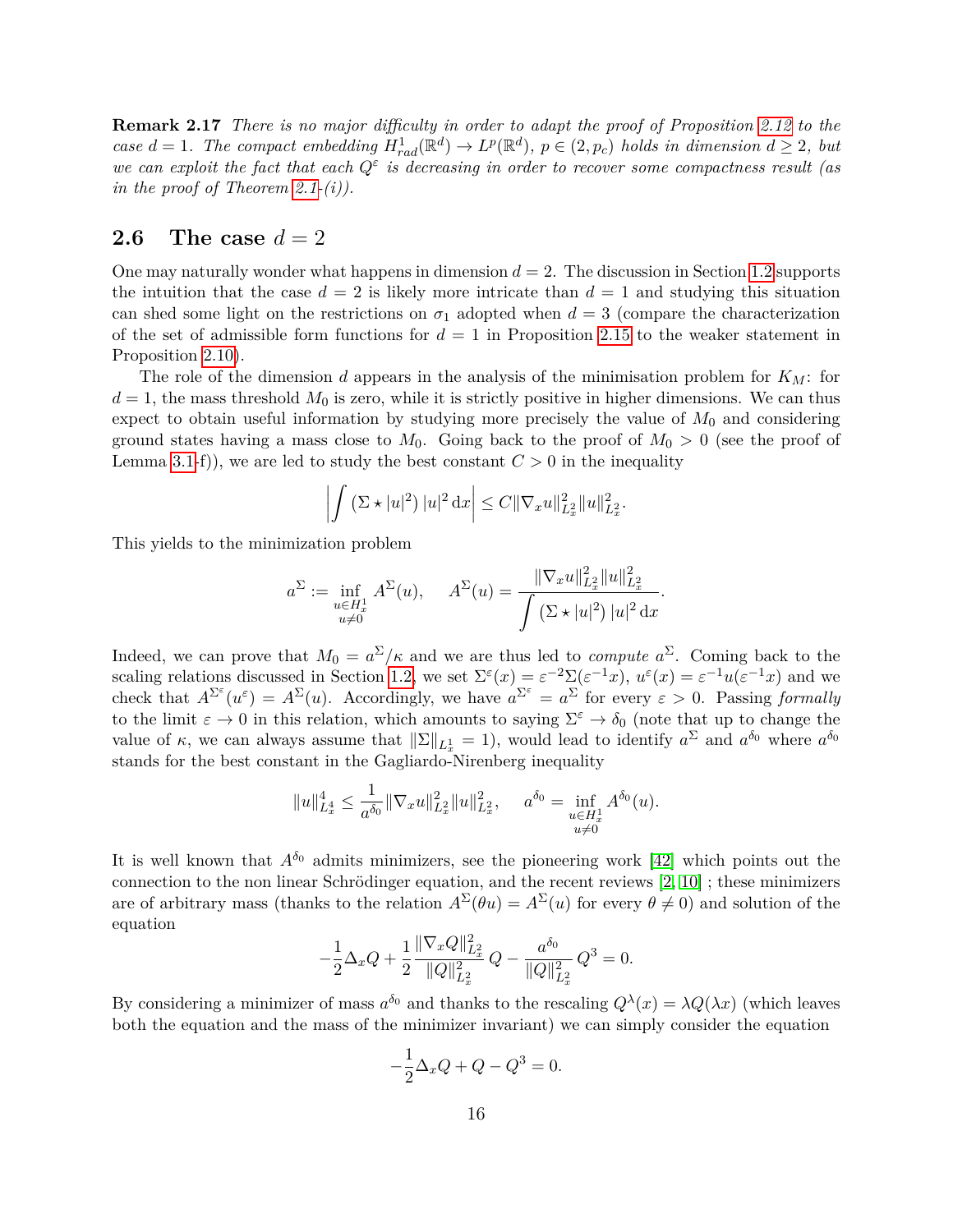It is well known that this equation admits a unique positive and radially symmetric solution, see [\[18,](#page-56-12) [31\]](#page-57-9). By denoting  $Q^{\delta_0}$  this unique solution we eventually obtain  $M_0 = ||Q^{\delta_0}||_{L_x^2}^2/\kappa$ . This discussion makes formally a bridge appear with the asymptotic system [\(17\)](#page-5-0) when  $\Sigma \to \delta_0$ ; this intuition might be a guide for further analysis, which relies on the following known results for the cubic non linear Schrödinger equation in dimension  $d = 2$ , where we keep the notations of Definition [2.11.](#page-13-2) Details can be found in the seminal paper [\[32\]](#page-57-10), and in the in-depth review [\[34\]](#page-57-11) which contains complete references.

**Theorem 2.18** *Let*  $d = 2$  *and*  $M_0 = ||Q^{\delta_0}||^2_{L_x^2}/\kappa$ . The following assertion hold:

- *i*) For every  $0 \le M \le M_0$ ,  $K_M^{\delta_0} = 0$  while  $K_M^{\delta_0} = -\infty$  when  $M > M_0$ .
- ii) If  $u \in H_x^1$  is such that  $0 < ||u||_{L_x^2}^2 \leq M_0$  and  $H^{\delta_0}(u) = 0$ , then there exists  $\lambda_0 > 0$ ,  $x_0 \in \mathbb{R}^2$ *and*  $\gamma_0 \in \mathbb{R}$  *such that*

$$
u(x) = \frac{\lambda_0}{\sqrt{\kappa}} Q^{\delta_0} (\lambda_0 x - x_0) e^{i\gamma_0}.
$$

*As a consequence*  $||u||_{L_x^2}^2 = M_0$ .

*iii)* Let  $L_{+}^{\delta_0} := L_{+}(\delta_0, Q^{\delta_0}/\sqrt{\kappa})$ . There exists a universal constant  $\nu > 0$  such that for every  $f \in H_x^1$ ,

<span id="page-16-0"></span>
$$
\left\langle L_+^{\delta_0}f, f \right\rangle_{L_x^2} \ge \nu \|f\|_{H_x^1}^2 - \frac{1}{\nu} \left( \left| \langle f, Q^{\delta_0} \rangle_{L_x^2} \right|^2 + \sum_{j=1}^2 \left| \langle f, \partial_{x_j} Q^{\delta_0} \rangle_{L_x^2} \right|^2 + \left| \langle f, x \cdot \nabla_x Q^{\delta_0} + Q^{\delta_0} \rangle_{L_x^2} \right|^2 \right). \tag{33}
$$

 $iv)$  *If*  $||u_0||_{L_x^2}^2 < M_0$ , then the unique solution *u* of [\(17\)](#page-5-0) *with initial data*  $u_0$  *satisfies the following scattering estimate: there exists*  $u_{\infty} \in H_x^1$  *such that* 

$$
||u(t) - S(t)u_{\infty}||_{H_x^1} \underset{t \to +\infty}{\longrightarrow} 0,
$$

*where*  $S(t)u_{\infty}$  *stands for the unique solution of the linear Schrödinger equation with initial*  $data u_{\infty}$ .

- *v*) If  $||u_0||_{L_x^2}^2 = M_0$ , then there are only three possible scenario for the unique solution *u* of [\(17\)](#page-5-0) *associated to the initial data u*0*:*
	- **–** *u is a solitary wave (up to the equation's invariants),*
	- **–** *u blows up in finite time,*
	- **–** *u is globally defined in time and satisfies the scattering property.*

Here, we have obtained the analogue of point (i) when a smooth potential  $\Sigma$  replaces the delta function  $\delta_0$ : in this case the only difference is that  $K_M^{\Sigma}$  is finite and strictly negative when  $M > M_0$ .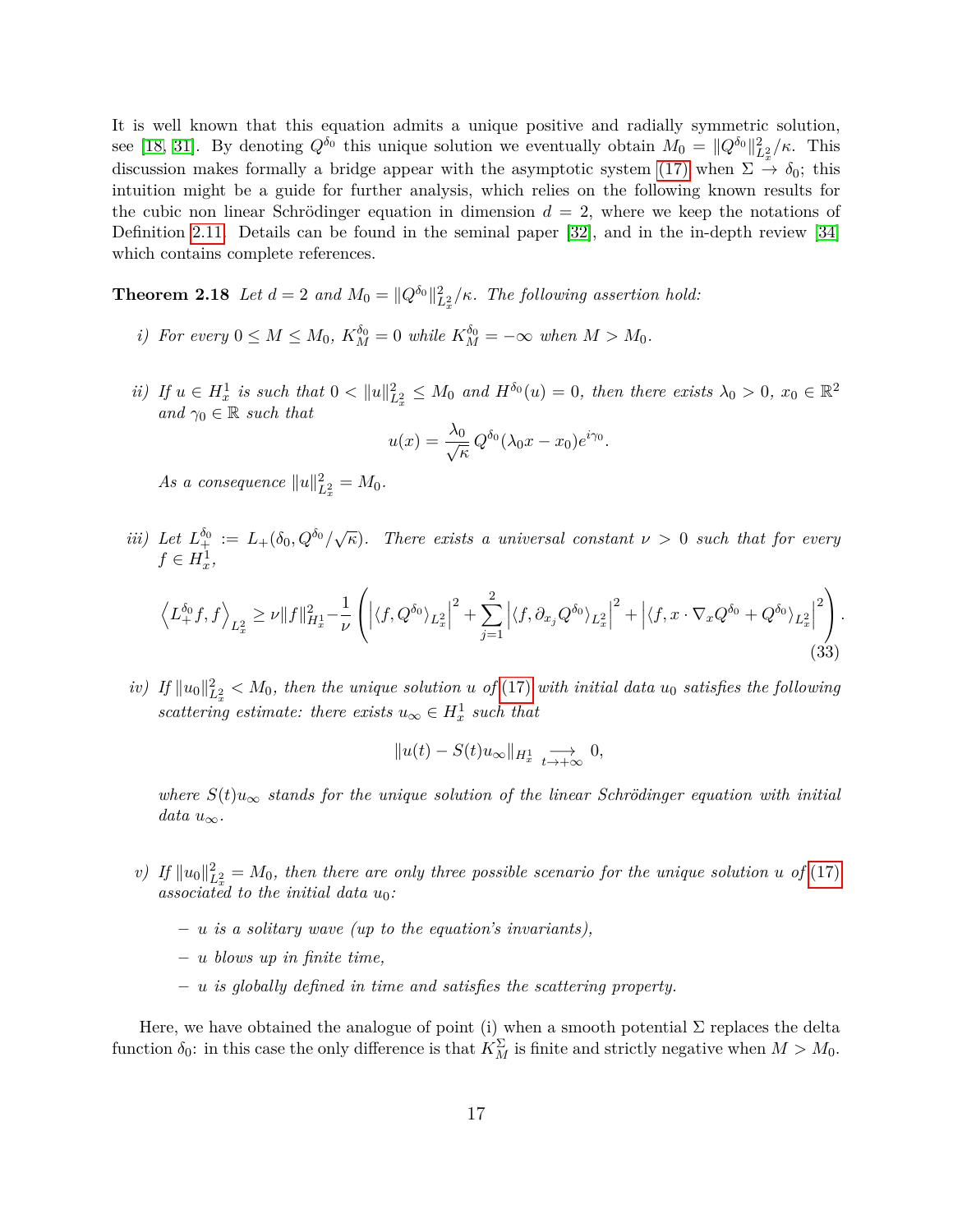Point (ii) gives the characterization of the manifold of all possible ground states of mass *M*0. Compared to the case  $d = 1$ , here the manifold is parametrized by an additional parameter  $(\lambda_0 \in \mathbb{R}^*_+)$ which is the translation of the  $L^2$ -criticality of this case. Hence the coercivity relation in (iii) naturally involves an additional orthogonality condition, compared to [\(29\).](#page-11-1) From this discussion, we can address the following questions for future investigations.

**Question 1.** Does  $A^{\Sigma}$  admit minimizers ? If it is so, what is the dimension of the manifold of all minimizers ? It involves at least three free parameters (one for the phase and two for the translation), but does it need an additional parameter  $\lambda_0$  ? In other words, does it exist a transformation  $\mathcal{T}_{\lambda_0}$ , continuous with respect to the one-dimensional parameter  $\lambda_0$ , which does not correspond to a translation or a change of phase, and such that if *Q* is a ground state then  $\mathcal{T}_{\lambda_0}Q$ is a ground state too? Moreover, if such a transformation exists, does it conserve the  $L^2$ -norm of its argument (for every  $\lambda_0$ ,  $\|\mathcal{T}_{\lambda_0}Q\|_{L_x^2} = \|Q\|_{L_x^2}$ )?

Depending on the answers, it will be possible to obtain a coercivity relation of the form [\(29\)](#page-11-1) or with an additional orthogonality relation as in [\(33\).](#page-16-0) Then, such results will allow us to justify the (un-)stability of ground states of mass  $M_0$ . Note that the existence of a transformation  $\mathcal{T}_{\lambda_0}$ is quite natural. Indeed, the continuity of the ground states with respect to their mass is at least expected in any dimension *d*. The main issue is to determine whether or not the transformation also preserves the mass, as it does for the formal limit case  $\delta_0$ .

**Question 2.** Is it possible to extend the conclusions for ground states of mass *M*<sup>0</sup> (if they do exist) to ground states of mass  $M > M_0$  close to  $M_0$ ?

**Question 3.** Does the analogue of point (iv) still hold true when *u* is a solution of [\(13\)](#page-3-2) ?

Thanks to the smoothness of the potential  $\Sigma$ , we already know that every solution of [\(13\)](#page-3-2) is globally defined in time. This excludes the scenario where solutions blow up in finite time. This is a major difference between the dynamics of [\(17\)](#page-5-0) and [\(13\).](#page-3-2) Nevertheless, the similar structure of the infimum of their energy when  $M < M_0$  suggests that solutions of [\(13\)](#page-3-2) with a mass strictly less than  $M_0$  obey the scattering property. If it is so, this major difference with the case  $d = 1$ (for which ground states exist for any mass) would indicate that dynamics specific to  $L^2$ -critical or *L*<sup>2</sup>-super-critical equations also hold when *d*  $\geq$  2 and [\(13\)](#page-3-2) is considered with a smooth potential Σ. As a consequence, obtaining positive results of stability when  $d \geq 2$  seems much more challenging than in the case  $d = 1$ .

In this paper this difficulty is treated at the price of restricting to potentials  $\Sigma$  *close* to  $|\cdot|^{-1}$ (instead of being close to  $\delta_0$ ). This viewpoint takes advantage of the fact that [\(13\)](#page-3-2) is  $L^2$ -sub-critical when  $d = 3$  and  $\Sigma = |\cdot|^{-1}$ , which allows us to proceed with a pertubative analysis. Equation [\(13\)](#page-3-2) is equally  $L^2$ -sub-critical when  $\Sigma = |\cdot|^{-\alpha}$  with  $1 \leq \alpha < 2$  (the case  $\alpha = 2$  being  $L^2$ -critical): up to the knowledge of stability results for these cases, the strategy developed in the paper could be adapted to any potential  $\Sigma$  close to  $|\cdot|^{-\alpha}$ , when  $1 \leq \alpha < 2$ .

## <span id="page-17-0"></span>**3 Existence of ground states: proof of Theorem [2.1](#page-8-2)**

<span id="page-17-1"></span>Let us gather the basic properties of  $I_M$ ,  $J_M$  and  $K_M$  in the following lemma, which is further illustrated by Fig. [1.](#page-18-0)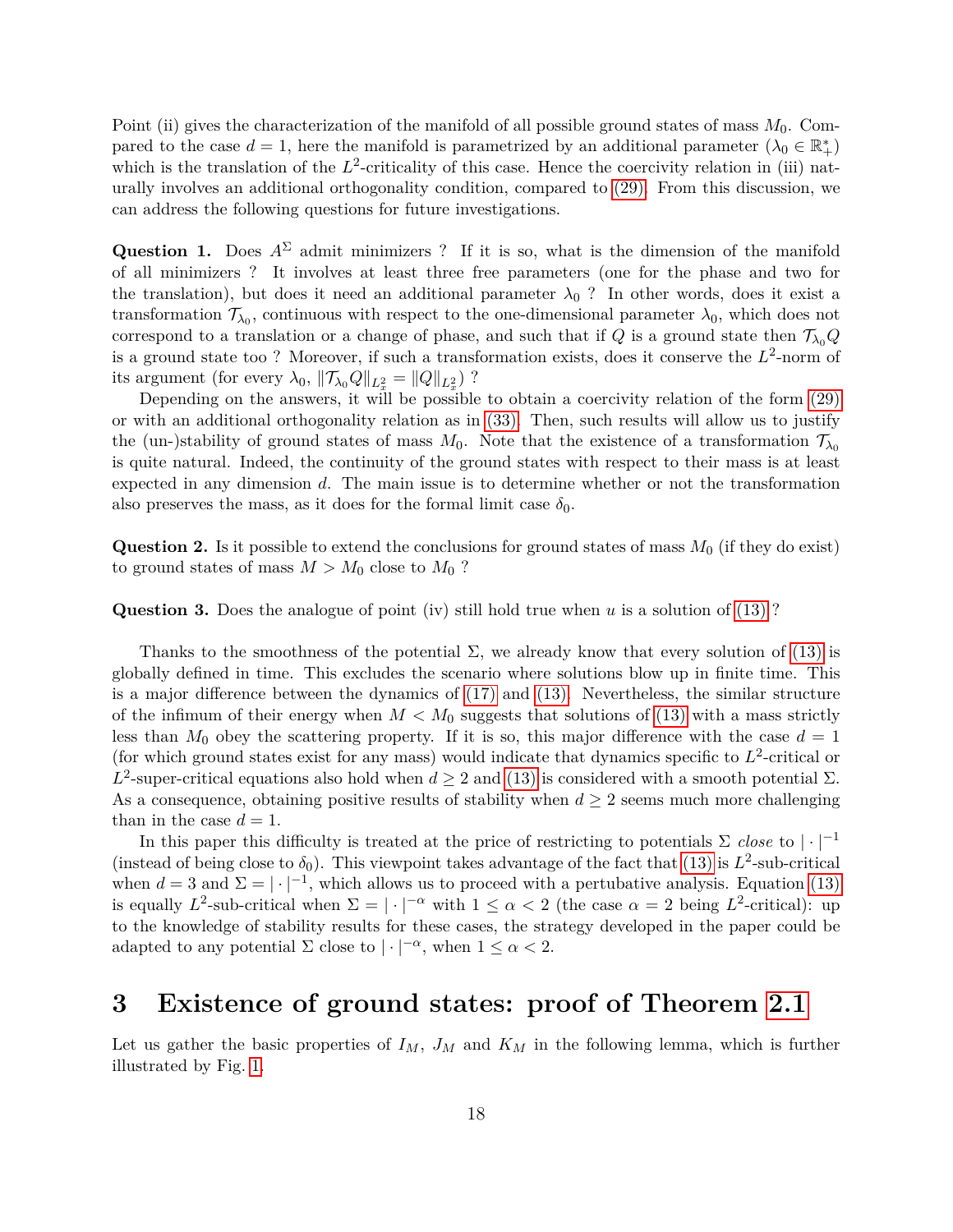**Lemma 3.1** *Let [\(H1\)](#page-3-0)–[\(H2\)](#page-3-1) be fulfilled. The following assertions hold:*

- a)  $M \mapsto I_M$  *is non increasing.*
- b)  $I_0 = J_0 = 0$  *are reached at*  $(u, \psi, \chi) = (0, 0, 0)$  *and*  $K_0 = 0$  *is reached at*  $u = 0$ *.*
- c) For every  $M \geq 0$ ,  $-\infty < I_M \leq J_M \leq K_M \leq 0$ .
- d) *There exists a mass threshold*  $M_0 \geq 0$  *such that*  $I_M = 0$  *for*  $M \in [0, M_0]$  *and*  $I_M < 0$  *for*  $M > M_0$ .

(e) If  $I_M < 0$  is reached at  $(u, \psi, \chi)$ , then  $||u||_{L_x^2}^2 = M$  and  $J_M = I_M$  is reached at  $(u, \psi, \chi)$ . *Moreover*  $\chi = 0$ ,  $\psi = \Gamma \sigma_1 \star |u|^2$  *and*  $u \in \mathcal{S}(\mathbb{R}^d)$  *is a solution of* [\(19\)](#page-7-1) *for a certain*  $\omega > 0$ *. In particular*  $K_M = J_M$  *is reached at u.* f) *If*  $d \geq 2$ *, then*  $M_0 > 0$ *.* 

Before proving this lemma let us make several remarks

- Points c) and e) coupled with Theorem [2.1-](#page-8-2)(i) imply  $K_M = J_M = I_M$  for every  $M \geq 0$ .
- Points d) and e) coupled with Theorem [2.1-](#page-8-2)(i) imply that  $J_M$  is reached for  $M > M_0$  and improve also point a):  $I_M = 0$  for  $M \in [0, M_0]$  and  $M \mapsto I_M$  is strictly decreasing on  $(M_0, +\infty).$
- <span id="page-18-0"></span>• The proof of point f) will give us the following additional information on *M*0:



 $0 < \frac{1}{\sqrt{2^{9/15}}}$  $\kappa C^2 \|\Sigma\|_{L_x^{\frac{d}{2}}}$ *x*  $\leq M_0.$  (34)

Figure 1: A possible graph representing  $I_M$ ,  $J_M$ ,  $K_M$  as a function of the mass M. Note that nothing ensures that these functions are differentiable as the picture might indicate.

**Proof.** *Items a) and b)* are direct consequences of the definition of  $I_M$ ,  $J_M$  and  $K_M$ . The non trivial parts of c) are to prove that  $E(u, \psi, \chi)$  is bounded from below under the mass constrain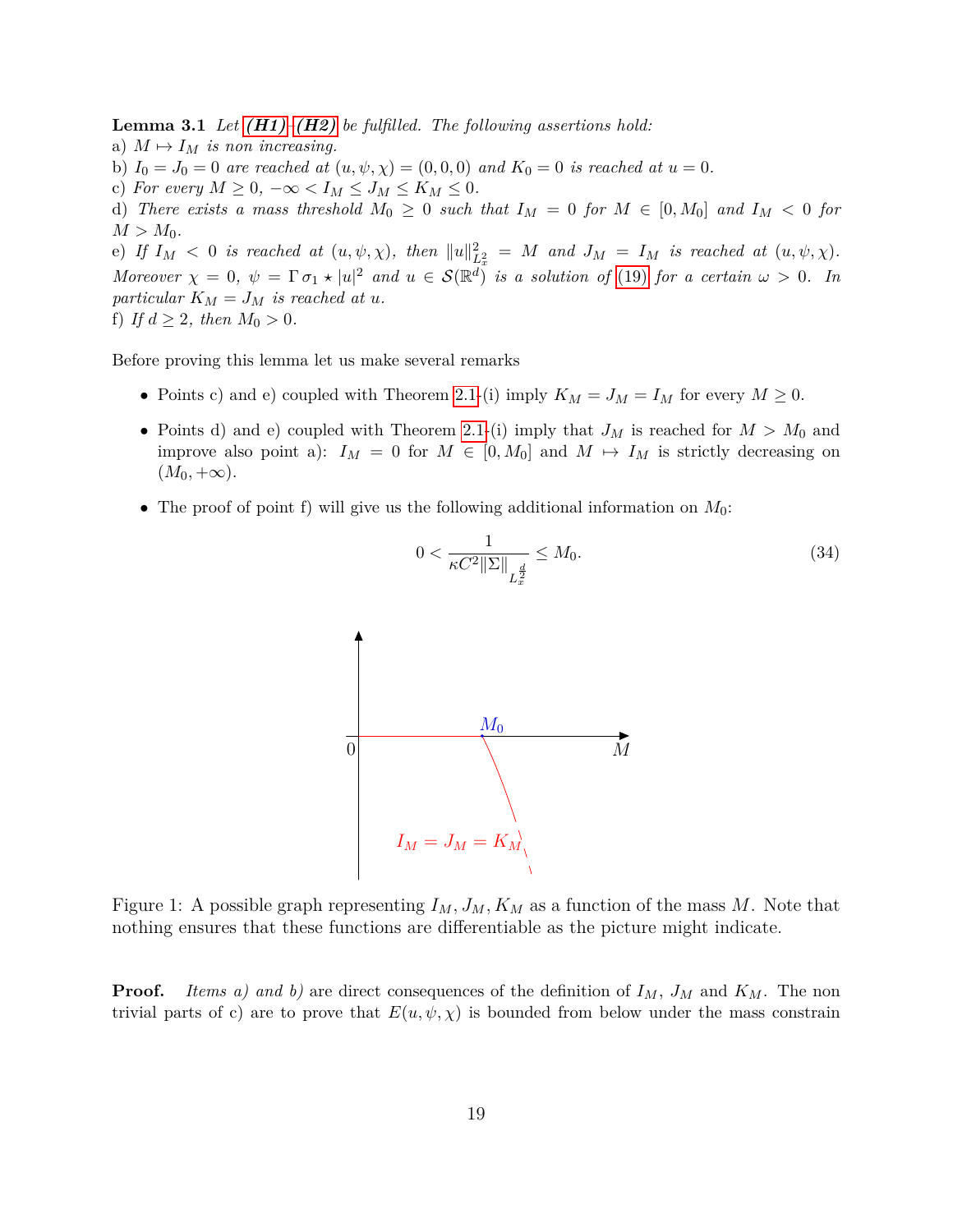$||u||_{L_x^2}^2 = M$  and that  $K_M \leq 0$ . Since for every  $(u, \psi, \chi)$ ,

$$
E(u, \psi, \chi) \ge \frac{1}{2} \|\nabla_x u\|_{L_x^2}^2 - \left| \int_{\mathbb{R}^d} \left( \sigma_1 \star \int_{\mathbb{R}^n} \sigma_2 \psi \, dz \right) |u|^2 \, dx \right| + \frac{1}{2} \|\nabla_z \psi\|_{L_x^2 L_x^2}^2 + \frac{1}{2c^2} \|\chi\|_{L_x^2 L_x^2}^2
$$
  

$$
\ge \frac{1}{2} \|\nabla_x u\|_{L_x^2}^2 - M \|\sigma_1\|_{L_x^2} \|\sigma_2\|_{L_x^{2n/(n+2)}} \|\psi\|_{L_x^2 L_x^{2n/(n-2)}} + \frac{1}{2} \|\nabla_z \psi\|_{L_x^2 L_x^2}^2 + \frac{1}{2c^2} \|\chi\|_{L_x^2 L_x^2}^2, \tag{35}
$$

the Sobolev inequality  $||f||_{L_z^{2n/(n-2)}} \lesssim ||\nabla_z f||_{L_z^2}$ , see e.g. [\[33,](#page-57-12) Theorem, p. 125] allows us to conclude that  $I_M > -\infty$ . In order to prove  $K_M \geq 0$  we use the immediate estimate  $H(u) \leq ||\nabla_x u||^2_{L^2_x}/2$ . Then, for every  $u \in H_x^1$ , by setting  $u_\lambda(x) = \lambda^{d/2} u(\lambda x)$  we get  $||u_\lambda||_{L_x^2} = ||u||_{L_x^2}$  and

<span id="page-19-0"></span>
$$
H(u_{\lambda}) \leq \frac{1}{2} \|\nabla_x u_{\lambda}\|_{L_x^2}^2 = \frac{\lambda^2}{2} \|\nabla_x u\|_{L_x^2}^2 \xrightarrow[\lambda \to 0]{} 0.
$$

*Item d).* For every  $(u, \psi)$  such that  $supp(u) \cap supp(\sigma_1)$  and  $supp(\psi) \cap supp(\sigma_1) \times supp(\sigma_2)$  are non empty and for every  $a \in \mathbb{R}$ , we have

$$
E(au, a|\psi|, 0) = a^2 \left(\frac{1}{2} \|\nabla_x u\|_{L_x^2}^2 - a \int \left(\sigma_1 \star \int \sigma_2 |\psi| \, \mathrm{d}z\right) |u|^2 \, \mathrm{d}x + \frac{1}{2} \|\nabla_z |\psi| \|_{L_x^2 L_z^2}^2\right) \underset{a \to +\infty}{\longrightarrow} -\infty
$$

and  $\|au\|_{L_x^2}^2 = a^2 \|u\|_{L_x^2}^2$ . We conclude by using that  $I_M \leq 0$  and  $M \mapsto I_M$  is non increasing.

*Item e)*. We argue by contradiction: we suppose that  $E(u, \psi, \chi) = I_M$  with  $||u||_{L_x^2}^2 = m$  and  $0 < m < M$  (note that  $I_M < 0$  implies  $m \neq 0$ ). We first remark that  $I_M < 0$  implies

$$
\int \left(\sigma_1 \star \int \sigma_2 \psi \,dz\right) |u|^2 \,dx < 0.
$$

Then, by considering  $v = (M/m)^{1/2}u$ ,  $\varphi = (M/m)^{1/2}\psi$  and  $\zeta = (M/m)^{1/2}\chi$  we get

$$
I_M \leq E(v, \varphi, \zeta)
$$
  
=  $\frac{M}{m} \left( \frac{1}{2} ||\nabla_x u||_{L_x^2}^2 + \underbrace{\sqrt{\frac{M}{m}} \int_{>1}^{\infty} \left( \sigma_1 \star \int \sigma_2 \psi \, dz \right) |u|^2 dx}_{< 0} + \frac{1}{2c^2} ||\chi||_{L_x^2 L_x^2}^2 + \frac{1}{2} ||\nabla_z \psi||_{L_x^2 L_x^2}^2 \right)$   
 $< \frac{M}{m} E(u, \psi, \chi) = \frac{M}{m} I_M < I_M$ ,

which is a contradiction. Since  $(u, \psi, \chi)$  is a minimizer of  $J_M$ , the Euler-Lagrange relations imply the existence of a Lagrange multiplier  $\lambda_{u,\psi,\chi}$  such that  $\nabla_{u,\psi,\chi}E(u,\psi,\chi) = \lambda_{u,\psi,\chi}\nabla_{u,\psi,\chi}(u \mapsto ||u||^2_{L^2_x}) =$  $2\lambda_{u,\psi,\chi}(u,0,0)^t$ . The first two components of this vectorial relation imply that  $(u,\psi)$  is a solution of [\(18a\)](#page-6-0)[–\(18b\)](#page-6-1) with  $\omega = -\lambda_{u,\psi,\chi}$  and the third component implies that  $\chi = 0$ . Then  $\psi = \Gamma \sigma_1 \star |u|^2$ (which implies that  $K_M = J_M$  is reached at *u*) and *u* is a solution of [\(19\)](#page-7-1) with  $\omega = -\lambda_{u,\psi,\chi}$ . Moreover, by multiplying [\(19\)](#page-7-1) by *u* and integrating over  $\mathbb{R}^d$  we get

$$
\frac{1}{2} \|\nabla_x u\|_{L_x^2}^2 + \omega \|u\|_{L_x^2}^2 - \kappa \iint |u|^2(x)\Sigma(x-y)|u|^2(y) \, \mathrm{d}x \, \mathrm{d}y = 0.
$$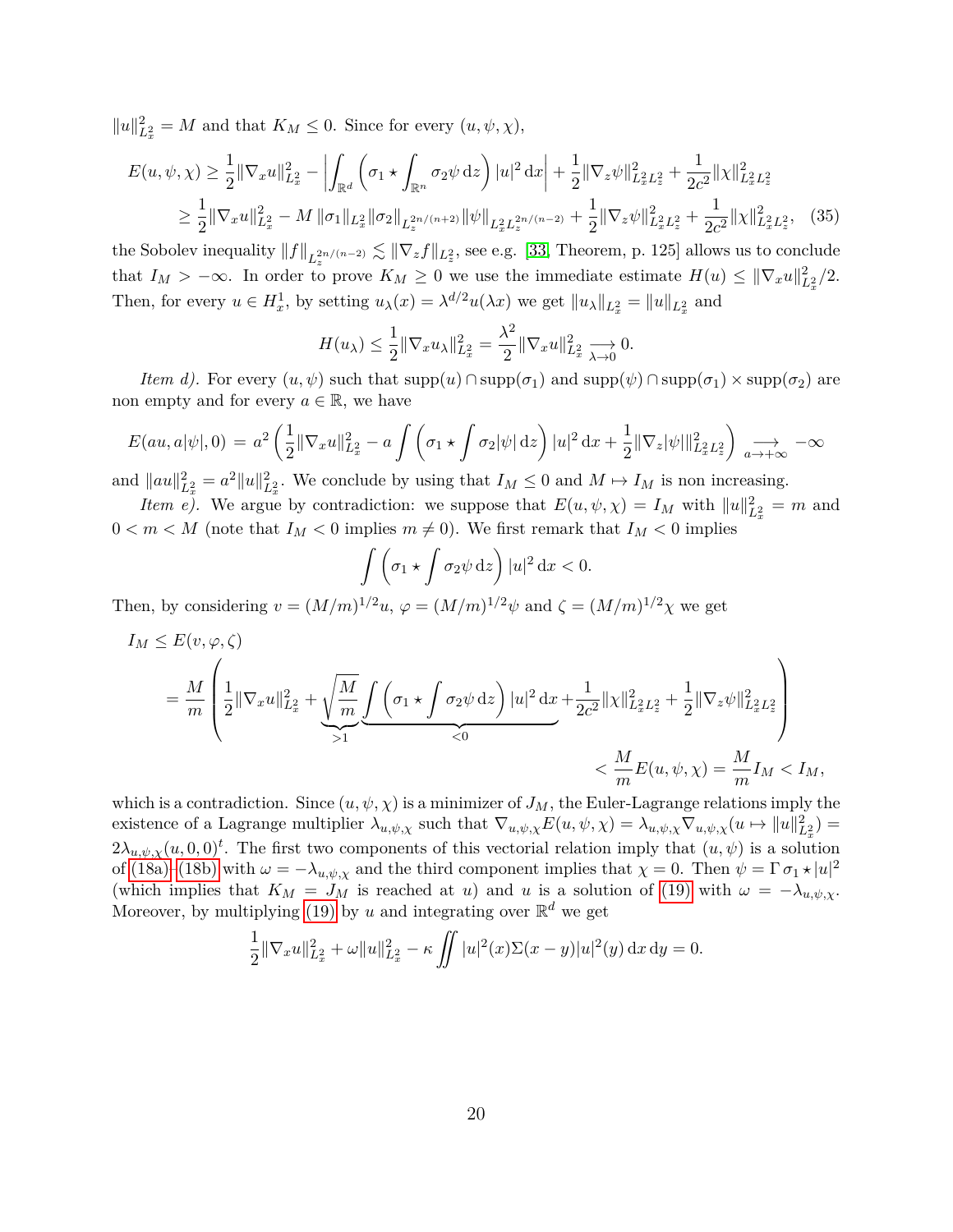It follows that

$$
0 > J_M = K_M = \frac{1}{2} ||\nabla_x u||_{L_x^2}^2 - \frac{\kappa}{2} \iint |u|^2(x) \Sigma(x - y) |u|^2(y) dx dy
$$
  
= 
$$
-\omega ||u||_{L_x^2}^2 + \frac{\kappa}{2} \iint |u|^2(x) \Sigma(x - y) |u|^2(y) dx dy
$$

and thus  $\omega > 0$ . Eventually, thanks to the fact that  $\omega$  is a positive number, one can prove by standard arguments that  $u$  is in the Schwartz class (we refer the reader to [\[20,](#page-56-8) Theorem 8] and its proof in [\[27,](#page-57-3) Remark 1]).

*Item f).* Let us denote by *C* the optimal constant of the homogeneous Sobolev embedding  $||f||_{L_x^{2d/(d-2)}} \leq C||\nabla_x f||_{L_x^2}$  (note that this estimate requires  $d \geq 3$ ). Since  $E(u, \Gamma \sigma_1 \star |u|^2, 0) = H(u)$ and by using the estimate

$$
\iint |u|^2(x)\Sigma(x-y)|u|^2(y) dx dy \leq \|\Sigma \star |u|^2\|_{L_x^{\infty}} \|u\|_{L_x^2}^2
$$
  
\n
$$
\leq \|\Sigma\|_{L_x^{\frac{d}{2}}} \|u\|^2 \|u\|_{L_x^{\frac{d}{d-2}}}^2 \|u\|_{L_x^2}^2 = \|\Sigma\|_{L_x^{\frac{d}{2}}} \|u\|_{L_x^{\frac{2d}{d-2}}}^2 \|u\|_{L_x^2}^2 \leq C^2 \|\Sigma\|_{L_x^{\frac{d}{2}}} \|\nabla_x u\|_{L_x^2}^2 \|u\|_{L_x^2}^2,
$$

we eventually obtain

$$
E(u, \Gamma \sigma_1 \star |u|^2, 0) \ge \frac{1}{2} \left( 1 - \kappa C^2 \|\Sigma\|_{L_x^{\frac{d}{2}}} \|u\|_{L_x^2}^2 \right) \|\nabla_x u\|_{L_x^2}^2,
$$

and  $K_M$  is non negative as soon as  $1 - \kappa C^2 ||\Sigma||_{L_x^{d/2}} M > 0$ . The case of the dimension  $d = 2$  can be treated as follows:

$$
\iint |u|^2(x)\Sigma(x-y)|u|^2(y)\,dx\,dy \leq \|\Sigma \star |u|^2\|_{L_x^2} \|\,|u|^2\|_{L_x^2}
$$
  

$$
\leq \|\Sigma\|_{L_x^1} \|\,|u|^2\,\|_{L_x^2} \|\,|u|^2\|_{L_x^2} = \|\Sigma\|_{L_x^1} \|u\|_{L_x^4}^4 \leq \tilde{C}^2 \|\Sigma\|_{L_x^1} \|\nabla_x u\|_{L_x^2}^2 \|u\|_{L_x^2}^2,
$$

Г

where the last estimate is obtained thanks to the Gagliardo-Nirenberg inequality.

Thanks to the previous arguments, Theorem [2.1-](#page-8-2)(iii) follows from Theorem [2.1-](#page-8-2)(i): in the proof we will construct a minimizer such that *u* is non negative, radially symmetric and non increasing. We are thus left with the task of proving Theorem [2.1-](#page-8-2)(i).

**Proof of Theorem [2.1-](#page-8-2)**(i). We fix  $M > 0$  and we consider a minimizing sequence  $(u_{\nu}, \psi_{\nu}, \chi_{\nu})_{\nu \in \mathbb{N}}$ of *IM*. We start by constructing from this sequence another minimizing sequence with specific properties. Since  $E(u_\nu, \psi_\nu, 0) \leq E(u_\nu, \psi_\nu, \chi_\nu)$ , we can take  $\chi_\nu = 0$  for every  $\nu$ . Moreover, owing to convexity properties, we have  $E(|u_{\nu}|, -|\psi_{\nu}|, 0) \leq E(u_{\nu}, \psi_{\nu}, 0)$  and we can suppose  $u_{\nu} \geq 0$  and  $\psi_{\nu} \leq 0$ . Finally, the density of linear combinations of tensor product in  $L_x^2 \dot{H}_z^1$  allows us to assume that every  $\psi_{\nu}$  can be written as

$$
\psi_{\nu}(x,z) = -\sum_{i=0}^{N_{\nu}} f_i^{\nu}(x) g_i^{\nu}(z),
$$

where  $f_i^{\nu} \in L_x^2$  and  $g_i^{\nu} \in$  $\vec{H}_z^1$  are positive functions. Possibly at the price of decomposing the  $g_i^{\nu}$ 's on a Hilbert basis of  $\dot{H}_z^1$ , we can suppose that for each  $\nu$ ,  $(g_i^{\nu})_{i\in\mathbb{N}}$  forms an orthogonal family and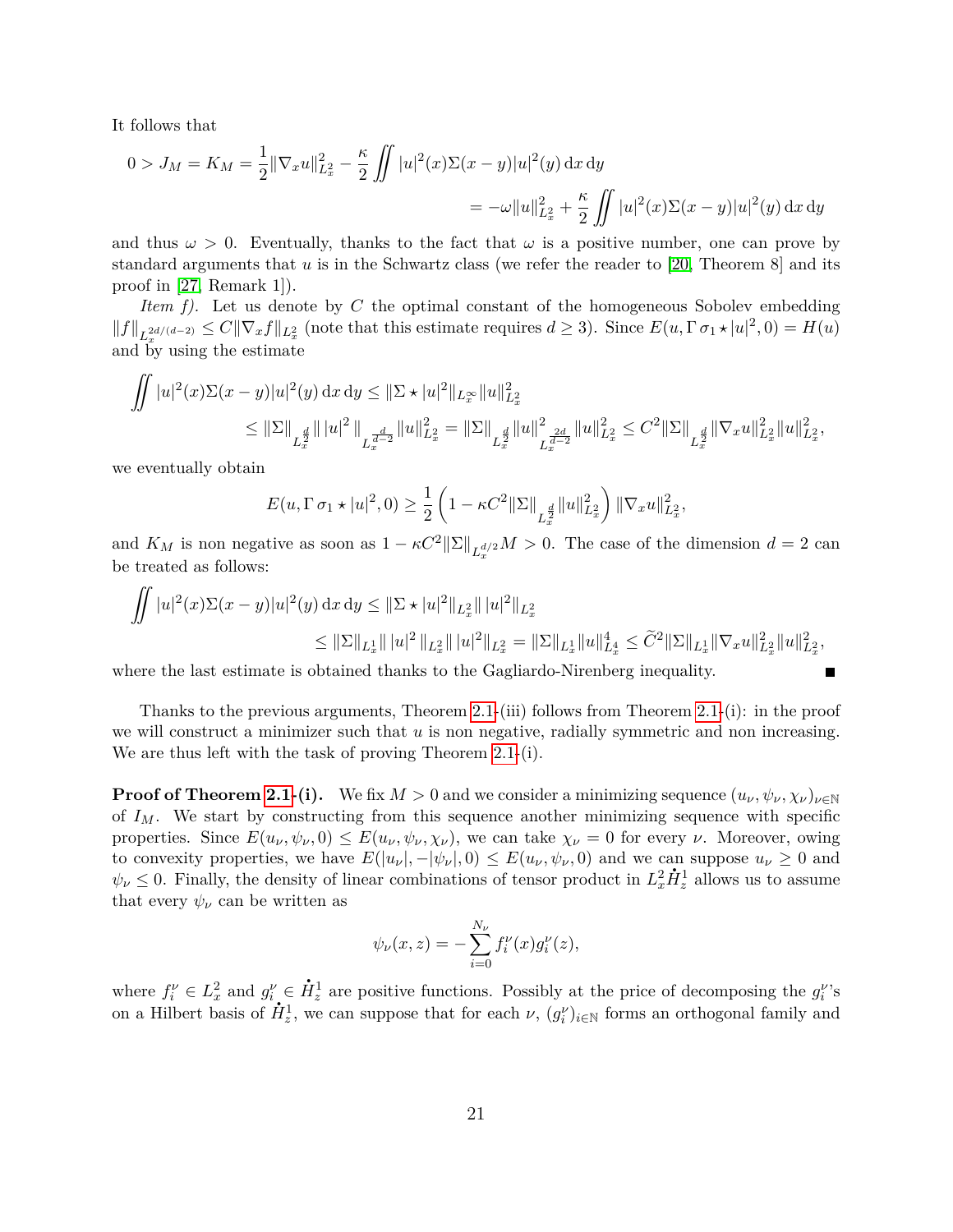we obtain

$$
E(u_{\nu}, \psi_{\nu}, 0) = \frac{1}{2} || \nabla_x u_{\nu} ||_{L_x^2}^2
$$
  
-
$$
\sum_{i=0}^{N_{\nu}} \left( \int_{\mathbb{R}^n} \sigma_2(z) g_i^{\nu}(z) dz \right) \left( \iint_{\mathbb{R}^d \times \mathbb{R}^d} |u_{\nu}(x)|^2 \sigma_1(x - y) f_i^{\nu}(y) dx dy \right)
$$
  
+
$$
\sum_{i=0}^{N_{\nu}} ||f_i^{\nu}||_{L_x^2}^2 ||g_i^{\nu}||_{\dot{H}_x^1}^2.
$$

From here we can apply the symmetric decreasing rearrangement theory in order to obtain, see [\[21,](#page-56-13)  $\langle \text{chapter 3]}, \, \|u^*_{\nu}\|_{L_x^2}^2 = \|u_{\nu}\|_{L_x^2}^2, \, \|\nabla_x u^*_{\nu}\|_{L_x^2}^2 \leq \|\nabla_x u_{\nu}\|_{L_x^2}^2, \, \|f^{\nu,*}_{i}\|_{L_x^2}^2$  $||u^{\nu,*}||_{L_x^2}^2 = ||f_i^{\nu}||_{L_x^2}^2$  and

$$
\iint_{\mathbb{R}^d \times \mathbb{R}^d} |u_{\nu}(x)|^2 \sigma_1(x - y) f_i^{\nu}(y) \,dx \,dy \le \iint_{\mathbb{R}^d \times \mathbb{R}^d} |u_{\nu}^*(x)|^2 \sigma_1^*(x - y) f_i^{\nu,*}(y) \,dx \,dy,
$$

where  $\cdot^*$  stands for the symmetric decreasing rearrangement of a given function. Since  $\sigma_1$  is assumed non negative, radially symmetric and non increasing,  $\sigma_1^* = \sigma_1$  and since

$$
\sum_{i=0}^{N_{\nu}}\|f_i^{\nu,*}\|_{L_x^2}^2\|g_i^{\nu}\|_{\dot{H}_x^1}^2=\left\|\sum_{i=0}^{N_{\nu}}f_i^{\nu,*}g_i^{\nu}\right\|_{L_x^2\dot{H}_x^1}^2,
$$

we eventually obtain  $E(u_{\nu}^*, \widetilde{\psi}_{\nu}, 0) \leq E(u_{\nu}, \psi_{\nu, 0})$ , where  $\widetilde{\psi}_{\nu} = \sum_{i=0}^{N_{\nu}} f_i^{\nu,*}$  $i^{V,*}g_i^V$ . From now on, we will use the abuse of notation  $u_{\nu} = u_{\nu}^*$  and  $\psi_{\nu} = \tilde{\psi}_{\nu}$ .

Having disposed of these preliminaries, we enter into the heart of the proof. Thanks to  $(35)$ we know that  $(u_\nu)_{\nu \in \mathbb{N}}$  is bounded in  $H_x^1$  and  $(\psi_\nu)_{\nu \in \mathbb{N}}$  is bounded in  $L_x^2 \dot{H}_z^1$ . Hence we can suppose, possibly at the price of extracting subsequences, that  $(u_\nu)_{\nu \in \mathbb{N}}$  converges weakly to  $u$  in  $H_x^1$ ,  $(\psi_\nu)_{\nu \in \mathbb{N}}$ converges weakly to  $\psi$  in  $L_x^2 \dot{H}_z^1$ . We have  $||u||_{L_x^2}^2 \leq M$ ,  $||\nabla_x u||_{L_x^2}^2 \leq \liminf_{\nu \to \infty} ||\nabla_x u_{\nu}||_{L_x^2}^2$  and  $\|\psi\|^2$  $\sum_{L_x^2 \dot{H}_x^1}^2 \leq \liminf_{\nu \to \infty} {\|\psi_{\nu}\|}_{L}^2$  $\frac{2}{L_x^2 \dot{H}_x^1}$ . In order to conclude the proof it only remains to prove that

<span id="page-21-0"></span>
$$
\int_{\mathbb{R}^d} \left( \sigma_1 \star \int_{\mathbb{R}^n} \sigma_2 \psi_\nu \, \mathrm{d}z \right) |u_\nu(x)|^2 \, \mathrm{d}x \underset{\nu \to +\infty}{\longrightarrow} \int_{\mathbb{R}^d} \left( \sigma_1 \star \int_{\mathbb{R}^n} \sigma_2 \psi \, \mathrm{d}z \right) |u(x)|^2 \, \mathrm{d}x. \tag{36}
$$

Indeed, [\(36\)](#page-21-0) now implies  $E(u, \psi, 0) \leq \liminf_{\nu \to \infty} E(u_{\nu}, \psi_{\nu}, 0) = I_M$  and we eventually conclude that  $I_M$  is reached at  $(u, \psi, 0)$ .

We turn to [\(36\).](#page-21-0) On the one hand, in the case  $d \geq 2$  we can use the symmetry property of the functions  $u_{\nu} \in H_{rad}^1$  in order to justify the strong convergence of  $u_{\nu}$  to  $u$  in  $L_x^p$  for  $2 < p < p_c$ (where  $p_c = 2d/(d-2)$  if  $d \geq 3$  and  $p_c = +\infty$  if  $d = 2$ ), see [\[22,](#page-56-14) [36\]](#page-57-13) for such compactness statements based on symmetry properties. On the other hand, in the case  $d = 1$ , by using a diagonal argument and extracting further subsequences if necessary, we know that  $(u_\nu)_{\nu \in \mathbb{N}}$  converges also pointwise to *u*. Since for every  $\nu$ ,  $u_{\nu}$  is a non negative even function with a non increasing profile, for almost every  $x \in \mathbb{R}^d$  we get

$$
2|x|\,|u_{\nu}(x)|^2\leq \int_{-|x|}^{|x|}|u_{\nu}(y)|^2\,\mathrm{d}y\leq M\quad\text{and then}\quad |u_{\nu}(x)|\leq \sqrt{\frac{M}{2|x|}}\lesssim |x|^{-1/2}.
$$

Thanks to this uniform estimate with respect to *ν*, we can justify that the sequence  $(|u_\nu|^p)_{\nu \in \mathbb{N}}$  is tight for every  $2 < p < +\infty$ . Combining this property with the compact embedding  $H^1(\mathbb{R}_x) \to$  $L^{\bar{p}}_{loc}(\mathbb{R}_x)$  for every  $1 \leq p < +\infty$  allows us to justify that the sequence  $(u_\nu)_{\nu \in \mathbb{N}}$  converges strongly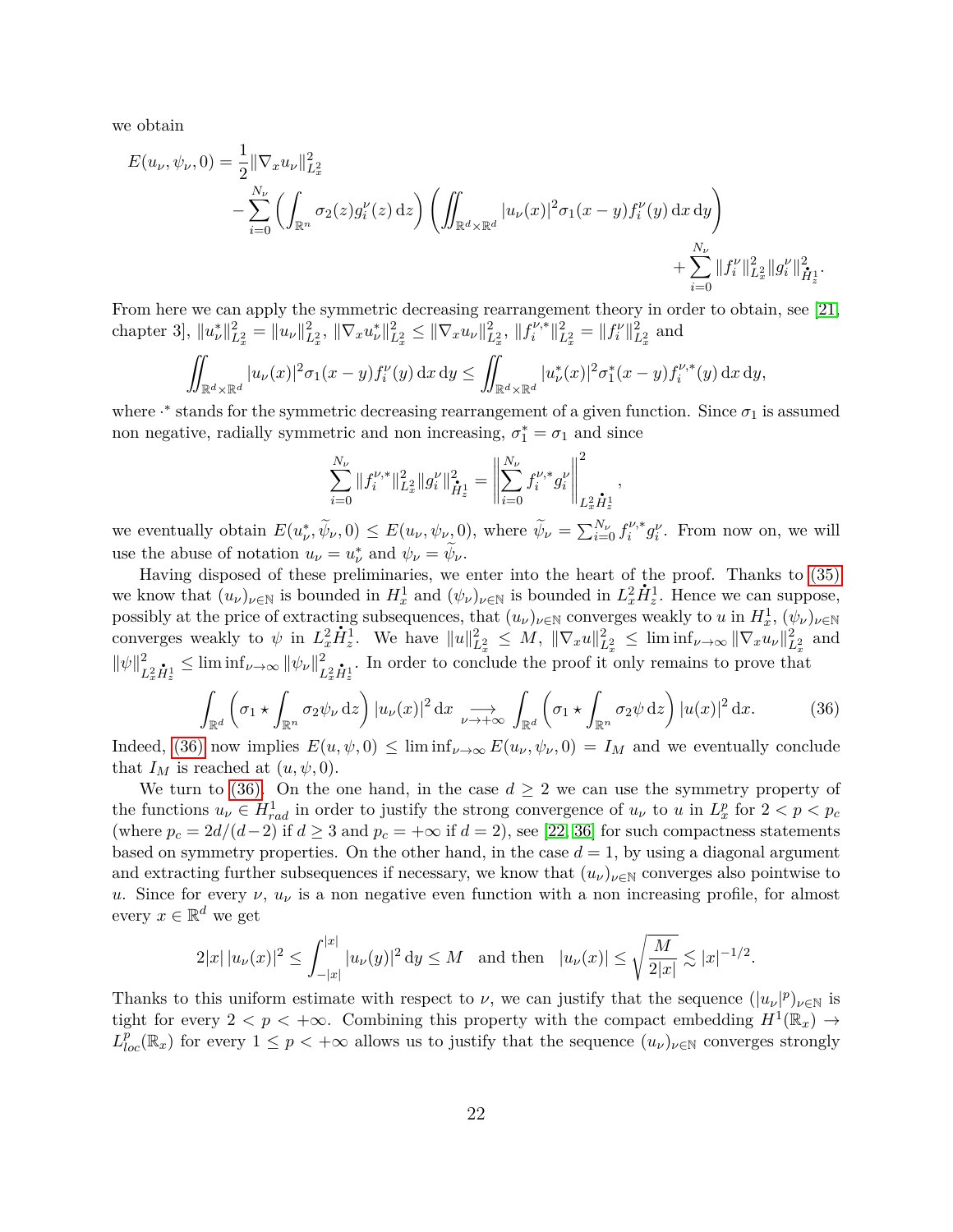to *u* in any  $L_x^p$  with  $2 < p < +\infty$ . We can now conclude the proof as follows:

$$
\int_{\mathbb{R}^d} \left( \sigma_1 \star \int_{\mathbb{R}^n} \sigma_2 \psi_{\nu} \,dz \right) |u_{\nu}|^2 dx = \int_{\mathbb{R}^d} (\sigma_1 \star |u_{\nu}|^2) \left( \int_{\mathbb{R}^n} \sigma_2 \psi_{\nu} \,dz \right) dx
$$
\n
$$
= \int_{\mathbb{R}^d} \left[ (\sigma_1 \star |u_{\nu}|^2) - (\sigma_1 \star |u|^2) \right] \left( \int_{\mathbb{R}^n} \sigma_2 \psi_{\nu} \,dz \right) dx + \int_{\mathbb{R}^d} (\sigma_1 \star |u|^2) \left( \int_{\mathbb{R}^n} \sigma_2 \psi_{\nu} \,dz \right) dx,
$$

where

$$
\left| \int_{\mathbb{R}^d} \left[ (\sigma_1 \star |u_\nu|^2) - (\sigma_1 \star |u|^2) \right] \left( \int_{\mathbb{R}^n} \sigma_2 \psi_\nu \, \mathrm{d}z \right) \, \mathrm{d}x \right| \leq \left\| (\sigma_1 \star |u_\nu|^2) - (\sigma_1 \star |u|^2) \right\|_{L_x^2} \left\| \psi_\nu \right\|_{L_x^2 \dot{H}_x^1}.
$$

Note that the weak convergence of  $\psi_{\nu}$  to  $\psi$  in  $L_x^2$  $\dot{H}_z^1$  implies the convergence of the second term of the right hand side to  $\int (\sigma_1 \star \int \sigma_2 \psi \,dz)|u|^2 dx$ . Indeed

$$
\int_{\mathbb{R}^d} (\sigma_1 \star |u|^2) \left( \int_{\mathbb{R}^n} \sigma_2 \psi_{\nu} dz \right) dx
$$
\n
$$
= \iint_{\mathbb{R}^d \times \mathbb{R}^n} (\sigma_1 \star |u|^2) \sigma_2 \psi_{\nu} dx dz = \iint_{\mathbb{R}^d \times \mathbb{R}^n} |\zeta| (\sigma_1 \star |u|^2) (x) \frac{\widehat{\sigma}_2(\zeta)}{|\zeta|^2} |\zeta| \overline{\widehat{\psi}_{\nu}(x,\zeta)} dx d\zeta
$$
\n
$$
\xrightarrow[\nu \to +\infty]{} \iint_{\mathbb{R}^d \times \mathbb{R}^n} |\zeta| (\sigma_1 \star |u|^2) (x) \frac{\widehat{\sigma}_2(\zeta)}{|\zeta|^2} \overline{\widehat{\psi}(x,\zeta)} dx d\zeta = \int_{\mathbb{R}^d} \left( \sigma_1 \star \int_{\mathbb{R}^n} \sigma_2 \psi dz \right) |u|^2 dx,
$$

where we used  $n \geq 3$  in order to justify that  $\zeta \mapsto \frac{\hat{\sigma}_2(\zeta)}{|\zeta|}$  is an element of  $L^2_{\zeta}$ . Thus, it only remains to prove that  $\sigma_1 \star |u_\nu|^2$  converges strongly to  $\sigma_1 \star |u|^2$  in  $L_x^2$ . To this end, we remark that

$$
\sigma_1 \star |u_{\nu}|^2 - \sigma_1 \star |u|^2 = \sigma_1 \star (|u_{\nu} - u + u|^2 - |u|^2) = \sigma_1 \star (|u_{\nu} - u|^2 + 2 \text{Re} (u_{\nu} - u) \bar{u}).
$$

By using Young's inequalities we obtain for every  $1 \leq p, q \leq +\infty$  with  $1/p + 1/q = 1 + 1/2$ 

$$
\left\| (\sigma_1 \star |u_\nu|^2) - (\sigma_1 \star |u|^2) \right\|_{L_x^2} \leq ||\sigma_1||_{L_x^p} \left\| |u_\nu - u|^2 + 2 \text{Re} (u_\nu - u) \bar{u} \right\|_{L_x^q}
$$
  

$$
\leq ||\sigma_1||_{L_x^p} \left( ||u_\nu - u||_{L_x^{2q}}^2 + 2||u_\nu - u||_{L_x^{2q}}^2 ||u||_{L_x^{2q}} \right).
$$

Then, since *q* can be chosen arbitrarily in [1, 2], we can always pick *q* such that  $2q \in (2, p_c)$  and the strong convergence of  $u_{\nu}$  to  $u$  in  $L_x^q$  for every  $q \in (2, p_c)$  allows us to conclude.

Let us complete this Section with some comments on the uniqueness issue for the minimization problem  $J_M$  and complementary properties of the solutions. As soon as  $J_M$  is reached at  $(u, \psi, \chi)$ , we have  $\chi = 0$ ,  $\psi = \Gamma \sigma_1 \star |u|^2$  and  $K_M = J_M$  is reached at *u*. Hence  $J_M$  admits a unique minimizer if and only if *K<sup>M</sup>* admits a unique minimizer. In [\[20\]](#page-56-8) E. Lieb fully answers the question of the uniqueness of the minimizer of  $K_M$  for the Newtonian kernel  $\Sigma^0(x) = \frac{1}{|x|}$  in dimension  $d = 3$ . A first step of the proof consists in proving that if *K<sup>M</sup>* is reached at *u* then, up to a translation and a change of phase, *u* is positive, radially symmetric and decreasing. The proof uses the fact that  $r \mapsto 1/r$  is decreasing, see [\[20,](#page-56-8) Lemma 3 and Corollary 4]. Here, we suppose that  $\sigma_1$  is non increasing ( $\sigma_1$  strictly decreasing is not compatible with  $\sigma_1$  compactly supported) and we cannot apply this reasoning. Nevertheless, the recent result of L. Ma-L. Zhao [\[28,](#page-57-4) Section 5] tells us that any non negative solution of [\(19\)](#page-7-1) is strictly positive, radially symmetric and decreasing. This justifies that, if *K<sup>M</sup>* is reached at *u* then, up to a translation and a change of phase, *u* is positive,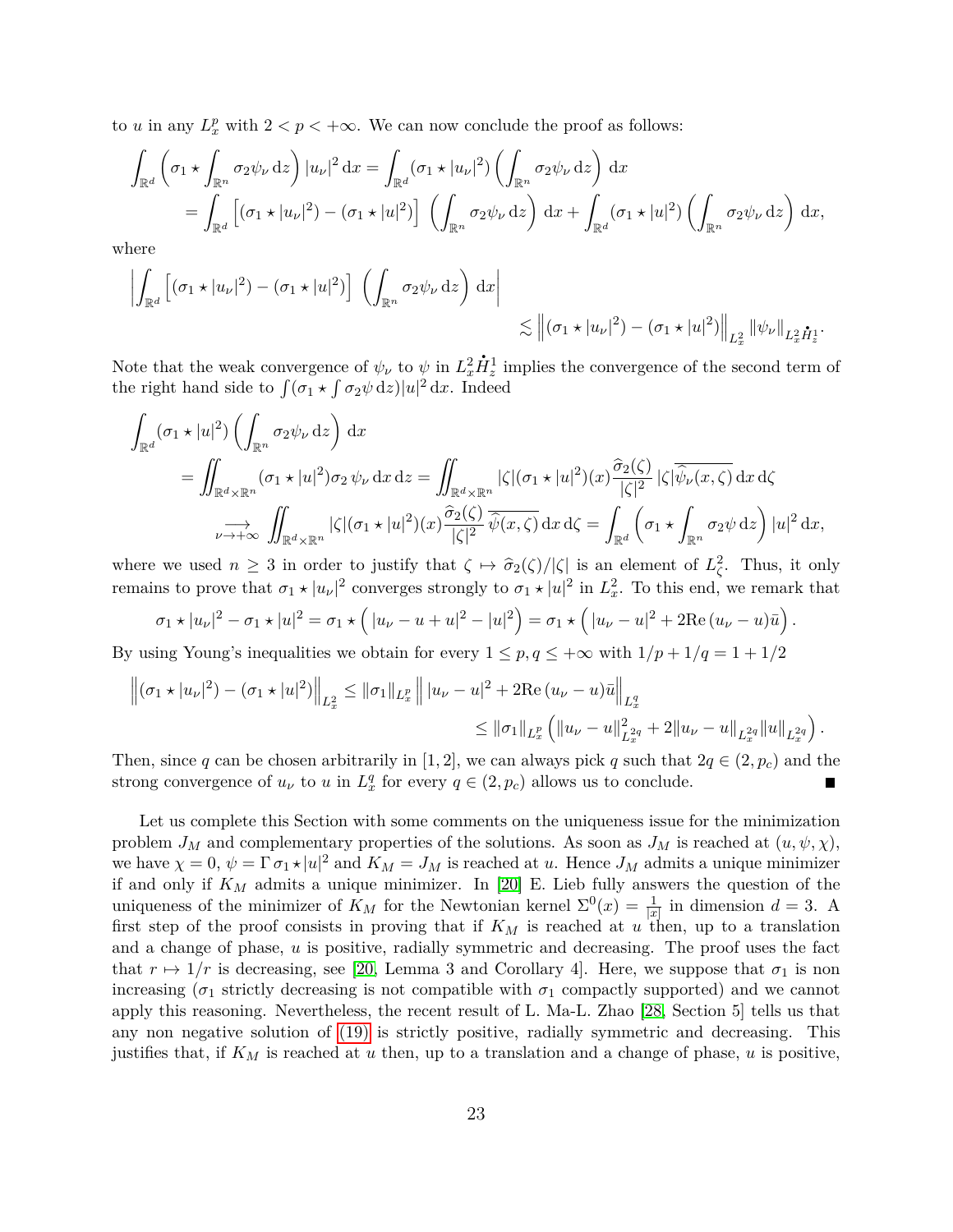radially symmetric and decreasing. The idea in [\[28\]](#page-57-4) consists in writing [\(19\)](#page-7-1) as a system

$$
\left(\omega - \frac{1}{2}\Delta\right)Q = QX, \qquad X = \kappa\Sigma \star Q^2.
$$

The operator  $(\omega - \frac{1}{2}\Delta)$  is indeed invertible, and its inverse can be expressed by means of a convolution with the Bessel potential [\[35,](#page-57-14) Chapter V, Sect. 3]

$$
\mathscr{J}(x) = \frac{1}{4\pi} \int_0^\infty e^{-\pi x^2/t} e^{-t/(4\pi)} t^{-(d-2)/2} \frac{dt}{t}
$$

(this kernel corresponds to the operator (I−∆)). Therefore *Q* appears as the solution of an integral equation

$$
Q = \mathscr{J} \star (QX), \qquad X = \kappa \Sigma \star Q^2.
$$

The operator  $(\omega - \frac{1}{2}\Delta)^{-1}$  is positive in the sense that the solution *u* of  $(\omega - \frac{1}{2}\Delta)u = f$ , with  $f \geq 0$ ,  $f \neq 0$  is strictly positive. This reflects in the fact that  $\mathscr{J}(x) > 0$  for any  $x \in \mathbb{R}^d$ . Since we already know that  $Q$  is non negative, we deduce that actually  $Q$  is positive. Moreover  $\mathscr{J}$  is decreasing,  $\Sigma$  is non increasing, which allows us to adapt the moving plane strategy of [\[28\]](#page-57-4): we conclude that *Q* is radially symmetric, and monotone decreasing in the radial direction. The second step in Lieb's approach shows that *K<sup>M</sup>* admits a unique positive, radially symmetric and decreasing minimizer [\[20,](#page-56-8) Theorem 10]. However, the proof relies strongly on the specific properties of the kernel  $\Sigma^{0}(x) = 1/|x|$ ; the proof cannot be adapted to the present framework.

### <span id="page-23-0"></span>**4 Orbital stability: concentration-compactness approach**

Theorem [2.2](#page-8-1) is a consequence of the following lemma.

<span id="page-23-1"></span>**Lemma 4.1** *Let*  $M > M_0$ *. If*  $(u_{\nu}, \psi_{\nu}, \chi_{\nu})_{\nu \in \mathbb{N}} \subset H_x^1 \times L_x^2$  $\dot{H}_z^1 \times L_x^2 L_z^2$  *is a sequence such that* 

$$
||u_{\nu}||_{L_x^2}^2 \longrightarrow M
$$
 and  $E(u_{\nu}, \psi_{\nu}, \chi_{\nu}) \longrightarrow J_M$ ,

*then there exists a sequence*  $(x_\nu)_{\nu \in \mathbb{N}}$  *of elements of*  $\mathbb{R}^d$  *and*  $(\tilde{Q}, \tilde{\Psi}) \in S_M$  *such that, up to a subsequence,*

$$
||u_{\nu}(\cdot - x_{\nu}) - \tilde{Q}||_{H_x^1}^2 + ||\psi_{\nu}(\cdot - x_{\nu}, \cdot) - \tilde{\Psi}||_{L_x^2 \dot{H}_x^1}^2 + ||\chi_{\nu}||_{L_x^2 L_x^2}^2 \underset{\nu \to +\infty}{\longrightarrow} 0.
$$

Let us first explain how this lemma implies Theorem [2.2.](#page-8-1) We argue by contradiction. Let us assume the existence of  $\varepsilon > 0$  and a sequence of initial data  $(u_0^{\nu}, \psi_0^{\nu}, \chi_0^{\nu})_{\nu \in \mathbb{N}}$  satisfying

$$
||u_0^{\nu}-Q||^2_{H_x^1}+||\psi_0^{\nu}-\Psi||^2_{L_x^2 \mathring{H}^1_z}+||\chi_0^{\nu}||^2_{L_x^2 L_z^2} \underset{\nu \to +\infty}{\longrightarrow} 0,
$$

and such that for any  $\nu \in \mathbb{N}$ , the unique solution  $(u^{\nu}, \psi^{\nu}, \chi^{\nu})$  of [\(1a\)](#page-0-0)[-\(1b\)](#page-0-1) with initial data  $(u_0^{\nu}, \psi_0^{\nu}, \chi_0^{\nu})$  satisfies for some  $t_{\nu} > 0$ ,

$$
\inf_{(\widetilde{Q}, \widetilde{\Psi}) \in S_M} \left( \|u^{\nu}(t_{\nu}) - \widetilde{Q}\|_{H_x^1}^2 + \|\psi^{\nu}(t_{\nu}) - \widetilde{\Psi}\|_{L_x^2 \dot{H}_x^1}^2 + \|\chi^{\nu}(t_{\nu})\|_{L_x^2 L_x^2}^2 \right) > \varepsilon.
$$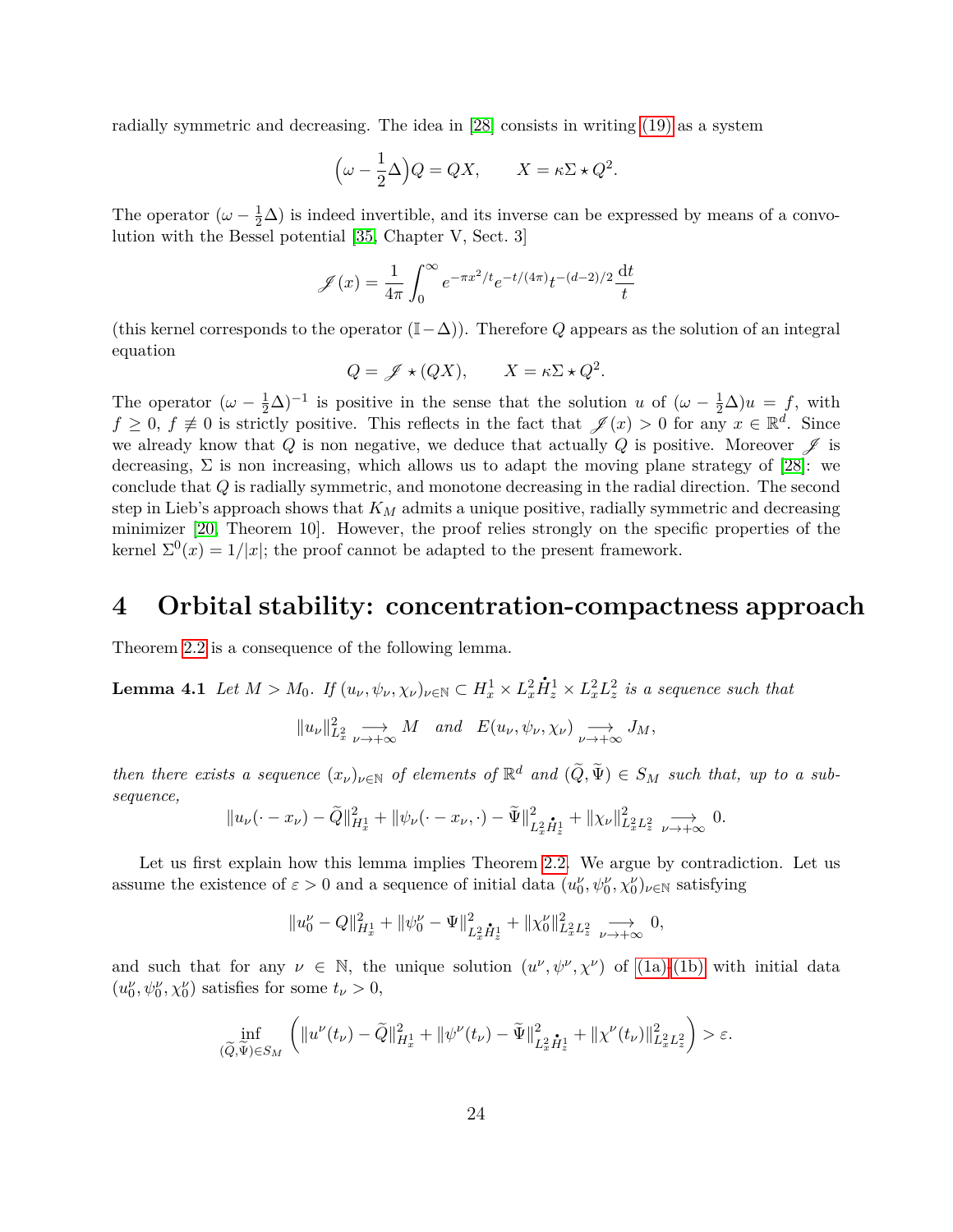The strong convergence of  $u_0^{\nu}$  to  $Q$  in  $H_x^1$  implies  $||u_0^{\nu}||_{L_x^2}^2 \to M$  while the continuity of the energy functional *E* with respect to  $u \in H_x^1$ ,  $\psi \in L_x^2 \dot{H}_z^1$  and  $\chi \in L_x^2 L_z^2$  implies

$$
E(u_0^{\nu}, \psi_0^{\nu}, \chi_0^{\nu}) \underset{\nu \to +\infty}{\longrightarrow} E(Q, \Psi, 0) = J_M.
$$

By using the mass and energy conservations we check that the sequence  $(u^{\nu}(t_{\nu}), \psi^{\nu}(t_{\nu}), \chi^{\nu}(t_{\nu}))_{\nu \in \mathbb{N}}$ fulfils the assumptions of Lemma [4.1](#page-23-1) and we eventually obtain the required contradiction.

The proof of Lemma [4.1](#page-23-1) is based on the concentration compactness lemma. In order to apply this lemma let us state and prove the following result on *JM*.

**Lemma 4.2** *(i)* For every  $M > M_0$  and for every  $\theta > 1$ ,  $J_{\theta M} < \theta J_M$ . *(ii)* For every  $M > M_0$  *and for every*  $\alpha \in (0, 1)$ *,* 

<span id="page-24-0"></span>
$$
J_M < J_{\alpha M} + J_{(1-\alpha)M}.\tag{37}
$$

**Proof.** *Item (i).* The proof follows the strategy of proof of Lemma [3.1-](#page-17-1)item e). Since  $M > M_0$ there exists  $(u, \psi, \chi)$  such that  $||u||_{L_x^2}^2 = M$  and  $J_M = E(u, \psi, \chi)$ . Hence, defining for  $\theta > 1$ ,  $v = \sqrt{\theta}u$ ,  $\varphi = \sqrt{\theta}\psi$  and  $\zeta = \sqrt{\theta}\chi$  and following the proof of Lemma [3.1-](#page-17-1)item e) we are led to

$$
J_{\theta M} \le E(v, \varphi, \zeta) < \theta E(u, \psi, \chi) = \theta J_M.
$$

*Item (ii).* Let us distinguish two cases. The first case is  $\alpha M \leq M_0$  or  $(1 - \alpha)M \leq M_0$ . The case where these two conditions are satisfied is obvious:

$$
J_M < 0 = J_{\alpha M} + J_{(1-\alpha)M}.
$$

Hence let us assume, without loss of generality, that  $\alpha M \leq M_0$  and  $(1-\alpha)M > M_0$ . Since  $M \mapsto J_M$ is strictly decreasing on  $(M_0, +\infty)$  (see the remarks after the statement of Lemma [3.1\)](#page-17-1) we obtain

$$
J_M < J_{(1-\alpha)M} = J_{\alpha M} + J_{(1-\alpha)M}.
$$

The second case is  $\alpha M > M_0$  and  $(1 - \alpha)M > M_0$ . In this case we apply the previous item (with  $\theta = 1/\alpha$  and  $\theta = 1/(1 - \alpha)$  as follows:

$$
J_M = \alpha J_M + (1 - \alpha) J_M = \alpha J_{\frac{1}{\alpha}\alpha M} + (1 - \alpha) J_{\frac{1}{1 - \alpha}(1 - \alpha)M}
$$
  

$$
< \alpha \frac{1}{\alpha} J_{\alpha M} + (1 - \alpha) \frac{1}{1 - \alpha} J_{(1 - \alpha)M} = J_{\alpha M} + J_{(1 - \alpha)M}.
$$

**Proof of Lemma [4.1.](#page-23-1)** First of all, let us notice that we can consider, without loss of generality, that the sequence  $(u_\nu)_{\nu \in \mathbb{N}}$  is such that for every  $\nu \in \mathbb{N}$ ,  $||u_\nu||_{L_x^2}^2 = M$ . Indeed, by considering the new sequence √

$$
\widetilde{u_{\nu}} = \frac{\sqrt{M}}{\|u_{\nu}\|_{L_x^2}} u_{\nu},
$$

and since  $||u_\nu||_{L_x^2}^2 \to M$  implies  $||\widetilde{u_\nu} - u_\nu||_{H_x^1} \to 0$ , if the conclusion of Lemma [4.1](#page-23-1) holds for the sequence  $(\widetilde{u_{\nu}})_{\nu \in \mathbb{N}}$ , then it equally holds with the sequence  $(u_{\nu})_{\nu \in \mathbb{N}}$ .

From now on we will consider that the sequence  $(u_\nu)_{\nu \in \mathbb{N}}$  is such that  $||u_\nu||_{L^2_x}^2 = M$ . Since  $J_M \leq E(u_\nu, \psi_\nu, 0) \leq E(u_\nu, \psi_\nu, \chi_\nu)$  and  $E(u_\nu, \psi_\nu, \chi_\nu) \to J_M$  when  $\nu \to +\infty$  we obtain

$$
\frac{1}{2c}||\chi_{\nu}||_{L_x^2L_z^2}^2 = E(u_{\nu}, \psi_{\nu}, \chi_{\nu}) - E(u_{\nu}, \psi_{\nu}, 0) \underset{\nu \to +\infty}{\longrightarrow} 0.
$$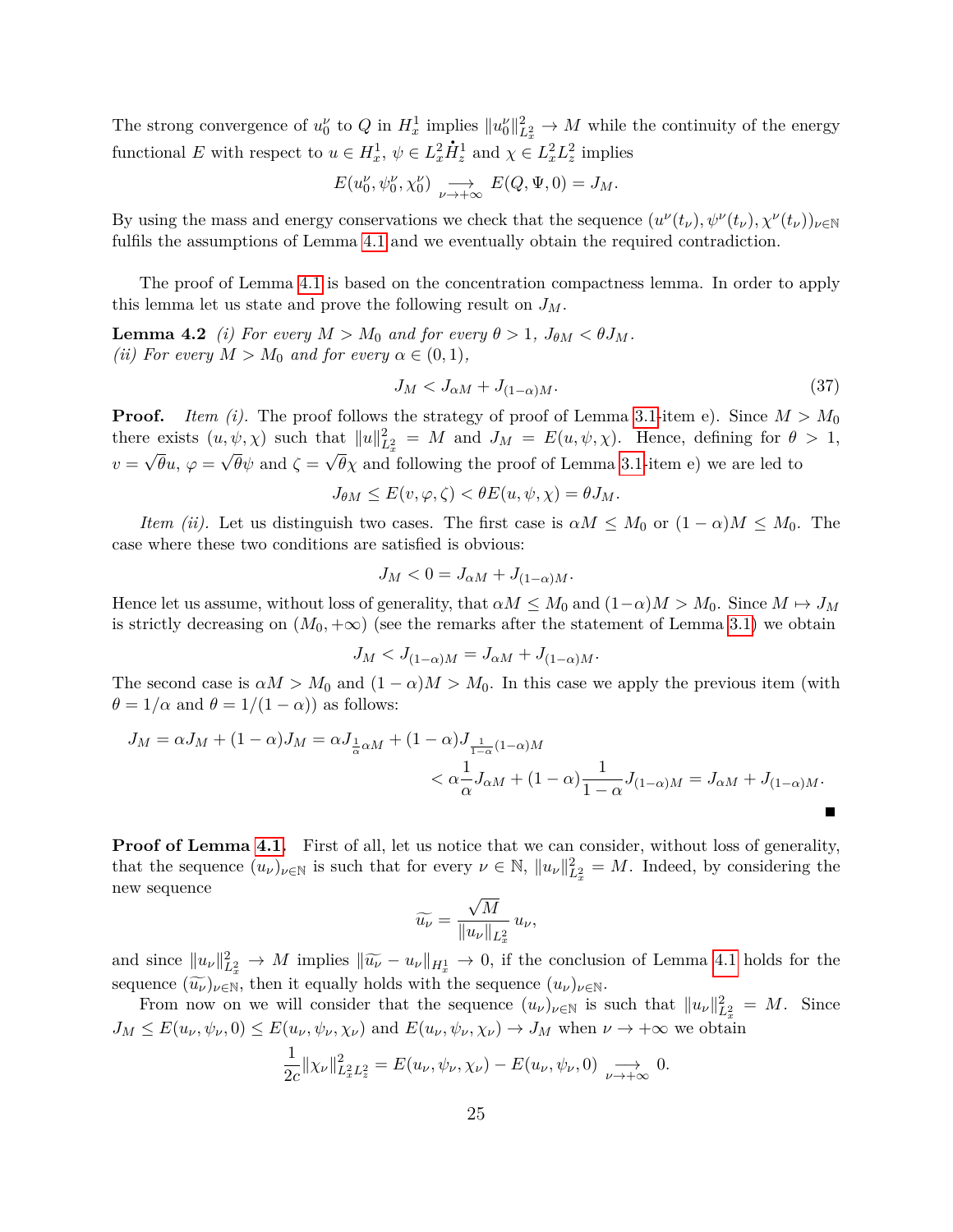Then, owing to [\(35\),](#page-19-0)  $(u_\nu)_{\nu \in \mathbb{N}}$  is bounded in  $H_x^1$  and  $(\psi_\nu)_{\nu \in \mathbb{N}}$  is bounded in  $L_x^2$  $\dot{H}_z^1$ . The concentration compactness lemma  $[23, 24]$  $[23, 24]$  — here we use the version that can be found in [\[5,](#page-55-4) Prop. 1.7.6] insures that there are only three different possible scenarii for the behavior of the sequence  $(u_\nu)_{\nu \in \mathbb{N}}$ .

*Scenario 1: Evanescence.* Up to a sub-sequence, for every  $2 < q < 2^*$ ,  $(u_\nu)_{\nu \in \mathbb{N}}$  converges strongly to 0 in  $L_x^q$ , where  $2^* = +\infty$  if  $d = 1$  or 2 and  $2^* = 2d/(d-2)$  if  $d \ge 3$ . Let us assume  $d \geq 3$ ; we have

$$
\left| \int_{\mathbb{R}^d} \left( \sigma_1 \star \int_{\mathbb{R}^n} \sigma_2 \psi_{\nu} \,dz \right) |u_{\nu}|^2 \,dx \right| \leq \left\| \sigma_1 \star \int_{\mathbb{R}^n} \sigma_2 \psi_{\nu} \,dz \right\|_{L_x^{d-1}} |||u_{\nu}|^2||_{L_x^{(d-1)/(d-2)}} \leq ||\sigma_1||_{L_x^{2(d-1)/(d+1)}} ||\sigma_2||_{L_x^{2n/(n+2)}} ||\psi_{\nu}||_{L_x^2 L_x^{2n/(n-2)}} \lesssim ||\psi_{\nu}||_{L_x^2 \dot{H}_x^{1}} ||u_{\nu}||_{L_x^{2(d-1)/(d-2)}}^2.
$$

Since  $(\psi_{\nu})_{\nu \in \mathbb{N}}$  is bounded in  $L_x^2$  $\dot{H}_z^1$  and  $2 < 2(d-1)/(d-2) < 2^*$ , we eventually obtain

<span id="page-25-0"></span>
$$
\int_{\mathbb{R}^d} \left( \sigma_1 \star \int_{\mathbb{R}^n} \sigma_2 \psi_{\nu} \, \mathrm{d}z \right) |u_{\nu}|^2 \, \mathrm{d}x \underset{\nu \to +\infty}{\longrightarrow} 0.
$$

Then

$$
J_M = \lim_{\nu \to +\infty} E(u_{\nu}, \psi_{\nu}, 0) = \lim_{\nu \to +\infty} \left( \frac{1}{2} \| \nabla_x u_{\nu} \|_{L_x^2}^2 + \frac{1}{2} \| \nabla_z \psi_{\nu} \|_{L_x^2 L_z^2}^2 \right) \ge 0,
$$

which contradicts  $J_M < 0$ .

*Scenario 2: Dichotomy.* Up to possible extraction, there exists two sequences  $(v_{\nu})_{\nu \in \mathbb{N}}$  and  $(w_{\nu})_{\nu \in \mathbb{N}}$ , bounded in  $H_x^1$  and such that the following assertions hold

(i) 
$$
\exists \alpha \in (0, 1)
$$
 such that  $||v_{\nu}||_{L_x^2}^2 \longrightarrow \alpha M$  and  $||w_{\nu}||_{L_x^2}^2 \longrightarrow (1 - \alpha)M$ ,  
\n(ii)  $\forall 2 \le q < 2^*$ ,  $||u_{\nu}||_{L_x^q}^q - ||v_{\nu}||_{L_x^q}^q - ||w_{\nu}||_{L_x^q}^q \longrightarrow 0$ ,  
\n(iii)  $\liminf_{\nu \to +\infty} (||\nabla_x u_{\nu}||_{L_x^2}^2 - ||\nabla_x v_{\nu}||_{L_x^2}^2 - ||\nabla_x w_{\nu}||_{L_x^2}^2) \ge 0$ .

With (*ii*), we infer

$$
\left| \int_{\mathbb{R}^d} \left( \sigma_1 \star \int_{\mathbb{R}^n} \sigma_2 \psi_{\nu} \, dz \right) \left( |u_{\nu}|^2 - |v_{\nu}|^2 - |w_{\nu}|^2 \right) \, dx \right| \leq \|\sigma_1\|_{L_x^2} \|\sigma_2\|_{L_x^{2n/(n+2)}} \|\psi_{\nu}\|_{L_x^2} \dot{H}_x^1 \left( \int_{\mathbb{R}^d} \left| |u_{\nu}|^2 - |v_{\nu}|^2 - |w_{\nu}|^2 \right| \, dx \right) \underset{\nu \to +\infty}{\longrightarrow} 0. \tag{38}
$$

Note that we can apply *(ii)* because in the proof of the concentration compactness lemma [\[5\]](#page-55-4)  $v_{\nu}$ and  $w_{\nu}$  are built in such way that  $|u_{\nu}|^2 - |v_{\nu}|^2 - |w_{\nu}|^2 \ge 0$ . Since

$$
E(u_{\nu}, \psi_{\nu}, 0) = \frac{1}{2} \left( \|\nabla_x u_{\nu}\|_{L_x^2}^2 - \|\nabla_x v_{\nu}\|_{L_x^2}^2 - \|\nabla_x w_{\nu}\|_{L_x^2}^2 \right) + \int_{\mathbb{R}^d} \left( \sigma_1 \star \int_{\mathbb{R}^n} \sigma_2 \psi_{\nu} dz \right) \left( |u_{\nu}|^2 - |v_{\nu}|^2 - |w_{\nu}|^2 \right) dx + E(v_{\nu}, \psi_{\nu}, 0) + E(w_{\nu}, \psi_{\nu}, 0),
$$

combining [\(38\),](#page-25-0) (*iii*) and (*i*) yields

$$
J_M = \lim_{\nu \to +\infty} E(u_{\nu}, \psi_{\nu}, 0) \ge \liminf_{\nu \to +\infty} (E(v_{\nu}, \psi_{\nu}, 0) + E(w_{\nu}, \psi_{\nu}, 0))
$$
  

$$
\ge \liminf_{\nu \to +\infty} E(v_{\nu}, \psi_{\nu}, 0) + \liminf_{\nu \to +\infty} E(w_{\nu}, \psi_{\nu}, 0) \ge J_{\alpha M} + J_{(1-\alpha)M},
$$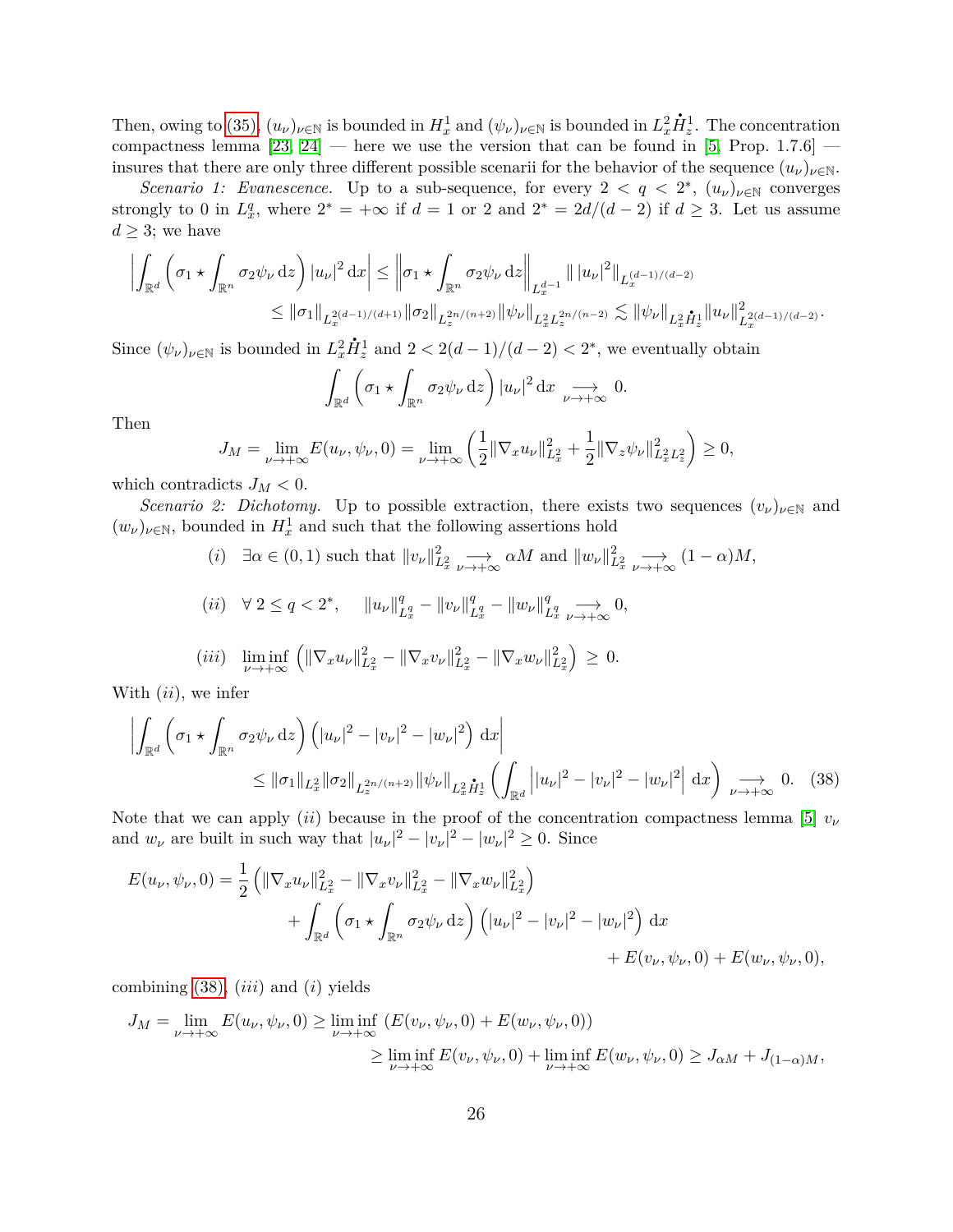which is a contradiction with [\(37\),](#page-24-0) satisfied for  $M \in (M_0, 2M_0)$ .

*Scenario 3: Compactness.* Up to a sub-sequence, there exists a sequence  $(x_{\nu})_{\nu \in \mathbb{N}}$  in  $\mathbb{R}^d$  such that  $v_{\nu}(x) = u_{\nu}(x - x_{\nu})$  converges weakly to *u* in  $H_x^1$  and strongly to *u* in  $L_x^q$  for any  $2 \le q < 2^*$ . The sequence  $\varphi_{\nu}(x, z) = \psi_{\nu}(x - x_{\nu}, z)$  is bounded in  $L_x^2 \dot{H}_z^1$  (note that  $\|\varphi_{\nu}\|_{L_x^2 \dot{H}_z^1} = \|\overline{\psi}_{\nu}\|_{L_x^2 \dot{H}_z^1}$ ) and then, up to a subsequence,  $(\varphi_{\nu})_{\nu \in \mathbb{N}}$  converges weakly to  $\psi$  in  $L_x^2 \dot{H}_z^1$ . Since  $(v_{\nu})_{\nu \in \mathbb{N}}$  converges strongly to *u* in  $L_x^2$  we have  $||u||_{L_x^2}^2 = M$  and then  $E(u, \psi, 0) \ge J_M$ . Moreover, reasoning as in [\(36\)](#page-21-0) we get

<span id="page-26-1"></span>
$$
\int_{\mathbb{R}^d} \left( \sigma_1 \star \int_{\mathbb{R}^n} \sigma_2 \varphi_{\nu} \, \mathrm{d}z \right) |v_{\nu}|^2 \, \mathrm{d}x \underset{\nu \to +\infty}{\longrightarrow} \int_{\mathbb{R}^d} \left( \sigma_1 \star \int_{\mathbb{R}^n} \sigma_2 \psi \, \mathrm{d}z \right) |u|^2 \, \mathrm{d}x,\tag{39}
$$

which allows us to justify that  $(u, \psi)$  lies in  $S_M$ :

$$
J_M = \lim_{\nu \to +\infty} E(v_{\nu}, \varphi_{\nu}, 0) \ge \liminf_{\nu \to +\infty} \left( \frac{1}{2} \| \nabla_x v_{\nu} \|_{L_x^2}^2 \right)
$$
  
+ 
$$
\liminf_{\nu \to +\infty} \left( \int_{\mathbb{R}^d} \left( \sigma_1 \star \int_{\mathbb{R}^n} \sigma_2 \varphi_{\nu} \,dz \right) |v_{\nu}|^2 \,dx \right) + \liminf_{\nu \to +\infty} \left( \frac{1}{2} \| \nabla_z \varphi_{\nu} \|_{L_x^2 L_z^2}^2 \right) \ge E(u, \psi, 0).
$$

In order to conclude the proof it only remains to justify the strong convergence of  $(v_{\nu}, \varphi_{\nu})_{\nu \in \mathbb{N}}$  to  $(v_{\nu}, \varphi_{\nu})_{\nu \in \mathbb{N}}$  to  $(u, \psi)$  in  $H_x^1 \times L_x^2 \dot{H}_z^1$ . We already know that this convergence holds weakly. We combine

$$
E(u, \psi, 0) = J_M = \lim_{\nu \to +\infty} E(v_{\nu}, \varphi_{\nu}, 0)
$$

and [\(39\)](#page-26-1) to deduce that

$$
\frac{1}{2} \|\nabla_x v_\nu\|_{L^2_x}^2 + \frac{1}{2} \|\nabla_z \varphi_\nu\|_{L^2_x L^2_x}^2 \xrightarrow[\nu \to +\infty]{} \frac{1}{2} \|\nabla_x u\|_{L^2_x}^2 + \frac{1}{2} \|\nabla_z \psi\|_{L^2_x L^2_x}^2,
$$

П

holds, which allows us to conclude.

# <span id="page-26-0"></span>**5 Strengthened orbital stability: approach by linearization**

In this Section, we explain how Lemma [2.4](#page-10-4) and Lemma [2.7](#page-11-3) imply Theorem [2.8.](#page-11-0)

**Step 1.** The first step of the proof consists in checking that, up to the invariants of the equation, any  $v \in H_x^1$  close enough to  $Q$  satisfies the orthogonality conditions [\(31a\)–](#page-12-1)[\(31b\).](#page-12-2) For that purpose, let us introduce the function  $F: H_x^1 \times \mathbb{R}^{d+1} \to \mathbb{R}^{d+1}$  defined by

$$
F_j(v, (y, \theta)) = \left\langle \text{Re } e^{-i\theta} v(\cdot + y), \partial_{x_j} Q \right\rangle_{L_x^2}, \qquad j = 1, ..., d
$$
  

$$
F_{d+1}(v, (y, \theta)) = \left\langle \text{Im } e^{-i\theta} v(\cdot + y), Q \right\rangle_{H_x^1}.
$$

Direct computations show that  $F(Q, (0, 0)) = 0$  and  $D_{y,\theta} F(Q, (0, 0))$  is an invertible diagonal matrix (indeed  $\partial_{y_j} F_j(Q, (0,0)) = ||\partial_{x_j} Q||_{L_x^2}^2$  and  $\partial_{\theta} F_{d+1}(Q, (0,0)) = -||Q||_{H_x^1}^2$ ). The implicit function theorem provides the existence of  $\varepsilon_0 > 0$  and a  $C^1$ -diffeomorphism  $G : B_{H_x}^{\mathbb{I}}(Q, 2\varepsilon_0) \to U_{\varepsilon_0} \subset \mathbb{R}^{d+1}$ ,  $G(v) = (x, \gamma)$  such that for every  $v \in B_{H_x^1}(Q, 2\varepsilon_0)$  and every  $(y, \theta) \in U_{\varepsilon_0}$ ,  $F(v, (y, \theta)) = 0$  if and only if  $(y, \theta) = G(v)$ . Moreover, since

$$
|(x, \gamma)| = |G(v) - G(Q)| \leq (\sup \|D_v G\|) \|v - Q\|_{H_x^1},
$$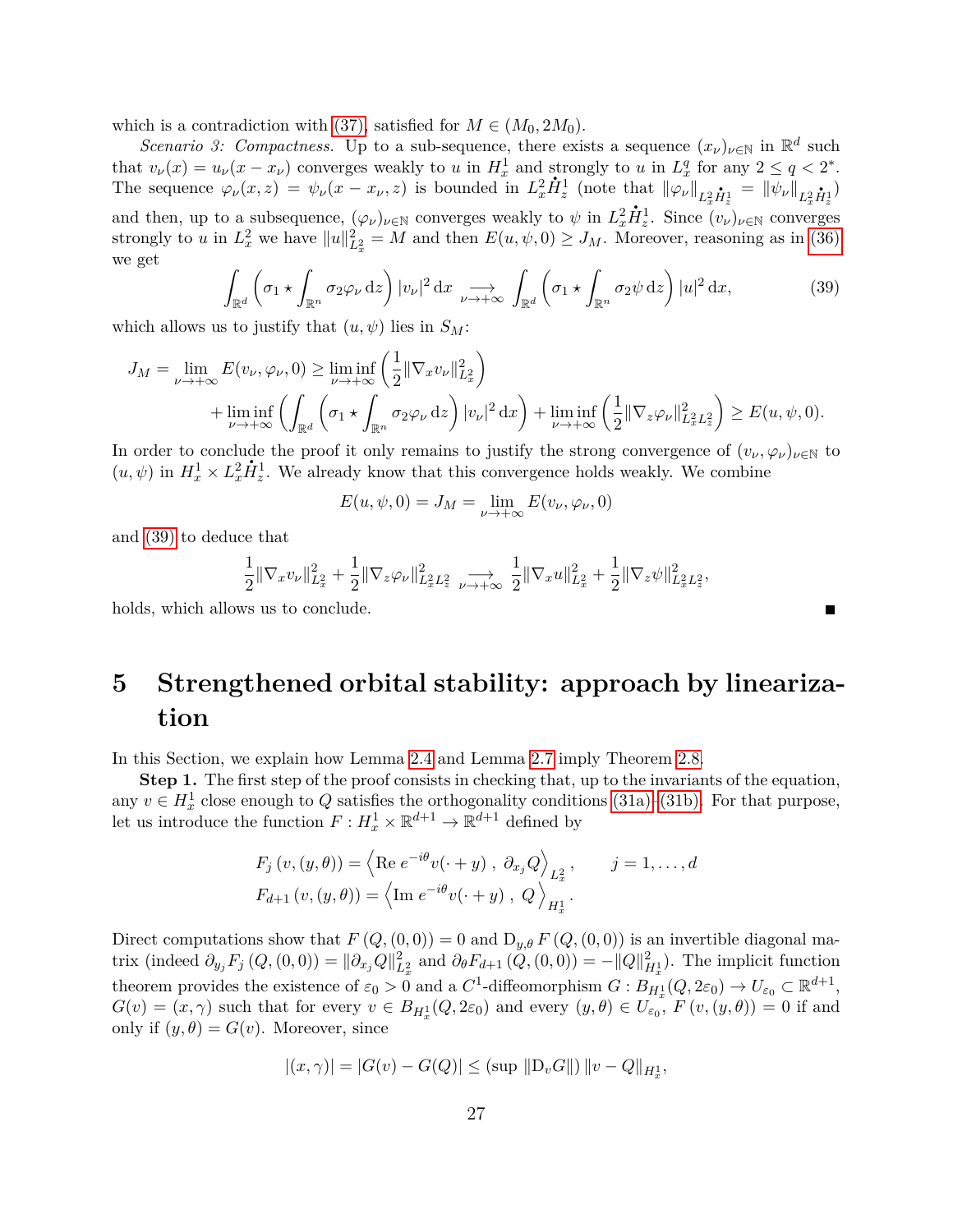for every  $\varepsilon \in (0, \varepsilon_0)$  there exists  $\eta(\varepsilon) > 0$  such that

$$
||v - Q, \varphi - \Psi||_{\mathcal{H}}^2 + \frac{1}{c^2} ||\chi||_{L_x^2 L_z^2}^2 \le \eta(\varepsilon)^2
$$

implies for  $(x, \gamma) = G(v)$ ,

$$
\left\|e^{-i\gamma}v(\cdot+x)-Q,\varphi(\cdot+x)-\Psi\right\|_{\mathscr{H}}^2+\frac{1}{c^2}\|\chi\|_{L^2_xL^2_z}^2\leq\varepsilon^2.
$$

**Step 2.** In this second step we show that, if for a given time  $t_0 \in [0, +\infty)$ , there exists  $(x_0, \gamma_0) \in \mathbb{R}^{d+1}$  such that  $v = e^{-i\gamma_0}u(t_0, \cdot + x_0)$  satisfies the orthogonality conditions [\(31a\)–](#page-12-1)[\(31b\)](#page-12-2) and the estimate

$$
\left\|e^{-i\gamma_0}u(t_0, \cdot+x_0)-Q, \psi(t_0, \cdot+x_0)-\Psi\right\|_{\mathscr{H}}^2+\frac{1}{c^2}\|\chi(t_0)\|_{L_x^2L_z^2}^2\leq \varepsilon^2<\varepsilon_0^2,
$$

then there exists a time  $T^* > t_0$  and two functions  $x(t)$  and  $\gamma(t)$  continuous in time such that  $(x(t_0), \gamma(t_0)) = (x_0, \gamma_0)$  and, for every  $t \in [t_0, T^{\star}),$ 

i)  $(x(t) - x_0, \gamma(t) - \gamma_0) \in U_{\varepsilon_0},$ 

ii)  $v = e^{-i\gamma(t)}u(t, \cdot + x(t))$  satisfies the orthogonality conditions [\(31a\)](#page-12-1)[–\(31b\),](#page-12-2)

iii) 
$$
||e^{-i\gamma(t)}u(t, \cdot + x(t)) - Q, \psi(t, \cdot + x(t)) - \Psi||_{\mathcal{H}}^2 + \frac{1}{c^2}||\chi(t)||_{L_x^2 L_z^2}^2 \leq \varepsilon^2.
$$

First, thanks to the time continuity of  $t \mapsto (e^{-i\gamma_0}u(t, \cdot + x_0), \psi(t, \cdot + x_0)) \in \mathcal{H}$ , there exists a time  $T^* > t_0$  such that for every  $t \in [t_0, T^*)$ 

$$
\left\|e^{-i\gamma_0}u(t,\cdot+x_0)-Q,\psi(t,\cdot+x_0)-\Psi\right\|_{\mathscr{H}}^2\leq 4\varepsilon^2<4\varepsilon_0^2.
$$

Next, for every  $t \in [t_0, T^*)$  we can apply the first step to  $v = e^{-i\gamma_0}u(t, \cdot + x_0)$  and we obtain the existence of  $x(t)$  and  $\gamma(t)$  such that  $(x(t_0), \gamma(t_0)) = (x_0, \gamma_0)$  and such that i) and ii) hold. Moreover the continuity of  $t \mapsto e^{-i\gamma_0}u(t, \cdot + x_0)$  implies the continuity of  $t \mapsto x(t)$  and  $t \mapsto \gamma(t)$ . We notice also that we can extend by continuity  $x(t)$  and  $\gamma(t)$  at time  $T^*$  and this extension is such that  $v = e^{-i\gamma(T^*)}u(T^*, \cdot + x(T^*))$  still satisfies the orthogonality conditions [\(31a\)–](#page-12-1)[\(31b\).](#page-12-2)

We can now apply Lemma [2.4](#page-10-4) and [2.7](#page-11-3) as follows. Thanks to the conservation of mass and energy and to the invariance by translation and phase of these quantities we get

$$
W(u_0, \psi_0, \chi_0) = W(u(t), \psi(t), \chi(t))
$$
  
=  $W(e^{-i\gamma(t)}u(t, \cdot + x(t)), \psi(t, \cdot + x(t)), \chi(t)) = W(Q + u^{\varepsilon}(t), \Psi + \psi^{\varepsilon}(t), \chi(t)),$ 

where

$$
u^{\varepsilon}(t) = e^{-i\gamma(t)}u(t, \cdot + x(t)) - Q
$$
 and  $\psi^{\varepsilon}(t) = \psi(t, \cdot + x(t)) - \Psi$ .

We make use of the decomposition  $(25)$  combined with Lemma [2.4](#page-10-4) and [2.7;](#page-11-3) we obtain

$$
\bar{\nu} \|\text{Re}\,u^{\varepsilon},\psi^{\varepsilon}\|_{\mathscr{H}}^{2} + \mu \|\text{Im}\,u^{\varepsilon}\|_{H_{x}^{1}}^{2} + \frac{1}{2c^{2}}\|\chi(t)\|_{L_{x}^{2}L_{x}^{2}}^{2}
$$
\n
$$
\leq W(u_{0},\psi_{0},\chi_{0}) - W(Q,\Psi,0) + \frac{1}{\bar{\nu}}\left(\left|\langle\text{Re}\,u^{\varepsilon},Q\rangle_{L_{x}^{2}}\right|^{2} + \sum_{j=1}^{d}\left|\langle\text{Re}\,u^{\varepsilon},\partial_{x_{j}}Q\rangle_{L_{x}^{2}}\right|^{2}\right)
$$
\n
$$
+ \frac{1}{\mu}\left|\langle\text{Im}\,u^{\varepsilon},Q\rangle_{H_{x}^{1}}\right|^{2} - \int_{\mathbb{R}^{d}}\left(\sigma_{1}\star\int_{\mathbb{R}^{n}}\sigma_{2}\psi^{\varepsilon}(t)\,\text{d}z\right)|u^{\varepsilon}(t)|^{2}\,\text{d}x.
$$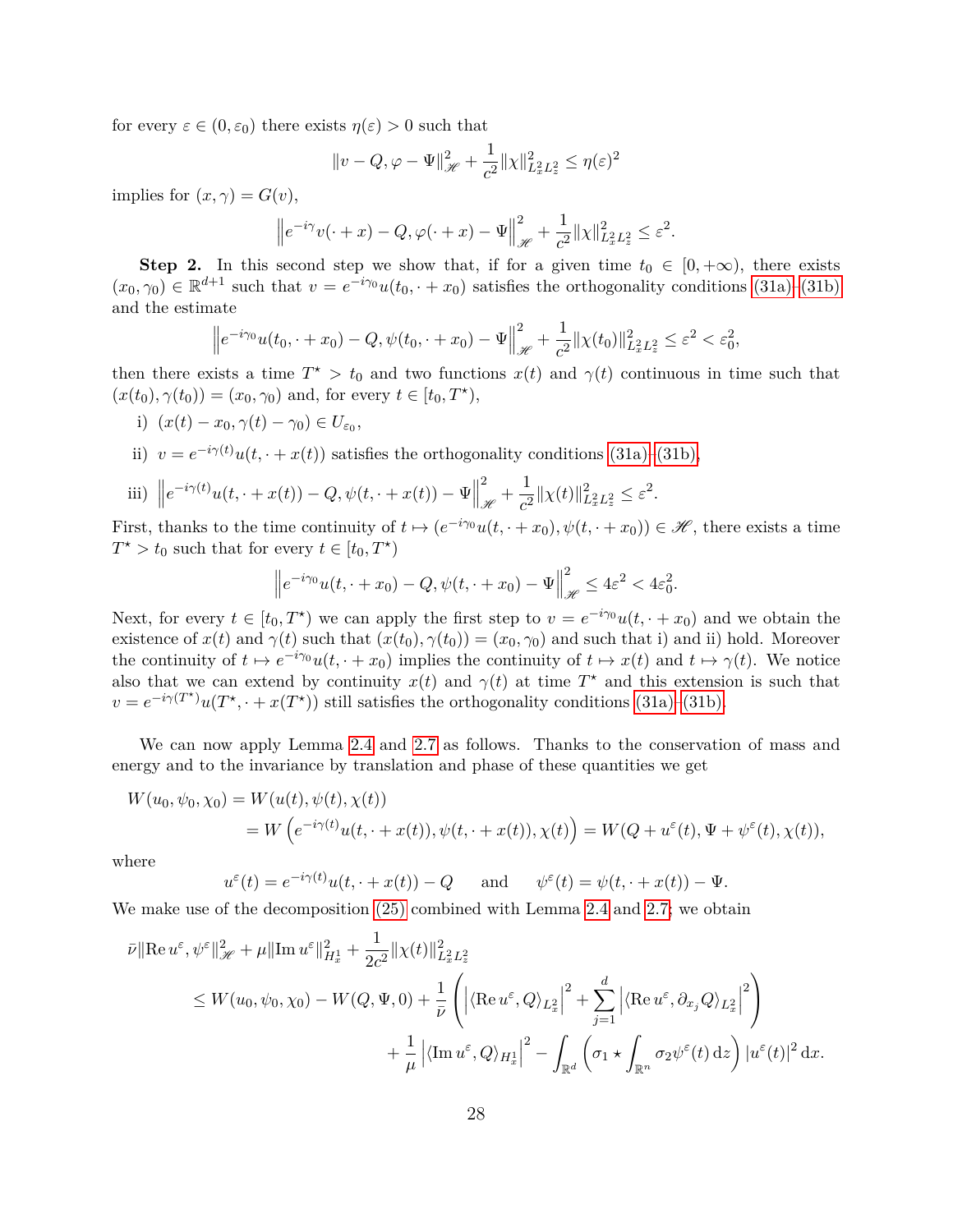Since  $e^{-i\gamma(t)}u(t, \cdot + x(t))$  and *Q* satisfy the orthogonality conditions [\(31a\)](#page-12-1)[–\(31b\)](#page-12-2) we know that  $u^{\varepsilon}$ also satisfies these conditions. Moreover  $||Q||_{L_x^2} = ||u(t)||_{L_x^2} = ||u^{\varepsilon} + Q||_{L_x^2}$  leads to

$$
||Q||_{L_x^2}^2 = ||u^{\varepsilon}||_{L_x^2}^2 + ||Q||_{L_x^2}^2 + 2\langle \text{Re } u^{\varepsilon}, Q \rangle_{L_x^2} \text{ and then } \langle \text{Re } u^{\varepsilon}, Q \rangle_{L_x^2} = -\frac{1}{2}||u^{\varepsilon}||_{L_x^2}^2,
$$

which implies

$$
\left| \langle \operatorname{Re} u^{\varepsilon}, Q \rangle_{L_x^2} \right|^2 \le \frac{1}{4} \| u^{\varepsilon} \|_{L_x^2}^4 \le 4 \, \varepsilon^4.
$$

We also get

$$
\left| \int_{\mathbb{R}^d} \left( \sigma_1 \star \int_{\mathbb{R}^n} \sigma_2 \psi^{\varepsilon}(t) \,dz \right) |u^{\varepsilon}(t)|^2 \,dx \right| \leq \|\sigma_1\|_{L_x^2} \|\sigma_2\|_{L_z^{2n/(n+2)}} \|\psi^{\varepsilon}(t)\|_{L_x^2} \dot{H}_z^1 \|u^{\varepsilon}(t)\|_{L_x^2}^2
$$
  

$$
\leq \|\sigma_1\|_{L_x^2} \|\sigma_2\|_{L_x^{2n/(n+2)}} \|u^{\varepsilon}(t), \psi^{\varepsilon}(t)\|_{\mathcal{H}}^3 \leq 8 \|\sigma_1\|_{L_x^2} \|\sigma_2\|_{L_x^{2n/(n+2)}} \, \varepsilon^3.
$$

Gathering these estimates leads eventually to (we recall that  $W(u_0, \psi_0, \chi_0) - W(Q, \Psi, 0) \le \delta(\varepsilon)$ )

$$
\begin{split} \|\text{Re}\,u^{\varepsilon},\psi^{\varepsilon}\|_{\mathscr{H}}^{2}+\|\text{Im}\,u^{\varepsilon}\|^{2}_{H^{1}_{x}}+\frac{1}{c^{2}}\|\chi(t)\|^{2}_{L^{2}_{x}L^{2}_{x}}\\ &\leq\frac{1}{\min\left(\bar{\nu},\mu,\frac{1}{2}\right)}\left(\delta(\varepsilon)+\frac{4}{\bar{\nu}}\,\varepsilon^{4}+8\,\|\sigma_{1}\|_{L^{2}_{x}}\|\sigma_{2}\|_{L^{2n/(n+2)}_{x}}\,\varepsilon^{3}\right). \end{split}
$$

By taking

$$
\delta(\varepsilon) = \frac{\varepsilon^2}{2 \min(\bar{\nu}, \mu, \frac{1}{2})},
$$

and possibly at the price of picking a smaller  $\varepsilon_0$ , we eventually obtain iii) for every  $t \in [t_0, T^{\star}]$ .

**Conclusion.** We apply the first step with  $v = u_0$ , which insures the existence of  $x(0)$  and  $\gamma(0)$ such that we can apply the second step at time  $t = 0$ . Thus, since  $T^* > 0$  and since we took care to justify that the conclusions of second step is also valid at time  $t = T^*$ , a classical argument on connected space allows us to conclude that  $T^* = +\infty$ .

# **6** Coercivity of  $\mathcal{L}_+$ : proof of Lemma [2.7](#page-11-3)

This section is dedicated to the proof of Lemma [2.7,](#page-11-3) which is a key ingredient of the proof of Theorem [2.8.](#page-11-0) The kernel of  $\mathcal{L}_+$  can be identified by using Lemma [2.5.](#page-10-3) Indeed, since  $(f, \psi)^t \in$  $Ker(\mathcal{L}_+)$  implies

$$
-\frac{1}{2}\Delta_z\psi + \sigma_2(\sigma_1 \star Qf) = 0,
$$

we can express  $\psi$  in term of *f* as follows:  $\psi = 2\Gamma(\sigma_1 \star Qf)$ . Moreover the relation

<span id="page-28-1"></span>
$$
\mathcal{L}_{+}\begin{pmatrix} f \\ 2\Gamma\left(\sigma_{1} \star Qf\right) \end{pmatrix} = \begin{pmatrix} L_{+}f \\ 0 \end{pmatrix} \tag{40}
$$

allows us to identify the kernel of  $\mathcal{L}_+$  to the kernel of  $L_+$ : we eventually get

$$
\operatorname{Ker}(\mathcal{L}_{+})=\operatorname{Span}\{(\partial_{x_j}Q,\partial_{x_j}\Psi)^t, \ j=1,\ldots,d\}.
$$

<span id="page-28-0"></span>In order to prove the coercivity relations [\(30\),](#page-11-4) we need the following two lemmas.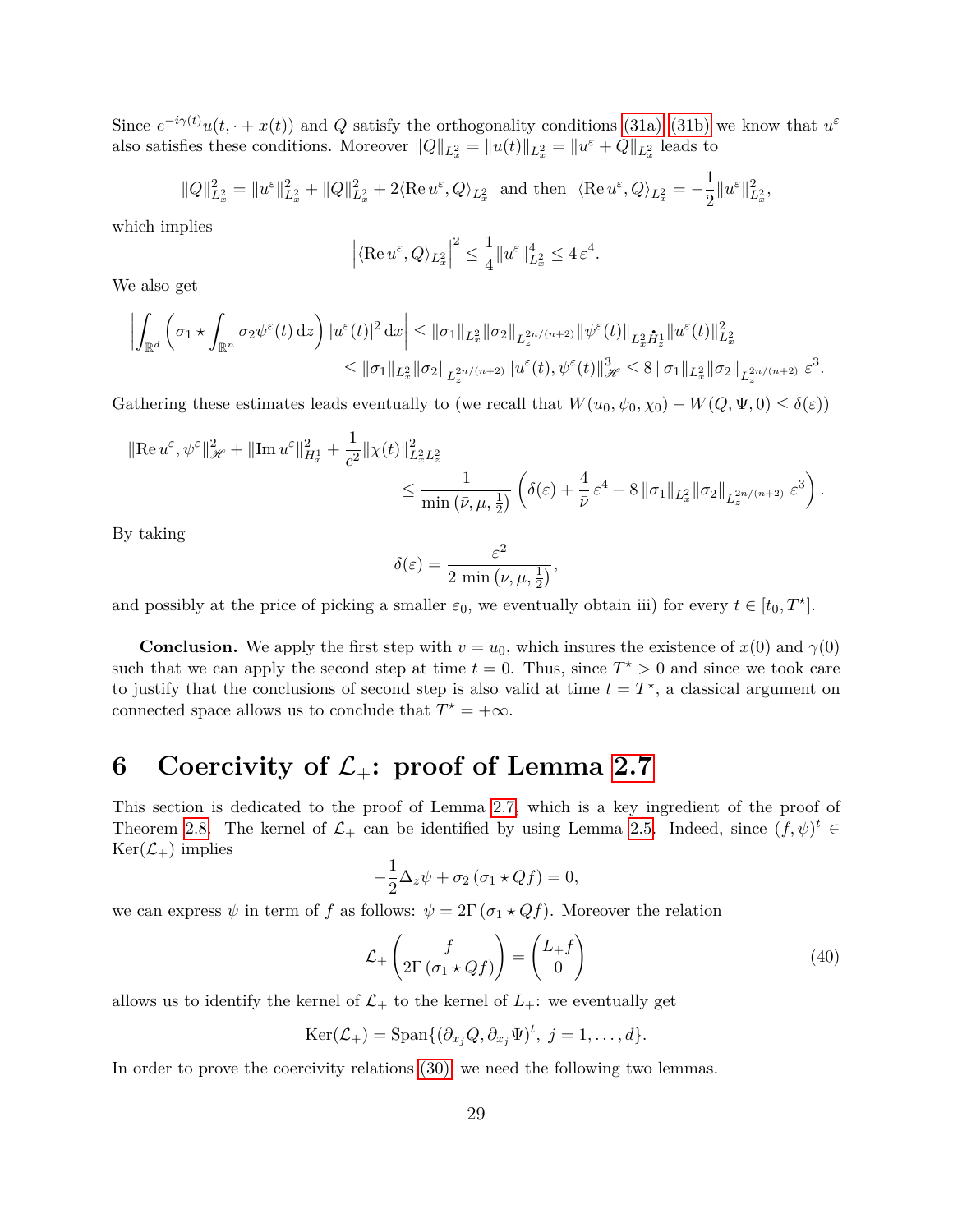**Lemma 6.1** *For every*  $(f, \psi) \in \mathcal{H}$  *such that*  $\langle f, Q \rangle_{L_x^2} = 0$ *, we have* 

$$
\left\langle \mathcal{L}_+\begin{pmatrix} f \\ \psi \end{pmatrix}, \begin{pmatrix} f \\ \psi \end{pmatrix} \right\rangle_{L_x^2 \times L_x^2 L_z^2} \geq 0.
$$

Moreover, since  $\text{Ker}(\mathcal{L}_+) = \{(\partial_{x_j}Q, \partial_{x_j}\Psi)^t, j=1,\ldots,d\}$  and  $\langle \partial_{x_j}Q, Q \rangle_{L_x^2} = 0$ , we know that this *inequality cannot be strict.*

<span id="page-29-0"></span>**Lemma 6.2** *Let*  $(f_\nu, \psi_\nu)_{\nu \in \mathbb{N}}$  *be a bounded sequence of*  $\mathcal{H}$  *which converges weakly to*  $(\bar{f}, \bar{\psi})$  *in*  $\mathcal{H}$ *. Then, up to a sub-sequence if needed, we have the following two convergences:*

<span id="page-29-1"></span>
$$
\int_{\mathbb{R}^d} \left( \sigma_1 \star \int_{\mathbb{R}^n} \sigma_2 \Psi \, dz \right) |f_{\nu}|^2 \, dx \xrightarrow[\nu \to +\infty]{} \int_{\mathbb{R}^d} \left( \sigma_1 \star \int_{\mathbb{R}^n} \sigma_2 \Psi \, dz \right) |{\bar{f}}|^2 \, dx \tag{41}
$$

*and*

<span id="page-29-2"></span>
$$
\int_{\mathbb{R}^d} \left( \sigma_1 \star \int_{\mathbb{R}^n} \sigma_2 \psi_{\nu} \, \mathrm{d}z \right) Q f_{\nu} \, \mathrm{d}x \underset{\nu \to +\infty}{\longrightarrow} \int_{\mathbb{R}^d} \left( \sigma_1 \star \int_{\mathbb{R}^n} \sigma_2 \bar{\psi} \, \mathrm{d}z \right) Q \bar{f} \, \mathrm{d}x. \tag{42}
$$

**Proof of Lemma [6.1.](#page-28-0)** Let *f* be a real valued function of  $H_x^1$  such that  $\langle f, Q \rangle_{L_x^2} = 0$ , let  $\psi$  be a function of  $L_x^2 \dot{H}_z^1$  and let *u* be the function defined on R by

$$
u(s) = \frac{\|Q\|_{L_x^2}}{\|Q + sf\|_{L_x^2}} (Q + sf).
$$

One can check that  $u(s)$  is a real valued function of  $H_x^1$  and  $||u(s)||_{L_x^2} = ||Q||_{L_x^2}$  for every  $s \in \mathbb{R}$ ,  $u$ is smooth,  $u(0) = Q$  and

$$
u'(0) = f - \frac{\langle f, Q \rangle_{L_x^2}}{\|Q\|_{L_x^2}^2} Q = f.
$$

Since  $(Q, \Psi, 0)$  is a minimizer of  $J_M$ , we know that for every  $s \in \mathbb{R}$ ,  $W(Q, \Psi, 0) \leq W(u(s), \Psi + s\psi, 0)$ . Moreover [\(25\)](#page-10-0) leads to

$$
0 \le W(u(s), \Psi + s\psi, 0) - W(Q, \Psi, 0) = \left\langle \mathcal{L}_+ \begin{pmatrix} u(s) - Q \\ s\psi \end{pmatrix}, \begin{pmatrix} u(s) - Q \\ s\psi \end{pmatrix} \right\rangle_{L_x^2 \times L_x^2 L_z^2} + \int_{\mathbb{R}^d} \left( \sigma_1 \star \int_{\mathbb{R}^n} \sigma_2 s\psi \,dz \right) |u(s) - Q|^2 \,dx.
$$

Since  $u(s) - Q = u(s) - u(0) = sf + o(s)$  (when *s* goes to 0), we eventually obtain

$$
0 \leq s^2 \left\langle \mathcal{L}_+ \begin{pmatrix} f \\ \psi \end{pmatrix} , \begin{pmatrix} f \\ \psi \end{pmatrix} \right\rangle_{L^2_x \times L^2_x L^2_z} + o(s^2),
$$

which concludes the proof.

**Proof of Lemma [6.2.](#page-29-0)** The proof uses in several places a basic result of integration theory, consequence of Egoroff's theorem [\[37,](#page-57-15) Proposition 3.9]: if a sequence  $(g_{\nu})_{\nu \in \mathbb{N}} \subset L^p(\mathbb{R}^d)$  converges weakly to some  $\bar{g}$  in  $L^p(\mathbb{R}^d)$  where  $1 \leq p < +\infty$  and if this sequence converges also a.e. to some g, then  $\bar{g} = g$ .

П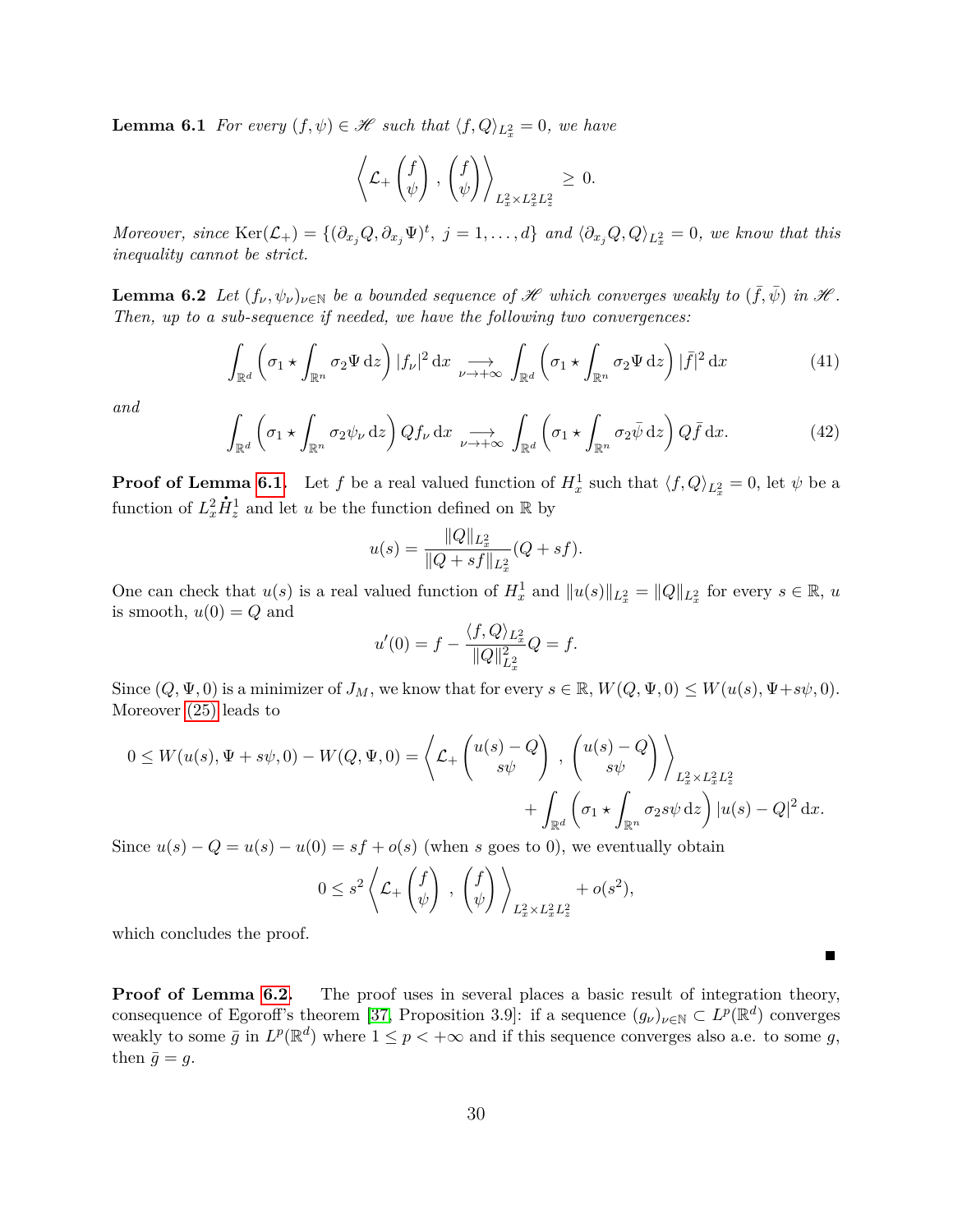Here, the sequence  $(f_\nu)_{\nu \in \mathbb{N}}$  is bounded in  $H^1(\mathbb{R}^d)$  and the compact embedding  $H^1(\Omega) \to L^2(\Omega)$ which holds for any bounded open set  $\Omega \subset \mathbb{R}^d$  implies that, up to a sub-sequence,  $(f_\nu)_{\nu \in \mathbb{N}}$  converges strongly to  $\bar{f}$  in  $L^2(\Omega)$  and thus converges, up to a further sub-sequence, a.e. in  $\Omega$  to  $\bar{f}$ . A diagonal argument yields the a.e. convergence of  $(f_{\nu})_{\nu \in \mathbb{N}}$  to  $\bar{f}$  in  $\mathbb{R}^d$ . Moreover, by using the homogeneous Sobolev embedding in dimension  $d = 3$ , the boundedness of  $(f_{\nu})_{\nu \in \mathbb{N}}$  in  $H_x^1$  implies its boundedness in  $L_x^2$  and  $L_x^6$  and, by interpolation, in any  $L_x^p$  with  $2 \le p \le 6$ . Consequently, the sequence  $(|f_\nu|^2)_{\nu \in \mathbb{N}}$ is bounded in  $L_x^3$  and, up to a sub-sequence, converges weakly in  $L_x^3$  to some g. Since this sequence converges also a.e. to  $|\bar{f}|^2$ , we have indeed  $g = |\bar{f}|^2$ .

To prove [\(41\)](#page-29-1) we proceed as follows. Since  $\Psi = \Gamma \sigma_1 \star Q^2$  with *Q* lying in the Schwartz class, the weak convergence of  $(|f_\nu|^2)_{n \in \mathbb{N}}$  to  $|f|^2$  in  $L^3_x$  yields

$$
\int \left(\sigma_1 \star \int \sigma_2 \Psi \,dz\right) |f_{\nu}|^2 \,dx = -\kappa \int \left(\Sigma \star Q^2\right) |f_{\nu}|^2 \,dx
$$

$$
\xrightarrow[\nu \to +\infty]{} -\kappa \int \left(\Sigma \star Q^2\right) |\bar{f}|^2 \,dx = \int \left(\sigma_1 \star \int \sigma_2 \Psi \,dz\right) |\bar{f}|^2 \,dx.
$$

We turn to [\(42\).](#page-29-2) We split

$$
\int \left( \sigma_1 \star \int \sigma_2 \psi_{\nu} \,dz \right) Qf_{\nu} \,dx = \iint \sigma_2 \left( \sigma_1 \star Qf_{\nu} \right) \psi_{\nu} \,dx \,dz
$$

$$
= \iint \sigma_2 \left( \sigma_1 \star Q(f_{\nu} - \bar{f}) \right) \psi_{\nu} \,dx \,dz + \iint \sigma_2 \left( \sigma_1 \star Q\bar{f} \right) \psi_{\nu} \,dx \,dz.
$$

The weak convergence of  $(\psi_{\nu})_{\nu \in \mathbb{N}}$  to  $\bar{\psi}$  in  $L_x^2$  $\dot{H}_z^1$  (note that  $\sigma_2$  smooth and  $n \geq 3$  imply  $\sigma_2 \in$  $\dot{H}^{-1}_z$ directly implies that the second term of the right hand side converges to  $\int (\sigma_1 \star \int \sigma_2 \bar{\psi} \, dz) Q \bar{f} \, dx$ . It only remains to prove that the first term of the right hand side converges to 0. To this end, we are going to show that  $(Qf_\nu)_{\nu \in \mathbb{N}}$  converges strongly to  $Q\bar{f}$  in  $L_x^{3/2}$ . Indeed,  $(|f_\nu|^{3/2})_{\nu \in \mathbb{N}}$  is bounded in  $L_x^2$  and, up to a sub-sequence it converges weakly to  $g = |\bar{f}|^{3/2}$  in  $L_x^2$ . Since  $Q^{3/2} \in L_x^2$ , we get  $||Qf_{\nu}||_{L_x^{3/2}} \to ||Q\bar{f}||_{L_x^{3/2}}$  as  $\nu \to \infty$ . Moreover the sequence  $(Qf_{\nu})_{\nu \in \mathbb{N}}$  is also bounded in  $L_x^{3/2}$  and, up to a further sub-sequence if needed, it converges weakly to  $Q\bar{f}$  in  $L_x^{3/2}$ . Thus we get the announced strong convergence. We combine this strong convergence with the boundedness of  $(\psi_{\nu})_{n\in\mathbb{N}}$  in  $L_x^2 \dot{H}_z^1$ and we conclude as follows:

$$
\left| \iint \sigma_2 \left( \sigma_1 \star Q(f_\nu - \bar{f}) \right) \psi_\nu \, dx \, dz \right| \leq \left\| \sigma_2 \right\|_{L_z^{2n/(n+2)}} \left\| \psi_\nu \right\|_{L_x^2 \dot{H}_z^1} \left\| \sigma_1 \star Q(f_\nu - \bar{f}) \right\|_{L_x^2} \leq \left\| \sigma_2 \right\|_{L_z^{2n/(n+2)}} \left\| \psi_\nu \right\|_{L_x^2 \dot{H}_z^1} \left\| \sigma_1 \right\|_{L_x^{6/5}} \left\| Qf_\nu - Q\bar{f} \right\|_{L_x^{3/2}} \underset{\nu \to +\infty}{\longrightarrow} 0.
$$

We are now able to prove the coercivity relation [\(30\).](#page-11-4)

**Proof of** [\(30\)](#page-11-4). We argue by contradiction, assuming the existence of a sequence of positive numbers  $(\tilde{\nu}_k)_{k\in\mathbb{N}}$  which converges to 0 and the existence of a sequence  $(f_k, \psi_k)_{k\in\mathbb{N}}$  in  $\mathscr{H}$  such that for every *k*,

<span id="page-30-0"></span>
$$
\left\langle \mathcal{L}_+\left(f_k\atop \psi_k\right), \left(f_k\atop \psi_k\right) \right\rangle_{L_x^2 \times L_x^2 L_z^2} < \tilde{\nu}_k \|f_k, \psi_k\|_{\mathcal{H}}^2 - \frac{1}{\tilde{\nu}_k} \left( \left| \langle f_k, Q \rangle_{L_x^2} \right|^2 + \sum_{j=1}^d \left| \langle f_k, \partial_{x_j} Q \rangle_{L_x^2} \right|^2 \right). \tag{43}
$$

We can assume that  $||(f_k, \psi_k)||_{\mathscr{H}} = 1$  and thus, that there exists  $\bar{f} \in H_x^1$  and  $\bar{\psi} \in L_x^2$  $\dot{H}_{z}^{1}$  such that  $(f_k)_{k\in\mathbb{N}}$  converges weakly to  $\overline{f}$  in  $H_x^1$  and  $(\psi_k)_{k\in\mathbb{N}}$  converges weakly to  $\overline{\psi}$  in  $L_x^2$  $\dot{H}_z^1$ . On the one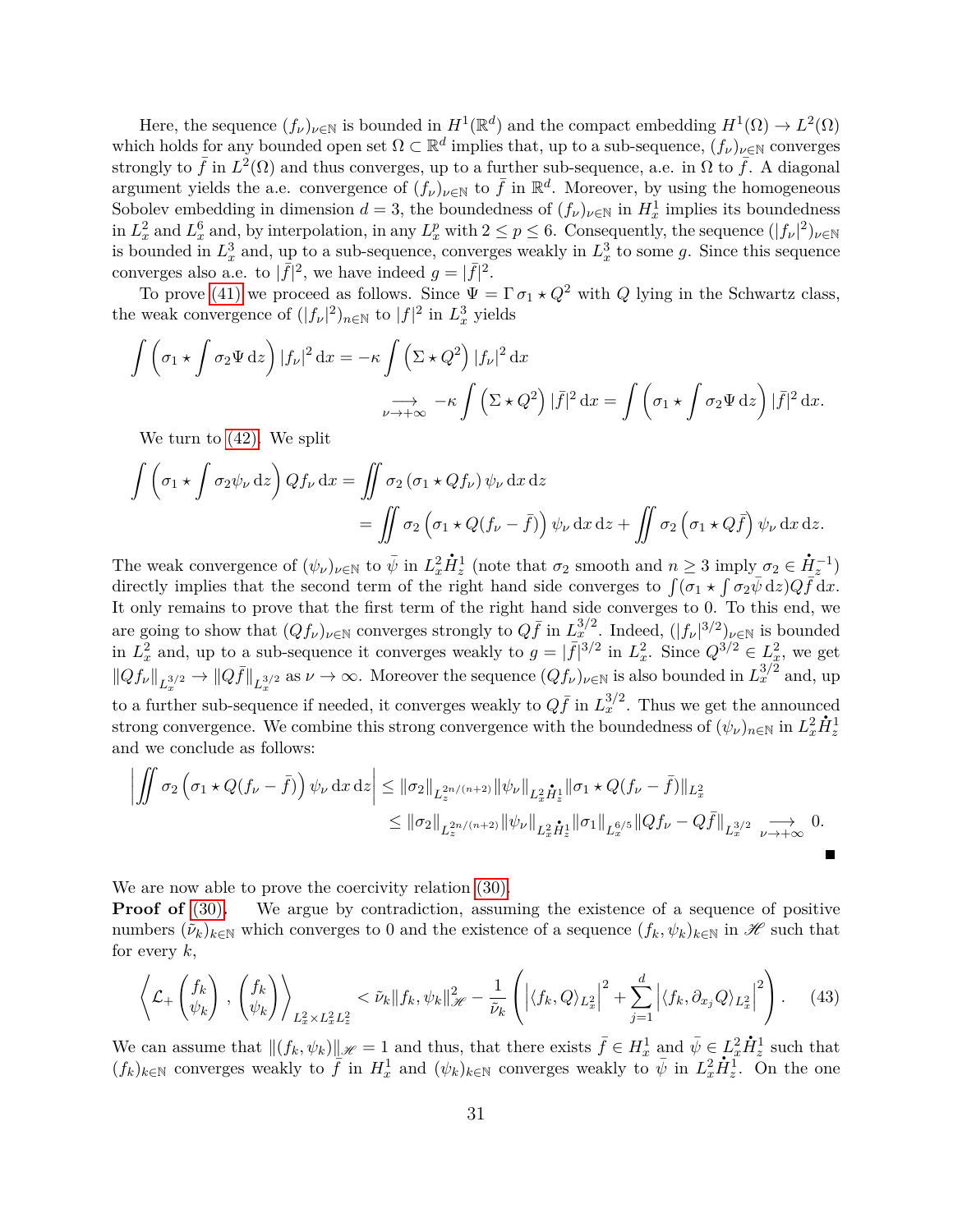hand, thanks to the weak convergence of  $(f_k)_{k\in\mathbb{N}}$ , we get

$$
\langle f_k, Q \rangle_{L_x^2} \longrightarrow \langle \bar{f}, Q \rangle_{L_x^2}
$$
 and  $\langle f_k, \partial_{x_j} Q \rangle_{L_x^2} \longrightarrow \langle \bar{f}, \partial_{x_j} Q \rangle_{L_x^2}$ ,

while on the other hand  $(43)$  implies

$$
0 \le \left| \langle f_k, Q \rangle_{L_x^2} \right|^2 + \sum_{j=1}^d \left| \langle f_k, \partial_{x_j} Q \rangle_{L_x^2} \right|^2 < \bar{\nu}_k^2 - \bar{\nu}_k \left\langle \mathcal{L}_+ \begin{pmatrix} f_k \\ \psi_k \end{pmatrix}, \begin{pmatrix} f_k \\ \psi_k \end{pmatrix} \right\rangle_{L_x^2 \times L_x^2 L_z^2} \xrightarrow{k \to +\infty} 0,
$$

bearing in mind that  $\langle \mathcal{L}_+ h, h \rangle \leq K \|h\|_{\mathcal{H}}^2$ . We eventually obtain  $\langle \bar{f}, Q \rangle_{L_x^2} = 0$  and  $\langle \bar{f}, \partial_{x_j} Q \rangle_{L_x^2} = 0$ . Knowing that  $\bar{f}$  is orthogonal to  $Q$ , we can apply Lemma [6.1](#page-28-0) in order to obtain

$$
\left\langle \mathcal{L}_+\left(\frac{\bar{f}}{\bar{\psi}}\right), \left(\frac{\bar{f}}{\bar{\psi}}\right) \right\rangle_{L_x^2 \times L_x^2 L_z^2} \geq 0.
$$

On the other hand, the relation

$$
\left\langle \mathcal{L}_{+}\left(\begin{matrix} f_{k} \\ \psi_{k} \end{matrix}\right), \left(\begin{matrix} f_{k} \\ \psi_{k} \end{matrix}\right) \right\rangle_{L_{x}^{2} \times L_{x}^{2} L_{z}^{2}} = \frac{1}{2} \|\nabla_{x} f_{k}\|_{L_{x}^{2}}^{2} + \omega \|f_{k}\|_{L_{x}^{2}}^{2} + \int \left(\sigma_{1} \star \int \sigma_{2} \Psi \, \mathrm{d}z\right) |f_{k}|^{2} \, \mathrm{d}x + \frac{1}{2} \|\nabla_{z} \psi_{k}\|_{L_{x}^{2} L_{z}^{2}}^{2},
$$

coupled with Lemma [6.2](#page-29-0) and [\(43\)](#page-30-0) leads to

$$
\left\langle \mathcal{L}_{+}\left(\frac{\bar{f}}{\psi}\right), \left(\frac{\bar{f}}{\psi}\right) \right\rangle_{L_{\tilde{f}}^{2} \times L_{x}^{2} L_{z}^{2}}\n\n\leq \liminf_{k \to +\infty} \left\langle \mathcal{L}_{+}\left(\frac{f_{k}}{\psi_{k}}\right), \left(\frac{f_{k}}{\psi_{k}}\right) \right\rangle_{L_{x}^{2} \times L_{x}^{2} L_{z}^{2}}\n\n\leq \limsup_{k \to +\infty} \left\{ \frac{1}{\bar{\nu}_{k}} \left( \left| \langle f_{k}, Q \rangle_{L_{x}^{2}} \right|^{2} + \sum_{j=1}^{d} \left| \langle f_{k}, \partial_{x_{j}} Q \rangle_{L_{x}^{2}} \right|^{2} \right) + \left\langle \mathcal{L}_{+}\left(\frac{f_{k}}{\psi_{k}}\right), \left(\frac{f_{k}}{\psi_{k}}\right) \right\rangle_{L_{x}^{2} \times L_{x}^{2} L_{z}^{2}}\n\n\leq \limsup_{k \to +\infty} \bar{\nu}_{k} = 0.
$$

We eventually deduce

<span id="page-31-0"></span>
$$
\lim_{k \to +\infty} \left\langle \mathcal{L}_+ \begin{pmatrix} f_k \\ \psi_k \end{pmatrix}, \begin{pmatrix} f_k \\ \psi_k \end{pmatrix} \right\rangle_{L_x^2 \times L_x^2 L_z^2} = \left\langle \mathcal{L}_+ \begin{pmatrix} \bar{f} \\ \bar{\psi} \end{pmatrix}, \begin{pmatrix} \bar{f} \\ \bar{\psi} \end{pmatrix} \right\rangle_{L_x^2 \times L_x^2 L_z^2} = 0 \tag{44}
$$

and thus  $(\bar{f}, \bar{\psi})$  is a minimizer of

<span id="page-31-1"></span>
$$
\inf_{\langle f,Q\rangle_{L_x^2}=0} \left\langle \mathcal{L}_+\left(\begin{matrix}f\\ \psi\end{matrix}\right), \left(\begin{matrix}f\\ \psi\end{matrix}\right) \right\rangle_{L_x^2 \times L_x^2 L_z^2}.
$$
\n(45)

We can now conclude as follows. First of all, the relation [\(44\)](#page-31-0) coupled with Lemma [6.2](#page-29-0) leads to the norm convergence

$$
\frac{1}{2}\|\nabla_x f_k\|_{L^2_x}^2 + \omega \|f_k\|_{L^2_x}^2 + \frac{1}{2}\|\psi_k\|_{L^2_x}\dot H^1_z\underset{k\to +\infty}{\longrightarrow} \frac{1}{2}\|\nabla_x \bar f\|_{L^2_x}^2 + \omega \|\bar f\|_{L^2_x}^2 + \frac{1}{2}\|\bar\psi\|_{L^2_x}^2\dot H^1_z.
$$

It implies the strong convergence of  $(f_k, \psi_k)_{k \in \mathbb{N}}$  to  $(\bar{f}, \bar{\psi})$  in  $\mathscr{H}$ . In particular we know that  $\|(\bar{f}, \bar{\psi})\|_{\mathscr{H}} = 1$ . Second of all,  $(\bar{f}, \bar{\psi})$  is a minimizer of [\(45\)](#page-31-1) and the Euler Lagrange relation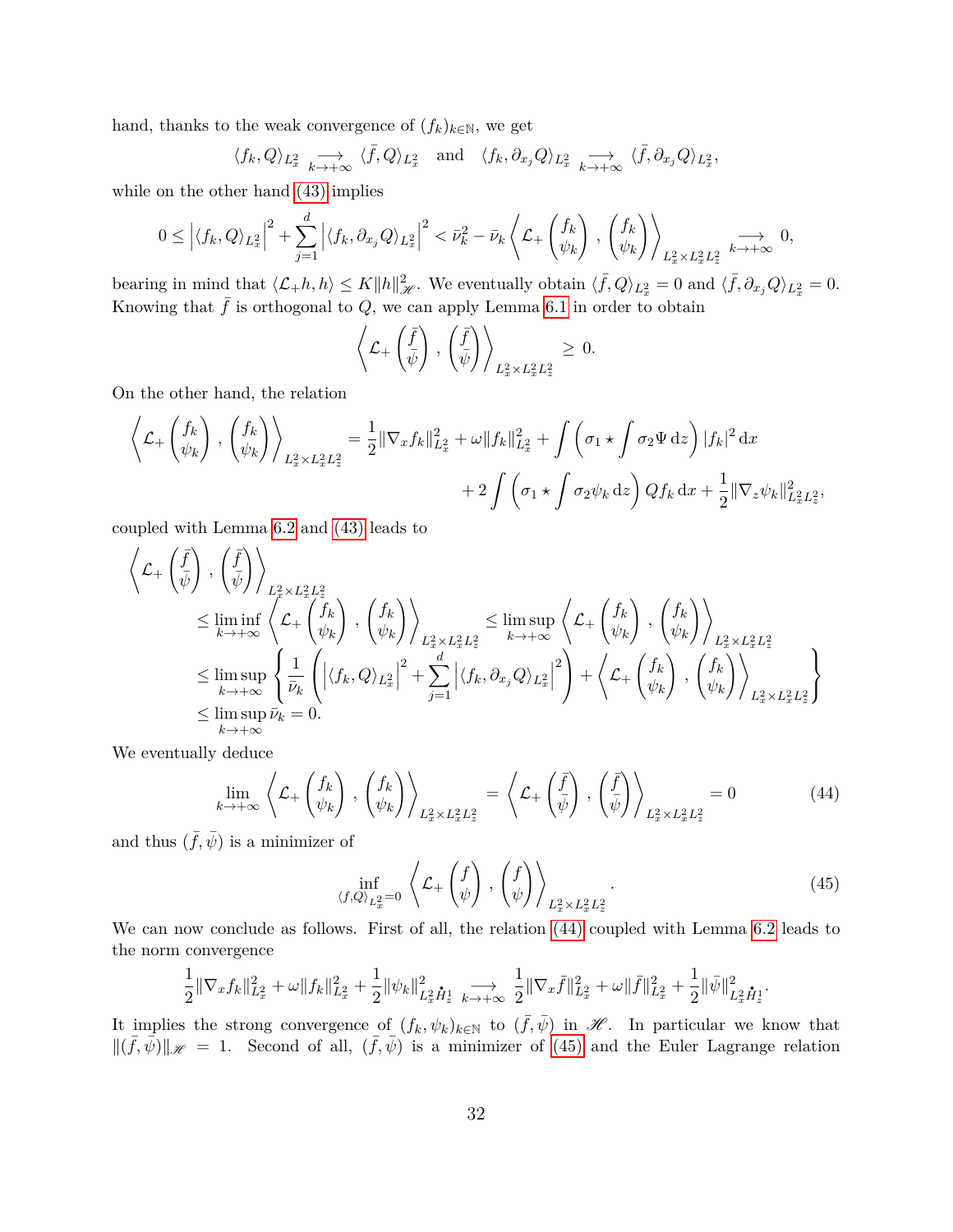insures the existence of a real number  $\lambda$  such that

$$
\mathcal{L}_+\left(\frac{\bar{f}}{\bar{\psi}}\right) = \lambda \begin{pmatrix} Q \\ 0 \end{pmatrix}.
$$

The second component of this vectorial relation leads to  $\bar{\psi} = 2\Gamma(\sigma_1 \star Q\bar{f})$ . From this relation we obtain the contradiction as follows: owing to [\(40\),](#page-28-1) Lemma [2.5](#page-10-3) and since  $\bar{f}$  is orthogonal to *Q* and *∂xjQ*, we get

$$
0 = \left\langle \mathcal{L}_+ \left( \frac{\bar{f}}{\bar{\psi}} \right), \left( \frac{\bar{f}}{\bar{\psi}} \right) \right\rangle_{L_x^2 \times L_x^2 L_z^2} = \left\langle \begin{pmatrix} L_+ \bar{f} \\ 0 \end{pmatrix}, \left( \frac{\bar{f}}{\bar{\psi}} \right) \right\rangle_{L_x^2 \times L_x^2 L_z^2}
$$
  

$$
= \left\langle L_+ \bar{f}, \bar{f} \right\rangle_{L_x^2} \geq \nu ||\bar{f}||_{H_x^1}^2 - \frac{1}{\nu} \left( \left| \langle \bar{f}, Q \rangle_{L_x^2} \right|^2 + \sum_{j=1}^d \left| \langle \bar{f}, \partial_{x_j} Q \rangle_{L_x^2} \right|^2 \right) = \nu ||\bar{f}||_{H_x^1}^2.
$$

Thus  $(\bar{f}, \bar{\psi}) = (0, 0)$ , which contradicts  $\|\bar{f}, \bar{\psi}\|_{\mathscr{H}} = 1$ .

## <span id="page-32-1"></span>**7 Perturbation analysis: proof of Proposition [2.12](#page-13-1)**

In this section, since there is no ambiguity, we will use the following shorthand notations, see Definition [2.11,](#page-13-2)  $H^{\varepsilon} = H^{\Sigma^{\varepsilon}}$ ,  $K_M^{\varepsilon} = K_M^{\Sigma^{\varepsilon}}$ ,  $L_{+}^{\varepsilon} = L_{+}(\Sigma^{\varepsilon}, Q^{\varepsilon})$ ,  $H^0 = H^{\Sigma^0}$ ,  $K_M^0 = K_M^{\Sigma^0}$  and  $L_{+}^0 = L_{+}^{\Sigma^0}$  $L_+(\Sigma^0, Q^0)$ . Before proving Proposition [2.12](#page-13-1) let us check that  $\sup(M_0^{\varepsilon}) < +\infty$ . We remind the reader that the sequence of ground states  $(Q^{\varepsilon})_{\varepsilon>0}$  is well defined only if this supremum is finite.

<span id="page-32-0"></span>**Lemma 7.1** Let  $(H_4)$  be fulfilled. For every  $M > 0$  there exists  $\varepsilon_0 > 0$  such that for every  $\varepsilon \in (0, \varepsilon_0), M_0^{\varepsilon} < M.$ 

**Proof.** We start by showing that for every  $u \in H_x^1$ ,

$$
H^{\varepsilon}(u) \xrightarrow[\varepsilon \to 0]{} H^0(u).
$$

Indeed, thanks to the Cauchy-Schwarz inequality we have

$$
\left|H^{\varepsilon}(u) - H^{0}(u)\right| = \left|\int |u|^{2} \star (\Sigma^{\varepsilon} - \Sigma^{0})(x)) |u|^{2}(x) dx\right| \leq |||u|^{2} \star (\Sigma^{\varepsilon} - \Sigma^{0})||_{L^{\infty}_{x}} ||u||_{L^{2}_{x}}^{2},
$$

and thanks to the homogeneous Sobolev embedding in dimension  $d = 3$  we get

$$
\| |u|^2 \star (\Sigma^{\varepsilon} - \Sigma^0) \|_{L_x^{\infty}} \leq \| (\Sigma^{\varepsilon} - \Sigma^0) \mathbf{1}_{|x| \leq R} \|_{L_x^{3/2}} \| |u|^2 \|_{L_x^3} + \| (\Sigma^{\varepsilon} - \Sigma^0) \mathbf{1}_{|x| > R} \|_{L_x^{\infty}} \| |u|^2 \|_{L_x^1}
$$
  

$$
\leq C \| (\Sigma^{\varepsilon} - \Sigma^0) \mathbf{1}_{|x| \leq R} \|_{L_x^{3/2}} \| \nabla_x u \|_{L_x^2}^2 + \| (\Sigma^{\varepsilon} - \Sigma^0) \mathbf{1}_{|x| > R} \|_{L_x^{\infty}} \| u \|_{L_x^2}^2.
$$

Thus, assumption [\(32\)](#page-13-3) leads to the required convergence. We conclude as follows. By using the results of E. Lieb in [\[20\]](#page-56-8) we know that  $K_M^0$  < 0 is achieved at a unique positive and radially symmetric function  $Q^0$ . Then  $H^{\varepsilon}(Q^0) \to H^0(Q^0) = K_M^0 < 0$  implies  $K_M^{\varepsilon} < 0$  as soon as  $\varepsilon$  is sufficiently small. Eventually Lemma [3.1-](#page-17-1)(d) and (e) allows us to conclude.  $\blacksquare$ 

We turn to the proof of Proposition [2.12.](#page-13-1)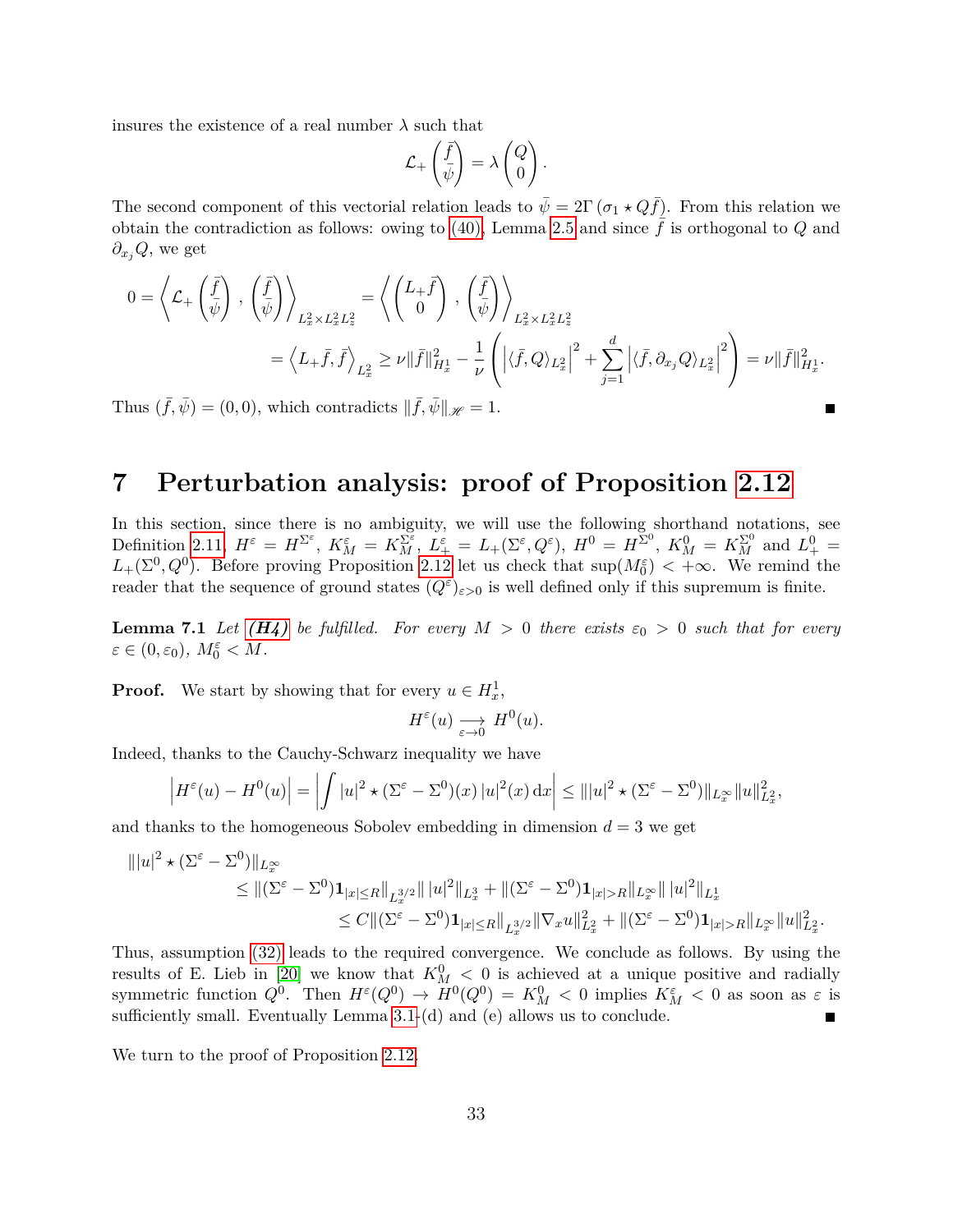**Proof of (i) Convergence.** *Step 1*. We prove that for every  $u \in H_x^1$  and for every  $\delta, R > 0$ , there exists  $\varepsilon_0 > 0$  such that for every  $0 < \varepsilon < \varepsilon_0$ ,

<span id="page-33-0"></span>
$$
H^{\varepsilon}(u) \ge \frac{1}{2} \|\nabla_x u\|_{L^2_x}^2 - \frac{\kappa C}{2} (\delta + cR) \|u\|_{L^2_x}^2 \|\nabla_x u\|_{L^2_x}^2 - \frac{\kappa}{2} (\delta + \frac{1}{R}) \|u\|_{L^2_x}^4 \tag{46}
$$

where *C* denotes the best constant in the homogeneous Sobolev embedding in dimension  $d = 3$  and  $c > 0$  is a constant. Since

$$
H^{\varepsilon}(u) = \frac{1}{2} \|\nabla_x u\|_{L^2_x}^2 - \frac{\kappa}{2} \iint |u|^2(x) \Sigma^{\varepsilon}(x-y)|u|^2(y) dx dy
$$
  

$$
\geq \frac{1}{2} \|\nabla_x u\|_{L^2_x}^2 - \frac{\kappa}{2} \left| \iint |u|^2(x) \Sigma^{\varepsilon}(x-y)|u|^2(y) dx dy \right|
$$

we only have to estimate the last term of the right hand side. Again, we use the Cauchy-Schwarz inequality and the homogeneous Sobolev embedding and we obtain

$$
\left| \iint |u|^2(x) \Sigma^{\varepsilon} (x - y) |u|^2(y) \, dx \, dy \right| \leq C \|\Sigma^{\varepsilon} \mathbf{1}_{|x| \leq R} \|_{L_x^{3/2}} \|u\|_{L_x^2}^2 \|\nabla_x u\|_{L_x^2}^2 + \|\Sigma^{\varepsilon} \mathbf{1}_{|x| > R} \|_{L_x^{\infty}} \|u\|_{L_x^2}^4
$$
  

$$
\leq C \left( \| (\Sigma^{\varepsilon} - \Sigma^0) \mathbf{1}_{|x| \leq R} \|_{L_x^{3/2}} + \|\Sigma^0 \mathbf{1}_{|x| \leq R} \|_{L_x^{3/2}} \right) \|u\|_{L_x^2}^2 \|\nabla_x u\|_{L_x^2}^2
$$
  

$$
+ \left( \| (\Sigma^{\varepsilon} - \Sigma^0) \mathbf{1}_{|x| > R} \|_{L_x^{\infty}} + \|\Sigma^0 \mathbf{1}_{|x| > R} \|_{L_x^{\infty}} \right) \|u\|_{L_x^2}^4.
$$

The quantities  $||\Sigma^0 \mathbf{1}_{|x|\leq R}||_{L^{3/2}_x}$  and  $||\Sigma^0 \mathbf{1}_{|x|>R}||_{L^\infty_x}$  can be evaluated explicitly. Combined with the convergence [\(32\),](#page-13-3) it allows us to obtain [\(46\)](#page-33-0) for every  $\delta > 0$  provided  $\varepsilon > 0$  is sufficiently small.

*Step 2.* Estimate [\(46\)](#page-33-0) has two consequences: firstly, the sequence  $(Q^{\varepsilon})_{\varepsilon>0}$  is bounded in  $H_x^1$ and, secondly, the sequence  $(K_M^{\varepsilon})_{\varepsilon>0}$  is bounded from below (at least for  $\varepsilon>0$  sufficiently small) by  $-\kappa(\delta + 1/R)M^2/2$ . Indeed we already know that  $||Q^{\varepsilon}||_{L_x^2}^2 = M$  and for  $\delta + cR > 0$  sufficiently small (that means  $\varepsilon > 0$  is also sufficiently small), we have  $\kappa C(\delta + cR)M/2 \leq 1/4$ . Hence, [\(46\)](#page-33-0) with  $u = Q^{\varepsilon}$  becomes

$$
H^{\varepsilon}(Q^{\varepsilon}) \ge \frac{1}{4} \|\nabla_x Q^{\varepsilon}\|_{L_x^2}^2 - \frac{\kappa}{2} \left(\delta + \frac{1}{R}\right) M^2.
$$

Since  $H^{\varepsilon}(Q^{\varepsilon}) = K_M^{\varepsilon} < 0$  is negative for every  $\varepsilon > 0$  we eventually deduce that  $\|\nabla_x Q^{\varepsilon}\|_{L_x^2}$  is bounded. Moreover, it is clear that the sequence  $(K_M^{\varepsilon})_{\varepsilon>0}$  is bounded from below by  $-\kappa(\tilde{\delta} + \tilde{\delta})$  $1/R$ ) $M^2/2$ , as soon as  $\varepsilon > 0$  is sufficiently small.

Therefore, we know that  $(Q^{\varepsilon})_{\varepsilon>0}$  is bounded in  $H_x^1$ , and we also know the existence of two constant  $a, A > 0$  such that for every  $\varepsilon > 0$  sufficiently small,  $-A \leq J_M^{\varepsilon} \leq -a$  (the existence of *a* comes from the proof of Lemma [7.1](#page-32-0) where we proved that  $K_M^{\varepsilon} \leq H^{\varepsilon}(Q^0) \to H^0(Q^0) = K_M^0 < 0$ . Moreover, since  $Q^{\varepsilon}$  is a solution of [\(19\)](#page-7-1) with  $\Sigma = \Sigma^{\varepsilon}$  and  $\omega = \omega^{\varepsilon}$ , by multiplying this equation by  $Q^{\varepsilon}$  and integrating over  $\mathbb{R}^3$  we get

$$
\omega^{\varepsilon} M = -\frac{1}{2} \|\nabla_x Q^{\varepsilon}\|_{L_x^2}^2 + \kappa \iint |Q^{\varepsilon}|^2(x) \Sigma^{\varepsilon} (x - y) |Q^{\varepsilon}|^2(y) dx dy.
$$

In turn, the sequence  $(\omega^{\varepsilon})_{\varepsilon>0}$  is bounded:

$$
\begin{aligned} 0 &< \frac{a}{M} \le \omega^{\varepsilon} = -\frac{K_M^{\varepsilon}}{M} + \frac{\kappa}{2M} \iint |Q^{\varepsilon}|^2(x) \Sigma^{\varepsilon}(x-y) |Q^{\varepsilon}|^2(y) \, \mathrm{d}x \, \mathrm{d}y \\ &\le \frac{A}{M} + \frac{\kappa C}{2M} \left(\delta + cR\right) \|Q^{\varepsilon}\|_{L_x^2}^2 \|\nabla_x Q^{\varepsilon}\|_{L_x^2}^2 + \frac{\kappa}{2M} \left(\delta + \frac{1}{R}\right) \|Q^{\varepsilon}\|_{L_x^2}^4. \end{aligned}
$$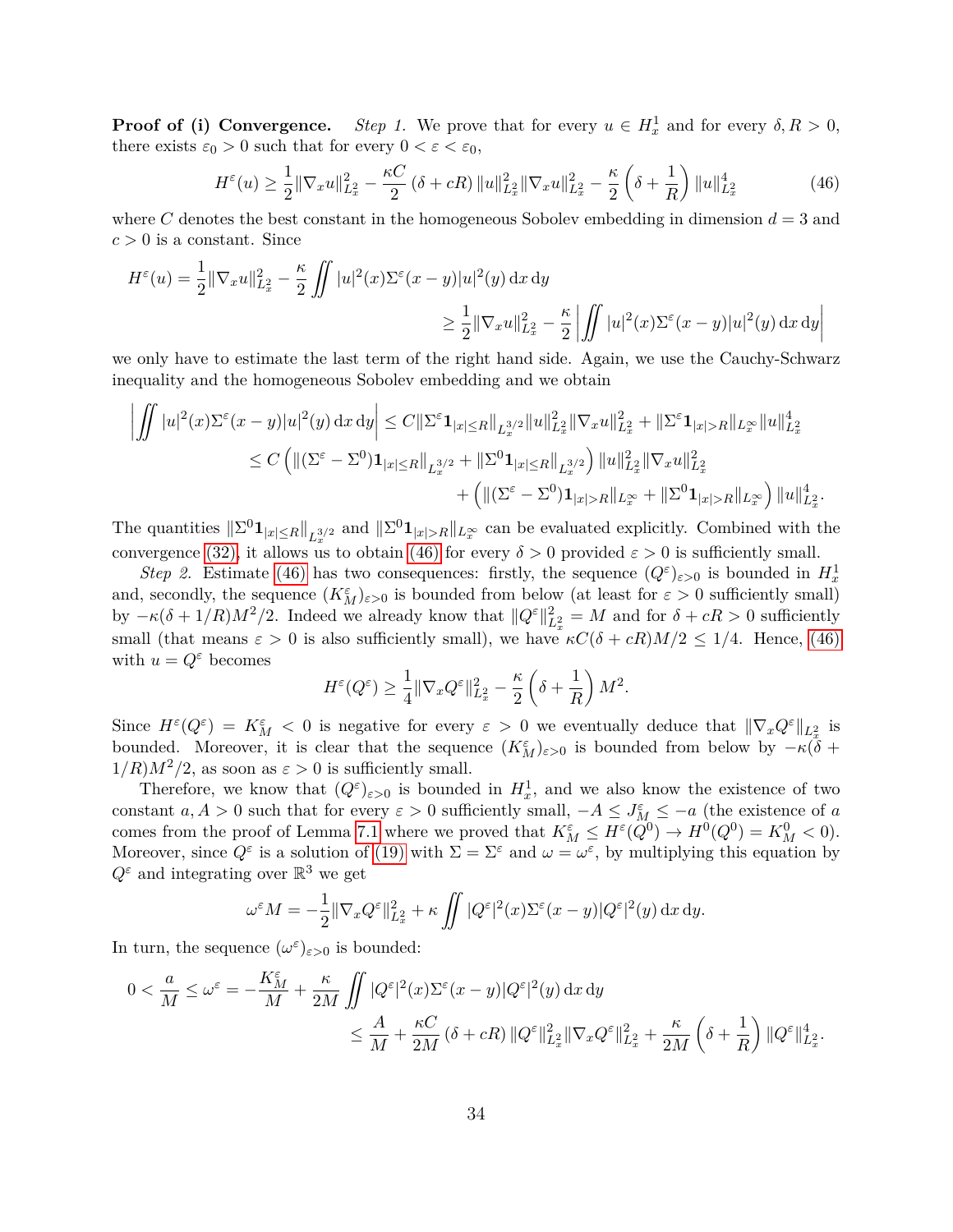There exists  $\widetilde{Q} \in H_x^1$  and  $\widetilde{\omega} > 0$  such that, up to a subsequence,  $(Q^{\varepsilon})_{\varepsilon > 0}$  converges weakly to  $\widetilde{Q}$ in  $H_x^1$  and  $(\omega^{\varepsilon})_{\varepsilon>0}$  converges to  $\tilde{\omega}$ . Since the functions  $Q^{\varepsilon}$  are positive and radially symmetric, we also know that  $\tilde{Q}$  is positive and radially symmetric, and  $(Q^{\varepsilon})_{\varepsilon>0}$  converges strongly to  $\tilde{Q}$  in  $L_x^p$ for  $2 < p < 6$ , see [\[22,](#page-56-14) [36\]](#page-57-13) for such compactness statements based on symmetry properties.

*Step 3.* We are going to prove that  $\widetilde{Q} = Q^0$  and  $\widetilde{\omega} = \omega^0$ . To this end, it is sufficient to prove that  $\widetilde{Q}$  is a solution of the Choquard equation [\(19\)](#page-7-1) with  $\Sigma = \Sigma^0$ ,  $\omega = \widetilde{\omega}$  and  $\|\widetilde{Q}\|^2_{L^2_x} = M$ . Indeed, we know that the Choquard equation with  $\Sigma = \Sigma^0$  admits a unique positive, radially symmetric solution for  $\omega = 1$  (see for instance [\[20\]](#page-56-8) or [\[19\]](#page-56-7)). This result can extended by a scaling argument for every  $\omega > 0$ . Hence, we can justify the following assertion: if two positive and radially symmetric solutions  $Q_1$  and  $Q_2$  of [\(19\)](#page-7-1) with  $\Sigma = \Sigma^0$ ,  $\omega = \omega_1$  and  $\omega = \omega_2$  have the same mass, then  $Q_1 = Q_2$ and  $\lambda_1 = \lambda_2$ .

For every  $\varepsilon > 0$  and for every  $\varphi \in C_c^{\infty}(\mathbb{R}^3_x)$ , we have

$$
\frac{1}{2}\int \nabla_x Q^\varepsilon \cdot \nabla_x \varphi \,dx + \omega^\varepsilon \int Q^\varepsilon \varphi \,dx - \kappa \iint Q^\varepsilon \varphi(x) \Sigma^\varepsilon(x-y) |Q^\varepsilon|^2(y) \,dx dy = 0.
$$

It is obvious that the first two terms converge respectively to  $(\int \nabla_x Q \cdot \nabla_x \varphi \,dx)/2$  and  $\tilde{\omega} \int Q\varphi \,dx$ (note that for the second term we use the fact that  $||Q^{\varepsilon}||_{L_x^2}$  is bounded with respect to  $\varepsilon$ ). Let us now show that the third term converges to  $-\kappa \iint \widetilde{Q}\varphi(x)\Sigma^{0}(x-y)|\widetilde{Q}|^{2}(y) dx dy$ . For that purpose we decompose the difference as follows

$$
\left| \iint Q^{\varepsilon} \varphi(x) \Sigma^{\varepsilon} (x - y) |Q^{\varepsilon}|^{2} (y) dx dy - \iint \widetilde{Q} \varphi(x) \Sigma^{0} (x - y) | \widetilde{Q} |^{2} (y) dx dy \right|
$$
  
\n
$$
\leq \underbrace{\left| \iint Q^{\varepsilon} \varphi(x) \left( \Sigma^{\varepsilon} (x - y) - \Sigma^{0} (x - y) \right) |Q^{\varepsilon}|^{2} (y) dx dy \right|}_{=I}
$$
  
\n
$$
+ \underbrace{\left| \iint \left( Q^{\varepsilon} (x) - \widetilde{Q} (x) \right) \varphi(x) \Sigma^{0} (x - y) |Q^{\varepsilon}|^{2} (y) dx dy \right|}_{=II}
$$
  
\n
$$
+ \underbrace{\left| \iint \widetilde{Q} \varphi(x) \Sigma^{0} (x - y) \left( |Q^{\varepsilon}|^{2} - |Q^{0}|^{2} \right) (y) dx dy \right|}_{=III}.
$$

The convergence of *I* follows from the boundedness of  $(Q^{\varepsilon})_{\varepsilon>0}$  in  $H_x^1$  together with the convergence [\(32\):](#page-13-3)

$$
I \leq \|Q^{\varepsilon}\varphi\|_{L_x^1} \|(\Sigma^{\varepsilon} - \Sigma^0) \star |Q^{\varepsilon}|^2 \|_{L_x^{\infty}} \leq \|Q^{\varepsilon}\|_{L_x^2} \|\varphi\|_{L_x^2} \left( C \|( \Sigma^{\varepsilon} - \Sigma^0) \mathbf{1}_{|x| \leq R} \|_{L_x^{3/2}} \|\nabla_x Q^{\varepsilon}\|_{L_x^2}^2 + \|(\Sigma^{\varepsilon} - \Sigma^0) \mathbf{1}_{|x| > R} \|_{L_x^{\infty}} \|Q^{\varepsilon}\|_{L_x^2}^2 \right).
$$

The boundedness of  $(Q^{\varepsilon})_{\varepsilon>0}$  in  $L_x^2$  and the strong convergence of  $Q^{\varepsilon}$  to  $\tilde{Q}$  in  $L_x^p$  for  $2 < p < 6$  with  $p = 4$  and  $p = 8/3$  imply the convergence of *II* (we use that  $\Sigma^0 \mathbf{1}_{|x| \leq R}$  lies in  $L_x^q$  for  $1 \leq q < 3$  and  $\Sigma^0 \mathbf{1}_{|x|>R}$  lies in  $L_x^q$  for  $q > 3$ ):

$$
II \leq \|\Sigma^0 \star (Q^\varepsilon - \widetilde{Q})\varphi\|_{L^\infty_x} \|Q^\varepsilon\|_{L^2_x}^2
$$
  
\n
$$
\leq \left( \|\Sigma^0 \mathbf{1}_{|x| \leq R} \|_{L^2_x} \| (Q^\varepsilon - \widetilde{Q})\varphi\|_{L^2_x} + \|\Sigma^0 \mathbf{1}_{|x| > R} \|_{L^4_x} \| (Q^\varepsilon - \widetilde{Q})\varphi\|_{L^{4/3}_x} \right) \|Q^\varepsilon\|_{L^2_x}^2
$$
  
\n
$$
\leq \left( \|\Sigma^0 \mathbf{1}_{|x| \leq R} \|_{L^2_x} \| Q^\varepsilon - \widetilde{Q} \|_{L^4_x} \| \varphi\|_{L^4_x} + \|\Sigma^0 \mathbf{1}_{|x| > R} \|_{L^4_x} \| Q^\varepsilon - \widetilde{Q} \|_{L^{8/3}_x} \| \varphi\|_{L^{8/3}_x} \right) \|Q^\varepsilon\|_{L^2_x}^2.
$$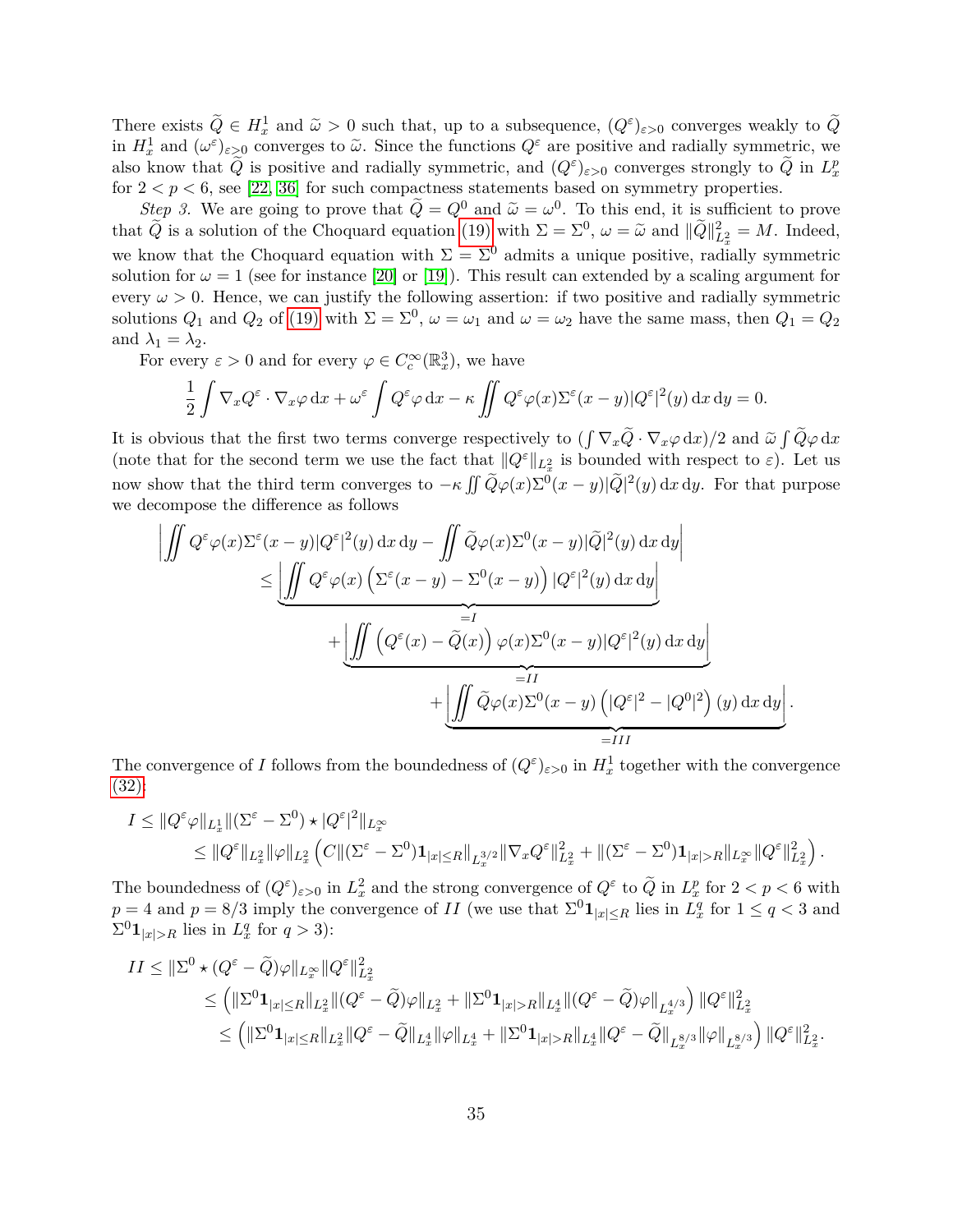For the last term we use almost the same strategy than for *II*. We write

$$
\begin{split} III &\leq \|\widetilde{Q}\varphi\|_{L^1_x}\|\Sigma^0\star(|Q^\varepsilon|^2-|\widetilde{Q}|^2)\|_{L^\infty_x}\\ &\leq \|\widetilde{Q}\|_{L^2_x}\|\varphi\|_{L^2_x}\left(\left\|\Sigma^0\mathbf{1}_{|x|\leq R}\right\|_{L^2_x}\left\||Q^\varepsilon|^2-|\widetilde{Q}|^2\right\|_{L^2_x}+\left\|\Sigma^0\mathbf{1}_{|x|>R}\right\|_{L^4_x}\left\||Q^\varepsilon|^2-|\widetilde{Q}|^2\right\|_{L^{4/3}_x}\right).\\ \end{split}
$$

Since  $|Q^{\varepsilon}|^2 - |\tilde{Q}|^2 = |Q^{\varepsilon} - \tilde{Q}|^2 + 2(Q^{\varepsilon} - \tilde{Q})\tilde{Q}$  we eventually obtain

$$
\begin{aligned} \left\||Q^\varepsilon|^2-|\widetilde{Q}|^2\right\|_{L_x^2}&\leq \left\||Q^\varepsilon-\widetilde{Q}|^2\right\|_{L_x^2}+2\left\|(Q^\varepsilon-\widetilde{Q})\widetilde{Q}\right\|_{L_x^2}\\ &\leq \left\|Q^\varepsilon-\widetilde{Q}\right\|_{L_x^4}^2+2\left\|Q^\varepsilon-\widetilde{Q}\right\|_{L_x^4}\left\|\widetilde{Q}\right\|_{L_x^4}.\end{aligned}
$$

and

$$
\begin{aligned} \left\||Q^\varepsilon|^2-|\widetilde{Q}|^2\right\|_{L^{4/3}_x} &\leq \left\||Q^\varepsilon-\widetilde{Q}|^2\right\|_{L^{4/3}_x}+2\left\|(Q^\varepsilon-\widetilde{Q})\widetilde{Q}\right\|_{L^{4/3}_x}\\ &\leq \left\|Q^\varepsilon-\widetilde{Q}\right\|_{L^{8/3}_x}^2+2\left\|Q^\varepsilon-\widetilde{Q}\right\|_{L^{8/3}_x}\left\|\widetilde{Q}\right\|_{L^{8/3}_x}.\end{aligned}
$$

These convergences allow us to obtain that  $\tilde{Q}$  is a solution of [\(19\)](#page-7-1) with  $\Sigma = \Sigma^0$  and  $\omega = \tilde{\omega}$ . It only remains to prove that  $\|\tilde{Q}\|^2_{L^2_x} = M$ : the weak- $L^2_x$  convergence of  $Q^{\varepsilon}$  already implies  $\|\tilde{Q}\|^2_{L^2_x} \leq M$ .

We multiply by  $Q^{\varepsilon}$  the Choquard equation satisfied by  $Q^{\varepsilon}$  and we integrate over  $\mathbb{R}^3_x$ ; it yields

$$
-\omega^{\varepsilon}M = \frac{1}{2} \|\nabla_x Q^{\varepsilon}\|_{L_x^2}^2 - \kappa \iint |Q^{\varepsilon}|^2(x)\Sigma^{\varepsilon}(x-y)|Q^{\varepsilon}|^2(y) dx dy.
$$

Taking  $\liminf_{\varepsilon\to 0}$  leads to

$$
-\widetilde{\omega}M \ge \frac{1}{2} \|\nabla_x \widetilde{Q}\|_{L_x^2}^2 - \kappa \limsup_{\varepsilon \to 0} \iint |Q^{\varepsilon}|^2(x)\Sigma^{\varepsilon}(x-y)|Q^{\varepsilon}|^2(y) \, \mathrm{d}x \, \mathrm{d}y.
$$

We justify as before that the last term converges to  $\iint |\tilde{Q}|^2(x)\Sigma^0(x-y)|\tilde{Q}|^2(y) dx dy$ . Since  $\tilde{Q}$  is a solution of [\(19\)](#page-7-1) with  $\Sigma = \Sigma^0$  and  $\omega = \tilde{\omega}$  we obtain

$$
-\widetilde{\omega}M \ge \frac{1}{2} \|\nabla_x \widetilde{Q}\|_{L_x^2}^2 - \kappa \iint |\widetilde{Q}|^2(x)\Sigma^0(x-y)|\widetilde{Q}|^2(y) dx dy = -\widetilde{\omega}\|\widetilde{Q}\|_{L_x^2}^2.
$$

Since  $\tilde{\omega} > 0$ , we eventually obtain  $M \leq ||\bar{Q}||_{L_x^2}^2$  and thus  $\tilde{Q} = Q^0$  and  $\tilde{\omega} = \omega^0$ .

*Step 5.* In order to conclude the proof it only remains to justify that the weak convergence of (a sub-sequence of)  $(Q^{\varepsilon})_{\varepsilon>0}$  to  $Q^0$  in  $H^1_x$  actually holds strongly (then, thanks to the uniqueness of  $Q^0$ , one can extend this convergence to the entire sequence). We already know that  $||Q^0||_{L_x^2}^2 = M =$  $||Q^{\varepsilon}||_{L_x^2}^2$ , which implies the strong convergence of  $(Q^{\varepsilon})_{\varepsilon>0}$  in  $L_x^2$ . We turn to the strong convergence of  $(\nabla_x \overline{Q}^{\varepsilon})_{\varepsilon>0}$  in  $L_x^2$ . Thanks to the end of the previous step we have

$$
\lim_{\varepsilon \to 0} \|\nabla_x Q^{\varepsilon}\|_{L_x^2}^2 = 2 \left( -\omega^0 M + \kappa \iint |Q^0|^2(x) \Sigma^0(x - y)|Q^0|^2(y) dx dy \right) = \|\nabla_x Q^0\|_{L_x^2}^2,
$$
\ninishes the proof.

which fi

**Proof of (ii) Coercivity.** We fix  $\varepsilon > 0$  and we consider a positive and radially symmetric minimizer  $Q^{\varepsilon}$  of  $K_M^{\varepsilon}$ . Proposition [2.5](#page-10-3) gives

$$
\left\langle L_+^0 f, f \right\rangle_{L_x^2} \geq \nu^0 \|f\|_{H_x^1}^2 - \frac{1}{\nu^0} \left( \left| \langle f, Q^0 \rangle_{L_x^2} \right|^2 + \sum_{j=1}^d \left| \langle f, \partial_{x_j} Q^0 \rangle_{L_x^2} \right|^2 \right).
$$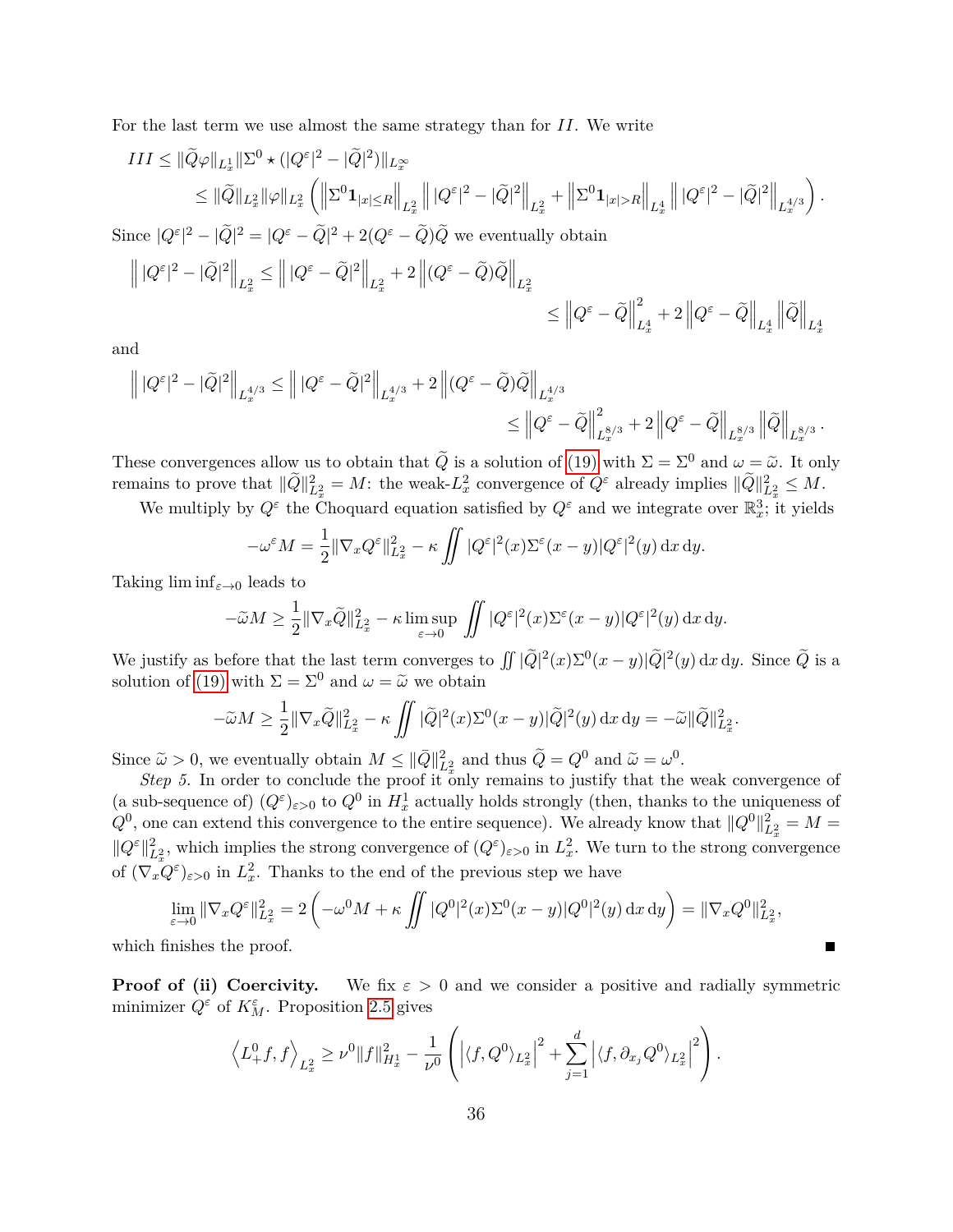Next, we compute  $\langle L_+^{\varepsilon} f, f \rangle$  as follows:

$$
\langle L^{\varepsilon}_{+}f,f\rangle_{L^{2}_{x}} = \langle L^{0}_{+}f,f\rangle_{L^{2}_{x}} + \langle (L^{\varepsilon}_{+}-L^{0}_{+})f,f\rangle_{L^{2}_{x}}
$$
  
\n
$$
\geq \nu^{0}||f||^{2}_{H^{1}_{x}} - \frac{1}{\nu^{0}} \left( \left| \langle f,Q^{0}\rangle_{L^{2}_{x}} \right|^{2} + \sum_{j=1}^{d} \left| \langle f,\partial_{x_{j}}Q^{0}\rangle_{L^{2}_{x}} \right|^{2} \right) - \left| \langle (L^{\varepsilon}_{+}-L^{0}_{+})f,f\rangle_{L^{2}_{x}} \right|
$$
  
\n
$$
\geq \nu^{0}||f||^{2}_{H^{1}_{x}} - \frac{1}{\nu^{0}} \left( \left| \langle f,Q^{\varepsilon}\rangle_{L^{2}_{x}} \right|^{2} + \sum_{j=1}^{d} \left| \langle f,\partial_{x_{j}}Q^{\varepsilon}\rangle_{L^{2}_{x}} \right|^{2} \right) - \frac{1}{\nu^{0}}R^{\varepsilon} - \left| \langle (L^{\varepsilon}_{+}-L^{0}_{+})f,f\rangle_{L^{2}_{x}} \right|,
$$

where

$$
R^{\varepsilon} = \left| \langle f, Q^{0} - Q^{\varepsilon} \rangle_{L_{x}^{2}} \right|^{2} + \sum_{j=1}^{d} \left| \langle f, \partial_{x_{j}} Q^{0} - \partial_{x_{j}} Q^{\varepsilon} \rangle_{L_{x}^{2}} \right|^{2} + 2 \left| \langle f, Q^{0} - Q^{\varepsilon} \rangle_{L_{x}^{2}} \right| \left| \langle f, Q^{\varepsilon} \rangle_{L_{x}^{2}} \right| + 2 \sum_{j=1}^{d} \left| \langle f, \partial_{x_{j}} Q^{0} - \partial_{x_{j}} Q^{\varepsilon} \rangle_{L_{x}^{2}} \right| \left| \langle f, \partial_{x_{j}} Q^{\varepsilon} \rangle_{L_{x}^{2}} \right|.
$$

Then we infer the following estimate:  $R^{\varepsilon} \leq \alpha(Q^{\varepsilon}) \|f\|_{H_x^1}^2$  where  $\alpha(Q) > 0$  and  $\alpha(Q) \to 0$  when  $||Q - Q^0||_{H_x^1}$  → 0. Moreover

$$
\left\langle (L_{+}^{\varepsilon} - L_{+}^{0})f, f \right\rangle_{L_{x}^{2}} = \left( \omega^{\varepsilon} - \omega^{0} \right) ||f||_{L_{x}^{2}}^{2} - \kappa \int \left( \Sigma^{\varepsilon} \star |Q^{\varepsilon}|^{2} - \Sigma^{0} \star |Q^{0}|^{2} \right) |f|^{2} dx
$$

$$
- 2\kappa \iint \left( Q^{\varepsilon} f(x) \Sigma^{\varepsilon} (x - y) Q^{\varepsilon} f(y) - Q^{0} f(x) \Sigma^{0} (x - y) Q^{0} f(y) \right) dx dy,
$$

and from this expression we can obtain (thanks to a similar reasoning than in the proof of point (i)) the following estimate

$$
\left| \left\langle (L^{\varepsilon}_+-L^0_+)f,f\right\rangle_{L^2_x}\right|\leq \beta(\Sigma^{\varepsilon},Q^{\varepsilon},\omega^{\varepsilon})\|f\|^2_{H^1_x},
$$

where  $\beta(\Sigma, Q, \omega) > 0$  and  $\beta(\Sigma, Q, \omega) \to 0$  when

$$
\|(\Sigma - \Sigma^0) \mathbf{1}_{|x| \le R} \|_{L^{3/2}_x} + \|(\Sigma - \Sigma^0) \mathbf{1}_{|x| > R} \|_{L^\infty_x} + \|Q - Q^0\|_{H^1_x} + |\omega - \omega^0| \to 0.
$$

This assertion applies for any  $R > 0$ ; here R is fixed once for all (not necessarily small as in the proof of convergence). Gathering these two estimates leads to

$$
\left\langle L^{\varepsilon}_{+}f,f\right\rangle_{L^{2}_{x}} \geq \left(\nu^{0}-\frac{\alpha(Q^{\varepsilon})}{\nu^{0}}-\beta(\Sigma^{\varepsilon},Q^{\varepsilon},\omega^{\varepsilon})\right) \|f\|^{2}_{H^{1}_{x}}-\frac{1}{\nu^{0}}\left(\left|\langle f,Q^{\varepsilon}\rangle_{L^{2}_{x}}\right|^{2}+\sum^{d}_{j=1}\left|\langle f,\partial_{x_{j}}Q^{\varepsilon}\rangle_{L^{2}_{x}}\right|^{2}\right).
$$

The announced coercivity property holds for the ground state  $Q^{\varepsilon}$  provided  $\alpha(Q^{\varepsilon})/\nu^{0}+\beta(\Sigma^{\varepsilon},Q^{\varepsilon},\omega^{\varepsilon})<\beta$  $\nu^0$ . Since  $\alpha(Q)$  and  $\beta(\Sigma, Q, \omega)$  converge to zero when  $\|(\Sigma - \Sigma^0) \mathbf{1}_{|x| \le R} \|_{L_x^{3/2}} + \|(\Sigma - \Sigma^0) \mathbf{1}_{|x| > R} \|_{L_x^{\infty}} +$  $||Q-Q^0||_{H_x^1}+|\omega-\omega^0|\to 0$ , there exists  $\delta>0$  such that  $||(\Sigma-\Sigma^0)\mathbf{1}_{|x|\leq R}||_{L_x^{3/2}}+||(\Sigma-\Sigma^0)\mathbf{1}_{|x|>R}||_{L_x^{\infty}}+$  $||Q - Q^0||_{H_x^1} + |\omega - \omega^0| < \delta$  implies  $\alpha(Q)/\nu^0 + \beta(\Sigma, Q, \omega) < \nu^0$ . Thanks to [\(H4\)](#page-13-0) we can find  $\bar{\varepsilon}_0 > 0$ such that for every  $\varepsilon \in (0, \bar{\varepsilon}_0)$ ,

$$
\|(\Sigma - \Sigma^0) \mathbf{1}_{|x| \le R} \|_{L^{3/2}_x} + \|(\Sigma - \Sigma^0) \mathbf{1}_{|x| > R} \|_{L^\infty_x} < \frac{\delta}{2}.
$$

Therefore, possibly by choosing a smaller  $\bar{\varepsilon}_0$  if necessary, for every  $\varepsilon \in (0, \bar{\varepsilon}_0)$  and every positive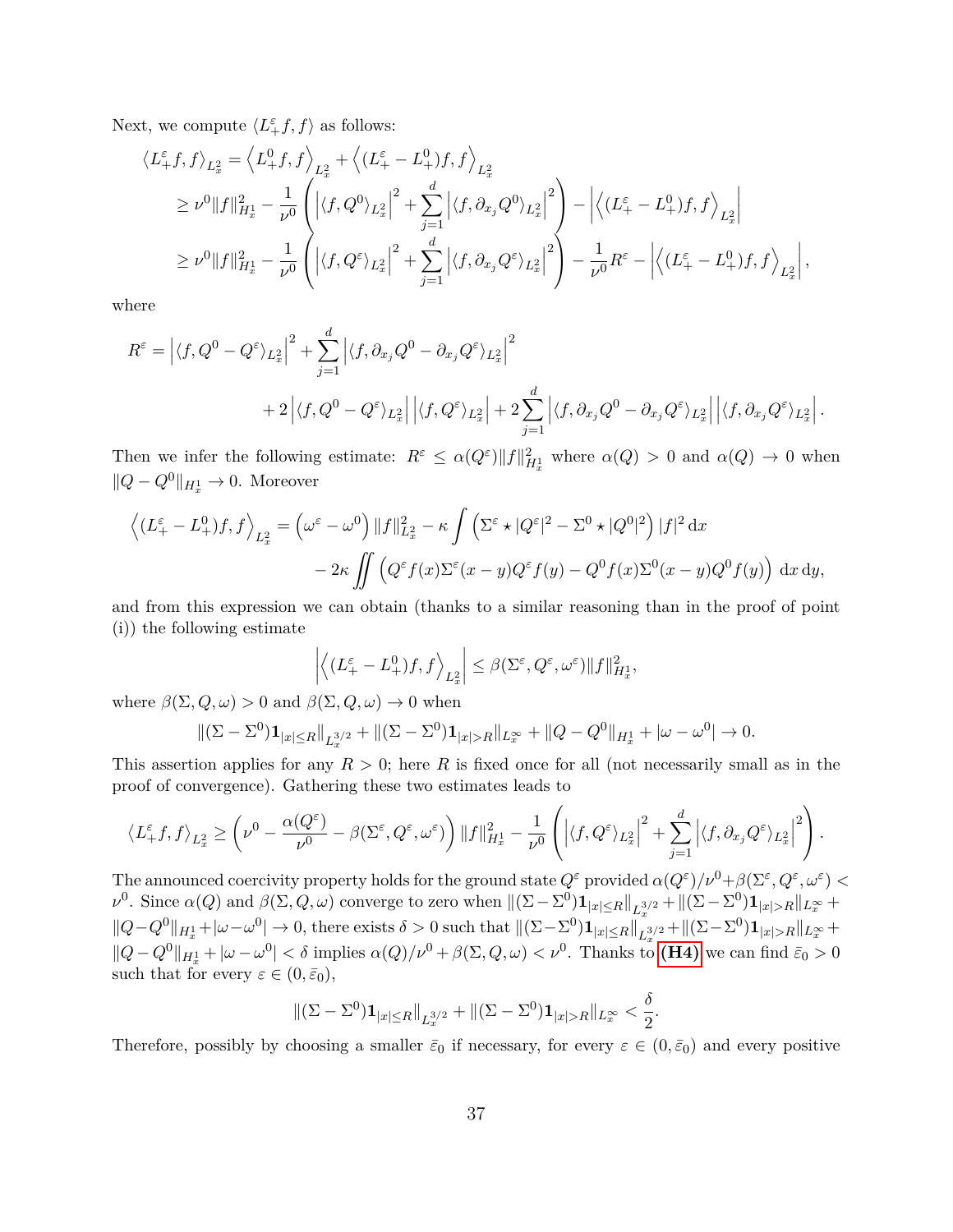and radially symmetric minimizer  $Q^{\varepsilon}$  of  $K_M^{\varepsilon}$ , we get

$$
||Q^{\varepsilon}-Q^0||_{H_x^1}+|\omega^{\varepsilon}-\omega^0|<\frac{\delta}{2}.
$$

We argue by contradiction to justify this. If this were not the case there would be a sequence  $\varepsilon_k \to 0$  and a sequence of positive and radially symmetric minimizer  $(Q^{\varepsilon_k})_{n\in\mathbb{N}}$  such that for every *n*,

$$
||Q^{\varepsilon_k} - Q^0||_{H_x^1} + |\omega^{\varepsilon_k} - \omega^0| \ge \frac{\delta}{2}.
$$

However we can apply point (i) to this sequence which insures that

$$
||Q^{\varepsilon_k} - Q^0||_{H_x^1} + |\omega^{\varepsilon_k} - \omega^0| \underset{k \to +\infty}{\longrightarrow} 0,
$$

a contradiction.

## <span id="page-37-0"></span>**8 Admissible form functions: proof of Proposition [2.10](#page-12-0)**

The general strategy relies on the application of Proposition [2.12;](#page-13-1) hence we have to construct a sequence of potentials  $(\Sigma^{\varepsilon})_{\varepsilon>0}$ , with the specific form  $\Sigma^{\varepsilon} = \sigma_1^{\varepsilon} \star \sigma_1^{\varepsilon}$ , which converges to  $\Sigma^0$  in the sense of [\(32\).](#page-13-3) This requires some care beyond the classical "regularization and truncature" approach. A similar difficulty arises, but in a different manner, when justifying the asymptotic regime of the Vlasov-Wave system [\(6a\),](#page-2-1) [\(7\)](#page-2-2) towards the Vlasov-Poisson equation [\[8\]](#page-56-2). The following simple examples are quite illuminating on the strategy.

**Toy example 1.** Let  $\chi : \mathbb{R}^d \to [0,1]$  be a  $C_c^{\infty}$  function which satisfies  $\chi(x) = 1$  for  $|x| \leq 1$  and  $\chi(x) = 0$  for  $|x| \geq 2$ . Let

$$
\Sigma^{\varepsilon}(x) = \frac{\chi(\varepsilon x)}{|x|}.
$$

The analysis of this kernel is simple: due to the scale invariance of  $\frac{1}{|x|}$ , we have

$$
\Sigma^{\varepsilon}(x) = \varepsilon \frac{\chi(\varepsilon x)}{|\varepsilon x|} = \varepsilon \Sigma^1(\varepsilon x).
$$

As a matter of fact, we have

- i)  $H^{\Sigma^{\varepsilon}}(u) = \varepsilon^3 H^{\Sigma^1}(u^{\varepsilon})$  where  $u^{\varepsilon}(x) = \varepsilon^{-2} u(\varepsilon^{-1}x),$
- ii)  $Q^{\varepsilon}$  is a minimizer of  $K_M^{\Sigma^{\varepsilon}} \iff Q(x) = \varepsilon^{-2} Q^{\varepsilon} (\varepsilon^{-1} x)$  is a minimizer of  $K_{\varepsilon^{-1}M}^{\Sigma^1}$ ,
- iii)  $K_M^{\Sigma^{\varepsilon}} = \varepsilon^3 K_{\varepsilon^{-1}M}^{\Sigma^1},$
- iv) if  $Q^{\varepsilon}$  is a minimizer of  $K_M^{\Sigma^{\varepsilon}}$ , then  $\omega(\Sigma^{\varepsilon}, Q^{\varepsilon}) = \varepsilon^2 \omega(\Sigma^1, Q)$  where  $Q(x) = \varepsilon^{-2} Q^{\varepsilon} (\varepsilon^{-1} x)$ ,
- v)  $\langle L_+(\Sigma^\varepsilon, Q^\varepsilon)f^\varepsilon, f^\varepsilon\rangle_{L_x^2} = \varepsilon^3 \langle L_+(\Sigma^1, Q)f, f\rangle_{L_x^2}$  where  $f(x) = \varepsilon^{-2} f^\varepsilon(\varepsilon^{-1}x)$  and still  $Q(x) =$  $\varepsilon^{-2} Q^{\varepsilon} (\varepsilon^{-1} x).$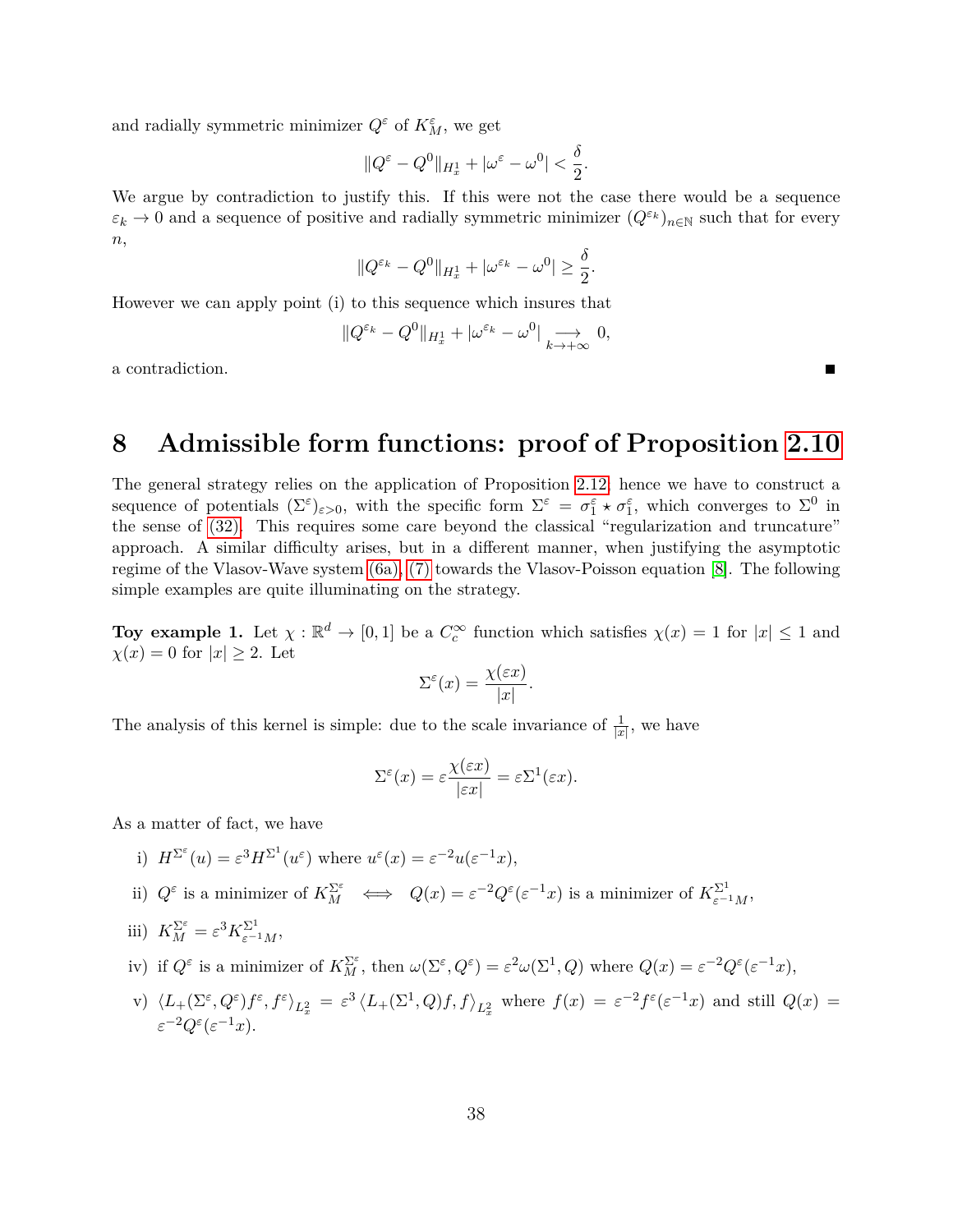These relations proviode several useful information. For example, since for any fixed  $\varepsilon > 0$ ,  $\Sigma^{\varepsilon}$  lies in  $L_x^{3/2}$ , Lemma [3.1](#page-17-1) applies and justifies the existence of the mass threshold  $M_0^{\Sigma^{\varepsilon}}$ , which, in turn, can be expressed by means of  $M_0^{\Sigma^1}$ :  $M_0^{\Sigma^{\varepsilon}} = \varepsilon M_0^{\Sigma^1} \to 0$ . Furthermore,  $\Sigma^{\varepsilon}$  converges to  $\Sigma^0$  in the sense of [\(32\),](#page-13-3) and the conclusions of Proposition [2.12](#page-13-1) hold. Then, relation v) allows us to extend the coercivity estimate to any radially symmetric minimizer of  $K_m^{\Sigma^1}$  associated to a mass *m* larger than  $M/\bar{\varepsilon}_0$ , as illustrated by Fig. [2.](#page-38-0) Indeed ii), v) and Proposition [2.12-](#page-13-1)(ii) yield

$$
\left\langle L_{+}(\Sigma^{1}, Q)f, f \right\rangle_{L_{x}^{2}} = \varepsilon^{-3} \left\langle L_{+}(\Sigma^{\varepsilon}, Q^{\varepsilon}) f^{\varepsilon}, f^{\varepsilon} \right\rangle_{L_{x}^{2}}
$$
\n
$$
\geq \varepsilon^{-3} \nu^{\varepsilon} \|f^{\varepsilon}\|_{H_{x}^{1}}^{2} - \frac{\varepsilon^{-3}}{\nu^{0}} \left( \left| \langle f^{\varepsilon}, Q^{\varepsilon} \rangle_{L_{x}^{2}} \right|^{2} + \sum_{j=1}^{3} \left| \langle f^{\varepsilon}, \partial_{x_{j}} Q^{\varepsilon} \rangle_{L_{x}^{2}} \right|^{2} \right)
$$
\n
$$
= \nu^{\varepsilon} \|\nabla_{x} f\|_{L_{x}^{2}}^{2} + \varepsilon^{-2} \nu^{\varepsilon} \|f\|_{L_{x}^{2}}^{2} - \frac{1}{\nu^{0}} \left( \varepsilon^{-2} \left| \langle f, Q \rangle_{L_{x}^{2}} \right|^{2} + \varepsilon^{-1} \sum_{j=1}^{3} \left| \langle f^{\varepsilon}, \partial_{x_{j}} Q^{\varepsilon} \rangle_{L_{x}^{2}} \right|^{2} \right)
$$

which implies the announced coercivity property.

<span id="page-38-0"></span>This example can be compared to the case of the Yukawa potential seen as a perturbation of the Newtonian potential in [\[17\]](#page-56-10).



Figure 2: Illustration of the strategy: for the given mass *M*, the stability of the ground states is proved for the potentials  $\Sigma^{\varepsilon}$ , with  $0 \leq \varepsilon < \bar{\varepsilon}_0$ . By rescaling, we can go back to the potentials  $\Sigma^1$ , and ground states with a mass larger that  $M/\bar{\varepsilon}_0$  are stable.

**Toy example 2.** Let  $\alpha : \mathbb{R}^d \to [0, \infty)$  be a  $C^{\infty}$  function such that  $\int \alpha dx = 1$ . We consider

$$
\Sigma^{\varepsilon}(x) = \varepsilon^{-3} \int \frac{\alpha(\varepsilon^{-1}y)}{|x - y|} \, dy.
$$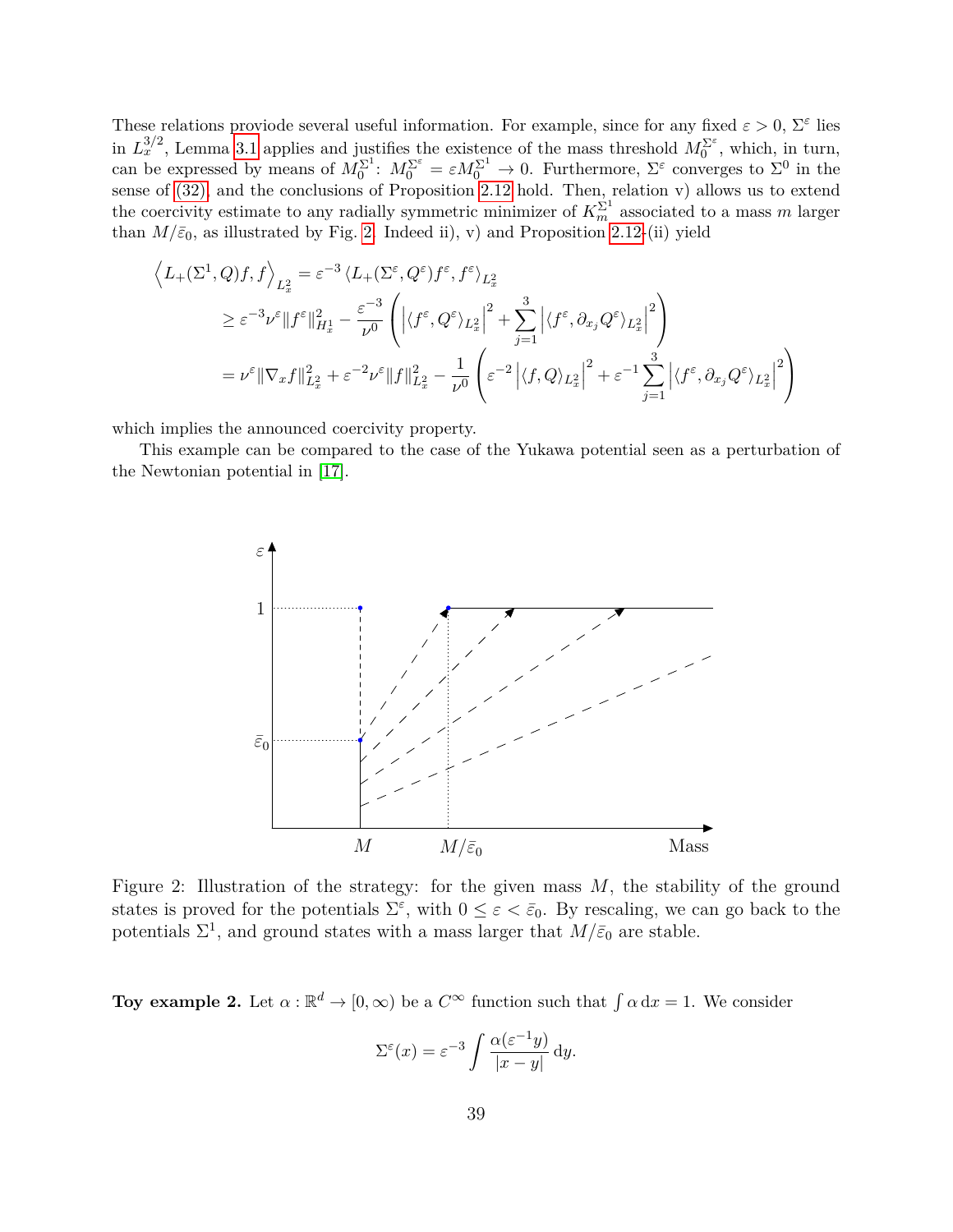Now, we have the scaling relation:  $\Sigma^{\varepsilon}(x) = \varepsilon^{-1} \Sigma^1(\varepsilon^{-1} x)$ , where

$$
\Sigma^{1}(x) = \int \frac{\alpha(y)}{|x - y|} \, dy.
$$

We deduce that

$$
Q^{\varepsilon}
$$
 is a minimizer of  $K_M^{\Sigma^{\varepsilon}}$   $\iff$   $Q(x) = \varepsilon^2 Q^{\varepsilon}(\varepsilon x)$  is a minimizer of  $K_{\varepsilon M}^{\Sigma^1}$ .

Reasoning as in the previous example, we obtain that, for *M* sufficiently small, every positive and radially symmetric minimizer of  $K_M^{\Sigma^1}$  satisfies the coercivity relation [\(29\).](#page-11-1) In particular there is no mass threshold:  $M_0^{\Sigma^1} = 0$ . Since  $\Sigma^1 \notin L_x^{3/2}$ , this is not a contradiction with Lemma [3.1.](#page-17-1)

**Toy example 3.** We go back to the case of the dimension  $d = 1$ . In this case for any  $\sigma_1$  satisfying **[\(H2\)](#page-3-1)-[\(H3\)](#page-7-0)** we consider the sequence of potential  $(\Sigma^{\varepsilon})$  defined by

$$
\Sigma^{\varepsilon}(x) = \varepsilon^{-1} \Sigma(\varepsilon^{-1} x), \quad \Sigma = \sigma_1 \star \sigma_1.
$$

Hence we obtain the equivalence

$$
Q^{\varepsilon}
$$
 is a minimizer of  $K_M^{\Sigma^{\varepsilon}} \iff Q(x) = \varepsilon Q^{\varepsilon}(\varepsilon x)$  is a minimizer of  $K_{\varepsilon M}^{\Sigma^1}$ .

Reasoning as above, we justify the existence of some  $M^* > 0$  such that for every  $M \in (0, M^*)$ , every positive and even minimizer of  $K_M^{\Sigma^1}$  satisfies the coercivity relation [\(29\).](#page-11-1)

**Main strategy.** The toy examples 1 and 2 do not fit with our framework, where we are dealing with smooth and compactly supported potentials  $\Sigma$ . Then, in order to handle such a potential, the idea is (as usual) to combine the truncature and the regularization by setting

$$
\Sigma^{\varepsilon}(x) = \varepsilon^{-3} \chi(\varepsilon x) \int \frac{\alpha(\varepsilon^{-1} y)}{|x - y|} \, \mathrm{d} y.
$$

However, the scaling for the truncature and for the regularization are not the same, and the properties deduced from the scale invariance of  $\frac{1}{|x|}$  break down. Instead, we consider a doubly indexed sequence of potentials

$$
\Sigma^{\lambda,\mu}(x) = \lambda^{-3} \chi(\mu x) \int \frac{\alpha(\lambda^{-1} y)}{|x - y|} dy
$$

with  $\lambda, \mu > 0$ . We also introduce

<span id="page-39-0"></span>
$$
\widetilde{\Sigma}^{\epsilon}(x) = \epsilon^{-3} \chi(x) \int \frac{\alpha(\epsilon^{-1}y)}{|x - y|} dy.
$$

We have the scaling relation  $\Sigma^{\lambda,\mu}(x) = \mu \tilde{\Sigma}^{\lambda\mu}(\mu x)$  which leads to the following lemma.

**Lemma 8.1** *The following assertions hold:*

*i*)  $H^{\Sigma^{\lambda,\mu}}(u) = \mu^3 H^{\Sigma^{\epsilon}}(u^{\mu})$  where  $u^{\mu}(x) = \mu^{-2} u(\mu^{-1}x)$  and  $\epsilon = \lambda \mu$ ,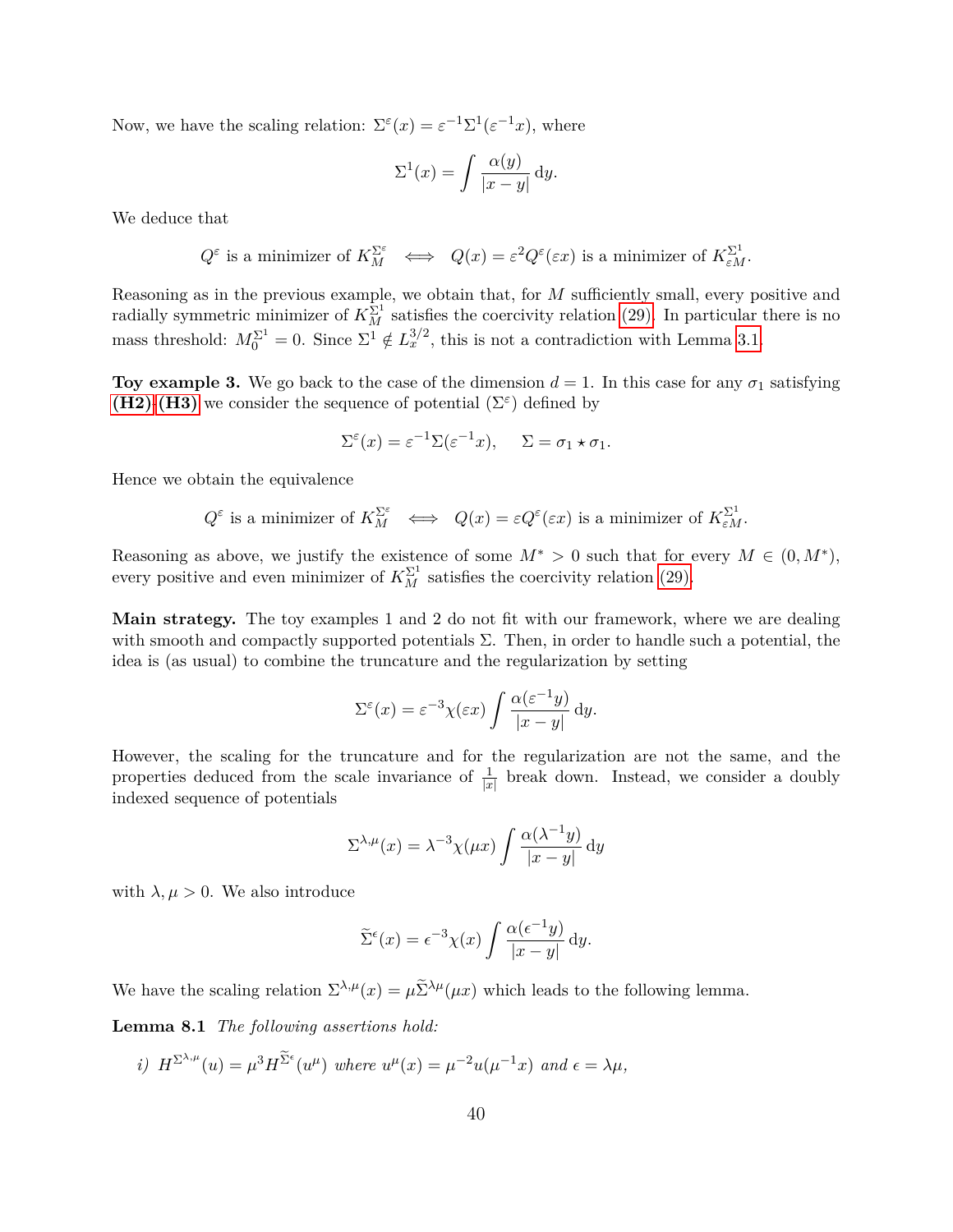- ii)  $Q^{\lambda,\mu}$  is a minimizer of  $K_M^{\Sigma^{\lambda,\mu}} \iff Q(x) = \mu^{-2} Q^{\lambda,\mu}(\mu^{-1}x)$  is a minimizer of  $K_{\mu^{-1}M}^{\Sigma^{\epsilon}}$  with  $\epsilon = \lambda \mu$
- $iii)$   $K_M^{\Sigma^{\lambda,\mu}} = \mu^3 K_{\mu^{-1}M}^{\Sigma^{\epsilon}}$  with  $\epsilon = \lambda \mu$ ,
- iv) if  $Q^{\lambda,\mu}$  is a minimizer of  $K_M^{\Sigma^{\lambda,\mu}}$ , then  $\omega(\Sigma^{\lambda,\mu}, Q^{\lambda,\mu}) = \mu^2 \omega(\tilde{\Sigma}^{\epsilon}, Q)$  where  $Q(x) = \mu^{-2} Q^{\lambda,\mu}(\mu^{-1}x)$  $and \epsilon = \lambda \mu$

$$
v) \left\langle L_{+}(\Sigma^{\lambda,\mu}, Q^{\lambda,\mu}) f^{\lambda,\mu}, f^{\lambda,\mu} \right\rangle_{L_{x}^{2}} = \mu^{3} \left\langle L_{+}(\tilde{\Sigma}^{\epsilon}, Q) f, f \right\rangle_{L_{x}^{2}} \text{ where } Q(x) = \mu^{-2} Q^{\lambda,\mu}(\mu^{-1}x), f(x) = \mu^{-2} f^{\lambda,\mu}(\mu^{-1}x) \text{ and } \epsilon = \lambda \mu.
$$

Let us suppose for a while that the sequence  $(\Sigma^{\lambda,\mu})_{\lambda,\mu>0}$  converges to  $\Sigma^0$  in the sense of [\(32\)](#page-13-3) as *λ* and *μ* tend to 0. Then there exists  $λ_0 > 0$  and  $μ_0 > 0$  such that for any  $(λ, μ) ∈ (0, λ_0) × (0, μ_0)$ , the conclusions of Proposition [2.12](#page-13-1) hold. Based on Lemma [8.1,](#page-39-0) we infer the following statement.

<span id="page-40-0"></span>**Proposition 8.2** (i) *For every*  $(\lambda, \mu) \in (0, \lambda_0) \times (0, \mu_0)$  and for every positive and radially sym*metric minimizer* Q of  $K_{\mu^{-1}M}^{\Sigma^{\epsilon}}$  *with*  $\epsilon = \lambda \mu$ , the operator  $L_{+}(\tilde{\Sigma}^{\epsilon}, Q)$  *satisfies Lemma [2.5.](#page-10-3)* (ii) In particular, for  $\epsilon \in (0, \lambda_0\mu_0)$  fixed, applying (i) to any  $(\lambda, \mu) \in (0, \lambda_0) \times (0, \mu_0)$  such that  $\lambda\mu = \epsilon$ *implies that for any*  $m \in (\mu_0^{-1}M, \lambda_0 \epsilon^{-1}M)$  *and any positive and radially symmetric minimizer Q of*  $K_m^{\Sigma^{\epsilon}}$ , the operator  $L_+(\tilde{\Sigma}^{\epsilon}, Q)$  satisfies Lemma [2.5.](#page-10-3)

Item *(ii)* implies, up to the fact that  $\tilde{\Sigma}^{\epsilon}$  can be cast under the form  $\tilde{\Sigma}^{\epsilon} = \tilde{\sigma_1}^{\epsilon} \star \tilde{\sigma_1}^{\epsilon}$ , that the set of admissible form function  $\mathscr A$  is non empty. Then, to conclude the proof it only remains to slightly adapt the previous construction in order to obtain a sequence  $\Sigma^{\lambda,\mu}$  satisfying [\(H4\)](#page-13-0). We proceed as follows. Let  $\alpha, \chi$  be two  $C_c^{\infty}(\mathbb{R}^3)$ , non negative, radially symmetric, compactly supported and non increasing functions, with  $\chi(x) = 1$  in a neighborhood of the origin. Let us set

$$
\sigma_1^{\lambda,\mu}(x) = \lambda^{-3} \int_{\mathbb{R}^3} \alpha(\lambda^{-1}y) \frac{\chi(\mu[x-y])}{|x-y|^2} \, \mathrm{d}y = \alpha^{\lambda} \star \left(\frac{\chi^{\mu}}{|\cdot|^2}\right)(x) \quad \text{and} \quad \Sigma^{\lambda,\mu} = \sigma_1^{\lambda,\mu} \star \sigma_1^{\lambda,\mu},
$$

where

$$
\alpha^{\lambda}(x) = \lambda^{-3} \alpha(\lambda^{-1}x)
$$
 and  $\chi^{\mu}(x) = \chi(\mu x)$ .

Then each  $\sigma_1^{\lambda,\mu}$  $\lambda_1^{\lambda,\mu}$  satisfies **[\(H2\)](#page-3-1)–[\(H3\)](#page-7-0)**. Moreover we can check that

$$
\sigma_1^{\lambda,\mu}(x) = \mu^2 \widetilde{\sigma_1}^{\lambda \mu}(\mu x), \qquad \Sigma^{\lambda,\mu}(x) = \mu \widetilde{\Sigma}^{\epsilon}(\mu x),
$$

where

$$
\widetilde{\sigma_1}^{\epsilon}(x) = \int \alpha^{\epsilon}(x - y) \frac{\chi(y)}{|y|^2} \, \mathrm{d}y, \qquad \widetilde{\Sigma}^{\epsilon} = \widetilde{\sigma_1}^{\epsilon} \star \widetilde{\sigma_1}^{\epsilon}.
$$

Then Lemma [8.1](#page-39-0) applies to this new sequence as well and Proposition [8.2](#page-40-0) holds provided we can show that it converges to  $\Sigma^0$  in the sense of [\(32\).](#page-13-3) Such a form function appeared in [\[8\]](#page-56-2). The construction is based on the following two observations:

$$
\frac{1}{|\cdot|^2} \star \frac{1}{|\cdot|^2} (x) = \frac{C}{|x|} = C \Sigma^0(x) \text{ where } C = \int_{\mathbb{R}^3} \frac{dy}{|y|^2 |e_1 - y|^2}
$$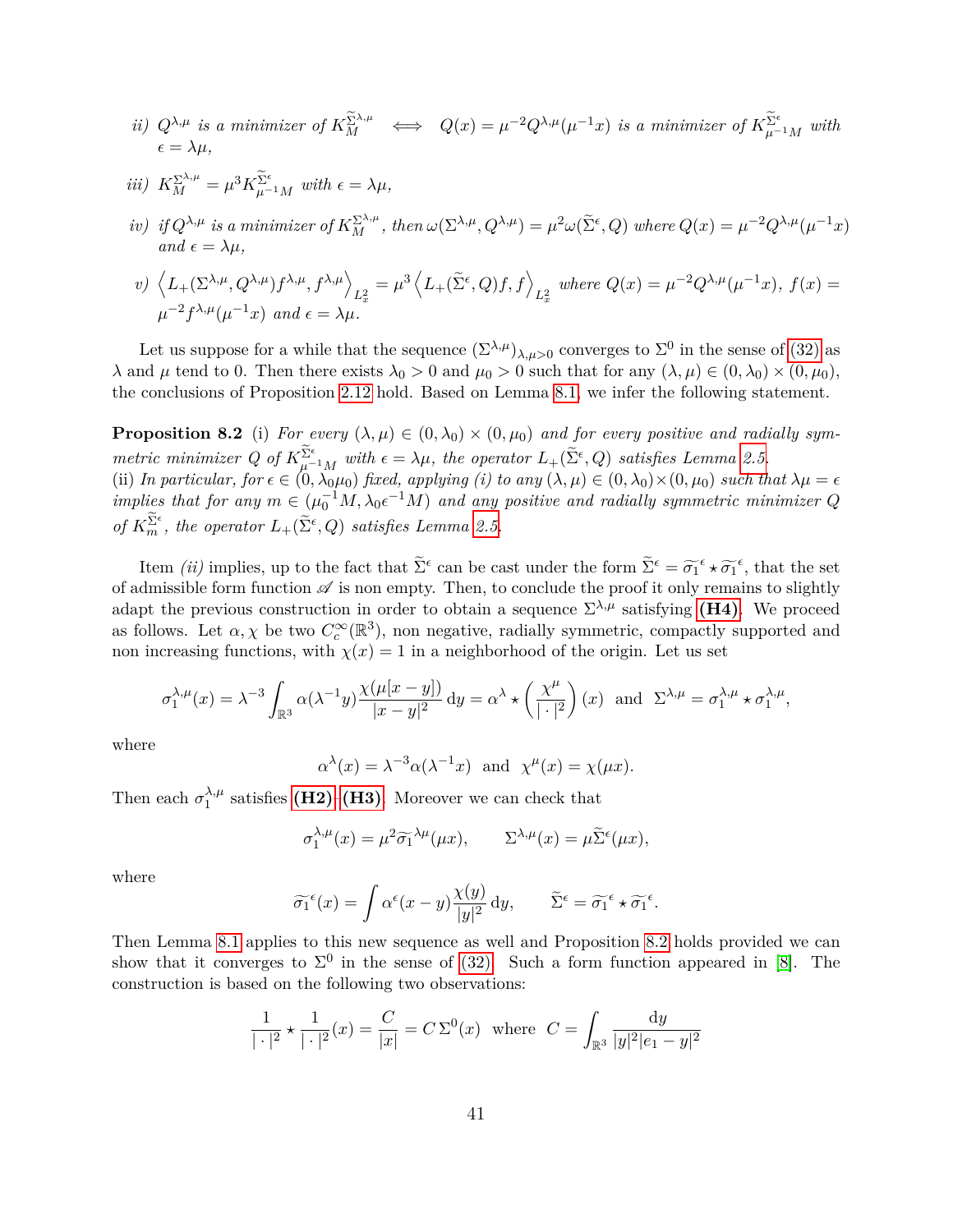(*e*<sup>1</sup> being the first vector of the canonical basis), and

$$
\Sigma^{\lambda,\mu} = (\alpha^\lambda \star \alpha^\lambda) \star \left( \frac{\chi^\mu}{|\cdot|^2} \star \frac{\chi^\mu}{|\cdot|^2} \right).
$$

Then, at least formally,  $\alpha^{\lambda} \star \alpha^{\lambda} \to (\int \alpha \star \alpha \,dx) \delta_0$  when  $\lambda \to 0$  and  $(\chi^{\mu}/|\cdot|^2) \star (\chi^{\mu}/|\cdot|^2) \to$  $(1/|\cdot|^2) \star (1/|\cdot|^2) = C \Sigma^0$  when  $\mu \to 0$  and we can expect that  $\Sigma^{\lambda,\mu}$  looks like  $\Sigma^0$  when  $\lambda, \mu \to 0$ provided  $\int \alpha \, dx = 1/\sqrt{C}$ . The intuition is confirmed by the following claim.

<span id="page-41-0"></span>Lemma 8.3 *If*  $\int \alpha \, dx = 1/$  $\sqrt{C}$ , then the sequence  $(\Sigma^{\lambda,\mu})_{\lambda,\mu>0}$  converges to  $\Sigma^0$  in the sense of [\(32\)](#page-13-3) *when*  $(\lambda, \mu) \rightarrow (0, 0)$ *.* 

This approach allows us to construct a large class of admissible form functions, not necessarily close de  $\Sigma^0$  in the sense of [\(32\),](#page-13-3) by using suitable rescalings that preserve the coercivity estimate as we did with the toy example 1. Indeed, for any  $\alpha$  and  $\chi$  defined as before, if the form function  $\sigma_1 = \alpha \star (\chi/|\cdot|^2)$  is not in  $\mathscr A$  we know, at least that up to rescaling  $\alpha$  into  $\alpha^{\epsilon}(x) = \epsilon^{-3} \alpha(\epsilon^{-1}x)$ , that the form functions  $\widetilde{\sigma_1}^{\epsilon} = \alpha^{\epsilon} \star (\chi/|\cdot|^2)$  belong to  $\mathscr A$  provided  $\epsilon$  is sufficiently small. With the previous notation the non empty mass interval *I* associated to the form function  $\widetilde{\sigma}_1^{\epsilon}$  is given<br>by  $I_{\epsilon}$  ( $\sigma^{-1}M$ )  $\sigma^{-1}M$ ). It is glass notatible to grouple with  $\epsilon(\alpha)$  and  $\sigma(\alpha)$  and abtain that form by  $I = (\mu_0^{-1}M, \lambda_0 \epsilon^{-1}M)$ . It is also possible to rescale  $\chi$  into  $\chi^{\epsilon}(x) = \chi(\epsilon x)$  and obtain that form functions  $\check{\sigma}_1^{\epsilon} = \alpha \star (\chi^{\epsilon}/|\cdot|^2)$  equally belong to  $\mathscr A$  provided  $\epsilon$  is sufficiently small (this second example uses the scaling relation  $\sigma_1^{\lambda,\mu}$  $\lambda^{ \lambda, \mu} (x) = \lambda^{-2} \check{\sigma}^{\lambda \mu}_1$  $\lambda^{\mu}(\lambda^{-1}x)$ ). Moreover given an admissible function  $\sigma_1$ , we observe that  $\sigma_1^{\lambda,\mu}$  $\lambda_1^{\lambda,\mu}(x) = \lambda \sigma_1(\mu x)$  is admissible too. We obtain this way form functions with arbitrary support size and  $L_x^{\infty}$ -norm, which are non negative, non increasing, radially symmetric and concentrated around the origin. Such form functions are physically meaningful in the framework defined in [\[3\]](#page-55-1). Since they are simply derived by rescaling, we can check that the necessary coercivity estimate still holds, with constants that keep track of the rescaling, and they also provide stable ground states.

**Proof of Lemma [8.3.](#page-41-0)** Let  $0 \leq R \leq \infty$  be fixed once for all. We decompose the difference  $\Sigma^{\lambda,\mu} - \Sigma^0$  as follows

$$
\Sigma^{\lambda,\mu}(x) - \Sigma^0(x) = \left(\alpha^{\lambda} \star \alpha^{\lambda}\right) \star \left(\frac{\chi^{\mu}}{|\cdot|^2} \star \frac{\chi^{\mu}}{|\cdot|^2} - \frac{1}{|\cdot|^2} \star \frac{1}{|\cdot|^2}\right)(x) \n+ C \int \left(\alpha^{\lambda} \star \alpha^{\lambda}\right)(y) \left(\Sigma^0(x-y) - \Sigma^0(x)\right) dy = I_1(x) + I_2(x).
$$

Bearing in mind that  $\alpha^{\lambda} \star \alpha^{\lambda}(x) = \lambda^{-3} \alpha \star \alpha(\lambda^{-1} x)$ , we readily obtain the convergence of  $I_2 \mathbf{1}_{|x| \leq R}$ to 0 in the  $L_x^{3/2}$ -norm. Moreover, since the support of  $\alpha^{\lambda} \star \alpha^{\lambda}$  shrinks to  $\{0\}$  when  $\lambda \to 0$  and since the function  $x \mapsto 1/|x|$  is a Lipschitz function on every set of the form  $\mathcal{C}B(0,R)$  (with a Lipschitz constant  $L(R)$  which blows up when  $R \to 0$ ) we get

$$
||I_2 \mathbf{1}_{|x|>R}||_{L_x^{\infty}} \lesssim \text{meas}\left(\text{supp}\left(\alpha^{\lambda} \star \alpha^{\lambda}\right)\right) \underset{\lambda \to 0}{\longrightarrow} 0.
$$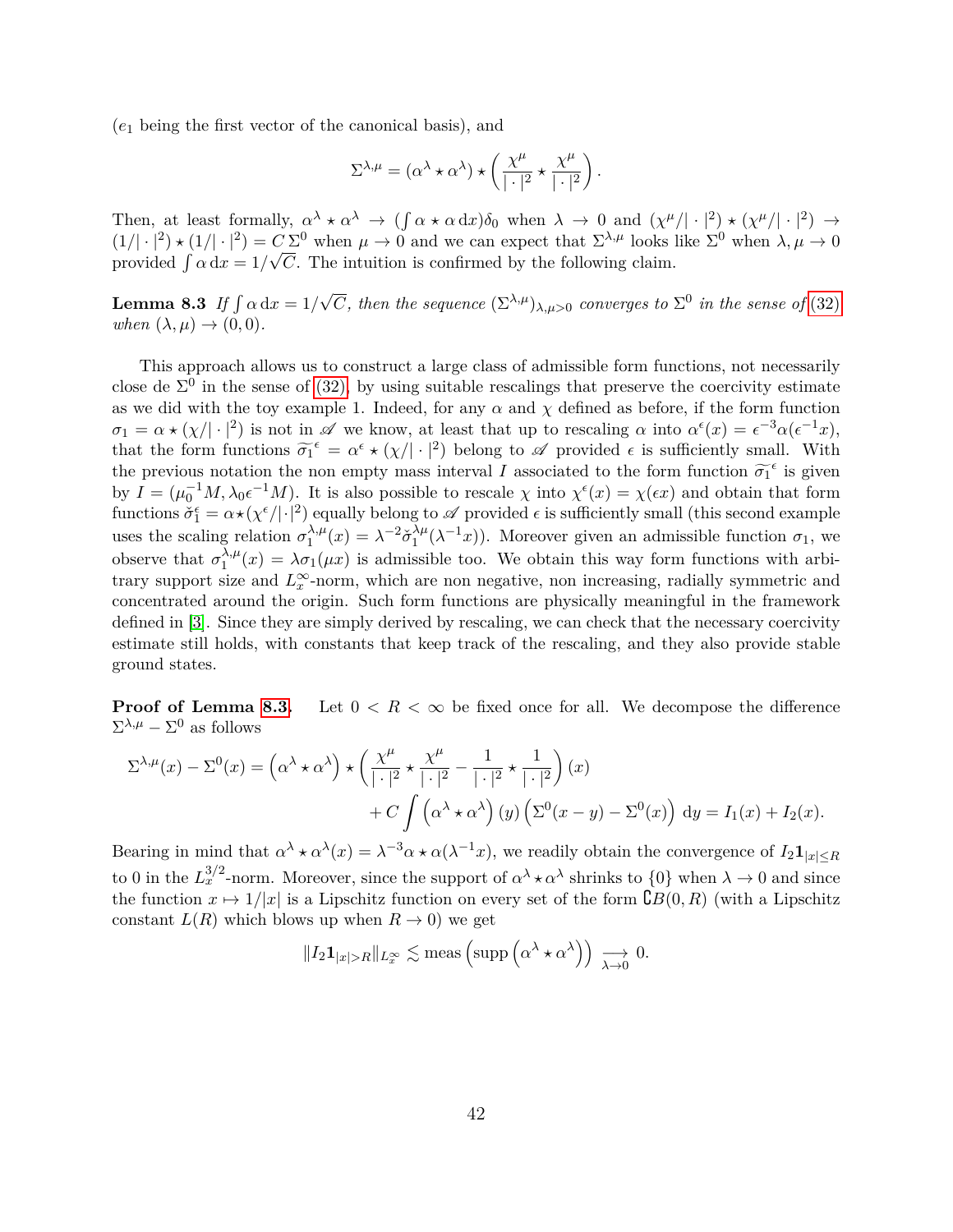Next, for  $y \in \text{supp}(\alpha^{\lambda} \star \alpha^{\lambda})$  with  $\lambda$  sufficiently small,  $|x| > R$  implies  $|x - y| > R/2$ ; it follows that

$$
||I_{1}1_{|x|>R}||_{L_{x}^{\infty}} \leq ||\left(\frac{\chi^{\mu}}{|\cdot|^{2}} \star \frac{\chi^{\mu}}{|\cdot|^{2}} - \frac{1}{|\cdot|^{2}} \star \frac{1}{|\cdot|^{2}}\right) \mathbf{1}_{|x|>R/2}||_{L_{x}^{\infty}} = \sup_{|x|>R/2} \left| \int \frac{\chi^{\mu}(x-y)\chi^{\mu}(y)-1}{|x-y|^{2}|y|^{2}} \, \mathrm{d}y \right|
$$
  

$$
\leq \sup_{|x|>R/2} \left| \int \frac{\chi^{\mu}(x-y)(\chi^{\mu}(y)-1)}{|x-y|^{2}|y|^{2}} \, \mathrm{d}y \right| + \sup_{|x|>R/2} \left| \int \frac{\chi^{\mu}(z)-1}{|z|^{2}|x+z|^{2}} \, \mathrm{d}z \right|.
$$

Since  $0 \leq \chi \leq 1$  and  $\chi^{\mu}(x) = 1$  when  $|x| \leq \mu^{-1}$  this estimate yields

$$
||I_1 \mathbf{1}_{|x|>R}||_{L_x^{\infty}} \le 4 \sup_{|x|>R/2} \int_{\complement B(0,\mu^{-1})} \frac{1}{|x-y|^2|y|^2} \, \mathrm{d}y \xrightarrow[\mu \to 0]{} 0.
$$

It remains to prove that  $I_1 \mathbf{1}_{|x| \leq R}$  converges to 0 in  $L_x^{3/2}$ -norm as  $\lambda, \mu \to 0$ . For  $r \in (0, R)$  we split this quantity as follows

$$
||I_1 \mathbf{1}_{|x| \le R}||_{L_x^{3/2}} \le ||I_1 \mathbf{1}_{|x| \ge r}||_{L_x^{3/2}} + ||I_1 \mathbf{1}_{r<|x| \le R}||_{L_x^{3/2}}.
$$

We have

$$
\left| \left( \alpha^{\lambda} \star \alpha^{\lambda} \right) \star \left( \frac{\chi^{\mu}}{|\cdot|^2} \star \frac{\chi^{\mu}}{|\cdot|^2} - \frac{1}{|\cdot|^2} \star \frac{1}{|\cdot|^2} \right) \mathbf{1}_{|x| \le r} \right| \le 2C \left( \alpha^{\lambda} \star \alpha^{\lambda} \right) \star \Sigma^0 \mathbf{1}_{|x| \le r}
$$

and we have already seen that  $C(\alpha^{\lambda} \star \alpha^{\lambda}) \star \Sigma^{0} \mathbf{1}_{|x| \leq r}$  converges to  $\Sigma^{0} \mathbf{1}_{|x| \leq r}$  in the  $L_{x}^{3/2}$ -norm for any  $0 < r < \infty$ . Let  $\eta > 0$ . We can choose  $r = r(\eta) > 0$  small enough and, next, find  $\lambda(\eta)$  small enough so that for any  $0 < \lambda < \lambda(\eta)$ , we get

$$
||I_1\mathbf{1}_{|x|\leq r}||_{L_x^{3/2}} \leq 2||(C(\alpha^{\lambda} \star \alpha^{\lambda}) \star \Sigma^0 - \Sigma^0)\mathbf{1}_{|x|\leq r}||_{L_x^{3/2}} + 2||\Sigma^0\mathbf{1}_{|x|\leq r}||_{L_x^{3/2}} \leq \eta.
$$

Finally, the  $L_x^{3/2}$ -norm of  $I_1 \mathbf{1}_{r \leq |x| \leq R}$  can be estimated as we did for the  $L_x^{\infty}$ -norm of  $I_1 \mathbf{1}_{|x| > R}$ . Possibly at the price of taking  $\lambda(\eta)$  smaller, if  $|x| > r$  we have  $|x-y| > r/2$  for any  $y \in \text{supp}(a^{\lambda} \star a^{\lambda})$ . It follows that

$$
||I_1 \mathbf{1}_{r<|x|\leq R}||_{L_x^{3/2}} \leq \text{meas} (B(0,R))^{2/3} \sup_{r/2<|x|\leq R} \int_{\mathsf{CB}(0,\mu^{-1})} \frac{1}{|x-y|^2|y|^2} \, \mathrm{d}y,
$$

which can be made  $\leq \eta$  for  $0 < \mu < \mu(\eta)$ , with  $\mu(\eta)$  small enough. This ends the proof.

## <span id="page-42-0"></span>**A Cauchy theory**

From an energetic point of view, the natural functional spaces for the Cauchy theory of the Schrodinger-Wave equation are  $C^0([0,T], H^1(\mathbb{R}^d_x))$  for the wave function *u* and

$$
\mathcal{E}_T = C^0 \left( [0, T]; L^2 \left( \mathbb{R}^d_x; \dot{H}^1(\mathbb{R}^n_z) \right) \right) \cap C^1 \left( [0, T]; L^2 \left( \mathbb{R}^d_x; L^2(\mathbb{R}^n_z) \right) \right)
$$

for the vibrational environment  $\psi$ . We are going to prove the global existence of solutions to  $(1a)$ – [\(1b\),](#page-0-1) with Cauchy data [\(2\),](#page-1-2) in these spaces, see Theorem [1.1.](#page-5-1) Throughout this appendix, we work, without loss of generality, with  $c = 1$ .

The proof of this theorem is quite classical: the most important part consists in applying Strichartz' estimates to the Schrödinger and the wave equation. In fact the main difficulty comes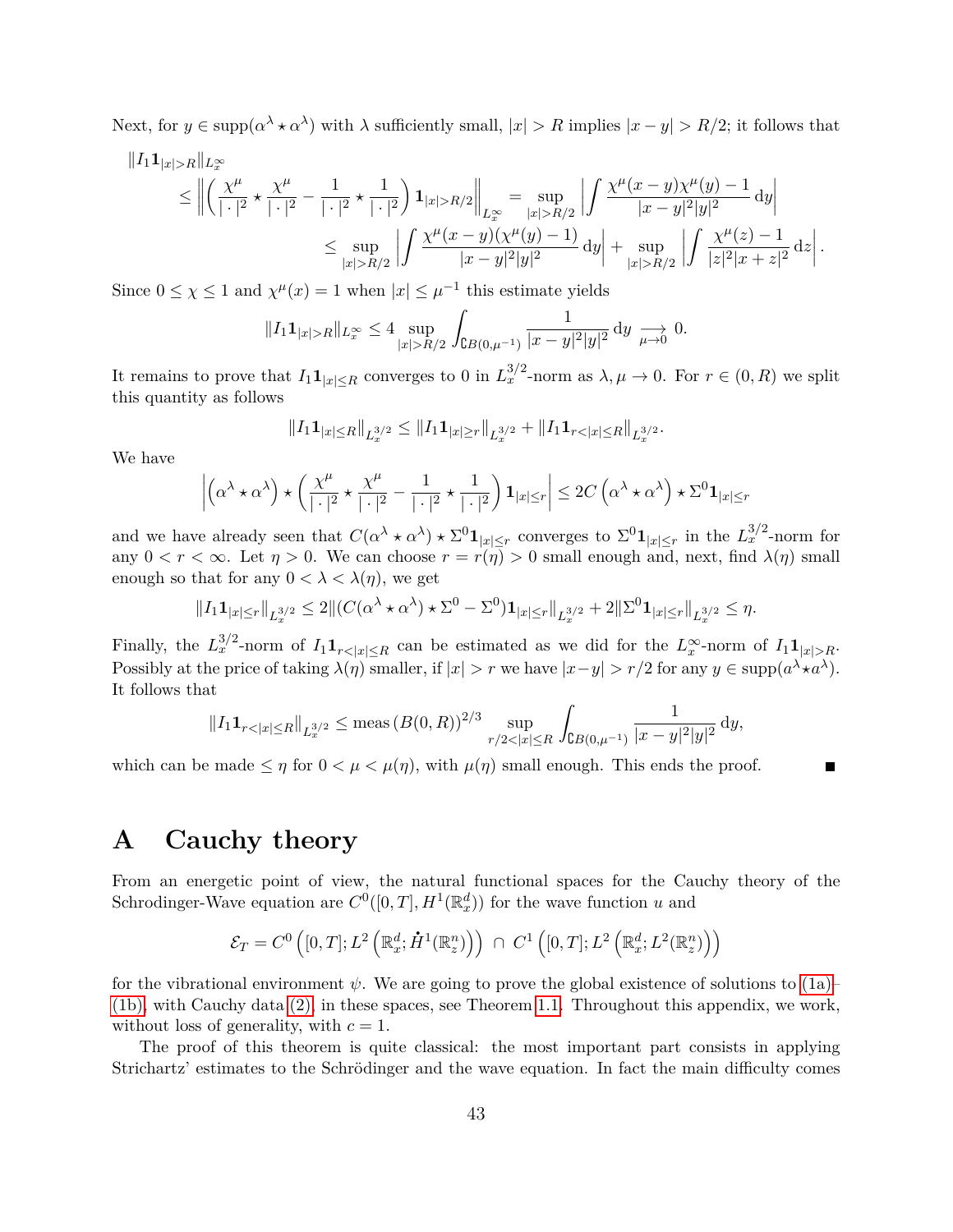from the fact that Strichartz' estimates for [\(1a\)](#page-0-0) lead to estimates of *u* in  $L_t^q L_x^r$  norms whereas Strichartz' estimates for [\(1b\)](#page-0-1) lead to estimates of  $\psi$  in  $L_x^r L_t^q L_z^p$  norms. In order to combine these two estimates of different type, we need to permute Lebesgue-norms in time and space. For that purpose we will use Hölder and Young inequalities (and the fact that  $\sigma_1$  and  $\sigma_2$  are in any  $L^p$  space for  $1 \leq p \leq +\infty$ ) in order to work with  $L_t^q L_x^q$  norms.

Let us introduce some notation that we will use until the end of this section. First we denote by *S* the linear Schrödinger's group and by  $(W, \dot{W})$  the free wave group: for any  $u_0 \in L^2(\mathbb{R}^d_x)$ ,  $S(t)u_0$ is the unique solution at time *t* of

$$
\begin{cases}\ni\partial_t u + \Delta_x u = 0 \\
u(0, x) = u_0(x)\n\end{cases}
$$

and for any  $(\psi_0, \psi_1) \in L^2(\mathbb{R}_x^d; \mathring{H}^1(\mathbb{R}_z^n)) \times L^2(\mathbb{R}_x^d; L^2(\mathbb{R}_z^n)),$   $\mathring{W}$  $W(t)\psi_0 + W(t)\psi_1$  is the unique solution at time *t* of

$$
\begin{cases} \partial_{tt}^2 \psi - \Delta_z \psi = 0 \\ (\psi(0, x, z), \partial_t \psi(0, x, z)) = (\psi_0(x, z), \psi_1(x, z)) \end{cases}
$$

With these notation we can now define (at least formally) the functions  $\mathcal{L}, \mathcal{K}$  and  $\Phi$  by

$$
\begin{cases}\n\mathcal{L}(u,\psi): t \longmapsto S(t)u_0 + \int_0^t S(t-s) \left[ \left( \sigma_1 \star_x \int \sigma_2 \psi(s) \, \mathrm{d}z \right) u(s) \right] \, \mathrm{d}s \\
\mathcal{K}(u,\psi): t \longmapsto \dot{W}(t)\psi_0 + W(t)\psi_1 + \int_0^t W(t-s) \left[ -\sigma_2 \sigma_1 \star_x |u(s)|^2 \right] \, \mathrm{d}s \\
\Phi = (\mathcal{L},\mathcal{K})\n\end{cases}
$$

where  $u_0 \in H^1(\mathbb{R}^d_x)$  and  $(\psi_0, \psi_1) \in L^2(\mathbb{R}^d_x; \dot{H}^1(\mathbb{R}^n_x)) \times L^2(\mathbb{R}^d_x; L^2(\mathbb{R}^n_x))$  are now fixed until the end of this section. From here it is obvious that any fixed point  $(u, \psi)$  of  $\Phi$  defines a solution of  $(1a)$ – $(1b)$ and [\(2\).](#page-1-2) In order to apply the Banach-Picard fixed point theorem we have to specify on which space we define the function  $\Phi$ . As already mentioned, since we wish to apply Strichartz estimates, we need that  $\Phi$  is defined on a well adapted space for this approach. We introduce the following notations and spaces for that purpose. First let us define the Lebesgue exponent  $p_0$  by

$$
p_0 = \frac{2n}{n-2}.\tag{47}
$$

Then, for any final time  $T > 0$  we introduce the following Banach spaces:  $X_T = L^{\infty}(0, T; H^1(\mathbb{R}^d_x)),$  $Y_T = L^2(\mathbb{R}^d_x; L^{\infty}(0,T; L^{p_0}(\mathbb{R}^n_x)))$  and  $Z_T = X_T \times Y_T$  endowed with the norm  $||u, \psi||_{Z_T} = ||u||_{X_T} +$  $\|\psi\|_{Y_T}$ .

We introduce these spaces because  $(\infty, 2)$  is a *Schrödinger-admissible* pair and  $(\infty, p_0)$  is a *wave-admissible* pair for  $n \geq 3$ . Let us briefly recall what are the definition of Schrödinger and wave-admissible pairs and what are Strichartz' estimates (we follow [\[16\]](#page-56-15) and the interested reader can find further information about Strichartz' estimates in [\[11\]](#page-56-16) and the references therein).

**Definition A.1** *i)* We say that the exponent pair  $(q, r)$  is Schrödinger-admissible *if*  $d \geq 1$ ,  $q, r \geq 2$ ,  $(q, r, d) \neq (2, \infty, 2)$  *and* 

$$
\frac{1}{q} + \frac{d}{2r} = \frac{d}{4}.
$$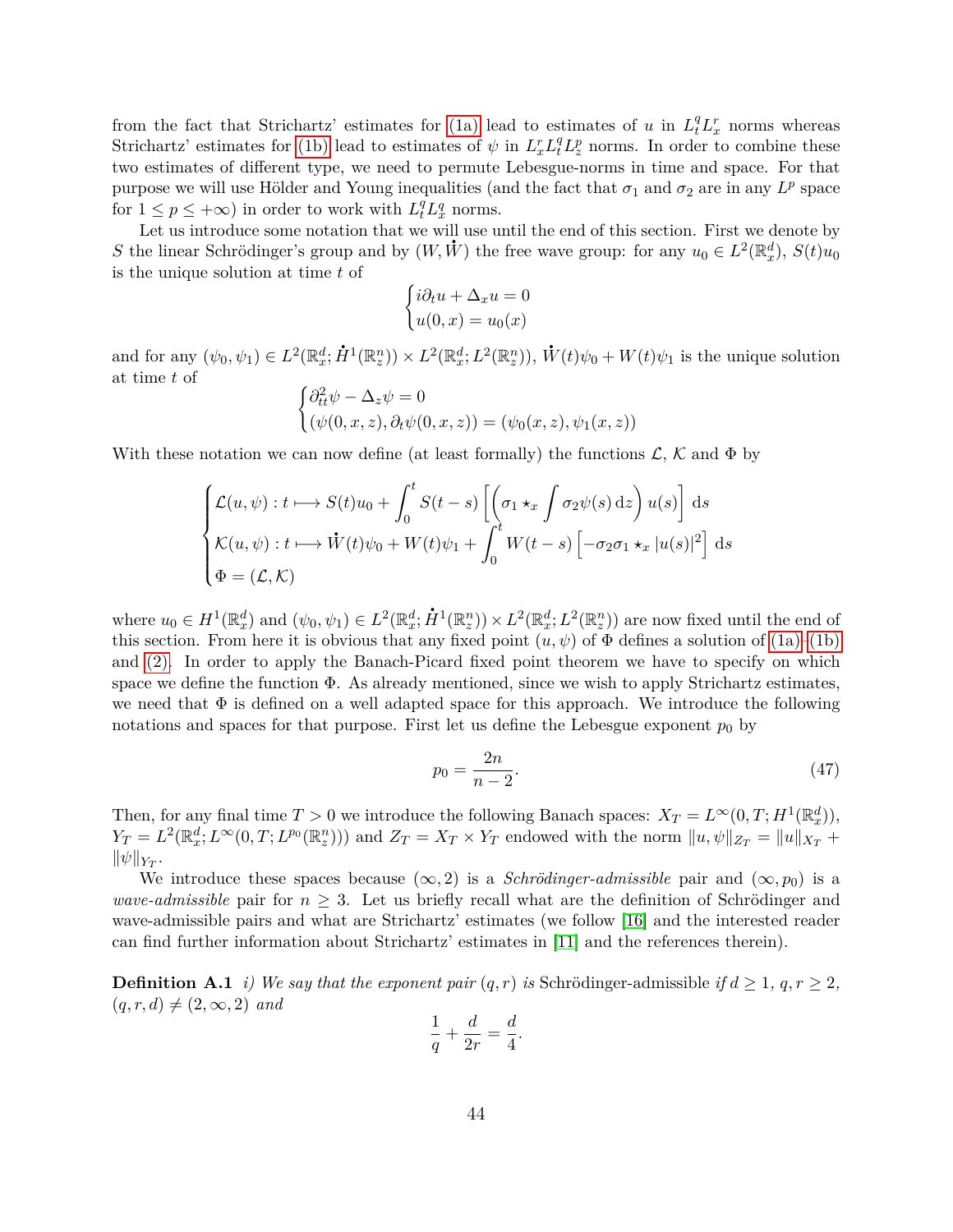*ii)* We say that the exponent pair  $(q, p)$  is wave-admissible if  $n \geq 2$ ,  $q, p \geq 2$ ,  $(q, p, n) \neq (2, \infty, 3)$ *and*

$$
\frac{1}{q} + \frac{n-1}{2p} \le \frac{n-1}{4}.
$$

From now on for any exponent  $a \geq 1$ ,  $a'$  will denote its conjugate exponent:  $1/a + 1/a' = 1$ .

**Proposition A.2 (Strichartz estimates)** *i)* Let  $(q, r)$  and  $(\bar{q}, \bar{r})$  be Schrödinger-admissible pairs,  $u_0 \in L^2(\mathbb{R}^d_x)$ ,  $F \in L^{\overline{q}'}(0,T;L^{\overline{r}'}(\mathbb{R}^d_x))$  and let us denoted by u the unique solution of  $i\partial_t u + \Delta_x u = F$ *with initial data*  $u_0$ *. Then there exists a constant*  $C > 0$  *independent* of  $T$  *such that* 

<span id="page-44-8"></span>
$$
||u||_{L_t^q L_x^r} \le C \left( ||u_0||_{L_x^2} + ||F||_{L_t^{\bar{q}'} L_x^{\bar{r}'}} \right) \tag{48}
$$

*ii)* Let  $(q, p)$  and  $(\bar{q}, \bar{p})$  be wave-admissible pairs with  $p, \bar{p} < +\infty$ ,  $(\psi_0, \psi_1) \in$  $\dot{H}^{s}(\mathbb{R}_{z}^{n})\times\dot{H}^{s-1}(\mathbb{R}_{z}^{n}),$  $G \in L^{\bar{q}'}(0,T; L^{\bar{p}'}(\mathbb{R}^n_z))$  and let us denoted by  $\psi$  the unique solution of  $\partial^2_{tt}\psi - \Delta_z \psi = G$  with initial *data*  $(\psi_0, \psi_1)$ *. Then, under the additional condition* 

<span id="page-44-1"></span>
$$
\frac{1}{q} + \frac{n}{p} = \frac{n}{2} - s = \frac{1}{\bar{q}'} + \frac{n}{\bar{p}'} - 2,\tag{49}
$$

*there exists a constant*  $K > 0$  *independent of*  $T$  *such that* 

<span id="page-44-0"></span>
$$
\|\psi\|_{L_t^q L_z^p} + \|\psi\|_{L_t^\infty \dot{H}_z^s} + \|\partial_t \psi\|_{L_t^\infty \dot{H}_z^{s-1}} \le K \left( \|\psi_0\|_{\dot{H}_z^s} + \|\psi_1\|_{\dot{H}_z^{s-1}} + \|G\|_{L_t^{\bar{q}'} L_z^{\bar{p}'}} \right) \tag{50}
$$

**Remark A.3** We will apply [\(50\)](#page-44-0) with the Sobolev regularity  $s = 1$ . With this regularity the ex*ponent pairs*  $(q, p) = (\infty, p_0)$  *and*  $(\infty, 2)$  *are wave-admissible and satisfies the additional condition* [\(49\)](#page-44-1)*.*

The following two Lemma justify that the application  $\Phi$  is well defined on  $Z_T$ , sends  $Z_T$  into itself and admits a fixed point on it.

<span id="page-44-2"></span>**Lemma A.4** *There exists a constant*  $C > 0$  *independent* of  $T$  *such that* 

$$
\|\mathcal{L}(u,\psi)\|_{L_t^{\infty}L_x^2} \le C\left(\|u_0\|_{L_x^2} + |T|\|\psi\|_{Y_T}\|u\|_{L_t^{\infty}L_x^2}\right),\tag{51a}
$$

$$
\|\nabla_x \mathcal{L}(u,\psi)\|_{L_t^\infty L_x^2} \le C \left( \|\nabla_x u_0\|_{L_x^2} + |T| \|\psi\|_{Y_T} \left[ \|u\|_{L_t^\infty L_x^2} + \|\nabla_x u\|_{L_t^\infty L_x^2} \right] \right),
$$
\n(51b)  
\n
$$
\|\mathcal{K}(u,\psi)\|_{Y_T} + \|\psi\|_{L_t^2 L_x^\infty L_t^2} + \|\partial_t \psi\|_{L_x^2 L_x^\infty L_x^2}
$$

$$
u, \psi)\|_{Y_T} + \|\psi\|_{L_x^2 L_t^\infty \dot{H}_z^1} + \|\partial_t \psi\|_{L_x^2 L_t^\infty L_z^2}
$$
\n(51c)

<span id="page-44-10"></span><span id="page-44-9"></span><span id="page-44-7"></span><span id="page-44-6"></span><span id="page-44-5"></span><span id="page-44-4"></span>
$$
\leq C \left( \|\psi_0\|_{L_x^2 \dot{H}_z^1} + \|\psi_1\|_{L_x^2 L_z^2} + |T| \|u\|_{L_t^\infty L_x^2}^2 \right),\tag{51C}
$$

*and*

$$
\|\mathcal{L}(u,\psi) - \mathcal{L}(v,\varphi)\|_{L_t^\infty L_x^2} \le C\|T\| \left( \|\psi\|_{Y_T} \|u - v\|_{L_t^\infty L_x^2} + \|\psi - \varphi\|_{Y_T} \|v\|_{L_t^\infty L_x^2} \right),\tag{52a}
$$

$$
\|\nabla_x(\mathcal{L}(u,\psi) - \mathcal{L}(v,\varphi))\|_{L_t^{\infty} L_x^2} \leq C\|T\|(\|\psi\|_{Y_T} \left[ \|u - v\|_{L_t^{\infty} L_x^2} + \|\nabla_x(u - v)\|_{L_t^{\infty} L_x^2} \right] + \|\psi - \varphi\|_{Y_T} \left[ \|v\|_{L_t^{\infty} L_x^2} + \|\nabla_x v\|_{L_t^{\infty} L_x^2} \right])
$$
(52b)

<span id="page-44-3"></span>
$$
\|\mathcal{K}(u,\psi) - \mathcal{K}(v,\varphi)\|_{Y_T} \leq C|T| \left( \|u\|_{L_t^{\infty} L_x^2} + \|v\|_{L_t^{\infty} L_x^2} \right) \|u - v\|_{L_t^{\infty} L_x^2}.
$$
\n(52c)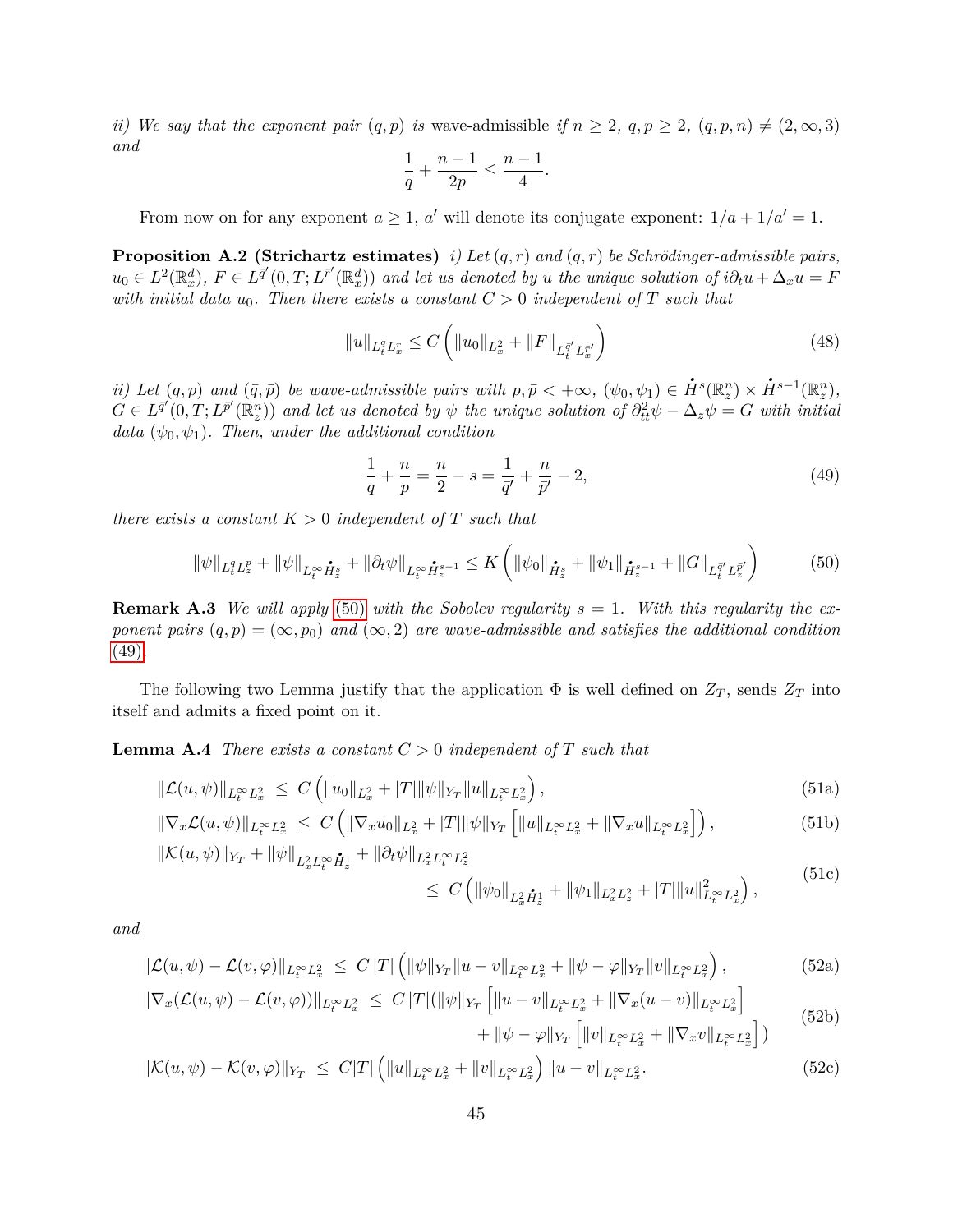**Lemma A.5** *There exists a universal constant*  $C_1 > 0$  *such that for any final time*  $T > 0$  *small enough,*  $\Phi: B_T \to B_T$ *, where* 

$$
B_T = \left\{ (u, \psi) \in Z_T : ||u, \psi||_{Z_T} \leq C_1(||u_0||_{H_x^1} + ||\psi_0||_{L_x^2 \dot{H}_x^1} + ||\psi_1||_{L_x^2 L_x^2}) \right\}.
$$

*Moreover, considering smaller*  $T$  *if necessary,*  $\Phi$  *is indeed a contraction on*  $B_T$ .

We postpone the proof of Lemma [A.4](#page-44-2) to the end of this section and we start by proving Lemma [A.5](#page-44-3) and Theorem [1.1.](#page-5-1)

**Proof of Lemma [A.5.](#page-44-3)** We can summarize the estimates [\(51a\)–](#page-44-4)[\(51c\)](#page-44-5) as follows:

$$
\|\Phi(u,\psi)\|_{Z_T} \leq C \left[ \|u_0\|_{H_x^1} + \|\psi_0\|_{L_x^2 \dot{H}_x^1} + \|\psi_1\|_{L_x^2 L_x^2} + |T| \|u,\psi\|_{Z_T}^2 \right].
$$

Next, let  $C_1 = 2C$ ; we thus obtain that for any  $(u, \psi) \in B_T$ ,

$$
\|\Phi(u,\psi)\|_{Z_T} \leq C \left[1 + C_1^2 |T| \left( \|u_0\|_{H_x^1} + \|\psi_0\|_{L_x^2 \mathbf{H}_z^1} + \|\psi_1\|_{L_x^2 L_x^2} \right) \right] \times \left( \|u_0\|_{H_x^1} + \|\psi_0\|_{L_x^2 \mathbf{H}_z^1} + \|\psi_1\|_{L_x^2 L_z^2} \right).
$$

Since for *T* small enough,

$$
C_1^2 |T| \left( \|u_0\|_{H_x^1} + \|\psi_0\|_{L_x^2 \dot{H}_x^1} + \|\psi_1\|_{L_x^2 L_x^2} \right) < 1,
$$

we obtain that  $\Phi$  sends  $B_T$  into  $B_T$  for *T* small enough. As previously, we can recast [\(52a\)–](#page-44-6)[\(52c\)](#page-44-7) as follows:

$$
\|\Phi(u,\psi)-\Phi(v,\phi)\|_{Z_T}\leq C\,|T|\,(\|(u,\psi)\|_{Z_T}+\|v,\phi\|_{Z_T})\,\|(u,\psi)-(v,\phi)\|_{Z_T}.
$$

Therefore, for any  $(u, \psi), (v, \phi) \in B_T$ ,

$$
\|\Phi(u,\psi)-\Phi(v,\phi)\|_{Z_T}\leq 2C\,C_1\left(\|u_0\|_{H_x^1}+\|\psi_0\|_{L_x^2\mathring{H}_x^1}+\|\psi_1\|_{L_x^2L_z^2}\right)\,|T|\|(u,\psi)-(v,\phi)\|_{Z_T},
$$

holds and  $\Phi$  is a contraction as soon as *T* is small enough.

**Proof of Theorem [1.1.](#page-5-1)** Step 1: Local existence. For *T* small enough  $\Phi$  is a contraction on  $B_T$ , we thus know that  $(1a)$ – $(1b)$  has a solution in  $Z_T$ . Then it is clear that for any solution on  $B_T$ , we thus know that [\(1a\)](#page-0-0)–(1b) has a solution in  $Z_T$ . Then it is clear that for any solution  $(u, \psi) \in Z_T$  of (1a)[–\(1b\),](#page-0-1)  $u \in L^{\infty}(0,T;H^1(\mathbb{R}^d_x)), \psi \in L^2(\mathbb{R}^d_x;L^{\infty}(0,T;\dot{H}^1(\mathbb{R}^n_x)))$  and  $\partial_t \psi \in$  $L^2\left(\mathbb{R}_x^d; L^\infty\left(0, T; L^2(\mathbb{R}_z^n)\right)\right)$  (for  $\psi$  its come from the Strichartz estimate [\(51c\)\)](#page-44-5). Moreover, using the fact that  $(u, \psi)$  is a fixed point of  $\Phi$  and the expressions of  $\mathcal L$  and  $\mathcal K$  in terms of  $S$  and  $(W, W)$ , one can prove that indeed  $u \in C^0([0,T];H^1(\mathbb{R}^d_x))$ , for almost every  $x \in \mathbb{R}^d$ ,  $(t,z) \mapsto \psi(t,x,z) \in$  $C^0([0,T]; \dot{H}^1(\mathbb{R}^n_z))$  and  $(t, z) \mapsto \partial_t \psi(t, x, z) \in C^0([0,T]; L^2(\mathbb{R}^n_z)).$  We finish the proof by applying the following lemma (proved at the end of this section) to  $\psi$  and  $\partial_t \psi$  in order to obtain that  $\psi \in \mathcal{E}_T$ .

<span id="page-45-0"></span>**Lemma A.6** If  $f \in L_x^2 L_t^{\infty}$  and for almost every  $x \in \mathbb{R}^d$ ,  $t \mapsto f(t,x) \in C^0([0,T])$ , then  $f \in$  $C^0([0,T];L^2(\mathbb{R}^d_x)).$ 

**Step 2: Uniqueness.** The uniqueness in  $B_T$  comes from the fixed point theorem and we can extend this uniqueness statement to the entire space  $Z_T$ . Then the uniqueness in  $C_t^0 H_x^1 \times \mathcal{E}_T$  comes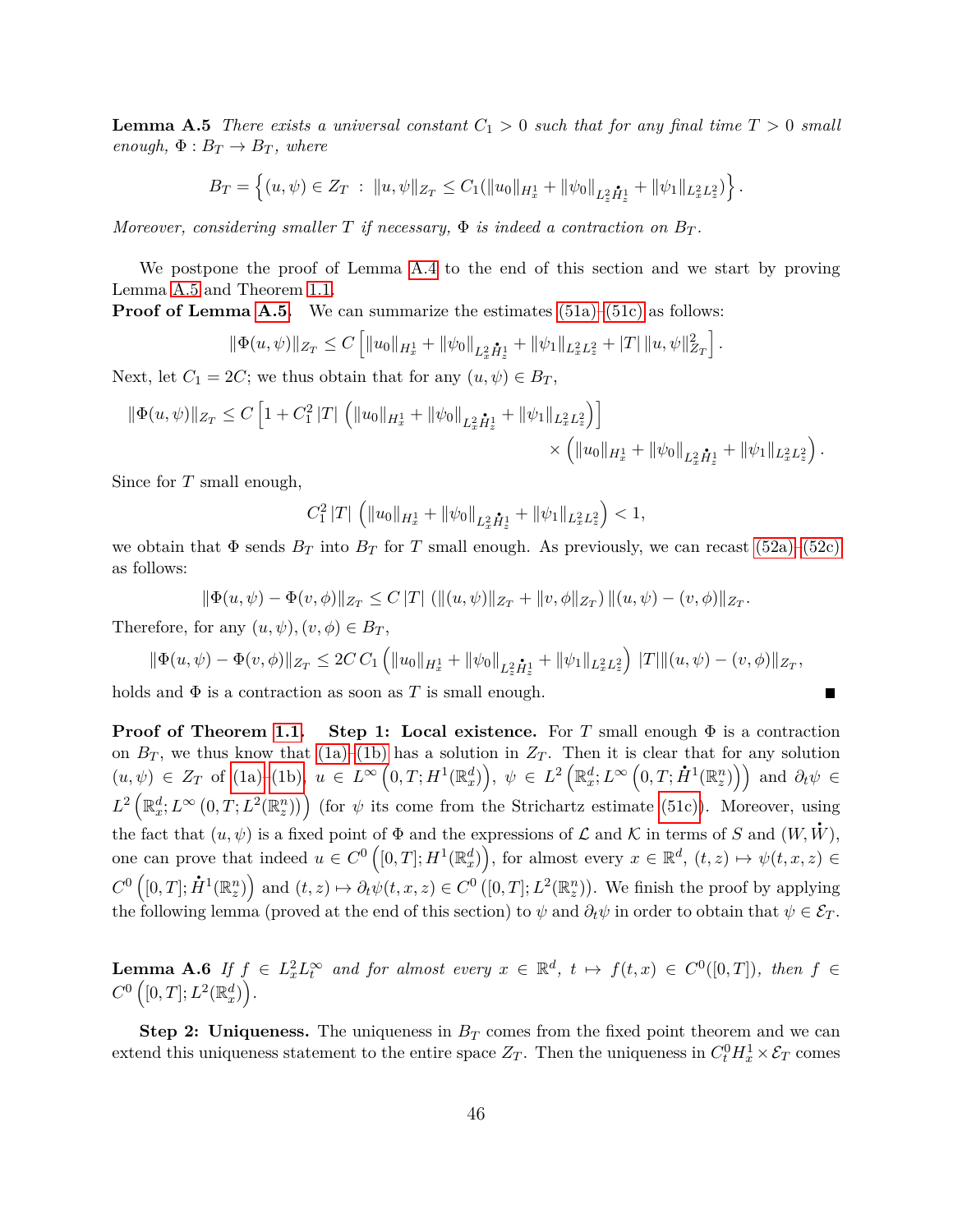from the fact that any fixed point  $(u, \psi) \in C_t^0 H_x^1 \times \mathcal{E}_T$  of  $\Phi$  is also an element of  $Z_T$  (thanks to the estimate [\(51c\),](#page-44-5) we get that  $\psi$  is in  $Y_T$ ).

**Step 3: Global existence.** Since the time *T* in Lemma [A.5](#page-44-3) depends only on universal constants and on

$$
||u_0||_{H_x^1} + ||\psi_0||_{L_x^2 \dot{H}_z^1} + ||\psi_1||_{L_x^2 L_z^2},
$$

the first two steps of this proof allow us to obtain the following proposition.

**Proposition A.7** Let  $n \geq 3$ . Then for any  $u_0 \in H^1(\mathbb{R}^d_x)$  and  $(\psi_0, \psi_1) \in L^2(\mathbb{R}^d_x; \dot{H}^1(\mathbb{R}^n_x)) \times$  $L^2(\mathbb{R}^d_x; L^2(\mathbb{R}^n_z))$ , there exists  $T^* > 0$  such that for any  $0 < T < T^*$ , the problem [\(1a\)](#page-0-0)–[\(1b\)](#page-0-1) and  $(2)$  *admits a unique solution*  $(u, \psi) \in C^0([0, T]; H^1(\mathbb{R}^d_x)) \times \mathcal{E}_T$  *on*  $[0, T]$ *. Moreover, if for some*  $0 < T \leq T^*$ ,

$$
\limsup_{t \nearrow T} \|u(t)\|_{H_x^1} + \|\psi(t)\|_{L_x^2} \dot{H}_x^1 + \|\partial_t \psi(t)\|_{L_x^2 L_z^2} < +\infty,
$$

*then, actually,*  $T < T^*$ .

Then in order to obtain the global existence we have to justify that the quantity

<span id="page-46-0"></span> $||u(t)||_{H_x^1} + ||\psi(t)||_{L_x^2 \dot{H}_x^1} + ||\partial_t \psi(t)||_{L_x^2 L_x^2}$ 

does not blow up in finite time. Thanks to the mass conservation of the wave function  $u$  ( $M =$  $||u(t)||_{L_x^2}$  is constant in time) and thanks to [\(51c\)](#page-44-5) we get

$$
||u(t)||_{H_x^1} + ||\psi(t)||_{L_x^2 \dot{H}_x^1} + ||\partial_t \psi(t)||_{L_x^2 L_x^2} \lesssim M + ||\nabla_x u(t)||_{L_x^2} + ||\psi_0||_{L_x^2 \dot{H}_x^1} + ||\psi_1||_{L_x^2 L_x^2} + |t|M,
$$

and it only remains to control  $\|\nabla_x u(t)\|_{L^2_x}$ . For that purpose we use the energy conservation [\(14\)](#page-3-5) in order to obtain

$$
\frac{1}{2} \|\nabla_x u(t)\|_{L_x^2} + \int \left(\sigma_1 \star \int \sigma_2 \psi(t) \, \mathrm{d}t\right) |u(t)|^2 \, \mathrm{d}x \leq \mathcal{E}_{\text{Schr}}(t) = \mathcal{E}_{\text{Schr}}(0).
$$

Then if  $\|\nabla_x u(t)\|_{L^2_x}$  blows up in finite time,  $|\int (\sigma_1 \star \int \sigma_2 \psi(t) \, \mathrm{d}z)|u(t)|^2 \, \mathrm{d}x|$  has to blows up in finite time too. But

$$
\left\| \int (\sigma_1 \star \int \sigma_2 \psi \,dz) |u|^2 \,dx \right\|_{L_t^{\infty}} \le M^2 \left\| \sigma_1 \star \int \sigma_2 \psi \,dz \right\|_{L_t^{\infty} L_x^{\infty}}
$$
  
=  $M^2 \left\| \sigma_1 \star \int \sigma_2 \psi \,dz \right\|_{L_x^{\infty} L_t^{\infty}} \le M^2 \|\sigma_2\|_{L_x^{p'_0}} \left\| \sigma_1 \star \|\psi\|_{L_x^{p_0}} \right\|_{L_x^{\infty} L_t^{\infty}}$   
 $\le M^2 \|\sigma_2\|_{L_x^{p'_0}} \left\| \sigma_1 \star \|\psi\|_{L_t^{\infty} L_z^{p_0}} \right\|_{L_x^{\infty}} \le M^2 \|\sigma_2\|_{L_x^{p'_0}} \|\sigma_1\|_{L_x^2} \|\psi\|_{L_x^2 L_t^{\infty} L_z^{p_0}}, \quad (53)$ 

and eventually estimate [\(51c\)](#page-44-5) tells us that  $\int (\sigma_1 \star \int \sigma_2 \psi(t) \,dz)|u(t)|^2 dx$  grows at most linearly in time. П

**Remark A.8** *In fact the proof of the global existence gives us the additional information that the* quantities  $\|\nabla_x u(t)\|_{L^2_x}$ ,  $\|\psi(t)\|_{L^2_x \dot{H}^1_x} + \|\partial_t \psi(t)\|_{L^2_x L^2_x}$  and  $\int (\sigma_1 \star \int \sigma_2 \psi(t) \,dz) |u(t)|^2 dx$  grow at most *linearly in time.*

We finish this section with the proofs of Lemma [A.4](#page-44-2) and Lemma [A.6.](#page-45-0)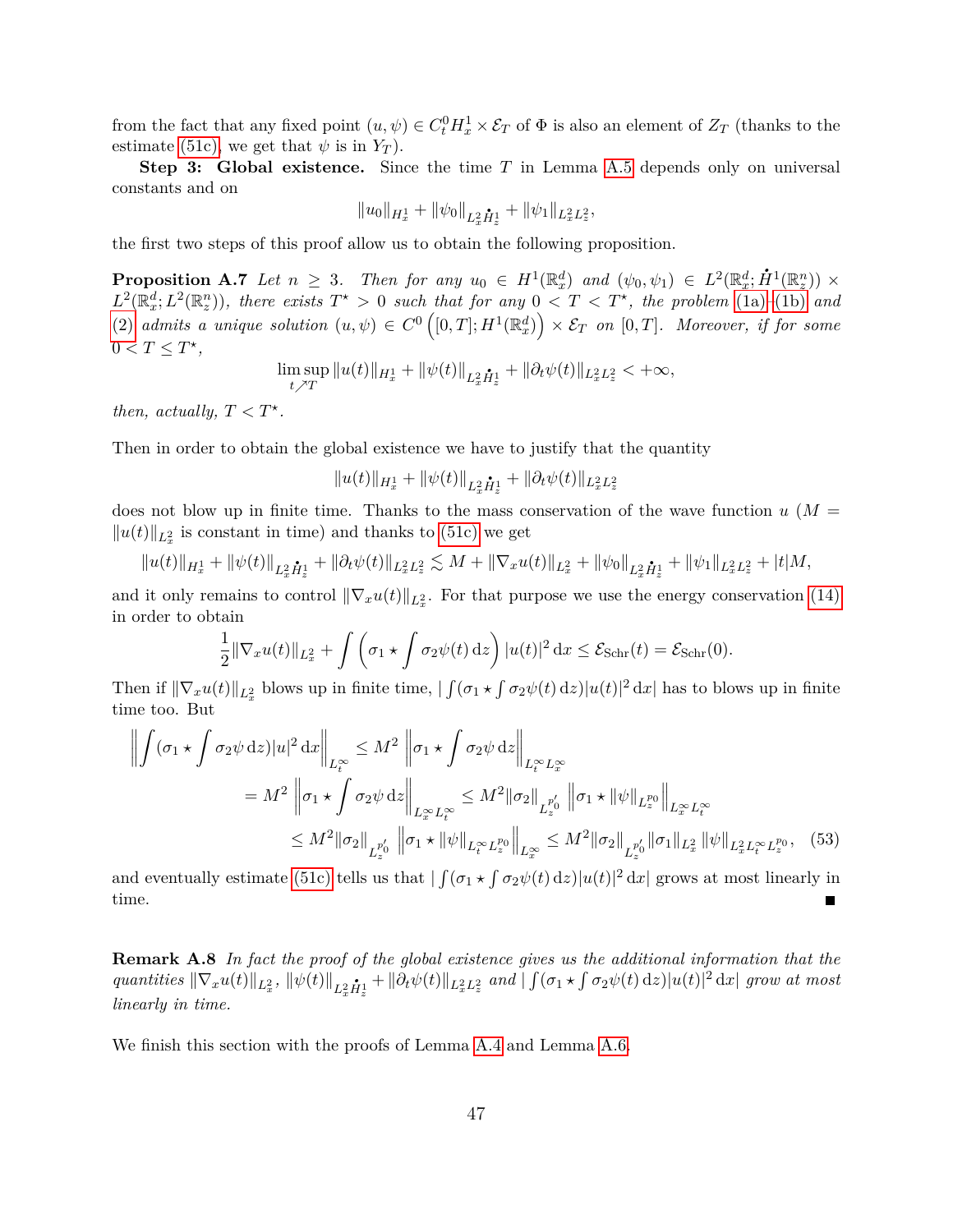**Proof of Lemma [A.4.](#page-44-2)** *Estimate* [\(51a\)](#page-44-4). We apply apply the Strichartz estimate [\(48\)](#page-44-8) to  $\mathcal{L}(u, \psi)$ with the Schrödinger-admissible pair  $(\infty, 2)$  on both side to obtain

$$
\|\mathcal{L}(u,\psi)\|_{L_t^{\infty}L_x^2} \lesssim \|u_0\|_{L_x^2} + \left\|\left(\sigma_1 \star_x \int \sigma_2 \psi \,dz\right)u\right\|_{L_t^1 L_x^2}.
$$

Then, thanks to the following estimate

$$
\left\| \left( \sigma_1 \star_x \int \sigma_2 \psi \,dz \right) u \right\|_{L_t^1 L_x^2} \leq |T| \left\| \left( \sigma_1 \star_x \int \sigma_2 \psi \,dz \right) u \right\|_{L_t^\infty L_x^2}
$$
  

$$
\leq \left\| \sigma_1 \star_x \int \sigma_2 \psi \,dz \right\|_{L_t^\infty L_x^\infty} \|u\|_{L_t^\infty L_x^2},
$$

and thanks to [\(53\),](#page-46-0) we eventually obtain

$$
\|\mathcal{L}(u,\psi)\|_{L^\infty_t L^2_x} \lesssim \|u_0\|_{L^2_x} + |T| \|\psi\|_{Y_T} \|u\|_{L^\infty_t L^2_x}.
$$

*Estimate* [\(51b\)](#page-44-9)*.* Since

$$
\nabla_x \mathcal{L}(u, \psi)(t) = S(t) \nabla_x u_0
$$
  
+  $\int_0^t S(t - s) \left[ \left( \nabla_x \sigma_1 \star \int \sigma_2 \psi(s) \, \mathrm{d}z \right) u(s) + \left( \sigma_1 \star \int \sigma_2 \psi(s) \, \mathrm{d}z \right) \nabla_x u(s) \right] \, \mathrm{d}s$ ,

we just apply the same estimates as before.

*Estimate* [\(51c\)](#page-44-5). We apply for almost every  $x \in \mathbb{R}^d$  the Strichartz estimate [\(50\)](#page-44-0) to  $\mathcal{K}(u, \psi)(x)$ with the wave-admissible pair  $(\infty, p_0)$  on the left hand side and  $(\infty, 2)$  on the right hand side

$$
\|\mathcal{K}(u,\psi)(x)\|_{L_t^\infty L_z^{p_0}} + \|\psi(x)\|_{L_t^\infty \dot{H}_z^1} + \|\partial_t \psi(x)\|_{L_t^\infty L_z^2}
$$
  

$$
\lesssim \|\psi_0(x)\|_{\dot{H}_x^1} + \|\psi_1(x)\|_{L_x^2} + \left\|\sigma_2 \sigma_1 \star |u|^2(x)\right\|_{L_t^1 L_x^2}.
$$

Then, since

$$
\left\|\sigma_2 \sigma_1 \star |u|^2(x)\right\|_{L_t^1 L_x^2} = \|\sigma_2\|_{L_x^2} \|\sigma_1 \star |u|^2(x)\|_{L_t^1} \le \|\sigma_2\|_{L_x^2} |\sigma_1| \star \|u\|_{L_t^2}^2(x)
$$

we can pass in  $L_x^2$ -norm to obtain

$$
\left\|\sigma_2 \,\sigma_1 \star |u|^2\right\|_{L_x^2 L_t^1 L_x^2} \leq \|\sigma_2\|_{L_x^2} \left\||\sigma_1| \star \|u\|_{L_t^2}^2\right\|_{L_x^2}.
$$

Here, thanks to the Young inequality we have

$$
\left\||\sigma_{1}|\star\|u\|_{L^{2}_{t}}^{2}\right\|_{L^{2}_{x}} \leq \|\sigma_{1}\|_{L^{2}_{x}}\left\||u\|_{L^{2}_{t}}^{2}\right\|_{L^{1}_{x}} = \|\sigma_{1}\|_{L^{2}_{x}}\left\|u\|_{L^{2}_{t}L^{2}_{x}}^{2} \leq \|\sigma_{1}\|_{L^{2}_{x}}\left|T\right|\|u\|_{L^{\infty}_{t}L^{2}_{x}}^{2},
$$

and we eventually obtain

$$
\|\mathcal{K}(u,\psi)\|_{L_{x}^{2}L_{t}^{\infty}L_{z}^{p_{0}}}+\|\psi\|_{L_{x}^{2}L_{t}^{\infty}\dot{H}_{x}^{1}}+\|\partial_{t}\psi\|_{L_{x}^{2}L_{t}^{\infty}L_{z}^{2}}\lesssim \|\psi_{0}\|_{L_{x}^{2}\dot{H}_{z}^{1}}+\|\psi_{1}\|_{L_{x}^{2}L_{z}^{2}}+\|T\|\|u\|_{L_{t}^{\infty}L_{x}^{2}}^{2}.
$$

**Estimates** [\(52a\)](#page-44-6)**,** [\(52b\)](#page-44-10) **and** [\(52c\)](#page-44-7)**.** Since

$$
\mathcal{L}(u, \psi)(t) - \mathcal{L}(v, \varphi)(t) =
$$
  

$$
\int_0^t S(t - s) \left[ \left( \sigma_1 \star_x \int \sigma_2 \psi(s) \, \mathrm{d}z \right) (u(s) - v(s)) + \left( \sigma_1 \star_x \int \sigma_2 (\psi(s) - \varphi(s)) \, \mathrm{d}z \right) v(s) \right] \, \mathrm{d}s
$$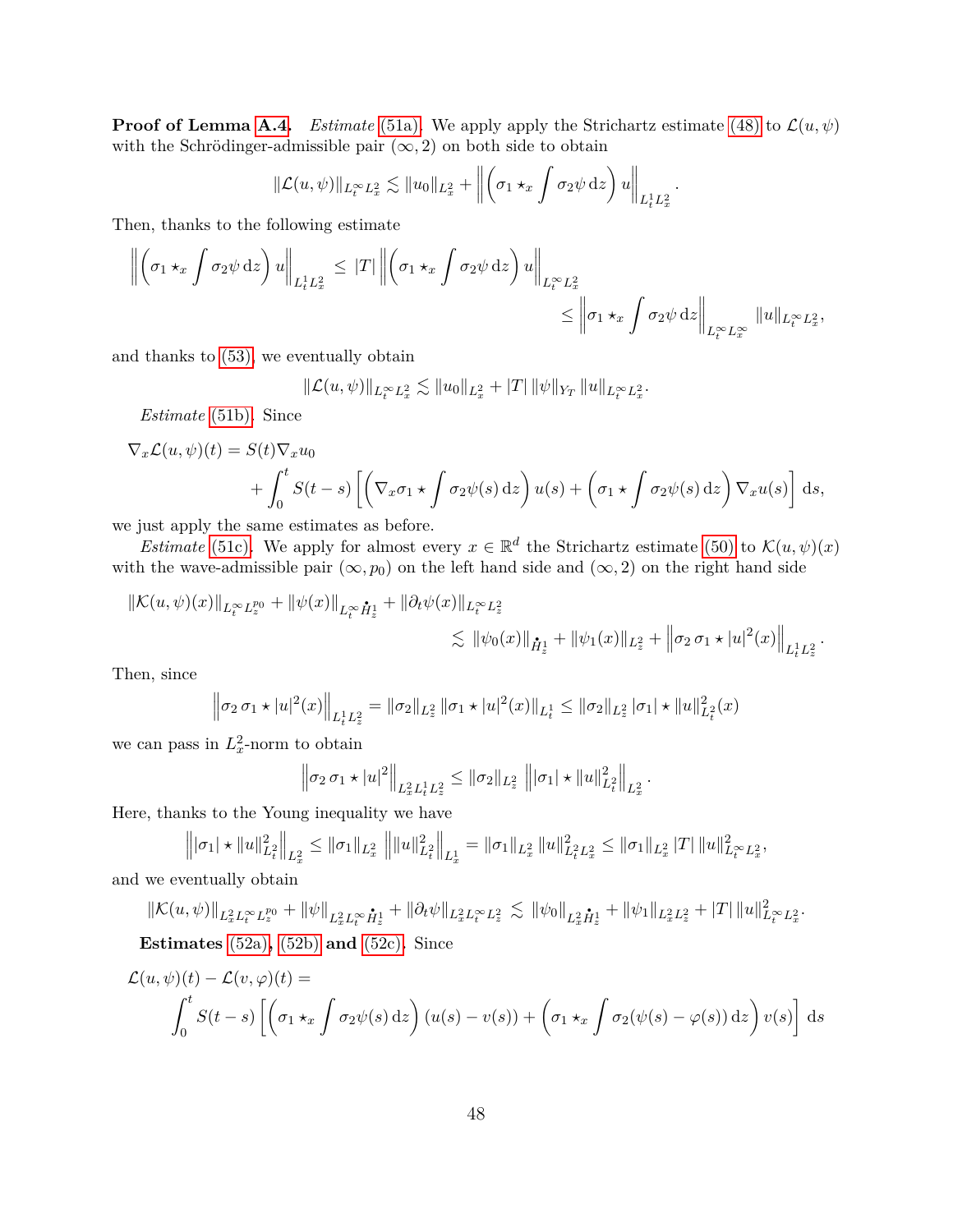and

$$
\mathcal{K}(u,\psi)(t) - \mathcal{K}(v,\varphi)(t) =
$$

$$
\int_0^t W(t-s) \left[ -\sigma_2 \sigma_1 \star_x ([u(s) - v(s)]\bar{u}(s) + v(s)[\bar{u}(s) - \bar{v}(s)]) \right] ds,
$$

we just follow closely the proof of [\(51a\),](#page-44-4) [\(51b\)](#page-44-9) and [\(51c\).](#page-44-5)

**Proof of Lemma [A.6.](#page-45-0)** Let us fix  $\varepsilon > 0$  and  $t \in [0, T]$ . We know that for all  $x \in \mathbb{R}^d$  and for all  $\eta > 0$ , there exists  $\delta(\eta, t, x) \geq 0$  such that if  $|t - s| \leq \delta(\eta, t, x)$ , then  $|f(t, x) - f(s, x)| \leq \eta$ . Note that in fact  $\delta(\eta, t, x)$  is positive for almost every  $x \in \mathbb{R}^d$ . Moreover, since  $f \in L^2_x L^{\infty}_t$  we now that

$$
\int_{\mathbb{R}^d} \mathbf{1}_{|x| \ge R} \|f(x)\|_{L_t^{\infty}}^2 dx \xrightarrow[R \to \infty]{} 0.
$$

Let  $\delta > 0$ . Let us also introduce the following subset of  $\mathbb{R}_x^d$ 

$$
B_{t,\delta}^{R,\eta} = \left\{ x \in \mathbb{R}^d \text{ such that } |x| \le R \text{ and } \delta(\eta,t,x) \le \delta \right\}.
$$

Note that  $\text{meas}(B_{t,\delta}^{R,\eta}) \to 0$  when  $\delta \to 0$ . Then for all  $R, \eta, \delta > 0$  and for all *s* such that  $|t - s| \leq \delta$ ,

$$
||f(t) - f(s)||_{L_x^2} \le ||\mathbf{1}_{|x| \ge R} (f(t) - f(s))||_{L_x^2} + ||\mathbf{1}_{|x| \le R} (f(t) - f(s))||_{L_x^2}
$$
  
\n
$$
\le 2 ||\mathbf{1}_{|x| \ge R} f||_{L_x^2 L_t^\infty} + \eta \operatorname{meas} (B(0, R))^{1/2} + 2 \operatorname{meas} (B_{t, \delta}^{R, \eta}) ||f||_{L_x^2 L_t^\infty}
$$

We can pick *R* large enough to obtain

$$
2\,\|\mathbf{1}_{|x|\geq R}f\|_{L_x^2L_t^\infty}\leq\frac{\varepsilon}{3},
$$

then we fix  $\eta$  small enough to get

$$
\eta \operatorname{meas} (B(0,R))^{1/2} \le \frac{\varepsilon}{3},
$$

and we eventually fix  $\delta$  small enough to get

$$
2 \operatorname{meas}\left(B_{t,\delta}^{R,\eta}\right) \|f\|_{L^2_x L^\infty_t} \leq \frac{\varepsilon}{3}
$$

<span id="page-48-2"></span><span id="page-48-1"></span>Е

*.*

П

## <span id="page-48-0"></span>**B Semi-classical analysis**

In this section we rescale the Schrödinger-Wave system as follows

$$
ih \,\partial_t u_h + \frac{h^2}{2} \Delta_x u_h = \left(\sigma_1 \star_x \int \sigma_2 \psi_h(t) \,\mathrm{d}z\right) u_h, \qquad t \in \mathbb{R}, \ x \in \mathbb{R}^d \tag{54a}
$$

*.*

$$
\partial_t \psi_h = \chi_h, \qquad t \in \mathbb{R}, \ x \in \mathbb{R}^d, \ z \in \mathbb{R}^n \qquad (54b)
$$

$$
\partial_t \chi_h = c^2 \Delta_z \psi_h - c^2 \sigma_2(z) \left( \sigma_1 \star_x |u_h(t)|^2 \right)(x), \qquad t \in \mathbb{R}, \ x \in \mathbb{R}^d, \ z \in \mathbb{R}^n \tag{54c}
$$

where  $h > 0$  denotes (a dimensionless version of) the Planck constant. We wish to investigate the behavior of this rescaled system when  $h \to 0$ . This is expected to establish a connection between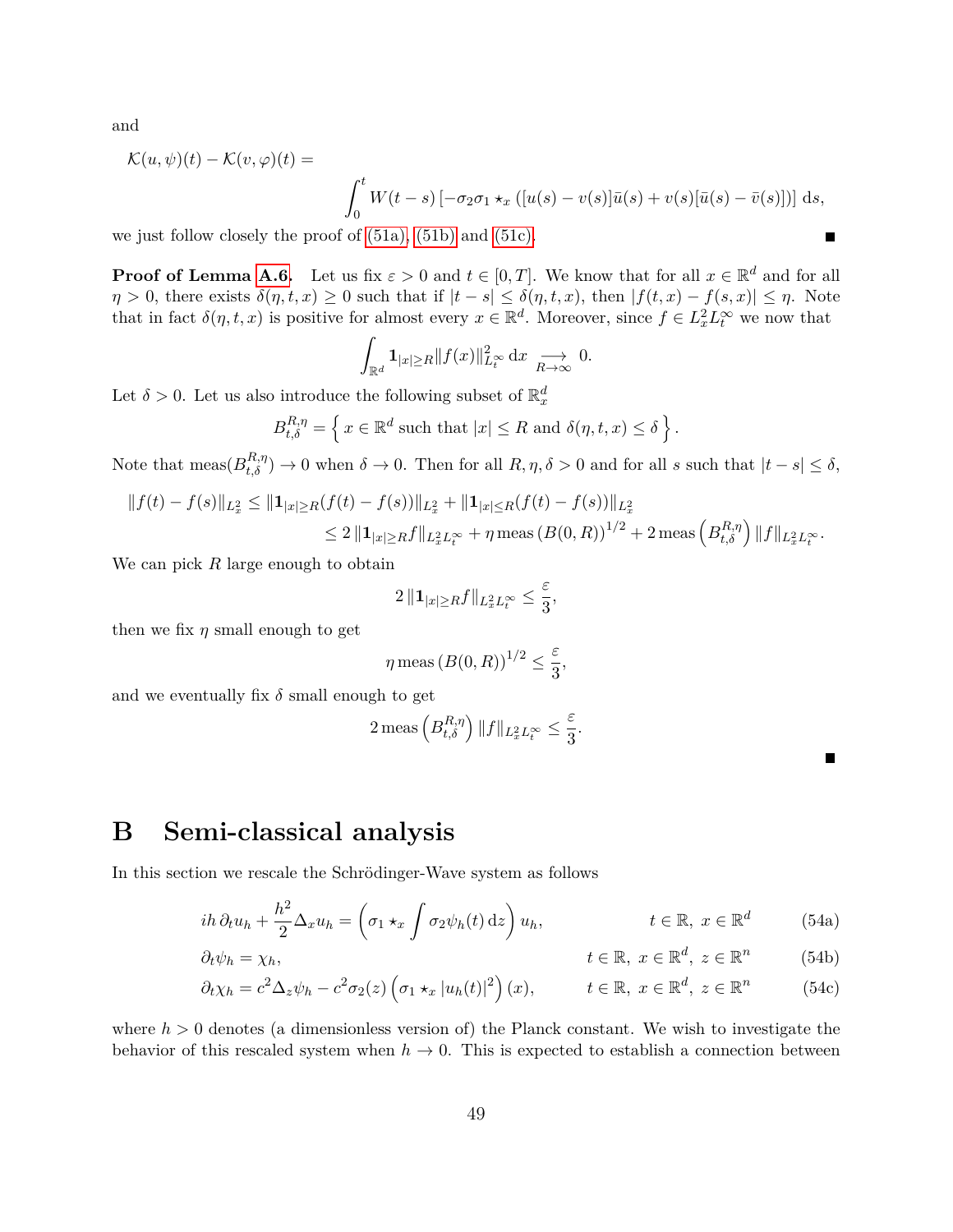the classical and quantum models, see [\[26\]](#page-57-1). More precisely for every *h >* 0 we consider the Wigner transform of *u<sup>h</sup>*

$$
W_h(t, x, \xi) = \frac{1}{(2\pi)^d} \int_{\mathbb{R}^d} e^{-i\xi \cdot y} u_h(t, x + \frac{h}{2}y) \bar{u}_h(t, x - \frac{h}{2}y) dy
$$

and we address the question of the asymptotic behavior of  $(W_h, \psi_h, \chi_h)$  when *h* goes to 0. Our goal is to prove that  $(W_h, \psi_h, \chi_h)$  admits a limit and this limit is a solution of the Vlasov-Wave system [\(6a\)](#page-2-1)[–\(6b\).](#page-2-0) For that purpose let us introduce some notations and assumptions.

We consider a sequence of initial data  $(u_0^h)_{h>0} \subset H_x^1$ ,  $(\psi_0^h)_{h>0} \subset L_x^2$  $\dot{H}_z^1$  and  $(\chi_0^h)_{h>0} \subset L_x^2 L_z^2$ such that

<span id="page-49-0"></span>**(H5)** the quantities  $||u_h||_{L_x^2}$  and

$$
\mathscr{E}_{0,+}^{h} = \frac{h^2}{2} \int_{\mathbb{R}^d} |\nabla_x u_0^h|^2 \, \mathrm{d}x + \int_{\mathbb{R}^d} \left( \sigma_1 \star \int_{\mathbb{R}^n} \sigma_2 \psi_0^h \, \mathrm{d}z \right)_+ |u_0^h|^2 \, \mathrm{d}x + \frac{1}{2c^2} \iint_{\mathbb{R}^d \times \mathbb{R}^n} |\chi_0^h|^2 \, \mathrm{d}x \, \mathrm{d}z + \frac{1}{2} \iint_{\mathbb{R}^d \times \mathbb{R}^n} |\nabla_z \psi_0^h|^2 \, \mathrm{d}x \, \mathrm{d}z
$$

are uniformly bounded with respect to *h*.

<span id="page-49-1"></span>**Remark B.1** *i)* Assumption (**H5)** guarantees us that the sequences  $(\psi_0^h)$  and  $(\chi_0^h)$  are uniformly  $_0$ ) ana  $\chi_0$ *bounded with respect to h respectively in*  $L_x^2$ *i*<sub>L</sub><sup>*i*</sup></sup> *and*  $L_x^2 L_z^2$ *. Hence, there exists*  $\psi_0 \in L_x^2$ *. H*<sup>1</sup> *<sup>z</sup> and*  $\chi_0 \in L_x^2 L_z^2$  such that, sub-sequencse still labelled  $(\psi_0^h)_{h>0}$  and  $(\chi_0^h)_{h>0}$  converge respectively to  $\psi_0$  $in L_x^2$  $\dot{H}_z^1 - \dot{H}_z^2$  such that, sub-sequencse still l<br>  $\dot{H}_z^1 -$  weakly and  $\chi_0$  in  $L_x^2 L_z^2 -$  weakly.

*ii) Moreover, since the rescaled Hamiltonian*

$$
\mathcal{E}^{h}(t) = \frac{h^2}{2} \int_{\mathbb{R}^d} |\nabla_x u_h(t)|^2 dx + \int_{\mathbb{R}^d} \left( \sigma_1 \star \int_{\mathbb{R}^n} \sigma_2 \psi_h(t) dz \right) |u_h(t)|^2 dx
$$
  
+ 
$$
\frac{1}{2c^2} \iint_{\mathbb{R}^d \times \mathbb{R}^n} |\chi_h(t)|^2 dx dz + \frac{1}{2} \iint_{\mathbb{R}^d \times \mathbb{R}^n} |\nabla_z \psi_h(t)|^2 dx dz
$$

*is conserved by the system* [\(54a\)](#page-48-1)*–*[\(54c\)](#page-48-2)*, we have*

$$
0 \leq \frac{h^2}{2} \int_{\mathbb{R}^d} |\nabla_x u_h(t)|^2 dx + \frac{1}{2c^2} \iint_{\mathbb{R}^d \times \mathbb{R}^n} |\chi_h(t)|^2 dx dx + \frac{1}{2} \iint_{\mathbb{R}^d \times \mathbb{R}^n} |\nabla_z \psi_h(t)|^2 dx dx
$$
  

$$
= \mathscr{E}^h(0) - \int_{\mathbb{R}^d} \left( \sigma_1 \star \int_{\mathbb{R}^n} \sigma_2 \psi_h(t) dz \right) |u_h(t)|^2 dx
$$
  

$$
\leq \mathscr{E}^h_{0,+} - \int_{\mathbb{R}^d} \left( \sigma_1 \star \int_{\mathbb{R}^n} \sigma_2 \psi_h(t) dz \right) |u_h(t)|^2 dx.
$$

*Then thanks to* [\(53\)](#page-46-0) *coupled with the mass conservation of the wave function*  $u_h$  *and* [\(51c\)](#page-44-5) *we have* 

$$
\left\| \int_{\mathbb{R}^d} \left( \sigma_1 \star \int_{\mathbb{R}^n} \sigma_2 \psi_h(t) \, \mathrm{d} z \right) |u_h(t)|^2 \, \mathrm{d} x \right\|_{L_t^\infty} \lesssim \left( \|\psi_0^h\|_{L_x^2 \dot{H}_z^1} + \|\chi_0^h\|_{L_x^2 L_x^2} + |T| \|u_0^h\|_{L_x^2} \right) \|u_0^h\|_{L_x^2}^2,
$$

that means  $h^2 \|\nabla_x u_h(t)\|_{L_x^2}^2$ ,  $\|\chi_h(t)\|_{L_x^2 L_z^2}$  and  $\|\psi_h(t)\|_{L_x^2 \dot{H}_z^1}$  are uniformly bounded with respect to h *and*  $t \in [0, T]$ *.*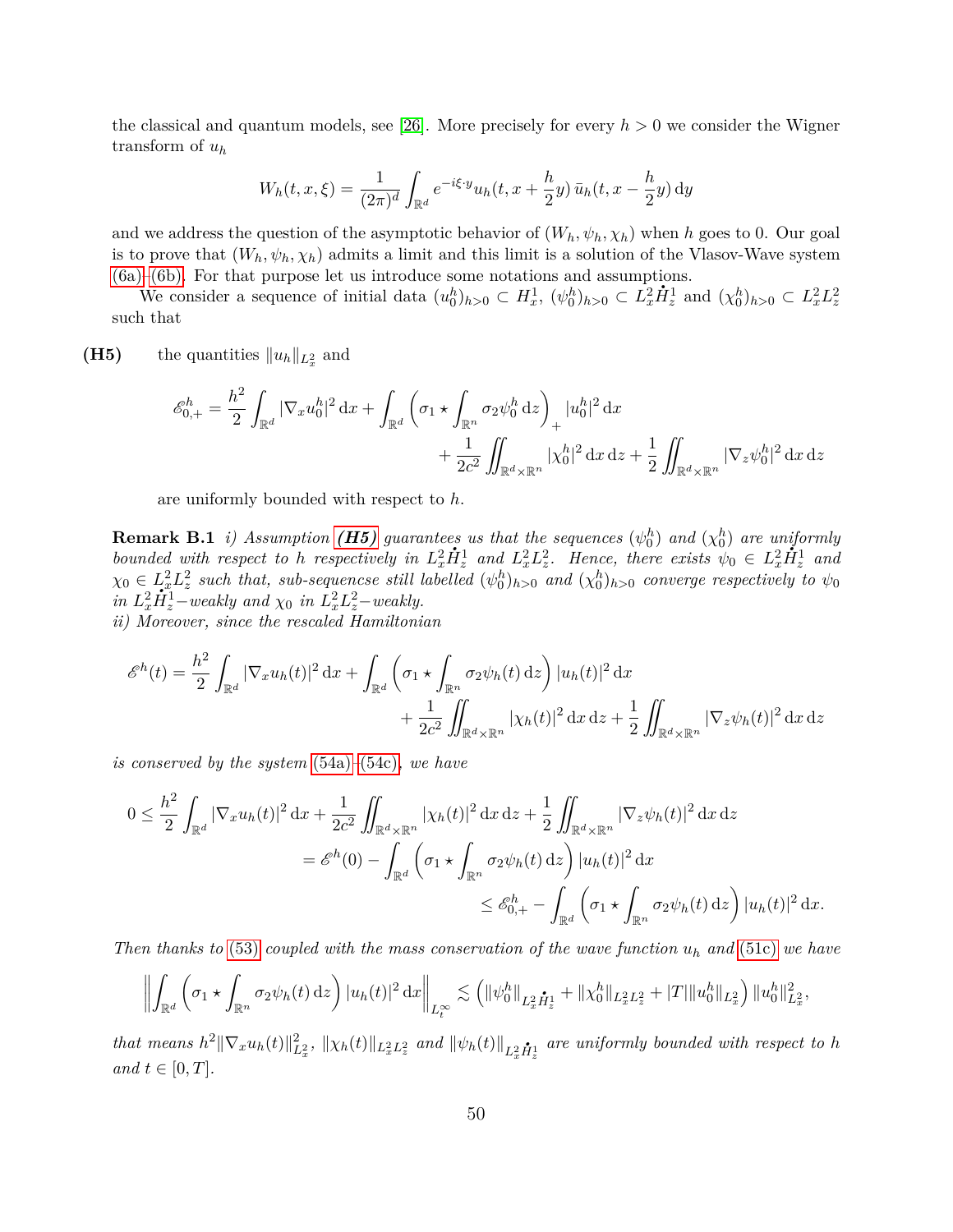One can easily check that the Wigner transform  $W_h$  associated to a solution  $u_h$  of [\(54a\)](#page-48-1) satisfies the following equation

$$
\partial_t W_h + \xi \cdot \nabla_x W_h + K_h \star_{\xi} W_h = 0,\tag{55}
$$

where

$$
K_h(t,x,\xi) = \frac{i}{(2\pi)^d} \int_{\mathbb{R}^d} e^{-i\xi \cdot y} \frac{1}{h} \left( \Phi_h(t,x+\frac{h}{2}y) - \Phi_h(t,x-\frac{h}{2}y) \right) dy.
$$
 (56)

This follows by direct inspection when  $u_h$  is a strong solution of [\(54a\),](#page-48-1) which is the case if  $u_0^h$  is regular enough; dealing with weak solutions requires a step by regularization and approximation.

According to [\[26\]](#page-57-1), we introduce the separable Banach space

$$
\mathcal{A} = \left\{ \varphi \in C^0(\mathbb{R}^d_x \times \mathbb{R}^d_\xi) \text{ s.t. } \mathcal{F}_\xi \varphi(x, y) \in L^1\left(\mathbb{R}^d_y; C^0(\mathbb{R}^d_x)\right) \right\}
$$

equipped with the norm

$$
\|\varphi\|_{\mathcal{A}} = \|\mathcal{F}_{\xi}\varphi\|_{L_y^1 C_x^0} = \int_{\mathbb{R}^d} \sup_x |\mathcal{F}_{\xi}\varphi(x,y)| \, \mathrm{d}y,
$$

and notice that the space

$$
\mathcal{B} = \left\{ \varphi \in \mathcal{S} \text{ s.t. } \mathcal{F}_{\xi} \varphi \in C_c^{\infty}(\mathbb{R}_x^d \times \mathbb{R}_y^d) \right\}
$$

is dense in A. We also denote by  $\mathcal{M} = \mathcal{M}(\mathbb{R}^d_x \times \mathbb{R}^d_\xi)$  the space of bounded measures on  $\mathbb{R}^d_x \times \mathbb{R}^d_\xi$ , and  $\mathcal{M}_+$  its positive cone.

**Theorem B.2** Let  $(H1)$ – $(H2)$  and  $(H5)$  be fulfilled. Up to a sub-sequence, the families  $(W_h)_{h>0}$ ,  $(\psi_h)_{h>0}$  and  $(\chi_h)_{h>0}$  converge respectively to  $\mu \in C^0([0,T]; \mathcal{M} - w\star), \ \psi \in C^0([0,T]; L^2_x \dot{H}^1_z - w)$ and  $\chi \in C^0([0,T]; L_x^2L_z^2-w)$  respectively in the spaces  $C^0([0,T]; \mathcal{A}'-w\star)$ ,  $C^0([0,T]; L_x^2\dot{H}_z^1-w)$ and  $C^0([0,T]; L_x^2L_z^2 - w)$ . Moreover  $(\mu, \psi, \chi)$  *is a solution of the Vlasov-Wave system* 

$$
\partial_t \mu + \text{div}_x(\xi \mu) - \text{div}_{\xi} \left( \nabla_x \left[ \sigma_1 \star_x \int \sigma_2 \psi(t) \, \text{d}z \right] \mu \right) = 0, \qquad \text{in } \mathcal{D}'((0, T); \mathcal{B}'),
$$
  

$$
\partial_t \psi = \chi,
$$
  

$$
\partial_t \chi = c^2 \Delta_z \psi - \sigma_2(z) \left( \sigma_1 \star_x \int \text{d}\mu(\xi) \right)(x), \qquad \text{in } \mathcal{D}'((0, T) \times \mathbb{R}_x^d \times \mathbb{R}_z^n).
$$

The proof follows closely the analysis of [\[26\]](#page-57-1); the main difference being that here we have to control also what happens as  $h \to 0$  for the wave part of the system [\(54a\)–](#page-48-1)[\(54c\).](#page-48-2) Note that if the sequence of initial data is supposed to converge, then, by uniqueness of the solution of the limit equation [\[8,](#page-56-2) Theorem 4], the entire sequence  $(W_h, \psi_h, \chi_h)_{h>0}$  converges.

**Proof.** Step 1: Convergence of  $(\psi_h)_{h>0}$ . Thanks to Remark [B.1](#page-49-1) we already know that the sequence  $(\psi_h)_{h>0}$  is bounded in  $L^{\infty}(0,T; L_x^2 \dot{H}_z^1)$ . Since any closed ball of  $L_x^2 \dot{H}_z^1$  is metrizable and compact for the weak topology, we are going to apply the Ascoli-Arzela theorem in order to justify that  $(\psi_h)_{h>0}$  admits a converging sub-sequence in  $C_t^0(L_x^2 \dot{H}_z^1 - w)$ . For that purpose it only remains to show that  $(\psi_h)_{h>0}$  is equi-continuous in  $C_t^0(L_x^2)$  $L_t^0(L_x^2 H_z^1 - w)$ . For that purpose it only remains  $\dot{H}_z^1 - w$ ). In fact, it is sufficient to prove that the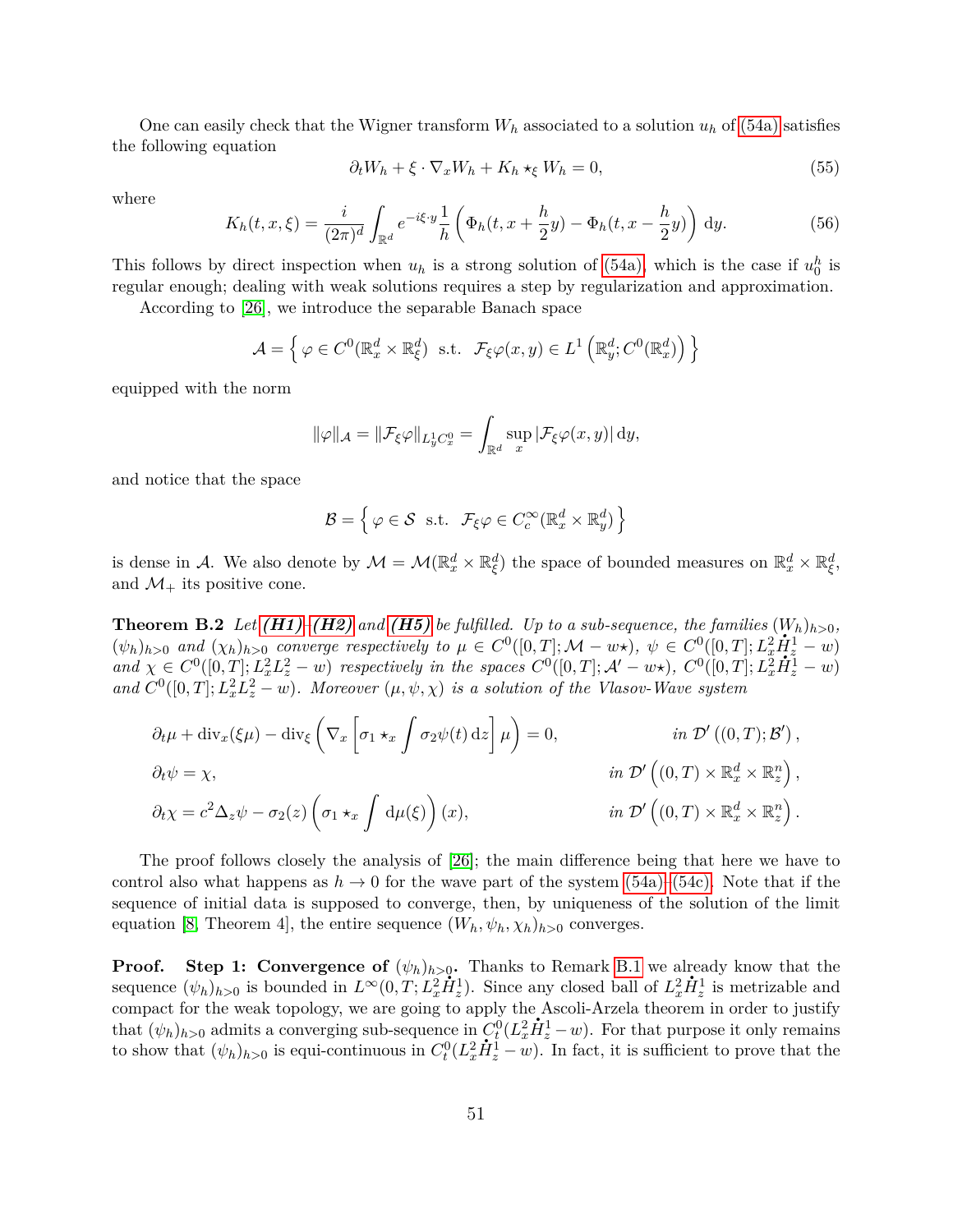family  $\{t \mapsto \langle \psi_h(t), g \rangle_{L_x^2 \dot{H}_x^1} \}$  is equi-continuous for every *g* in a dense countable subset of  $L_x^2$  $\dot{H}_{z}^{1}$ . Details on this argument can be found e. g. in [\[25,](#page-57-16) Appendix C]. For any  $g \in C_c^{\infty}(\mathbb{R}_x^d \times \mathbb{R}_z^n)$ ,

$$
\left| \frac{\mathrm{d}}{\mathrm{d}t} \left\langle \psi_h(t), g \right\rangle_{L_x^2 \dot{H}_x^1} \right| = \left| \iint_{\mathbb{R}^d \times \mathbb{R}^n} \hat{\chi}_h(t, k, \zeta) |\zeta|^2 \overline{\hat{g}(k, \zeta)} \, \mathrm{d}k \, \mathrm{d}\zeta \right| \leq \| \chi_h(t) \|_{L_x^2 L_x^2} \| g \|_{L_x^2 H_x^2}
$$

is uniformly bounded in *h* and  $t \in [0, T]$  (see Remark [B.1\)](#page-49-1) and the Ascoli-Arzela theorem insures us that, up to a sub-sequence,  $(\psi_h)_{h>0}$  converges in  $C^0([0,T];L^2_x\dot{H}^1_z-w)$  to  $\psi \in C^0([0,T];L^2_x\dot{H}^1_z-w)$ .

**Step 2: Convergence of**  $(\chi_h)_{h>0}$ . As in the previous step Remark [B.1](#page-49-1) insures us that the sequence  $(\chi_h)_{h>0}$  is bounded in  $L^{\infty}(0,T; L_x^2 L_z^2)$ . Moreover, for any  $g \in C_c^{\infty}(\mathbb{R}_x^d \times \mathbb{R}_z^n)$ ,

$$
\left| \frac{d}{dt} \left\langle \chi_h(t), g \right\rangle_{L_x^2 L_z^2} \right|
$$
  
\n
$$
\leq c^2 \left| \iint_{\mathbb{R}^d \times \mathbb{R}^n} \nabla_z \psi_h(t) \cdot \nabla_z g \, dx \, dz \right| + c^2 \left| \iint_{\mathbb{R}^d \times \mathbb{R}^n} \sigma_2(z) \sigma_1 \star |u_h(t)|^2(x) \, g(x, z) \, dx \, dz \right|
$$
  
\n
$$
\leq ||\psi_h||_{L_x^2 \dot{H}_z^1} ||g||_{L_x^2 H_z^1} + ||\sigma_1||_{L_x^2} ||\sigma_2||_{L_x^2} ||u_h(t)||_{L_x^2}^2 ||g||_{L_x^2 L_z^2}
$$

is uniformly bounded in *h* and  $t \in [0, T]$  (see Remark [B.1\)](#page-49-1). Eventually the Ascoli-Arzela theorem insures us that, up to a sub-sequence,  $(\chi_h)$  converges in  $C^0([0,T];L^2_xL^2_z-w)$  to  $\chi \in C^0([0,T];L^2_xL^2_z-w)$ *w*).

**Step 3: Equation on**  $\psi$ . Since  $\chi_h$  converges to  $\chi$  in  $C^0([0,T]; L_x^2 L_z^2 - w)$  we obtain directly that for any  $g \in C_c^{\infty}(\mathbb{R}^d_x \times \mathbb{R}^n_z)$ ,

$$
\frac{\mathrm{d}}{\mathrm{d}t} \langle \psi_h(t), g \rangle_{\mathcal{D}',\mathcal{D}} = \iint_{\mathbb{R}^d \times \mathbb{R}^n} \chi_h(t) \, g \, \mathrm{d}x \, \mathrm{d}z \underset{h \to 0}{\longrightarrow} \langle \chi(t), g \rangle_{\mathcal{D}',\mathcal{D}}
$$

the convergence being uniform on  $[0, T]$ . Note that here, since the duality product on  $L_x^2$  $\dot{H}_{z}^{1}$  is not compatible with the duality product in  $\mathcal{D}'$ , we have to say something in order to justify the following convergence

$$
\frac{\mathrm{d}}{\mathrm{d}t} \left\langle \psi_h(t), g \right\rangle_{\mathcal{D}', \mathcal{D}} \underset{h \to 0}{\longrightarrow} \frac{\mathrm{d}}{\mathrm{d}t} \left\langle \psi(t), g \right\rangle_{\mathcal{D}', \mathcal{D}} \quad \text{in } \mathcal{D}'(0, T).
$$

Since for any  $f \in C_c^{\infty}(0,T)$ ,

$$
\left\langle \frac{\mathrm{d}}{\mathrm{d}t} \langle \psi_h, g \rangle_{\mathcal{D}'}, f \right\rangle_{\mathcal{D}'(0,T)} = - \int_0^T \langle \psi_h(t), g \rangle_{\mathcal{D}'} f'(t) \, \mathrm{d}t
$$

we have to justify the uniform convergence in time of  $\langle \psi_h(t), g \rangle_{\mathcal{D}'}$  to  $\langle \psi(t), g \rangle_{\mathcal{D}'}$ . For any  $g \in$  $C_c^{\infty}(\mathbb{R}^d_x \times \mathbb{R}^n_z)$ , we have

$$
\langle \psi_h(t),g\rangle_{\mathcal{D}'}=\iint_{\mathbb{R}^d\times\mathbb{R}^n} |\zeta|\hat{\psi}_h(t,k,\zeta)|\zeta|\overline{\frac{\hat{g}(k,\zeta)}{|\zeta|^2}}\,\mathrm{d} k\,\mathrm{d}\zeta.
$$

The condition  $n \geq 3$  implies that  $\mathcal{F}^{-1}(\hat{g}(k,\zeta)/|\zeta|^2)$  lies in  $L_x^2$  $\mu \geq 3$  implies that  $\mathcal{F}^{-1}(\hat{g}(k,\zeta)/|\zeta|^2)$  lies in  $L_x^2 \dot{H}_z^1$ , and the convergence of  $\psi_h$  to  $\psi$ in  $C^0([0,T]; L_x^2 \dot{H}_z^1 - w)$  allows us to conclude. Eventually we have proved that  $\partial_t \psi = \chi$  in  $\mathcal{D}'$ .

**Step 4: Equation on** *χ***.** Let us temporarily assume that  $|u_h(t)|^2$  converges to a certain  $\rho \in C^0([0, T]; \mathcal{M} - w \star)$  (see **Step 7**). For any  $g \in C_c^{\infty}(\mathbb{R}^d_x \times \mathbb{R}^n_z)$ , we have

<span id="page-51-0"></span>
$$
\frac{\mathrm{d}}{\mathrm{d}t} \left\langle \chi_h(t), g \right\rangle_{\mathcal{D}',\mathcal{D}} = -c^2 \iint_{\mathbb{R}^d \times \mathbb{R}^n} \nabla_z \psi_h(t) \cdot \nabla_z g \, \mathrm{d}x \, \mathrm{d}z - c^2 \iint_{\mathbb{R}^d \times \mathbb{R}^n} \sigma_2 \, \sigma_1 \star |u_h(t)|^2 \, g \, \mathrm{d}x \, \mathrm{d}z \tag{58}
$$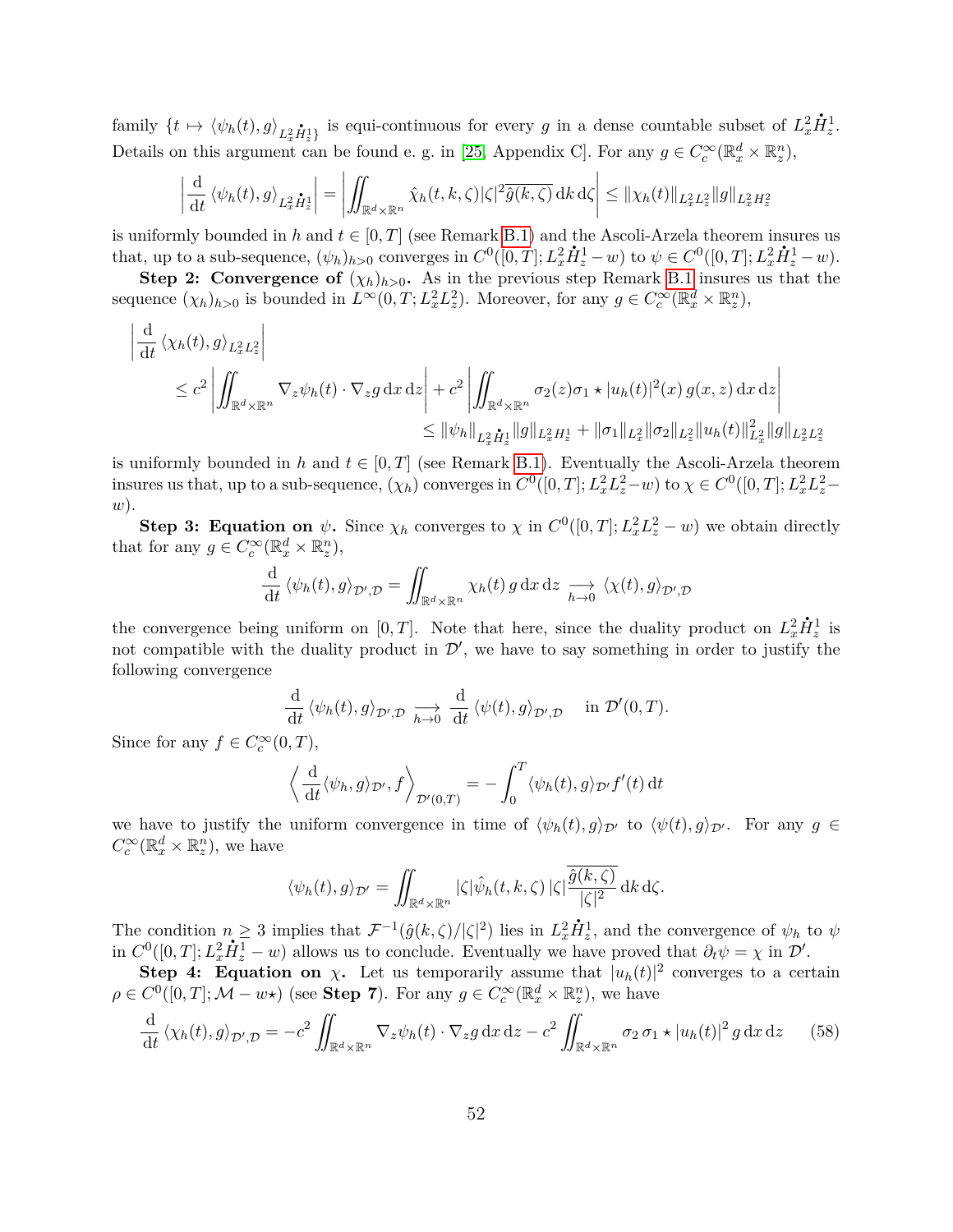The weak convergence of  $(\psi_h)_{h>0}$  insures us that

$$
-c^2 \iint_{\mathbb{R}^d \times \mathbb{R}^n} \nabla_z \psi_h(t) \cdot \nabla_z g \, dx \, dz \underset{h \to 0}{\longrightarrow} -c^2 \iint_{\mathbb{R}^d \times \mathbb{R}^n} \nabla_z \psi(t) \cdot \nabla_z g \, dx \, dz
$$

and, if we rewrite the second term of the right hand side of [\(58\)](#page-51-0) as follows

$$
c^2 \iint_{\mathbb{R}^d \times \mathbb{R}^n} \sigma_2 \sigma_1 \star |u_h(t)|^2 g \,dx \,dz = c^2 \int_{\mathbb{R}^d} |u_h(t,y)|^2 \left( \int_{\mathbb{R}^n} \sigma_2 \sigma_1 \star g(y) \,dz \right) \,dy,
$$

the weak convergence of  $|u_h|^2$  leads to

$$
c^2 \iint_{\mathbb{R}^d \times \mathbb{R}^n} \sigma_2 \sigma_1 \star |u_h(t)|^2 g \,dx \,dz \underset{h \to 0}{\longrightarrow} c^2 \iint_{\mathbb{R}^d \times \mathbb{R}^n} \sigma_2 \sigma_1 \star \rho(t) g \,dx \,dz.
$$

These two convergences hold uniformly in time and we eventually obtain

$$
\partial_t \chi = c^2 \Delta_z \psi - c^2 \sigma_2 \sigma_1 \star \rho(t) \quad \text{in } \mathcal{D}'\left( (0,T) \times \mathbb{R}^d_x \times \mathbb{R}^n_z \right).
$$

**Step 5: Convergence of**  $(W_h)_{h>0}$ . We first prove that the sequence  $(W_h)_{h>0}$  is bounded in  $L^{\infty}(0,T;\mathcal{A}')$ . Since

$$
\iint_{\mathbb{R}^d \times \mathbb{R}^d} W_h(t, x, \xi) \varphi(x, \xi) dx d\xi = \frac{1}{(2\pi)^d} \iint_{\mathbb{R}^d \times \mathbb{R}^d} u_h(t, x + \frac{h}{2}y) \bar{u}_h(t, x - \frac{h}{2}y) \mathcal{F}_{\xi} \varphi(x, y) dx dy,
$$

we obtain directly

$$
\left| \iint_{\mathbb{R}^d \times \mathbb{R}^d} W_h(t, x, \xi) \varphi(x, \xi) dx d\xi \right|
$$
  
\n
$$
\leq \frac{1}{(2\pi)^d} \left( \sup_y \int_{\mathbb{R}^d} \left| u_h(t, x + \frac{h}{2}y) \bar{u}_h(t, x - \frac{h}{2}y) \right| dx \right) \left( \sup_x \int_{\mathbb{R}^d} \left| \mathcal{F}_{\xi} \varphi(x, y) \right| dy \right)
$$
  
\n
$$
\leq \frac{1}{(2\pi)^d} \| u_h(t) \|_{L_x^2}^2 \| \varphi \|_{\mathcal{A}},
$$

which insures us

<span id="page-52-0"></span>
$$
||W_h(t)||_{\mathcal{A}'} \leq \frac{1}{(2\pi)^d} ||u_h(t)||_{L_x^2}^2
$$

is bounded with respect to  $h$  and  $t$ . Since any closed ball of  $A'$  is metrizable and compact for the weak- $\star$  topology, we will apply again the Ascoli-Arzela theorem in order to justify that  $(W_h)_{h>0}$ admits a converging sub-sequence in  $C_t^0(\mathcal{A}' - w\star)$ . For that purpose we will prove that for any  $\varphi \in \mathcal{B}$ , the functions  $t \mapsto \langle W_h(t), \varphi \rangle_{\mathcal{A}',\mathcal{A}}$  are equi-continuous. Direct computations yield

$$
\frac{\mathrm{d}}{\mathrm{d}t} \left\langle W_h(t), \varphi \right\rangle_{\mathcal{A}',\mathcal{A}} = -\iint_{\mathbb{R}^d \times \mathbb{R}^d} W_h(t, x, \xi) \xi \cdot \nabla_x \varphi(x, \xi) \, \mathrm{d}x \, \mathrm{d}\xi \n+ \iint_{\mathbb{R}^d \times \mathbb{R}^d} W_h(t, x, \eta) \left( \int_{\mathbb{R}^d} K_h(t, x, \xi - \eta) \varphi(x, \xi) \, \mathrm{d}\xi \right) \, \mathrm{d}x \, \mathrm{d}\eta, \tag{59}
$$

with

$$
L_h(t, x, \eta) := \int_{\mathbb{R}^d} K_h(t, x, \xi - \eta) \varphi(x, \xi) d\xi
$$
  
= 
$$
\frac{i}{(2\pi)^d} \int_{\mathbb{R}^d} e^{i\eta \cdot y} \frac{1}{h} \left( \Phi_h(t, x + \frac{h}{2}y) - \Phi_h(t, x - \frac{h}{2}y) \right) \mathcal{F}_{\xi} \varphi(x, y) dy
$$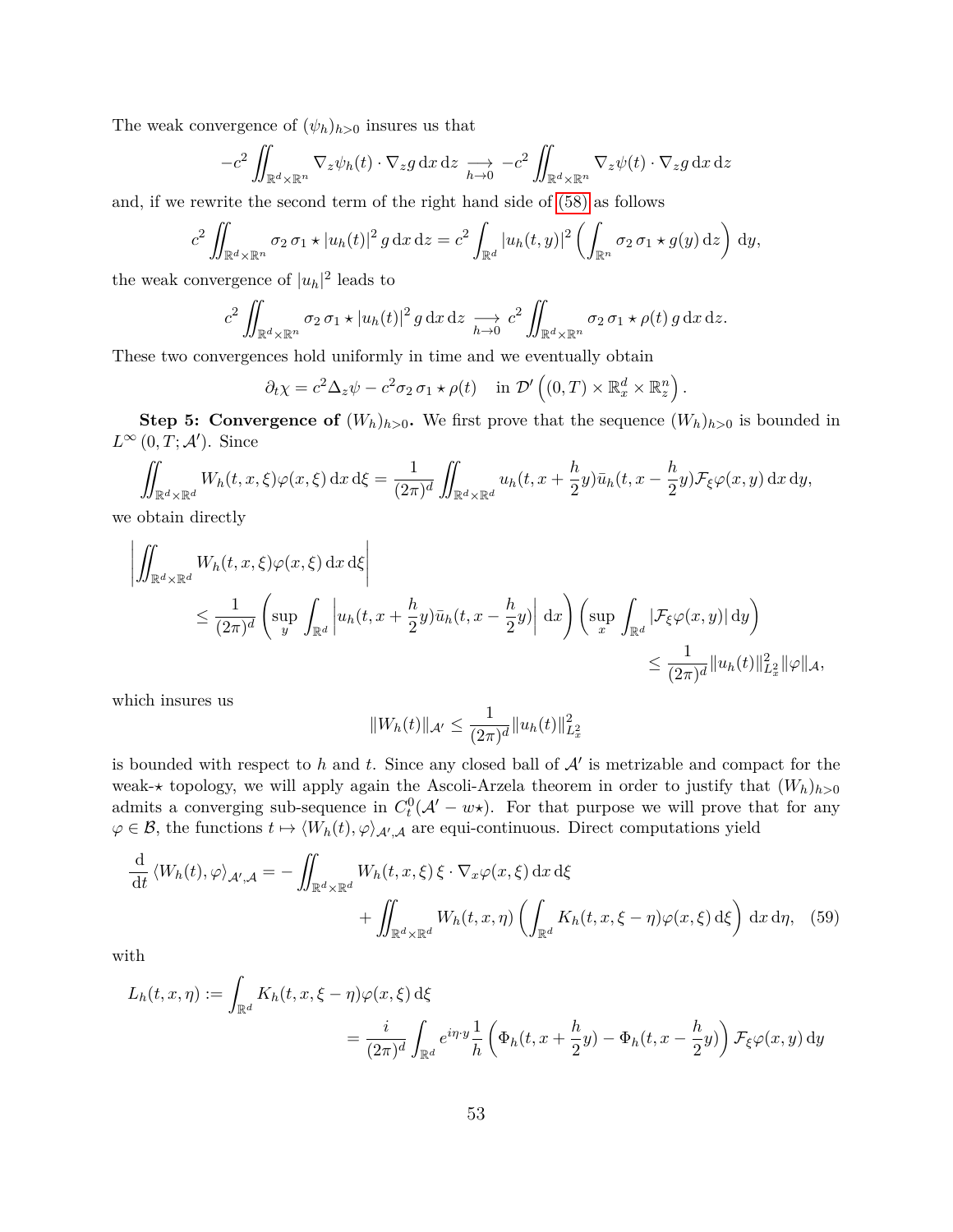and

$$
\mathcal{F}_{\eta}L_h(t,x,y) = \frac{i}{h} \left( \Phi_h(t,x+\frac{h}{2}y) - \Phi_h(t,x-\frac{h}{2}y) \right) \mathcal{F}_{\xi} \varphi(x,y).
$$

From [\(59\)](#page-52-0) we get for any  $\varphi \in \mathcal{B}$ ,

$$
\left|\frac{\mathrm{d}}{\mathrm{d}t} \left\langle W_h(t), \varphi \right\rangle_{\mathcal{A}',\mathcal{A}} \right| \leq \|W_h(t)\|_{\mathcal{A}'} \left( \|\xi \cdot \nabla_x \varphi\|_{\mathcal{A}} + \|L_h(t)\|_{\mathcal{A}} \right)
$$

and it only remains to prove that  $\mathcal{F}_{\eta}L_h(t)$  is bounded in  $L_y^1C_x^0$ , uniformly with respect to  $t \in [0, T]$ and *h*. Since  $\Phi_h = \sigma_1 \star \int \sigma_2 \psi_h \, \mathrm{d}z$ ,

$$
\frac{1}{h}\left(\Phi_h(t,x+\frac{h}{2}y)-\Phi_h(t,x-\frac{h}{2}y)\right)=\frac{y}{h}\cdot\int_{-\frac{h}{2}}^{\frac{h}{2}}\nabla\sigma_1\star\left(\int_{\mathbb{R}^n}\sigma_2\psi_h(t)\,\mathrm{d}z\right)(x+sy)\,\mathrm{d}s
$$

and we can estimate  $\mathcal{F}_{\eta}L_h(t)$  as follows

$$
\|\mathcal{F}_{\eta}L_h(t)\|_{L_y^1C_x^0} \le \|y\mathcal{F}_{\xi}\varphi\|_{L_y^1C_x^0} \left\|\frac{1}{h}\int_{-\frac{h}{2}}^{\frac{h}{2}} \nabla \sigma_1 \star \left(\int_{\mathbb{R}^n} \sigma_2 \psi_h(t) \,dz\right)(x+sy) \,ds\right\|_{L_{x,y}^{\infty}} \le \|y\mathcal{F}_{\xi}\varphi\|_{L_y^1C_x^0} \left\|\nabla \sigma_1 \star \left(\int_{\mathbb{R}^n} \sigma_2 \psi_h(t) \,dz\right)\right\|_{L_x^{\infty}}.
$$

The following estimate coupled with [\(51c\)](#page-44-5) and Remark [B.1](#page-49-1) allows us to conclude

$$
\left\|\nabla\sigma_1\star\left(\int_{\mathbb{R}^n}\sigma_2\psi_h(t)\,\mathrm{d}z\right)\right\|_{L_x^{\infty}}\leq \|\nabla\sigma_1\|_{L_x^2}\|\sigma_2\|_{L_z^{p'_0}}\|\psi_h\|_{L_x^2L_t^{\infty}L_z^{p_0}}.
$$

**Step 6: Equation on**  $\mu$ . For any  $\varphi \in \mathcal{B}$ , we have

$$
\frac{\mathrm{d}}{\mathrm{d}t} \langle W_h(t), \varphi \rangle_{\mathcal{B}',\mathcal{B}} = - \langle W_h(t), \xi \cdot \nabla_x \varphi \rangle_{\mathcal{B}',\mathcal{B}} + \langle W_h(t), L_h(t) \rangle_{\mathcal{B}',\mathcal{B}}.
$$

The weak convergence of  $(W_h)_{h>0}$  allows us to obtain

$$
\frac{\mathrm{d}}{\mathrm{d}t} \langle W_h(t), \varphi \rangle_{\mathcal{B}',\mathcal{B}} \underset{h \to 0}{\longrightarrow} \frac{\mathrm{d}}{\mathrm{d}t} \langle \mu(t), \varphi \rangle_{\mathcal{B}',\mathcal{B}} \quad \text{in } \mathcal{D}'(0,T),
$$

and

$$
\langle W_h(t), \xi \cdot \nabla_x \varphi \rangle_{\mathcal{B}', \mathcal{B}} \underset{h \to 0}{\longrightarrow} \langle \mu(t), \xi \cdot \nabla_x \varphi \rangle_{\mathcal{B}', \mathcal{B}} \quad \text{ uniformly in time } (t \in [0, T]),
$$

and it only remains to prove that  $L_h(t)$  converges strongly in A (uniformly with respect to  $t \in [0, T]$ ) to  $\nabla_x(\sigma_1 \star \int \sigma_2 \psi(t) \,dz) \cdot \nabla_\xi \varphi$ , which is equivalent to prove the strong convergence of  $\mathcal{F}_\xi L_h(t)$  to  $iy \cdot (\nabla \sigma_1 \star \int \sigma_2 \psi(t) \,dz)$ *F<sub>ξ</sub>* $\varphi$  in  $L_y^1 C_x^0$ . For that purpose we decompose the difference of these two terms as follows

$$
\mathcal{F}_{\xi}L_h(t, x, y) - iy \cdot \left( \int_{\mathbb{R}^d} \nabla \sigma_1(x - \bar{x}) \left[ \int \sigma_2(z) \psi(t, \bar{x}, z) dz \right] d\bar{x} \right) \mathcal{F}_{\xi} \varphi(x, y)
$$
  
\n
$$
= iy \cdot \left( \int_{\mathbb{R}^d} \nabla \sigma_1(x - \bar{x}) \left[ \int \sigma_2(z) (\psi(t, \bar{x}, z) - \psi_h(t, \bar{x}, z)) dz \right] d\bar{x} \right) \mathcal{F}_{\xi} \varphi(x, y)
$$
  
\n
$$
+ iy \cdot \left( \int_{\mathbb{R}^d} \frac{1}{h} \left[ \int_{-\frac{h}{2}}^{\frac{h}{2}} \nabla \sigma_1(x - \bar{x}) - \nabla \sigma_1(x + sy - \bar{x}) ds \right] \left[ \int \sigma_2(z) \psi_h(t, \bar{x}, z) dz \right] d\bar{x} \right) \mathcal{F}_{\xi} \varphi(x, y)
$$
  
\n
$$
= I(t, x, y) + II(t, x, y).
$$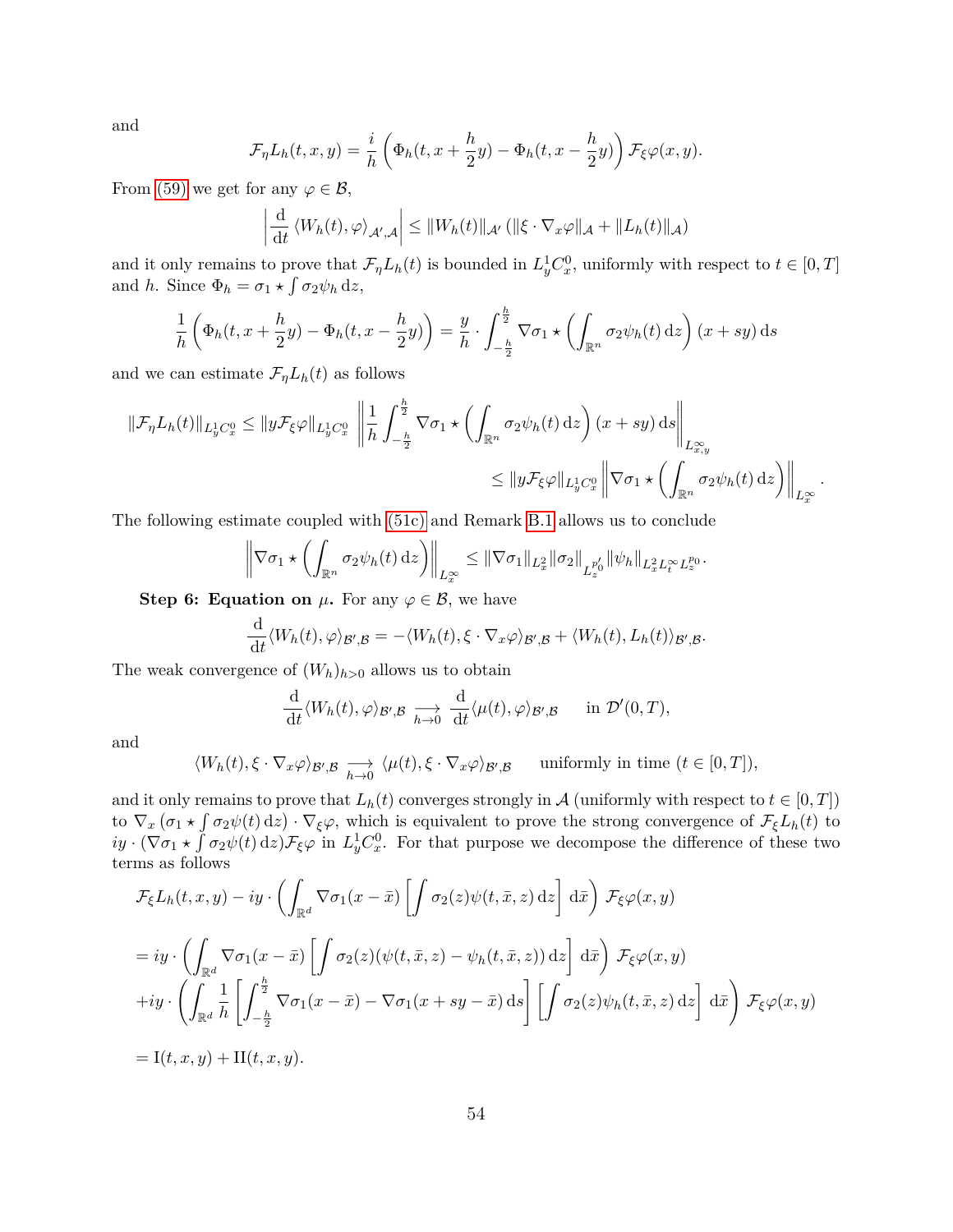We estimate the first term as follows (where the support of  $\mathcal{F}_{\xi}\varphi$  is supposed to be included in the compact  $K_1 \times K_2$ 

$$
\|\mathbf{I}(t)\|_{L_y^1 C_x^0} \le \|y\mathcal{F}_{\xi}\varphi\|_{L_y^1 C_x^0} \sup_{x \in K_1} |\nabla \sigma_1 \star (\sigma_2(\psi(t) - \psi_h(t))) (x)|
$$

and the weak convergence of  $(\psi_h)_{h>0}$  insures us that for every  $x \in K_1$ 

$$
\nabla \sigma_1 \star (\sigma_2(\psi(t) - \psi_h(t))) (x)
$$
  
= 
$$
\iint_{\mathbb{R}^d \times \mathbb{R}^d} |\zeta| \nabla \sigma_1(x - \bar{x}) \frac{\partial_2(\zeta)}{|\zeta|^2} |\zeta| \overline{(\hat{\psi}(t, \bar{x}, \zeta) - \hat{\psi}_h(t, \bar{x}, \zeta))} d\bar{x} d\zeta \xrightarrow[h \to 0]{} 0.
$$

This convergence is not *a priori* uniform in  $x \in K_1$ . Nevertheless, we can combine the fact that  $\psi(t) - \psi_h(t)$  is uniformly bounded with respect to *t* and *h* in  $L_x^2 \dot{H}_z^1$ ,  $K_1$  is compact and the application **.**

$$
x \in \mathbb{R}^d \longmapsto \left( (\bar{x}, z) \mapsto \nabla \sigma_1(x - \bar{x}) \mathcal{F}_{\zeta}^{-1} (\hat{\sigma}_2(\zeta) / |\zeta|^2)(z) \right) \in L_x^2 \dot{H}_z^1
$$

is continuous, to prove that the convergence is indeed uniform in *x*. For the second term, the estimate

$$
\|\Pi(t)\|_{L_y^1 C_x^0} \leq \|y\mathcal{F}_{\xi}\varphi\|_{L_y^1 C_x^0} \|\sigma_2\|_{L_z^{p_0'}} \|\psi_h\|_{L_x^2 L_t^{\infty} L_z^{p_0}}
$$
  
\$\times\$ 
$$
\sup_{x \in K_1} \left( \int_{\mathbb{R}^d} \frac{1}{h^2} \left| \int_{-\frac{h}{2}}^{\frac{h}{2}} \nabla \sigma_1(x - \bar{x}) - \nabla \sigma_1(x + sy - \bar{x}) ds \right|^2 \right)^{1/2}
$$
  
= 
$$
\|y\mathcal{F}_{\xi}\varphi\|_{L_y^1 C_x^0} \|\sigma_2\|_{L_z^{p_0'}} \|\psi_h\|_{L_x^2 L_t^{\infty} L_z^{p_0}} \sup_{y \in K_2} \left( \int_{\mathbb{R}^d} \frac{1}{h^2} \left| \int_{-\frac{h}{2}}^{\frac{h}{2}} \nabla \sigma_1(x) - \nabla \sigma_1(x + sy) ds \right|^2 dx \right)^{1/2}
$$

coupled with the regularity and the compactness of the support of  $\nabla \sigma_1$  and the uniform boundedness with respect to *h* of  $\|\psi_h\|_{L_x^2 L_x^{\infty} L_z^{p_0}}$ , allows us to conclude that  $\|\Pi(t)\|_{L_y^1 C_x^0} \to 0$  when  $h \to 0$ .

**Step 7: Final details.** To conclude the proof it remains to justify that in fact the limit  $\mu$  of the sequence  $(W_h)_{h>0}$  defines an element of  $C^0([0,T], \mathcal{M}_+ - w \star)$  and that the sequence  $(|u_h|^2)_{h>0}$ converges in  $C^0([0,T], \mathcal{M}(\mathbb{R}^d_x) - w\star)$  to  $\rho = \int d\mu(\xi)$ . The first point comes from the study of the Husimi transform of *uh*:

$$
\widetilde{W}_h(t) = W_h(t) \star \frac{e^{-(|x|^2 + |\xi|^2)/h}}{(\pi h)^d}
$$

*.*

One can prove that, for every time  $t \in [0, T]$ ,  $\widetilde{W}_h(t)$  is non negative and the sequence  $(\widetilde{W}_h(t))_{h>0}$  is bounded in  $L_x^1 L_\xi^1$ . This allows us to conclude that, up to a sub-sequence,  $\widetilde{W}_h(t)$  converges weakly in the sense of measures to a certain  $\tilde{\mu}(t) \in \mathcal{M}_+$  and it is then possible to prove that indeed  $\mu(t) = \tilde{\mu}(t)$ . We refer the reader to [\[26,](#page-57-1) Section III] for details. However it is not possible yet to conclude that  $\mu$  is an element of  $C^0([0,T], \mathcal{M}-w\star)$ . In the previous argument each sub-sequence depends on t (then it is not possible to apply a diagonal argument) and we have no information about the time continuity. The missing step can be obtained by slightly modifying the compactness argument in **Step 5**, in order to obtain the compactness of the sequence  $(\widetilde{W}_h)_{h>0}$  in  $C^0([0,T], \mathcal{M}-w\star)$ , and conclude that, up to a sub-sequence,  $(\widetilde{W}_h)_{h>0}$  converges in  $C^0([0,T], \mathcal{M} - w\star)$  to  $\tilde{\mu} \in C^0([0,T], \mathcal{M} - w\star)$ . We eventually obtain that  $\mu = \tilde{\mu} \in C^0([0, T], \mathcal{M} - w\star).$ 

Finally, we make use of the results in the [\[26,](#page-57-1) Section III ] which tell us that if the sequence  $(h^{-d}|\hat{u}_h(t, h^{-1}\xi)|^2)_{h>0}$  is tightly relatively compact, then  $(|u_h(t)|^2)$  converges weakly in the sense of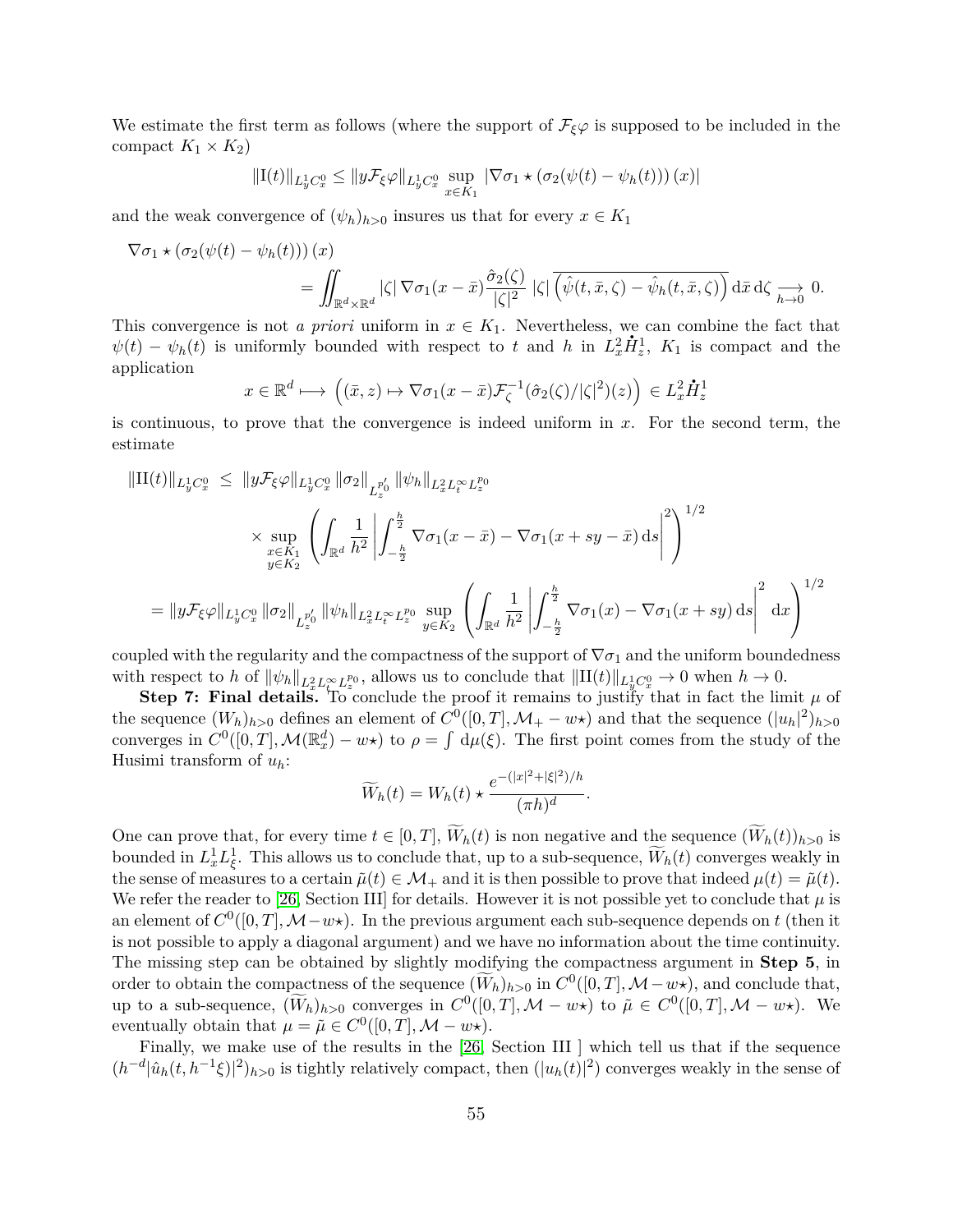measures to  $\rho(t) = \int d\tilde{\mu}(t,\xi) = \int d\mu(t,\xi)$ . Moreover, we already know that  $(W_h)_{h>0}$  converges in  $C^0([0,T], \mathcal{M}-w\star)$  to  $\tilde{\mu}$ , so that if  $(h^{-d}|\hat{u}_h(t, h^{-1}\xi)|^2)_{h>0}$  is tightly relatively compact, *uniformly in time*, then the proof [\[26,](#page-57-1) Theorem III.1 point 3] can be revisited in order to obtain that  $(|u_h|^2)_{h>0}$ converges in  $C^0([0,T], \mathcal{M}(\mathbb{R}^d) - w\star)$  to  $\rho = \int d\tilde{\mu}(\xi) = \int d\mu(\xi) \in C^0([0,T], \mathcal{M}(\mathbb{R}^d) - w\star)$ .

Let us conclude the proof by proving that the sequence  $(h^{-d}|\hat{u}_h(t, h^{-1}\xi|^2)_{h>0}$  is tightly relatively compact uniformly in time, which can be cast as

$$
\sup_{t\geq 0} \sup_{h>0} \frac{1}{h^d} \int_{|\xi|\geq R} \left| \hat{u}_h(t, h^{-1}\xi) \right|^2 d\xi \underset{R\to\infty}{\longrightarrow} 0.
$$

Remark [B.1,](#page-49-1) insures the existence of a constant  $C > 0$ , independent of  $h > 0$  and  $t \in [0, T]$ , such that  $h^2 \|\nabla_x u_h(t)\|_{L^2_x}^2 \leq C$ . Then a direct computation shows that

$$
h^{2} \int_{\mathbb{R}^{d}} |\nabla_{x} u_{h}(t,x)|^{2} dx = h^{2} \int_{\mathbb{R}^{d}} |\xi|^{2} |\hat{u}_{h}(t,\xi)|^{2} d\xi
$$
  

$$
= \frac{1}{h^{d}} \int_{\mathbb{R}^{d}} |\xi|^{2} |\hat{u}_{h}(t,h^{-1}\xi)|^{2} d\xi \ge \frac{1}{h^{d}} \int_{|\xi| \ge R} R^{2} |\hat{u}_{h}(t,h^{-1}\xi)|^{2} d\xi,
$$

and we eventually obtain

$$
\sup_{t\geq 0} \sup_{h>0} \frac{1}{h^d} \int_{|\xi| \geq R} \left| \hat{u}_h(t, h^{-1}\xi) \right|^2 d\xi \leq \frac{C}{R^2}.
$$

| <b>Acknowledgements</b> |  |  |
|-------------------------|--|--|
|                         |  |  |

We are gratefully indebted to Stephan De Bièvre for many motivating discussions and warm encouragements. We also thank Enno Lenzmann for useful hints and kind advices. Finally, we thank David Chiron and one of the anonymous reviewer who both indicated relevant improvements of the arguments.

## **References**

- <span id="page-55-2"></span>[1] R. Alonso, T. Goudon, and A. Vavasseur. Damping of particles interacting with a vibrating medium. *Ann. IHP. Anal. Non-Linéaire*, 34(7):1727–1758, 2017.
- <span id="page-55-3"></span>[2] F. Bolley, D. Cordero-Erausquin, Y. Fujita, I. Gentil, and A. Guillin. New sharp Gagliardo-Nirenberg-Sobolev inequalities and an improved Borell-Brascamp-Lieb inequality. *Int. Math. Res. Notices*, 10:3042–3083, 2020.
- <span id="page-55-1"></span>[3] L. Bruneau and S. De Bièvre. A Hamiltonian model for linear friction in a homogeneous medium. *Comm. Math. Phys.*, 229(3):511–542, 2002.
- <span id="page-55-0"></span>[4] A. O. Caldeira and A. J. Leggett. Quantum tunnelling in a dissipative system. *Ann. Phys.*, 149:374–456, 1983.
- <span id="page-55-4"></span>[5] T. Cazenave. *Semilinear Schrödinger Equations*, volume 10 of *Lecture Notes CIMS*. AMS, 2003.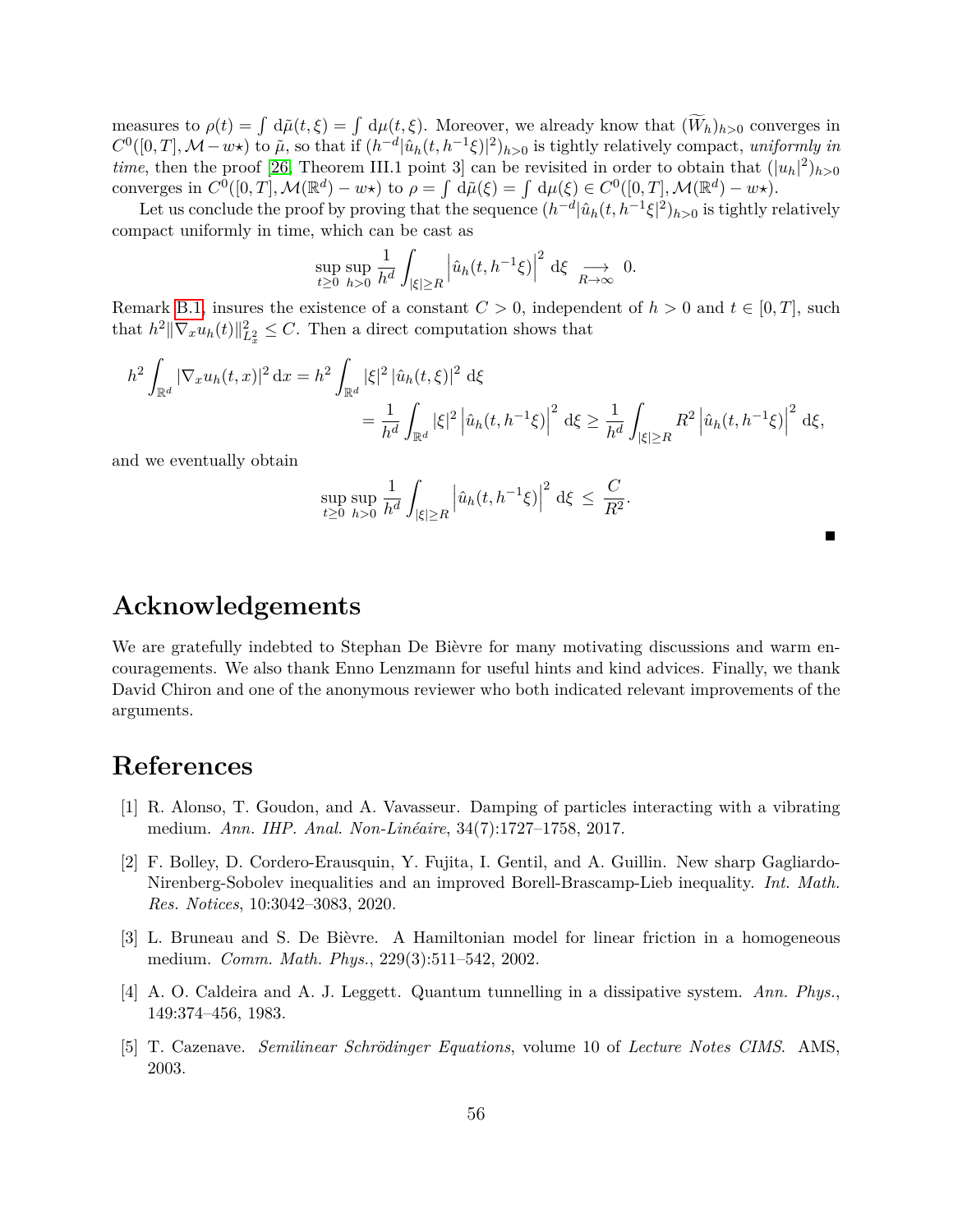- <span id="page-56-6"></span>[6] T. Cazenave and P.-L. Lions. Orbital stability of standing waves for some nonlinear Schrödinger equations. *Comm. Math. Phys.*, 85(4):549–561, 1982.
- <span id="page-56-9"></span>[7] P. D'Avenia and M. Squassina. Soliton dynamics for the Schrödinger-Newton system. *Math. Models Methods Appl. Sc.*, 24(03):553–572, 2014.
- <span id="page-56-2"></span>[8] S. De Bièvre, T. Goudon, and A. Vavasseur. Particles interacting with a vibrating medium: existence of solutions and convergence to the Vlasov–Poisson system. *SIAM J. Math. Anal.*, 48(6):3984–4020, 2016.
- <span id="page-56-1"></span>[9] S. De Bièvre, T. Goudon, and A. Vavasseur. Stability analysis of a Vlasov–Wave system describing particles interacting with their environmemt. *J. Diff. Eq.*, 264(12):7069–7093, 2018.
- <span id="page-56-11"></span>[10] M. del Pino and J. Dolbeault. Best constants for Gagliardo-Nirenberg inequalities and applications to nonlinear diffusions. *J. Math. Pures Appl.*, 81(9):847–875, 2002.
- <span id="page-56-16"></span>[11] J. Ginibre and G. Velo. Generalized Strichartz inequalities for the wave equation. *J. Funct. Anal.*, 133(1):50–68, 1995.
- <span id="page-56-0"></span>[12] T. Goudon and A. Vavasseur. Mean field limit for particles interacting with a vibrating medium. *Annali Univ. Ferrara*, 62(2):231–273, 2016.
- <span id="page-56-3"></span>[13] T. Goudon and L. Vivion. Landau damping in dynamical Lorentz gases. Technical report, Univ. Côte d'Azur, Inria, CNRS, LJAD, 2019.
- <span id="page-56-4"></span>[14] T. Goudon and L. Vivion. Numerical investigation of Landau damping in dynamical Lorentz gases. *Phys. D.*, 403:132310, 2020.
- <span id="page-56-5"></span>[15] T. Goudon and L. Vivion. Numerical investigation of stability issues for quantum dissipative systems. Technical report, Université Côte d'Azur, Inria, CNRS, LJAD, 2020.
- <span id="page-56-15"></span>[16] M. Keel and T. Tao. Endpoint Strichartz estimates. *American J. of Math.*, 120:955–980, 1998.
- <span id="page-56-10"></span>[17] H. Kikuchi and M. Ohta. Stability of standing waves for the Klein-Gordon-Schrödinger system. *J. Math. Anal. Appl.*, 365:109–114, 2010.
- <span id="page-56-12"></span>[18] M. K. Kwong. Uniqueness of positive solutions of  $\Delta u - u + u^p = 0$  in  $\mathbb{R}^n$ . *Arch. Rational Mech. Anal.*, 105:243–266, 09 1989.
- <span id="page-56-7"></span>[19] E. Lenzmann. Uniqueness of ground states for pseudo-relativistic Hartree equations. *Anal. PDE*, 2:1–27, 01 2009.
- <span id="page-56-8"></span>[20] E. H. Lieb. Existence and uniqueness of the minimizing solution of Choquard's nonlinear equation. *Studies in Applied Mathematics*, 57(2):93–105, 1977.
- <span id="page-56-13"></span>[21] E. H. Lieb and M. Loss. *Analysis*, volume 14 of *Graduate Studies in Mathematics*. AMS, 2001. (2nd. edition).
- <span id="page-56-14"></span>[22] P.-L. Lions. Symétrie et compacité dans les espaces de Sobolev. *J. Funct. Anal.*, 49:315–334, 1982.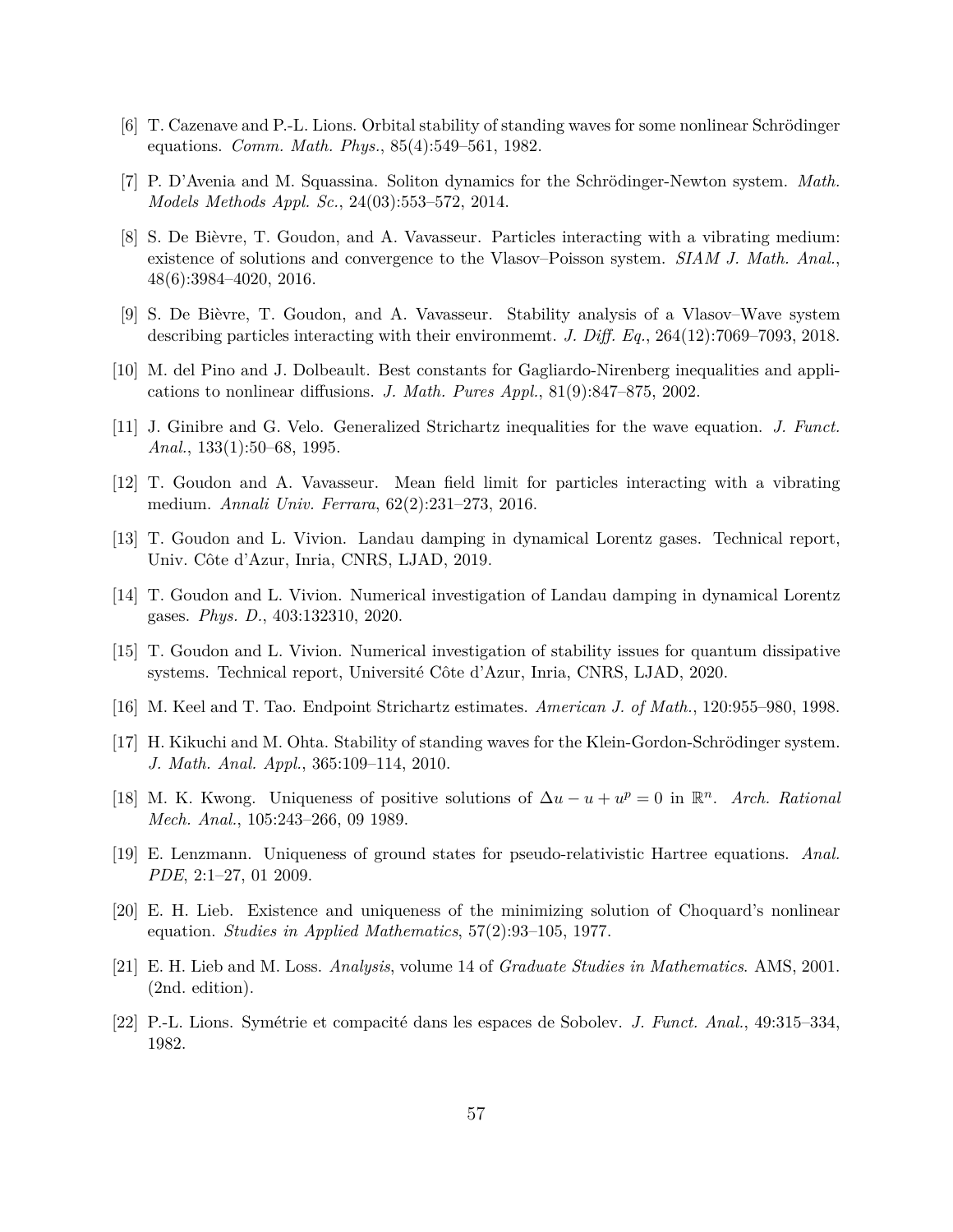- <span id="page-57-5"></span>[23] P.-L. Lions. The concentration-compactness principle in the calculus of variations. the locally compact case, part 1. *Ann. IHP., Non Lin. Anal.*, 1(2):109–145, 1984.
- <span id="page-57-6"></span>[24] P.-L. Lions. The concentration-compactness principle in the calculus of variations. the locally compact case, part 2. *Ann. IHP., Non Lin. Anal.*, 1(2):223–283, 1984.
- <span id="page-57-16"></span>[25] P. L. Lions. *Mathematical topics in fluid mechanics; Volume 1: Incompressible models*. Clarendon Press, Oxford, 1996.
- <span id="page-57-1"></span>[26] P.-L. Lions and T. Paul. Sur les mesures de Wigner. *Revista Matemática Iberoamericana*, 9(3):553–618, 1993.
- <span id="page-57-3"></span>[27] P.L. Lions. The Choquard equation and related questions. *Nonlinear Analysis: Theory, Methods and Applications*, 4(6):1063–1072, 1980.
- <span id="page-57-4"></span>[28] L. Ma and L. Zhao. Classification of positive solitary solutions of the nonlinear Choquard equation. *Arch. Rational Mech. Anal.*, 195:455–467, 2010.
- <span id="page-57-8"></span>[29] Y. Martel. Notes on the interaction of solitary waves for NLS. [https://yvan\\_martel.wiki.](https://yvan_martel.wiki.math.cnrs.fr/uploads/Bonn2017.pdf) [math.cnrs.fr/uploads/Bonn2017.pdf](https://yvan_martel.wiki.math.cnrs.fr/uploads/Bonn2017.pdf), 2017. Lectures notes for a course given in the summer school "Dispersive Equations, Solitons, and Blow-up" in September 2017 at the Hausdorff Center for Mathematics in Bonn.
- <span id="page-57-7"></span>[30] Y. Martel and F. Merle. Asymptotic stability of solitons for subcritical generalized KdV equations. *Arch. Rational Mech. Anal.*, 157:219–254, 2001.
- <span id="page-57-9"></span>[31] K. McLeod. Uniqueness of positive radial solutions of  $\Delta u + f(u) = 0$  in  $\mathbb{R}^n$ . II. *Trans. AMS*, 339:495–505, 02 1993.
- <span id="page-57-10"></span>[32] F. Merle. Determination of blow-up solutions with minimal mass for nonlinear Schrödinger equations with critical power. *Duke Math. J.*, 69(2):427–454, 1993.
- <span id="page-57-12"></span>[33] L. Nirenberg. On elliptic partial differential equations. *Ann. Scuola Norm. Sup. Pisa, Classe di Scienze*, 13(2):115–162, 1959.
- <span id="page-57-11"></span>[34] P. Raphaël. Séminaire Bourbaki : concentration compacité à la Kenig-Merle. In *Astérisque*, volume 352, pages 121–146. Soc. Math. France, 2013.
- <span id="page-57-14"></span>[35] E.M. Stein. *Singular Integrals and Differentiability Properties of Functions*. Princeton University Press, 1970.
- <span id="page-57-13"></span>[36] W. Strauss. Existence of solitary waves in higher dimensions. *Commun. Math. Phys.*, 55:149– 162, 1977.
- <span id="page-57-15"></span>[37] M. E. Taylor. *Measure theory and integration*, volume 76 of *Graduate Studies in Math.* AMS, 2006.
- <span id="page-57-0"></span>[38] A. Vavasseur. *Some models of particles interacting with their environment*. PhD thesis, University Nice Sophia Antipolis, 2016.
- <span id="page-57-2"></span>[39] L. Vivion. *Particules classiques et quantiques en interaction avec leur environnement : analyse de stabilité et problèmes asymptotiques*. PhD thesis, Univ. Côte d'Azur, 2020.